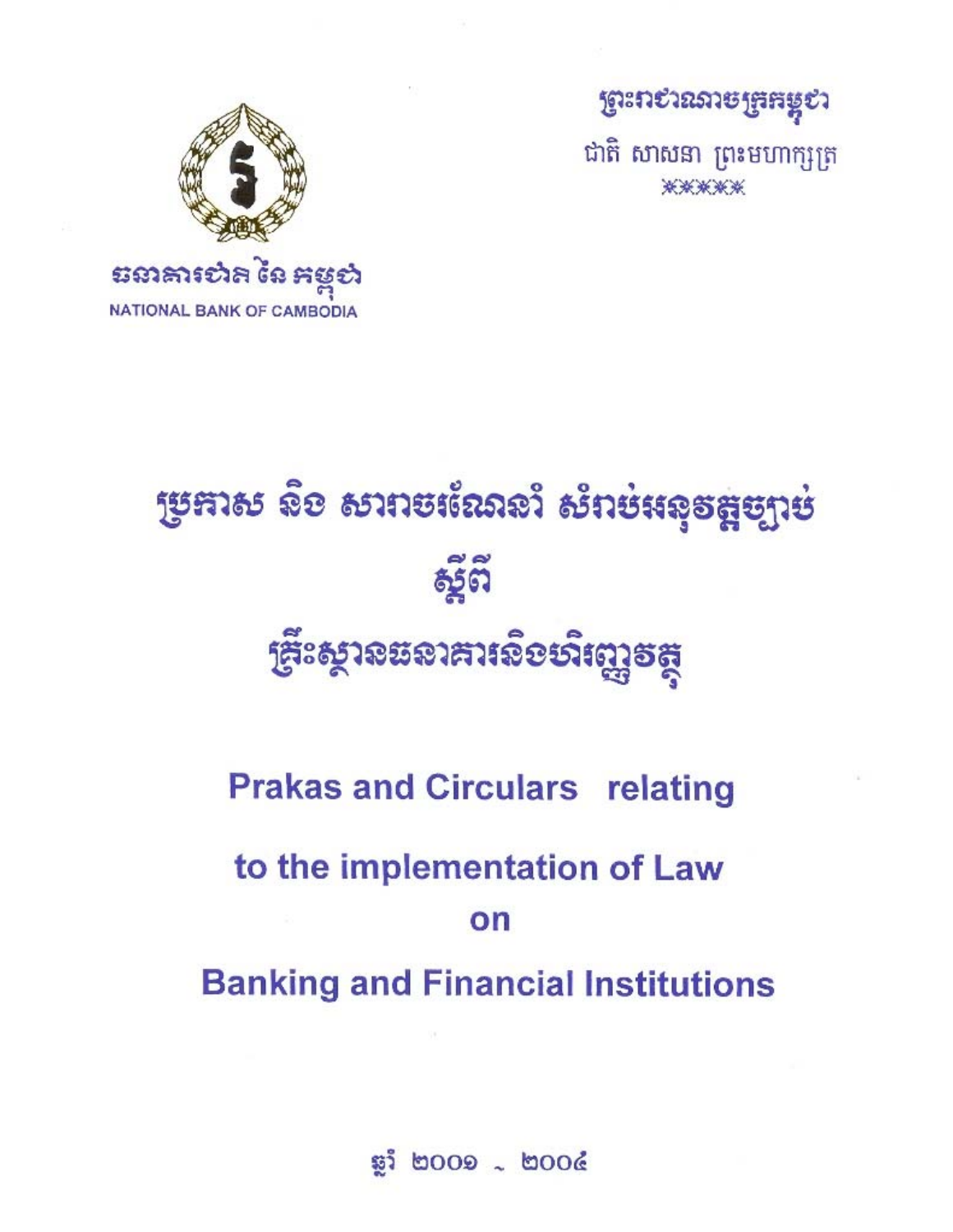$\mathring{\mathfrak{g}}\mathring{\mathfrak{m}}$ <br> 1919 - Blank Page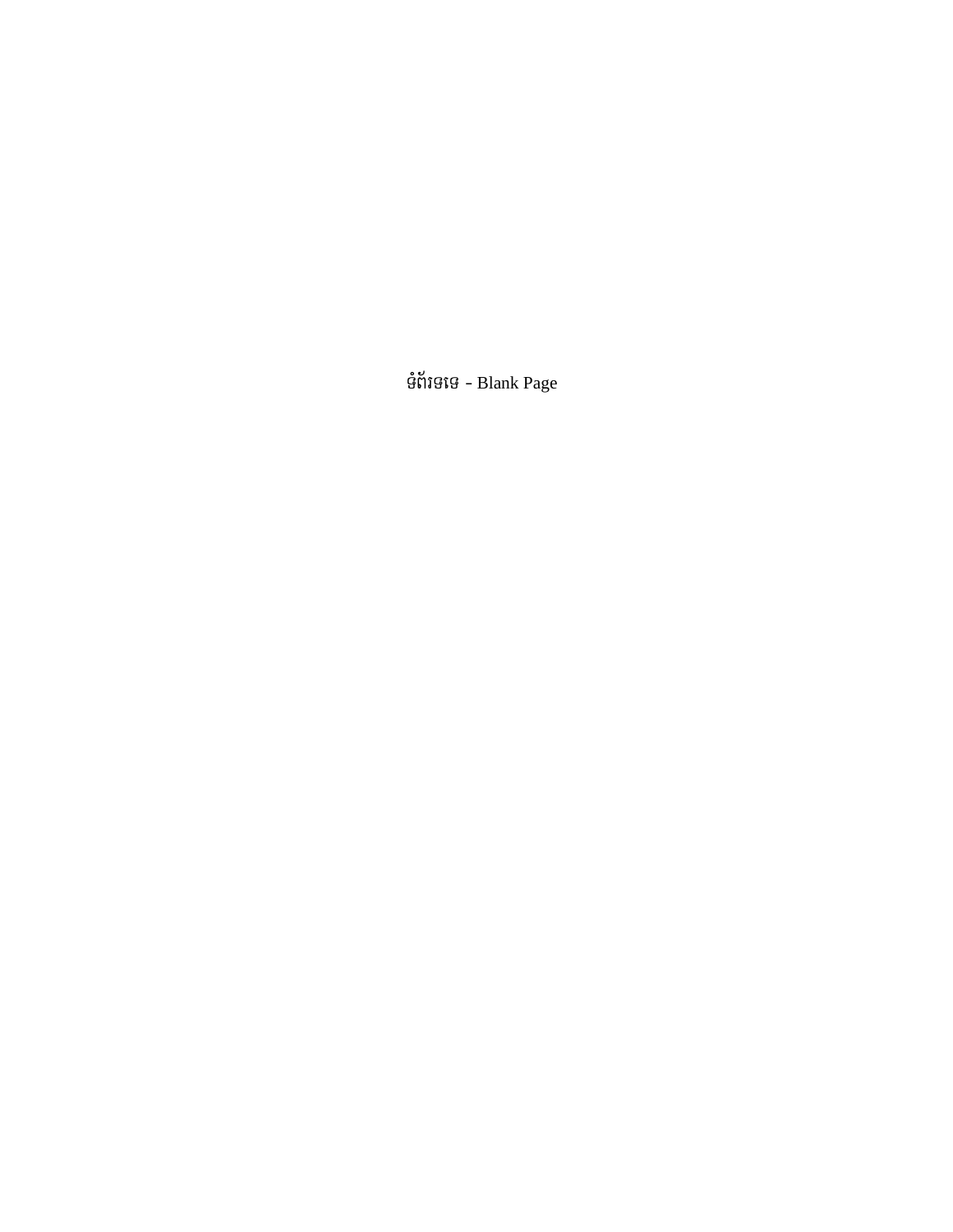# ซาลิสา

| $\,$ គ $\,$ ឌុខាគារពារសិស្                                                                               | ទំព័រ |
|----------------------------------------------------------------------------------------------------------|-------|
|                                                                                                          |       |
| Prakas on Bank's Capital Guarantee                                                                       |       |
|                                                                                                          | 9     |
| Prakas on Loans to Related Parties                                                                       |       |
|                                                                                                          |       |
| Prakas on the establishment of the inter bank market working                                             |       |
|                                                                                                          | 23    |
| Prakas on Fixed Assets of Banks                                                                          |       |
|                                                                                                          | 27    |
| Prakas on Transfer of Shares of Banks.                                                                   |       |
| ៦-   ប្រកាស ស្តីពីវិសោធនកម្មលើប្រកាសលេខ: ធ៧.០០-៥១ប្រក. ស្តីពីចំណាត់ថ្នាក់និង                             |       |
| សិវិធានធនលើបំណុលអាក្រក់និងបំណុលសង្ស័យរួមទាំងការប្រាក់ដែលបានព្យួរ.<br>32                                  |       |
| Prakas on amendment of Prakas No B7.00-51 on the classification and                                      |       |
| provisioning for bad and doubtful debts including interest in suspense.                                  |       |
| ៧–   ប្រកាស ស្តីពីវិសោធនកម្មលើប្រកាសលេខ: ធ៧.០១–១៣៧ប្រក. ស្តីពីឥណទានចំពោះសម្ព័ន្ធញាតិ  36                 |       |
| Prakas on amendment of Prakas No B7.01-137 on loans to related parties.                                  |       |
| ៨- ប្រកាស ស្តីពីវិសោធនកម្មលើប្រកាសស្តីពីសាច់ប្រាក់ងាយស្រួលរបស់គ្រឹះស្ថានធនាគារនិងហិរញ្ញវត្ថុ             | 40    |
| Prakas on amendment of Prakas on relating to liquidity for Banks and<br>Financial Institutions.          |       |
| ៩–   ប្រកាស ស្តីពីនិតិវិធីជាបទដ្ឋានសំរាប់សកម្មភាពកែតំរូវបន្ទាន់ចំពោះគ្រឹះស្ថានធនាគារនិងហិរញ្ញវត្ថុ       | 44    |
| Prakas on standardized procedure for prompt corrective action for Banking<br>and Financial Institutions. |       |
| ១០–ប្រកាស ស្តីពីនិតិវិធីជាបទដ្ឋានសំរាប់ការកំណត់អត្តសញ្ញាណនៃការសំអាតប្រាក់នៅគ្រឹះស្ថាន                    |       |
|                                                                                                          | 53    |
| Prakas on standardized procedure for Identification of Money-laundering                                  |       |
| at the Banking and Financial Institutions.                                                               |       |
| ១១-ប្រកាស ស្តីពីការដាក់អោយអនុវត្តប្លង់គណនីសំរាប់គ្រឹះស្ថានធនាគារនិងហិរញ្ហវត្ថុ  60                       |       |
| Prakas on Adoption and Implementation of Chart of Accounts for<br>Banking and Financial Institutions.    |       |
| ១២-ប្រកាស ស្តីពីប្រតិបត្តិការលើមូលប័ត្ររបស់ធនាគារដែលមានអាជ្ញាប័ណ្ណនៅក្នុង                                |       |
|                                                                                                          |       |
| Prakas on Broker dealer operation of Bank Licensed in Cambodia.                                          |       |
| ១៣-សារាចរណែនាំ ស្តីពីការផ្តល់និងការថតចំលងឯកសារនៅពេលត្រួតពិនិត្យដល់ទីកន្លែង                               | 69    |
| Circular on the Communication and Copies of documents during<br>on-site inspection.                      |       |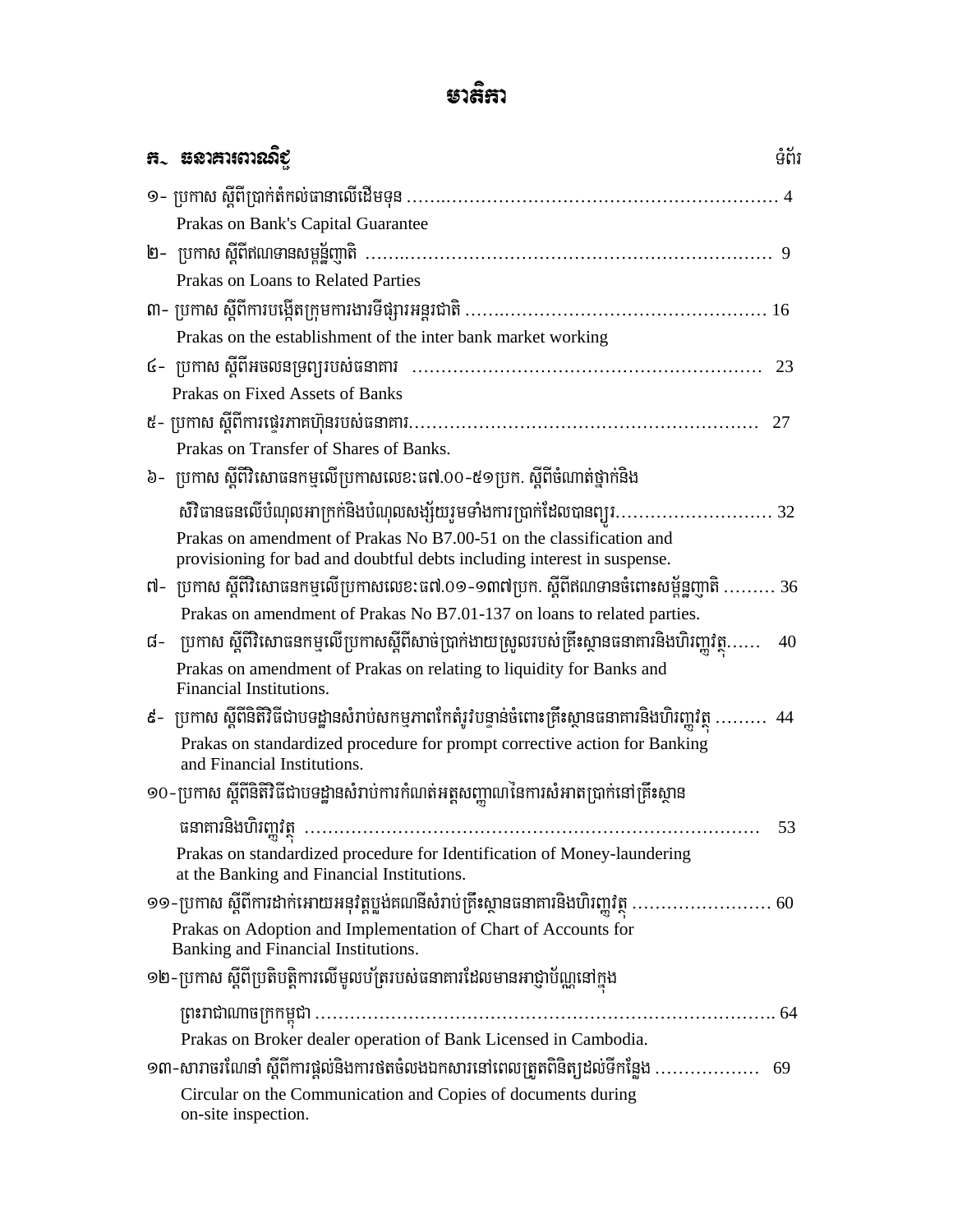| ១៤-សារាចរណែនាំ ស្តីពីការធ្វើបង្កូវនិងរំលោះប្រចាំថ្លៃសំរាប់ធនាគារពាណិជ្ជនិងធនាគារឯលទេស72 |
|-----------------------------------------------------------------------------------------|
| Circular on daily accruals and amortization for Commercial<br>and Specialized Banks.    |
| ១៥-សារាចរណែនាំ ស្តីពីប្រតិបត្តិការសង្ស័យនិងគោលនយោបាយស្គាល់អតិថិជន 74                    |
| Circular on Suspicious transactions and know your customer policies.                    |
|                                                                                         |
| Prakas on Payments of Dividends in advance.                                             |
|                                                                                         |
| Prakas on Prepaid Prepayments on rental and leases.                                     |
|                                                                                         |
| Prakas on Requirement in compliance with Fact and Substance.                            |

### $2$ - Erifikare $\epsilon$

| Prakas on the calculation of Interest Rate on Micro Finance Loans.                          |  |
|---------------------------------------------------------------------------------------------|--|
| ២- ប្រកាស ស្តីពីចំណាត់ថ្នាក់និងសិវិធានធនលើឥណទាន អនុវត្តចំពោះ                                |  |
|                                                                                             |  |
| Prakas on Loan Classification and Provisioning applicable to<br>Micro Finance Institutions. |  |

# គ $\sim$  គ្រឹះស្ថានម៏ត្រូវទ័រញ្ញូទត្ថុ

| ១-ប្រកាស ស្តីពីការរក្សាប្រាក់បំរុងកាតព្វកិច្ចចំពោះគ្រឹះស្ថានមីក្រូហិរញ្ញវត្ថុ  112               |
|--------------------------------------------------------------------------------------------------|
| Prakas on the Maintenance of Reserve Requirement for<br>Micro Finance Institutions.              |
| ២-ប្រកាស ស្តីពីតំរូវការរបាយការណ៍សំរាប់ប្រតិបត្តិការគ្រឹះស្ថានមីក្រូហិរញ្ញវត្ថ                    |
|                                                                                                  |
| Prakas on Reporting Requirement for Registered NGOs<br>and licensing MIcro finance Institutions. |
| ៣-ប្រកាស ស្តីពីអនុបាតសាច់ប្រាក់ងាយស្រួលរបសលក្រីះស្ថានមីក្រូហិរញ្ញវត្ថុ  127                      |
| Prakas on Liquidity Ratio applicable to licensed Micro<br>finance Institutions.                  |
| ៤-ប្រកាស ស្តីពីកាតព្វកិច្ចចុះបញ្ជីប្រតិបត្តិការមីក្រូហិរញ្ញវត្ថុនិងការសុំអាជ្ញាប័ណ្ណរបស់         |
|                                                                                                  |
| Prakas on Registration and Licensing of Micro finance Institutions.                              |
| ៥-ប្រកាស ស្តីពីការដាក់អោយអនុវត្តប្លង់គណនីសំរាប់គ្រឹះស្ថានមីក្រូហិរញ្ញវត្ថុ 138                   |
| Prakas on adoption and implementation of Chart of Accounts for<br>Micro finance Institutions.    |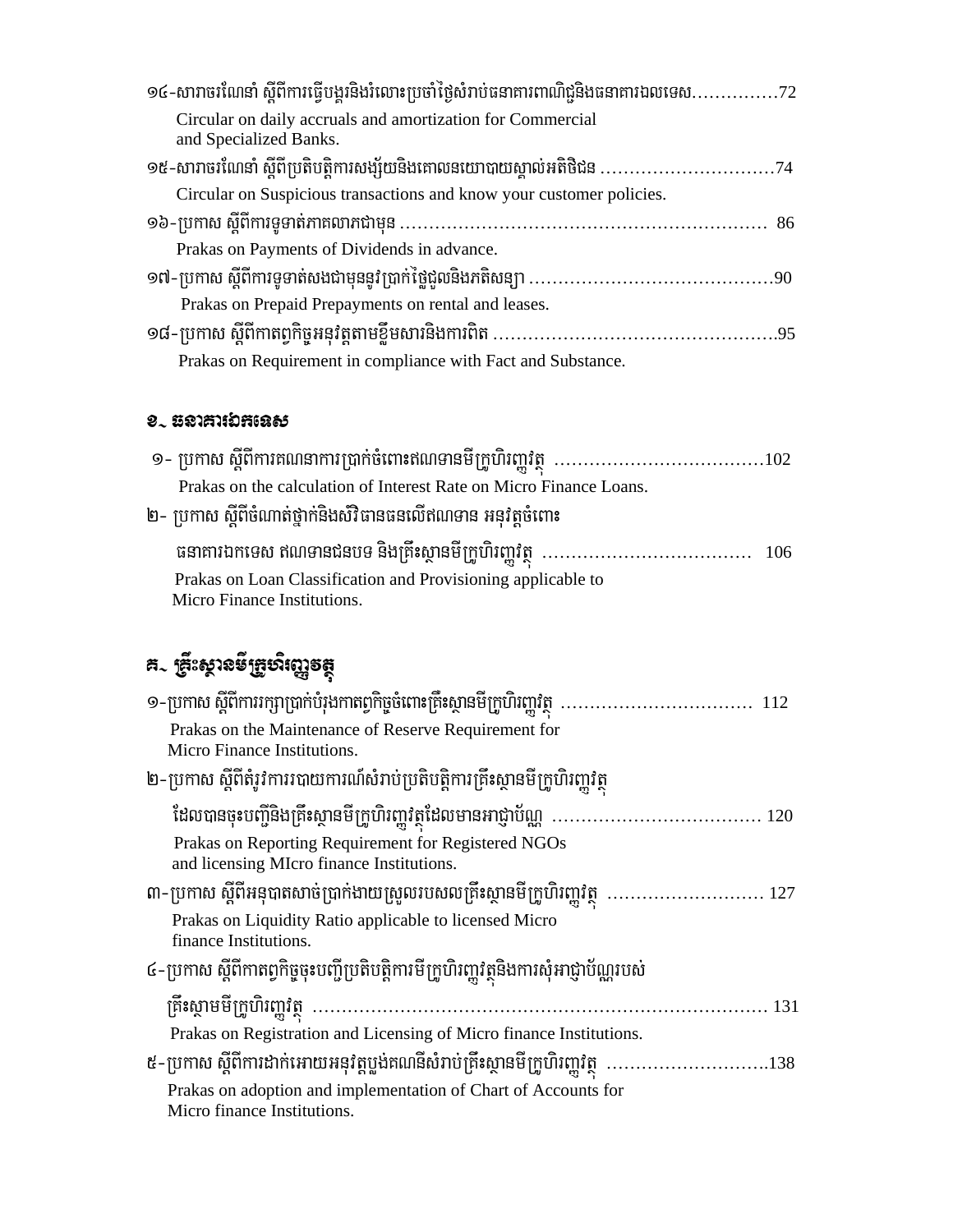ផ៧.០១-១៣៦ ប្រក.

# **ប្**នាស ธ์ดี <sub>1</sub>ถูกหลัหญ่ชาอาเญิเฉียอุจ

# <u> เฉสาส์ฉาชธอาสาเชาลิเอสะรูชา</u>

- បានឃើញរដ្ឋធម្មនុញ្ញនៃព្រះរាជាណាចក្រកម្ពុជា

- បានឃើញព្រះរាជក្រមលេខ នស / រកម / ០១៩៦ / ២៧ ចុះថ្ងៃទី២៦ ខែមករា ឆ្នាំ ១៩៩៦ ដែលប្រកាសអោយប្រើច្បាប់ស្តីពីការរៀបចំនិងការប្រព្រឹត្តទៅនៃធនាគារជាតិនៃកម្ពុជា
- បានឃើញព្រះរាជក្រមលេខ នស / រកម / ១១៩៩ / ១៣ ចុះថ្ងៃទី១៨ ខែវិច្ឆិកា ឆ្នាំ ១៩៩៩ ដែលប្រកាសអោយប្រើច្បាប់ស្តីពីគ្រឹះស្ថានធនាគារនិងហិរញ្ញវត្ថ
- បានឃើញព្រះរាជក្រឹត្យលេខ ជស / រកត / ០៣៩៨ / ៨៥ ចុះថ្ងៃទី ១០ ខែមិនា ឆ្នាំ១៩៩៨ ស្តីពីការតែងតាំង **៦ភ3្តត្តូម ៩រ មាន់តុ** ជាអគ្គទេសាភិបាលនៃធនាគារជាតិនៃកម្ពុជា

# <u>කී 6 1</u> ප

### $55311$  9. $\sim$

កំណត់ប្រាក់តំកល់ធានាលើដើមទុនដែលត្រូវដាក់ផ្ញើជាអចិន្ត្រៃយ៍នៅធនាគារជាតិនៃកម្ពុជា ដូចមានចែងក្នុង មាត្រា១៦នៃច្បាប់ស្តីពីគ្រឹះស្ថានធនាគារនិងហិរញ្ហវត្ថុ ចំនួន១០ភាគរយនៃដើមទុន ។

### $5531$   $\omega$ .

ប្រាក់តំកល់ធានាលើដើមទុនដែលមានស្រាប់ គិតមកដល់ត្រឹមថ្ងៃទី៣១ ខែធ្នូ ឆ្នាំ២០០០ អោយបានមុនថ្ងៃទី៣១ ខែធ្នូ ឆ្នាំ២០០១ ។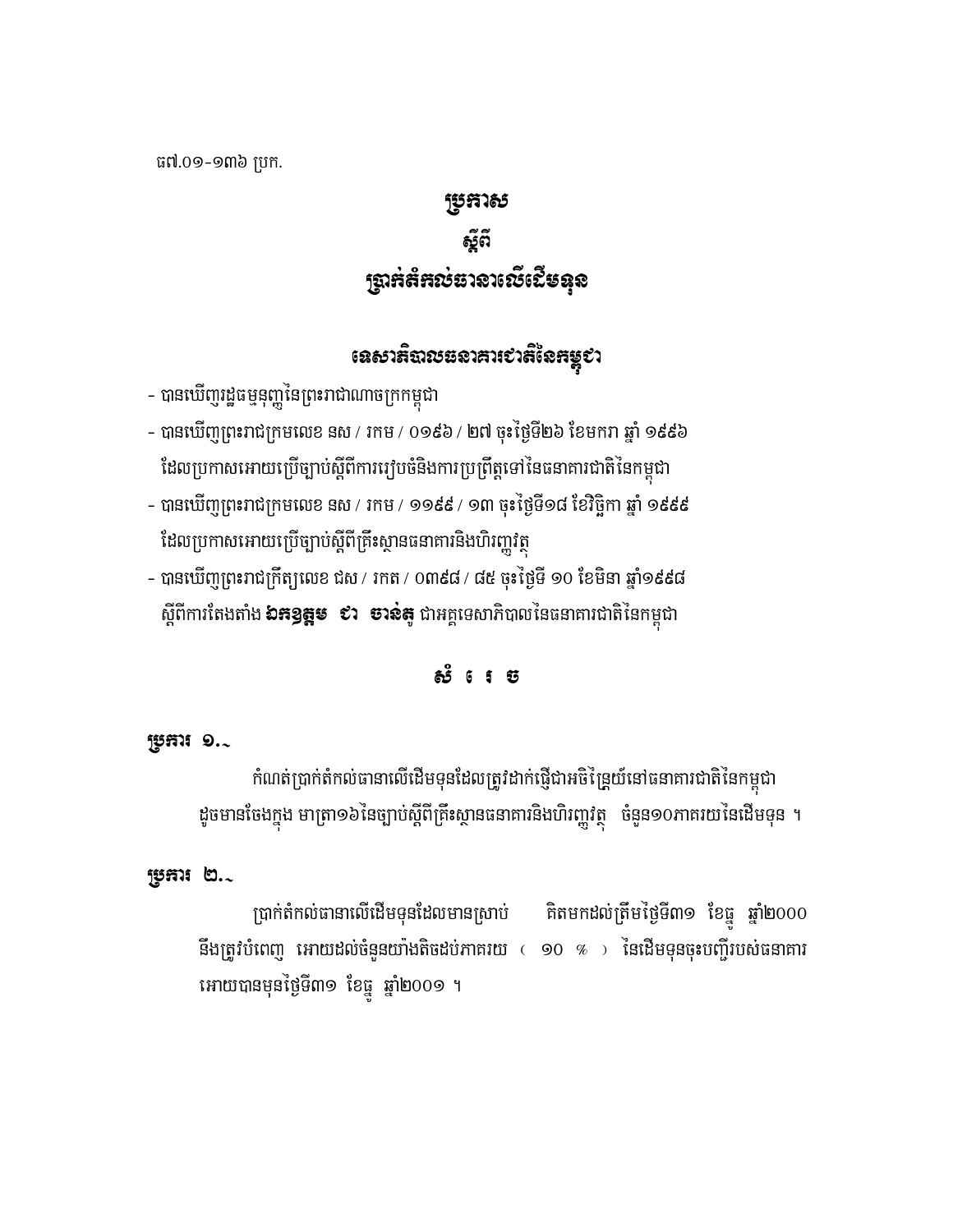ធនាគារដែលត្រូវបានអនុញ្ញាតអោយពន្យារពេលសំរាប់បង្កើនដើមទុនអប្បបរមាដល់ក៏រិតចំនួន ហាសិបពាន់លានរេ្យល (៥0,000,000,000 $\,$ ) ក្នុងឆ្នាំ២00១ នឹងត្រូវបង់ប្រាក់តំកល់ធានាលើដើម ទុនតាមសមាមាត្រនៃដើមទុនដែលបានបង់តាមដំណាក់កាលដែលភាគទុនិកបានសន្យា ។ ក្នុងករណីការបង្កើនដើមទុនត្រូវបានដកយកមកពីប្រាក់ចំណេញរក្សាទុក (Retained Earning)  $\,$ ប្រាក់តំកល់ធានាលើដើមទុន ត្រូវបានបង់ព្រមពេលជាមួយនឹងការសំរេចរបស់ភាគទុនិកអោយផ្ទេរប្រាក់ ចំណេញមកជាដើមទុន។

### $R$ หลาง  $\zeta_{\cdot}$

)បាក់តំកល់ធានាលើដើមទុនអាចអនុវត្តជាប្រាក់រេូល ឬជាប្រាក់ដុល្លារអាមេរិក ។ បន្ទាប់ពីបាន បង់ប្រាក់តំកល់ធានាលើដើមទុន ធនាគារសាមីមិនអាចផ្លាស់ប្តូរការប្រើសរើសនេះបានទេ ។ អត្រាប្តូរ  $\,$ ប្រាក់ប្រើប្រាស់សំរាប់ការគណនាប្រាក់តំកល់ធានាលើដើមទុននេះ គឺជាអត្រាប្ដូរប្រាក់ផ្លូវការនៅថ្ងៃដែល មូលនិធិ ត្រូវបានចុះឥណទានគណនីតំកល់ធានានៅធនាគារជាតិនៃកម្ពុជា ។

### $g_{\mathfrak{M}}$   $g_{\mathfrak{g},\mathfrak{g}}$

ប្រាក់តំកល់ធានាលើដើមទុនជាប្រាក់រៀល ទទួលបានកំរៃការប្រាក់មួយភាគពីរនៃអត្រាការ ប្រាក់បុនហិរញ្ញប្បទានក្នុងរយ:ពេល ៦ ខែម្តងជាធរមាន ដែលកំណត់ដោយធនាគារជាតិនៃកម្ពុជា ។  $\frac{1}{10}$ កតំកល់ធានាលើដើមទុនជារូបិយប័ណ្ណបរទេស ទទួលបានកំរៃការប្រាក់តាមអត្រា ៣/ ៨ នៃ SIBOR ( Singapore Inter-Bank Offered Rate ) ក្នុងរយ:ពេល៦ខែម្តង ។ ធនាគារជាតិនៃ កម្ពុជា នឹងជូនដំណឹងទៅធនាគារទាំងអស់ពីអត្រាការប្រាក់ដែលបានអនុវត្តសំរាប់កាលកំណត់និមួយ១ ។

# ប្រគារ  $\delta_{\cdot\text{-}}$

ប្រាក់តំកល់ធានាលើដើមទុន ត្រូវបានសងត្រលប់ទៅវិញតែក្នុងករណីមានការជំរះបញ្ជីធនាគារ និងស្របតាមលំដាប់អាទិភាពដែលមានចែងនៅមាត្រា៦៤ នៃច្បាប់ស្តីពីគ្រឹះស្ថានធនាគារនិងហិរញ្ញវត្ថុ ។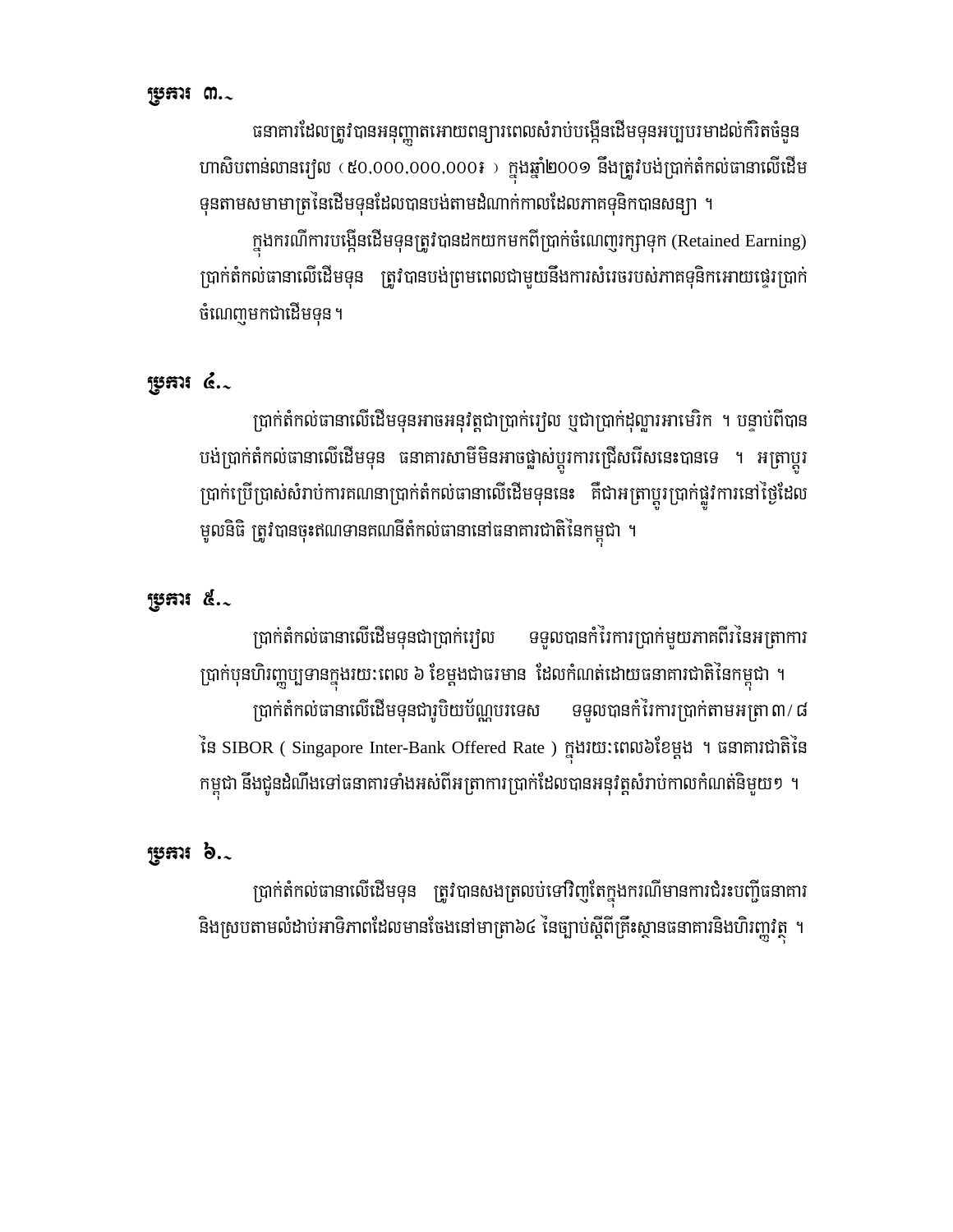$15$ ងារ ៧. $\sim$ 

រាល់លិខិតបទដ្ឋានទាំងឡាយណាដែលមានខ្លឹមសារផ្ទុយពីសា្មរតីនៃប្រកាសនេះ ត្រូវចាត់ទុក ជានិរាករណ៏ ។

## ប្រគារ  $d_{\cdot\sim}$

អគ្គនាយកដ្ឋាន អគ្គលេខាធិការដ្ឋាន អគ្គបេឡា អគ្គាធិការដ្ឋាន គ្រប់នាយកដ្ឋាន អង្គភាព គ្រប់គ្រឹះស្ថានធនាគារនិងហិរញ្ញវត្ថុនៅក្រោមឱ្យវាទ និងក្រោមអាណាព្យាបាលធនាគារជាតិនៃកម្ពុជា ត្រូវ អនុវត្តម៉ឹងម៉ាត់នូវប្រកាសនេះតាមភារកិច្ចរឿង១ខ្លួន ។

## $55316.$

ប្រកាសនេះមានប្រសិទ្ធិភាពអនុវត្តចាប់ពីថ្ងៃចុះហត្ថលេខានេះតទៅ ។

រាជធានីភ្នំពេញ,ថ្ងៃទី១០ ខែតុលា ឆ្នាំ២០០១

## នេសរត៌បារៈ

ហត្ថលេខានិងត្រា: ៩រ = មាន់ត្

# អន្ថែទទងនូវប

- ដូចប្រការ៨ " ដើម្បីអនុវត្ត"

- កាលប្បវត្តិ

- ឯកសារ

## **UYOÇR**

- គ្រប់សមាជិកក្រុមប្រឹក្សាភិបាល

- ទីស្តីការគណ:រដ្ឋមន្ត្រី ដើម្បីជ្រាបជាពតិមាន

- នាយកដ្ឋានរដ្ឋបាលនៃទីស្តីការគណៈរដ្ឋមន្ត្រី " ដើម្បីចុះផ្សាយក្នុងរាជកិច្ច "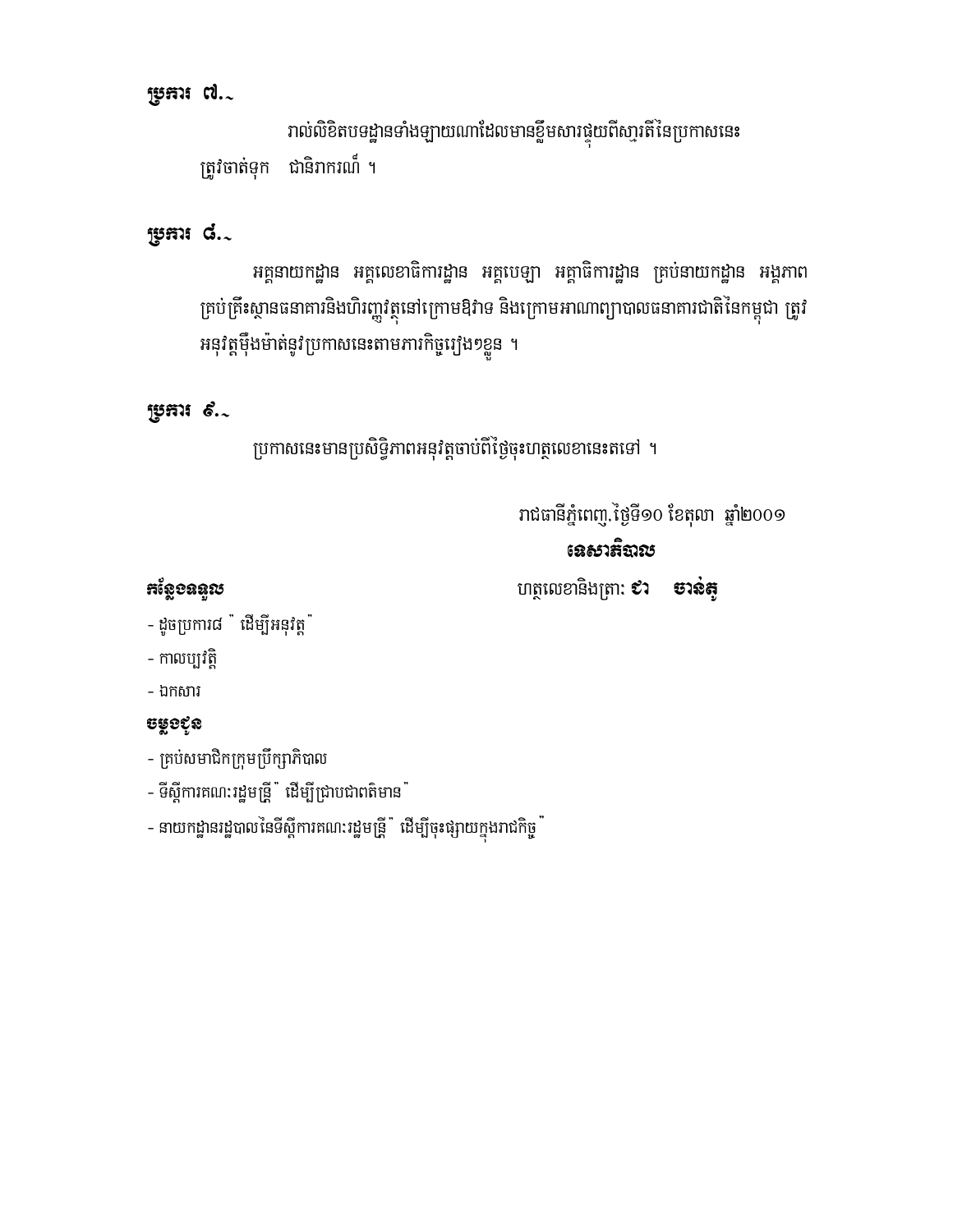#### **B7.01- 136 Pro Kor**

### **PRAKAS ON BANK'S CAPITAL GURRANTEE**

#### **The Governor of the National Bank of Cambodia,**

-----------------------

- With reference to the Constitution of the Kingdom of Cambodia;
- With reference to the Royal Kram NS/RKM/0196/27 of January 26. 1996 promulgating the Law on the organization and conduct of the National Bank of Cambodia;
- With reference to the Royal Kram NS/RKM/1199/13 of November 18. 1999 promulgating the Law on Banking and Financial Institutions;
- With reference to the Royal Decree Chor Sor/ RKT/0398/85 of March 10. 1998 on the appointment of His Excellency Chea Chanto as Governor of the National Bank of Cambodia;

#### **DECIDES**

#### **Article 1:**

The percentage of minimum capital that shall be permanently deposited with the National Bank of Cambodia, as per art. 16 of the Law on Banking and Financial Institutions, amounts to 10%.

#### **Article 2:**

Existing deposits as of 31st December 2000 will have to be completed up to the minimum level of 5 billions Riels by  $31<sup>st</sup>$  Decemeber 2001.

#### **Article 3:**

Banks who were granted a delay to increase their capital up to the minimum level of 50 bn Riels during the year 2001 will make this deposit prorata the instalments shareholders are committed to pay. In case the capital increase is made out of retained earnings, the deposit will be made as soon as shareholders authorize the capital increase.

#### **Article 4:**

The deposit can be made either in Riels or in US dollars. There shall be no possibility to change this option after the deposit has been made. The rate of exchange used for calculation of the deposit, if required, will be the official rates on the day funds are credited into the account with NBC.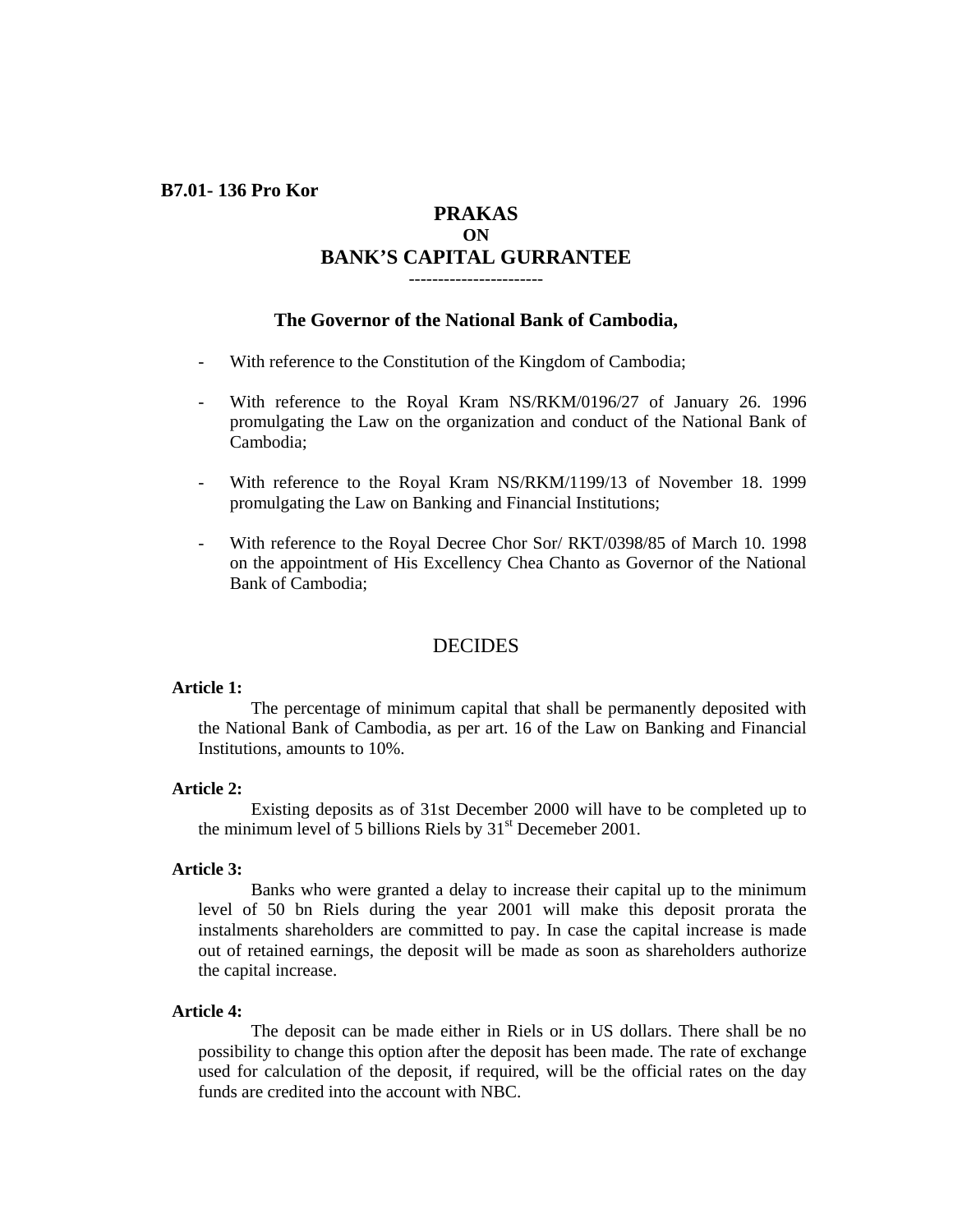#### **Article 5:**

Deposits in Riels will bear interest at 1/2, six-month period of refinancing rate set by the National Bank of Cambodia.

Deposits in USD dollars will bear interest at the annual rate of 3/8 six-month period SIBOR. The National Bank of Cambodia will notify the banks of the rate applicable for the relevant periods.

#### **Article 6:**

Deposits will be repaid only in case of liquidation and according to the priority order set by art.64 of the Law on Banking and Financial Institutions.

#### **Article 7:**

All provisions contrary to those of this Prakas are hereby repealed.

#### **Article 8:**

The General Direction, the General Secretariat, the General Cashier, the General Inspection, all Departments of the National Bank of Cambodia, and all Banking and Financial Institutions under the NBC's supervisory authority shall implement this Prakas.

#### **Article 9:**

This Prakas shall have effect from the signing date

#### Phnom Penh, 15 October 2001  **The Governor**

#### **Signed and Sealed: Chea Chanto**

- cc: The Members of the Board of Directors
	- CM "for information"
	- Administration Department of CM "for publication in the National Gazette"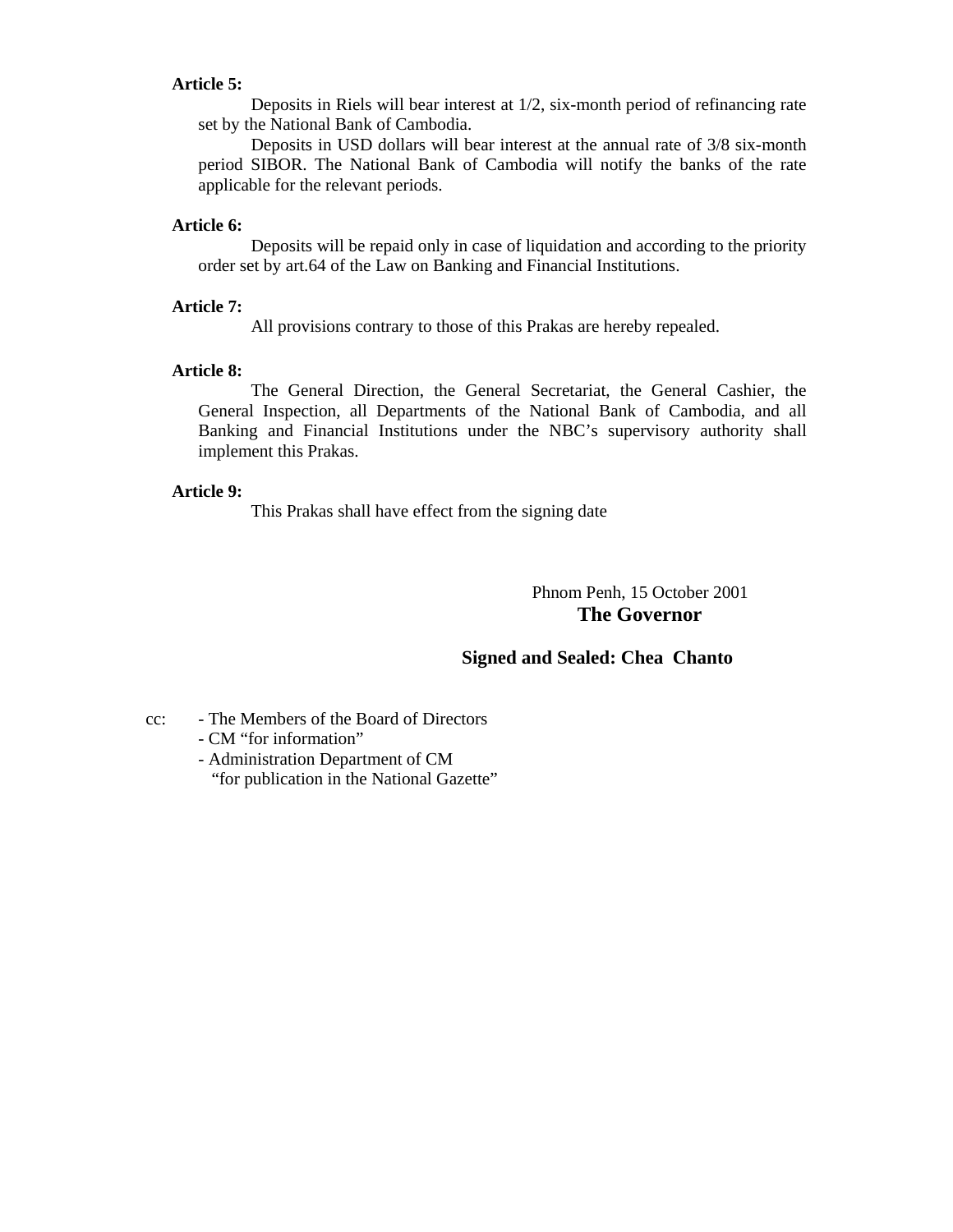ផ៧.០១-១៣៧ ប្រក.

# **ប្រុកាស ญัติ สณาละอะ**ตาะธรัฐอุญาติ

# <u> เฉสาส์ฉาชธอาสาเชาลิเอหะูชา</u>

- បានឃើញរដ្ឋធម្មនុញ្ញនៃព្រះរាជាណាចក្រកម្ពុជា
- បានឃើញព្រះរាជក្រមលេខ នស⁄ រកម/ ០១៩៦/ ២៧ ចុះថ្ងៃទី ២៦ ខែ មករា ឆ្នាំ១៩៩៦ ដែលប្រកាសអោយប្រើច្បាប់ស្តីពីការរៀបចំនិងការប្រព្រឹត្តទៅនៃធនាគារជាតិនៃកម្ពុជា
- បានឃើញព្រះរាជក្រមលេខ នស/ រកម/ ១១៩៩/ ១៣ ចុះថ្ងៃទី ១៨ ខែ វិច្ឆិកា ឆ្នាំ ១៩៩៩ ដែល ប្រកាសអោយប្រើច្បាប់ស្តីពីគ្រឹះស្ថានធនាគារនិងហិរញ្ញវត្ថ
- បានឃើញព្រះរាជក្រឹត្យលេខ ជស⁄ារកត⁄ ០៣៩៨⁄ ៨៥ ចុះថ្ងៃទី ១០ មិនា ១៩៩៨ ស្តីពីការ តែងតាំងឯកឧត្តម ជា ចាន់តូ ជាអគ្គទេសាភិបាលនៃធនាគារជាតិនៃកម្ពុជា

# **សំ** ៖ ៖ ម

### $I$ ชูราเ 9. $\sim$

សម្ព័ន្ធញាតិដូចមានថែងនៅមាត្រាទី ៤៩ និង ៥០ នៃច្បាប់ស្តីពីគ្រឹះស្ថានធនាគារនិងហិរញ្ហវត្ថុ ត្រូវអនុវត្តតាមបញ្ចត្តិនៃប្រកាសនេះ ។

### ថ្ងៃគារ  $\mathfrak{b}.$

ឥណទាន និងឥណទានលើសសមតុល្យចំពោះសម្ព័ន្ធញាតិ ត្រូវអនុវត្តតាមល័ក្ខខ័ណ្ឌធម្មតានៃថេរ: វត្ថបញ្ចាំ និងកាលវិភាគត្រូវទូទាត់សងវិញ ។ វេលាអត្រាការប្រាក់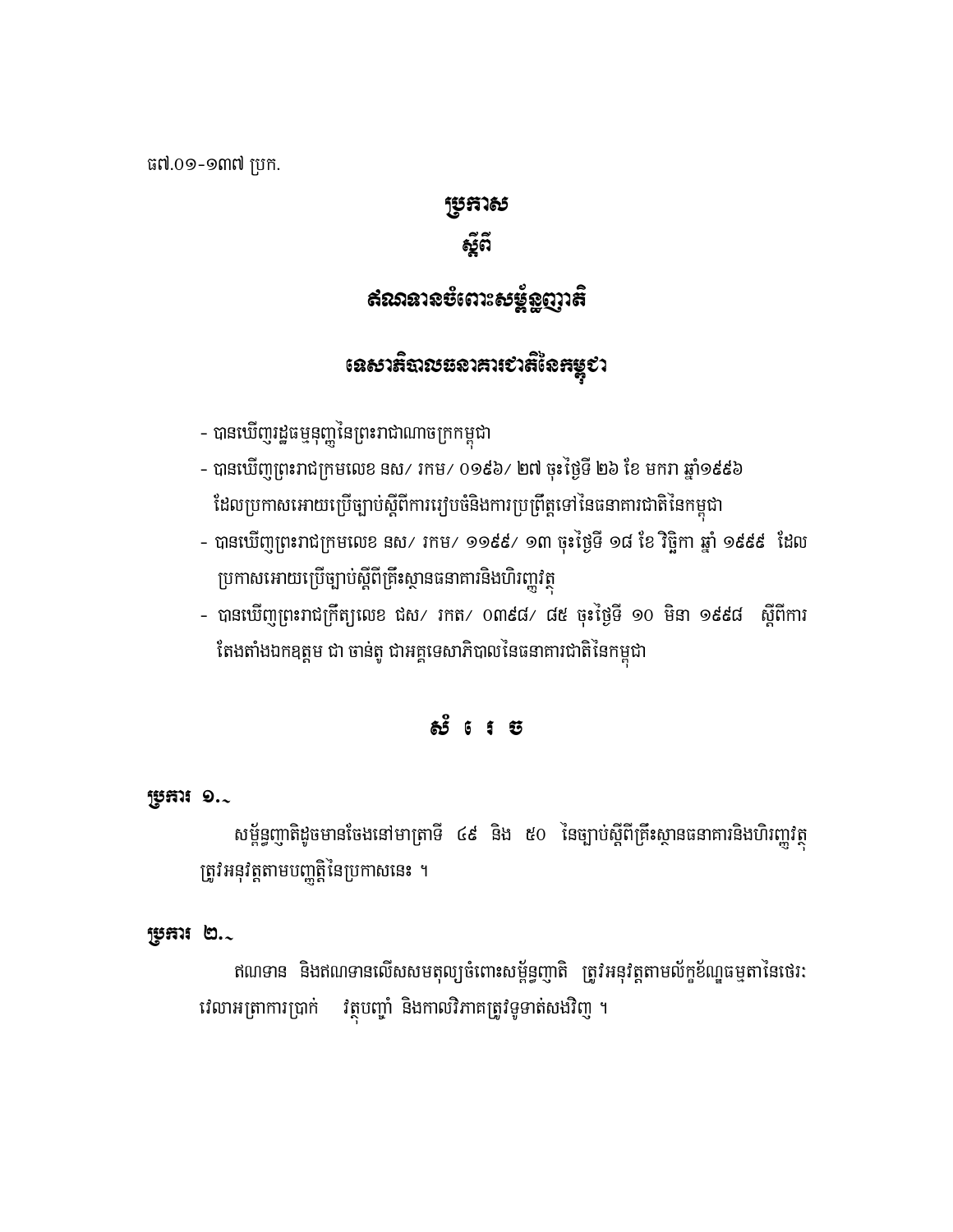ល័ក្តខ័ណ្ឌធម្មតាក្នុងន័យនេះ គឺជាល័ក្តខ័ណ្ឌដែលត្រូវអនុវត្តចំពោះអតិថិជនមិនមែនសម្ព័ន្ធញាតិ ក្នុង កាលៈទេសៈដូចគ្នា ។

### ថ្ងៃអារ ៣. $\sim$

បញ្ញត្តិដែលមានចែងក្នុងមាត្រា ២ មិនអនុវត្តចំពោះបំណុលបំពេញលើដើមទុន ( Subordinated debts ) ដែលផ្តល់ដោយគ្រឹះស្ថានធនាគារនិងហិរញ្ញវត្ថុនៅកម្ពុជា និងកាន់កាប់ដោយគ្រឹះស្ថានធនាគារ និងហិរញ្ញវត្ថុកម្ពុជាដែលជាក្រុមហ៊ុនមេរបស់ពួកគេឡើយ ។

### $55316...$

សរុបសមតុល្យឥណទានចំពោះសម្ព័ន្ធញាតិមិនអាចខ្ពស់ជាង ១០% នៃមូលនិធិផ្ទាល់សុទ្ធរបស់ ធនាគារទេ ។

សមតុល្យឥណទានត្រូវគណនាស្របតាមប្រកាស ស្តីពីអនុបាតសាធនភាព (លេខធ៧.០០-៤៦ ប្រក ) ។

មូលនិធិផ្ទាល់សុទ្ធរបស់ធនាគារត្រូវគណនាស្របតាមប្រកាស ស្តីពីការគណនាមូលនិធិផ្ទាល់សុទ្ធ របស់ធនាគារ ( លេខ ធ ៧.០០ - ៤៧ ប្រក) ។

### uni &...

គ្រឹះស្ថានធនាគារនិងហិរញ្ញវត្ថុនីមួយ១ ត្រូវធ្វើប្រតិវេទន៍ប្រចាំត្រីមាសលើឥណទានដែលពាក់ព័ន្ធ ជូនធនាគារជាតិនៃកម្ពុជា ស្របតាមកំរូដែលមានភ្ជាប់ជាឧបសម្ព័ន្ធនៃប្រកាសនេះ ។ អត្ថបទចំលងនៃប្រតិវេទន៍នេះ ត្រូវចំលងជូនក្រុមប្រឹក្សាភិបាលក្រឹះស្ថានធនាគារនិងហិរញ្ញវត្ថុ ។

### $55$  and  $9.1$

ការខកខានមិនបានអនុវត្តតាមខ្លឹមសារ នៃប្រកាសនេះ ត្រូវទទួលរងទណ្ឌកម្មដែលមានថែងត្រង់ មាត្រា ៥២ នៃច្បាប់ស្តីពីគ្រឹះស្ថានធនាគារនិងហិរញ្ញវត្ថុ។

### ថ្ងៃការ ៧. $\sim$

រាល់លិខិតបទដ្ឋានទាំងឡាយណាដែលមានខ្លឹមសារថ្វយពីស្មារតីនៃប្រកាសនេះ ត្រូវចាត់ទុកជា និរាករណ៍ ។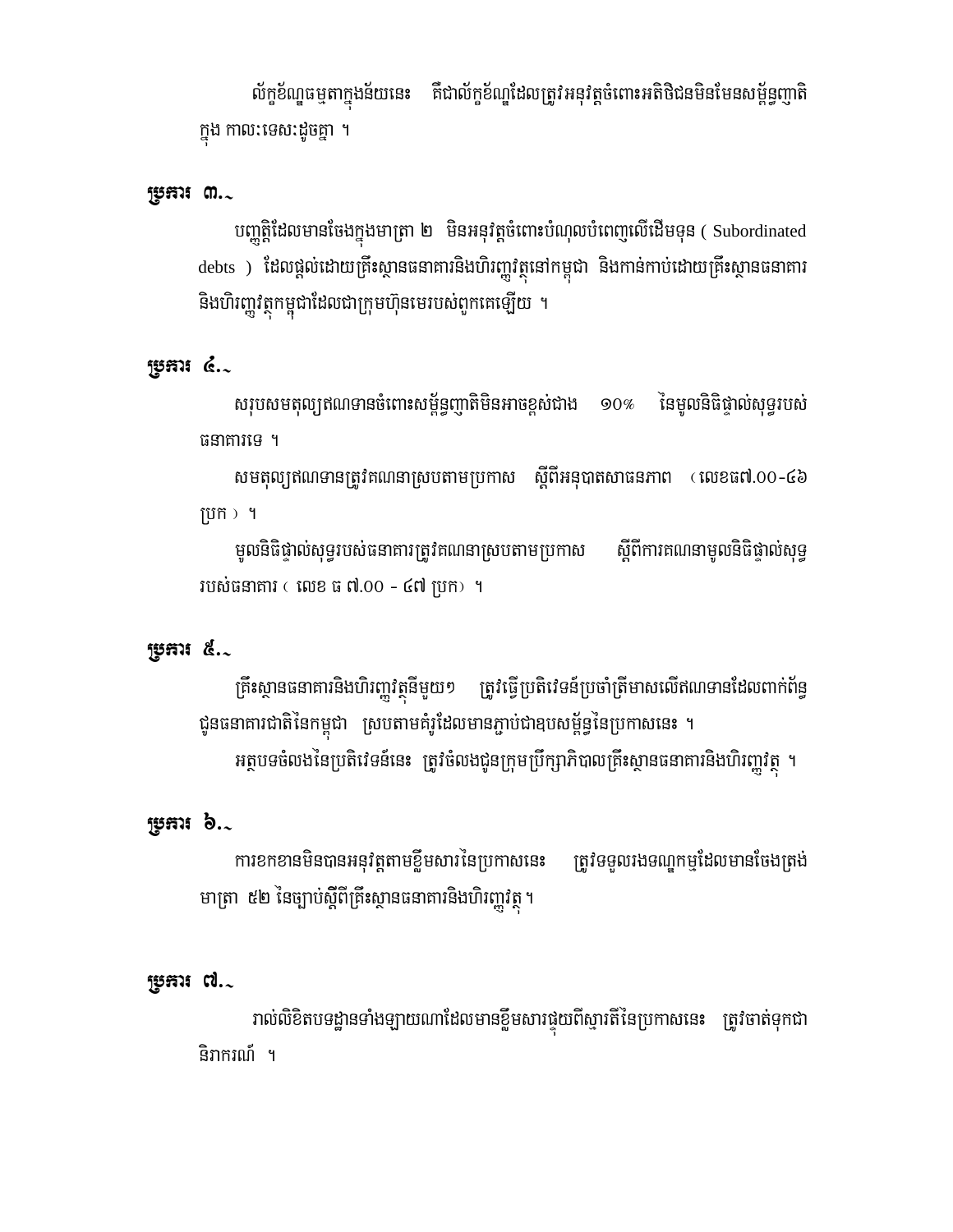## ชุรกะ  $d_{\cdot}$

អគ្គនាយកដ្ឋាន អគ្គលេខាធិការដ្ឋាន អគ្គាធិការដ្ឋាន អគ្គបេឡា គ្រប់នាយកដ្ឋាន អង្គភាព គ្រប់គ្រឹះស្ថានធនាគារនិងមីក្រូហិរញ្ហវត្ថុ នៅក្រោមឱវាទនិងក្រោមអាណាព្យាបាលធនាគារជាតិនៃកម្ពុជា ត្រូវអនុវត្តម៉ឹងម៉ាត់នូវប្រកាសនេះតាមភារកិច្ច រឿង១ខ្លួន ។

# ប្រុការ  $\delta.$

ប្រកាសនេះមានប្រសិទ្ធិភាពអនុវត្តចាប់ពីថ្ងៃចុះហត្ថលេខានេះតទៅ ។

រាជធានីភ្នំពេញ, ថ្ងៃទី១៥ ខែតុលា ឆ្នាំ ២០០១

# នេសរត៌បារប

# <u>កន្លែខឧន្ទរប</u>

หลุเนยาลิยฐา: ชา ยาลสุ

- ដូចប្រការ ៨ "ដើម្បីអនុវត្ត"
- កាលប្បវត្តិ
- ឯកសារ

# <u> UNOÇR</u>

- គ្រប់សមាជិកក្រុមប្រឹក្សាភិបាល
- ទីស្តីការគណៈរដ្ឋមន្ត្រី "ដើម្បីជ្រាបជាពតិមាន"
- នាយកដ្ឋានរដ្ឋបាលនៃទីស្តីការគណៈរដ្ឋមន្ត្រី "ដើម្បីចុះផ្សាយក្នុងរាជកិច្ច"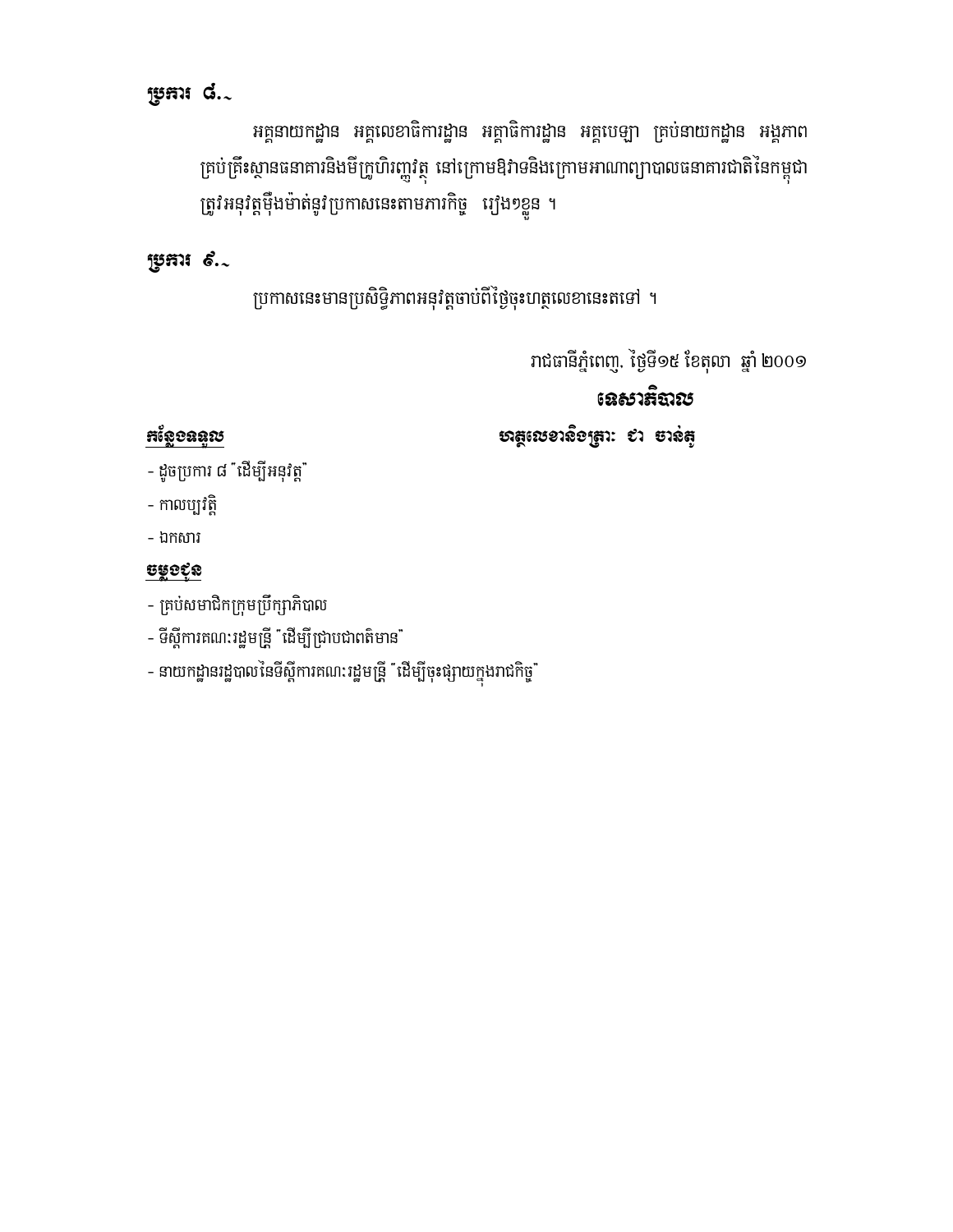### **សារាមប៉េណទាំស្តីពីឥណនានម័**ពោះសម្ព័ន្ធញុរា<del>ន</del>ិ

CURCULAR ON LOANS TO RELATED PARTIES

ប្រតិវេទន៍ប្រចាំត្រីមាសយោងប្រការ ៥ នៃប្រកាសនេះ ត្រូវមានគំរូដូចតទៅ ÷

The quarterly declaration referred to in Art 5 of the above mentioned Prakas shall have the following format

| ឈ្មោះនិងអាស័យដ្ឋានអ្នកខ្ចី   | ប្រភេទ | កាលបរិច្ឆេទ | ចំនួនទឹកប្រាក់ | សរុបទឹកប្រាក់ | អត្រា                 | វត្ថុបញ្ចាំ | ទំងន់ហានិភ័យឥណទានយោង            | សរុបទំងន់ហានិភ័យ |
|------------------------------|--------|-------------|----------------|---------------|-----------------------|-------------|---------------------------------|------------------|
| Name and address of borrower | ឥណទាន  | ឥណទាន       | ឥណទានដើម       | ឥណទាន         | ការប្រាក់             |             | តាមប្រកាសលេខ ផ៧-០០-៤៦           | ឥណទាន            |
|                              | Type   | Date        | Initial        | Outstanding   | Rate                  |             | Weighting                       | Weighted         |
|                              | of     | of          | amount         | amount        | of                    |             | according to<br>Prakas B7.00-46 | outstanding      |
|                              | loan   | loan        |                |               | Interest <sup>1</sup> |             |                                 |                  |
|                              |        |             |                |               |                       |             |                                 |                  |
|                              |        |             |                |               |                       |             |                                 |                  |
|                              |        |             |                |               |                       |             |                                 |                  |
|                              |        |             |                |               |                       |             |                                 |                  |
|                              |        |             |                |               |                       |             |                                 |                  |
|                              |        |             |                |               |                       |             |                                 |                  |
|                              |        |             |                |               |                       |             |                                 |                  |
|                              |        |             |                |               |                       |             |                                 |                  |
| សរុប                         |        |             |                |               |                       |             |                                 |                  |
| <b>Total Outstanding</b>     |        |             |                |               |                       |             |                                 |                  |

| . 99<br>តររាររ<br>00-៤ព<br>11611.III<br>រកាពេក<br>$1411 - 1$<br>.<br>າ ຜາ<br><b>SALE</b> |  |
|------------------------------------------------------------------------------------------|--|
| $\mathbf{r}$<br>7-00-4<br>calculated in<br>worti                                         |  |

ភាគរយនៃឥណទានសម្ព័ន្ធញាតិផ្សេបទៅនិងមូលនិធិផ្ទាល់សុទ្ធ Percentage of loan to related parties into net worth

> អ្លុគច្សុំប្រសំ Preparer

អួកព៌ន៌ត្យូ

**DEURERERIES** 

**Controller** 

**Signature of Bank Manager**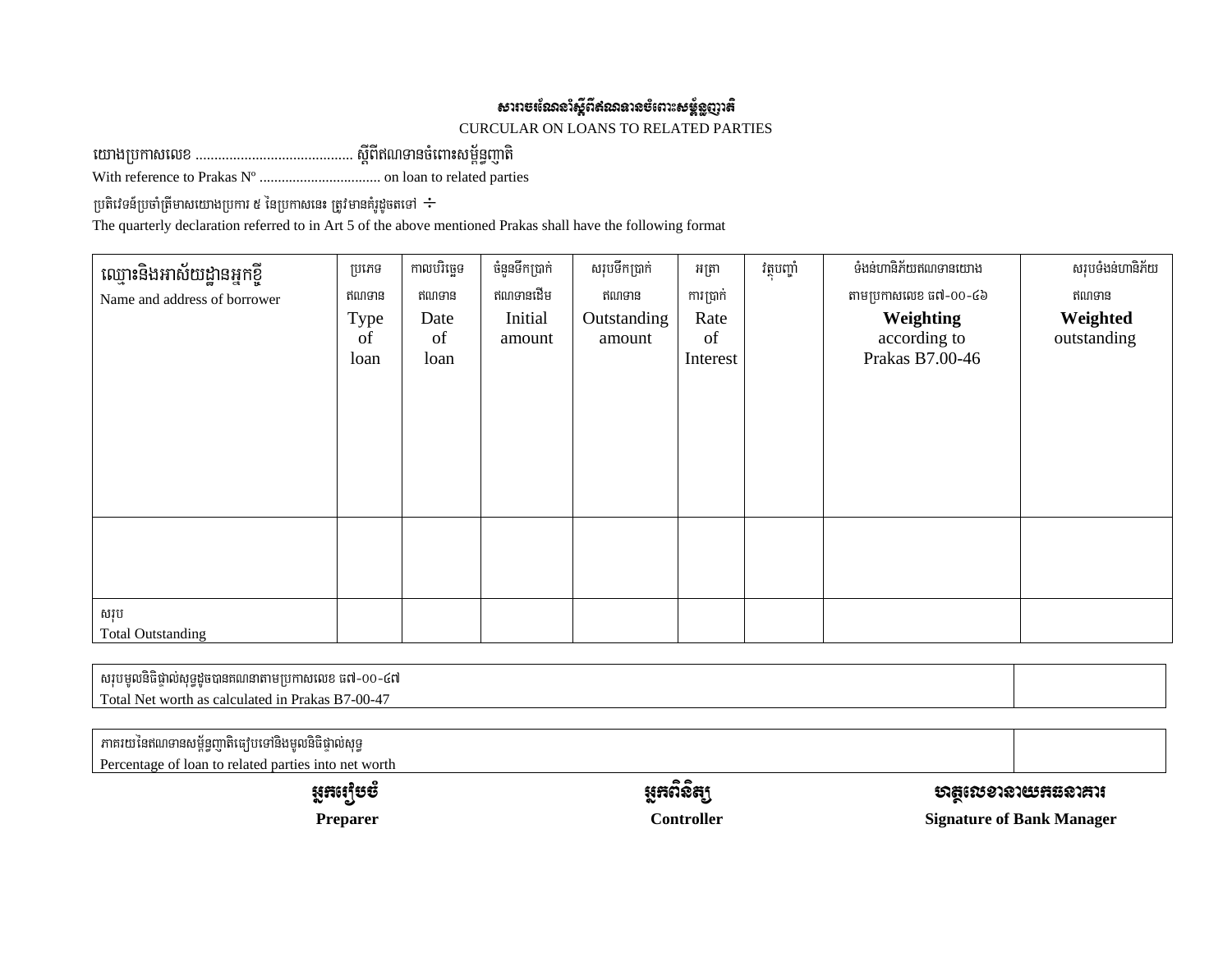#### **B7.01-137 Prokor**

### PRAKAS **ON**  LOANS TO RELATED PARTIES

---------------------------------

#### **The Governor of the National Bank of Cambodia,**

- With reference to the Constitution of the Kingdom of Cambodia;
- With reference to the Royal Kram NS/RKM/0196/27 of January 26. 1996 promulgating the Law on the organization and conduct of the National Bank of Cambodia;
- With reference to the Royal Kram NS/RKM/1199/13 of November 18. 1999 promulgating the Law on Banking and Financial Institutions;
- With reference to the Royal Decree Chor Sor/ RKT/0398/85 of March 10. 1998 on the appointment of His Excellency Chea Chanto as Governor of the National Bank of Cambodia;

### **DECIDES**

#### **Article 1:**

Related parties as defined in article 49 and 50 of the law on Banking and Financial Institutions are subject to the provisions of the present Prakas.

#### **Article 2:**

Loans and overdraft to related parties must be made under normal conditions of duration, interest rate, collateral and repayment schedule.

Normal conditions are understood as the conditions that would be made to any other nonrelated customer in similar circumstances.

#### **Article 3:**

The rule set in article 2 does not apply to subordinated debts issued by banks or financial institutions operating in Cambodia and held by Cambodian banks or financial institutions which are their parents companies.

#### **Article 4:**

The total weighted outstanding of loans to related-parties will in no case be superior to 10% of the bank's net worth.

The outstanding of loans will be calculated according to the Prakas relating to the solvency ratio (currently B 7-00-46).

The bank's net worth will be calculated according to the prakas on the calculation of banks net worth (currently B 7-00-47).

#### **Article 5:**

Each bank or financial institution shall send a quarterly declaration of relevant loans made to the National Bank of Cambodia, following a format attached to this Prakas.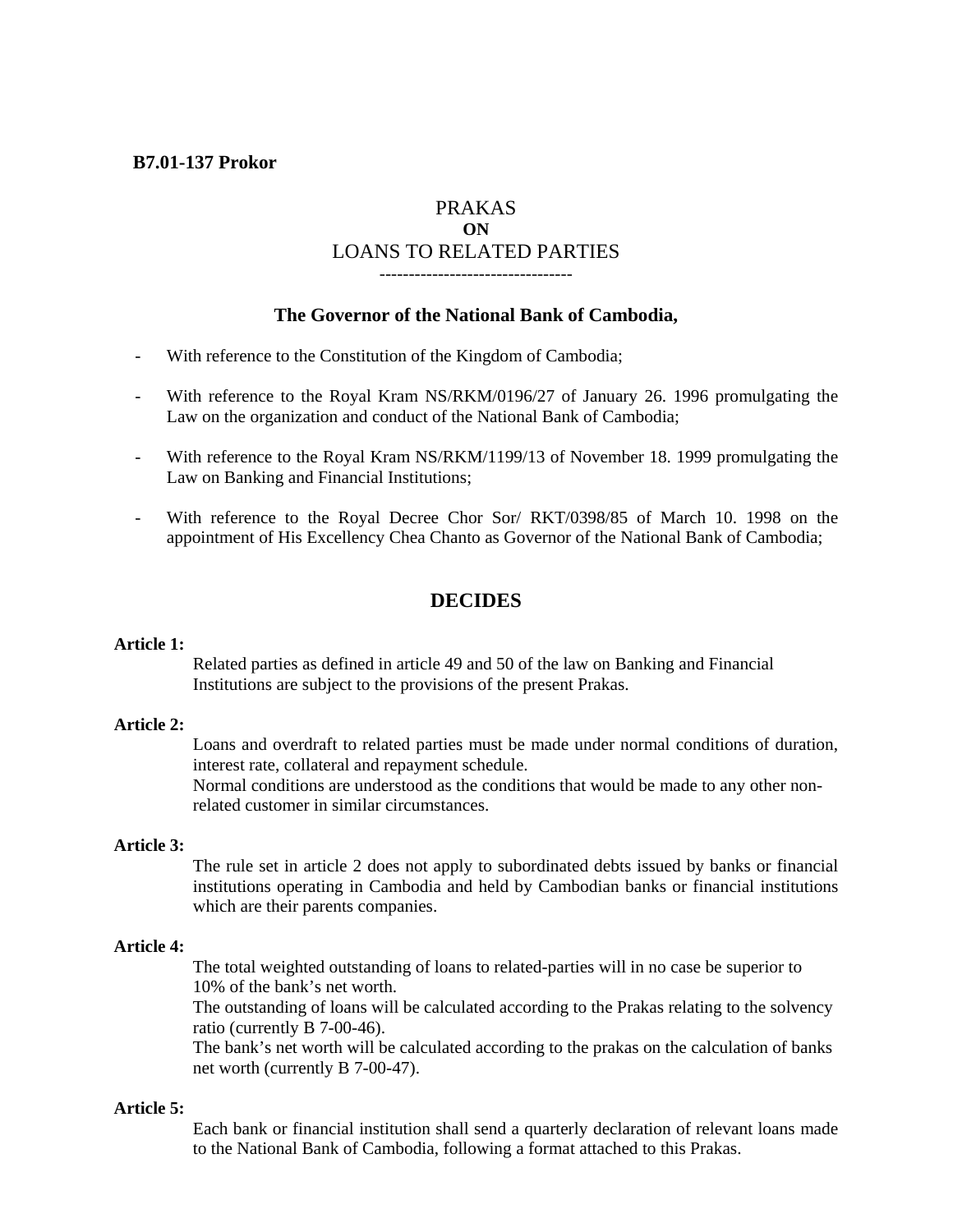Copy of this declaration will be given to the Board of Directors of the bank or of the Financial Institution.

#### **Article 6:**

Any failure to abide by the present regulation will be sanctioned according to Article 52 of the Law on the Banking and Financial Institutions.

#### **Article 7:**

All provisions contrary to those of this Prakas are hereby repealed.

#### **Article 8:**

The General Direction, the General Secretariat, the General Cashier, the General Inspection, all Departments of the National Bank of Cambodia, and all Banking and Financial Institutions under the NBC's supervisory authority shall implement this Prakas.

#### **Article 9:**

This Prakas shall have effect from the signing date

### Phnom Penh, 15 October 2001  **The Governor**

### **Signed and Sealed: Chea Chanto**

cc: - The Members of the Board of Directors

- CM "for information"
- Administration Department of CM

"for publication in the National Gazette"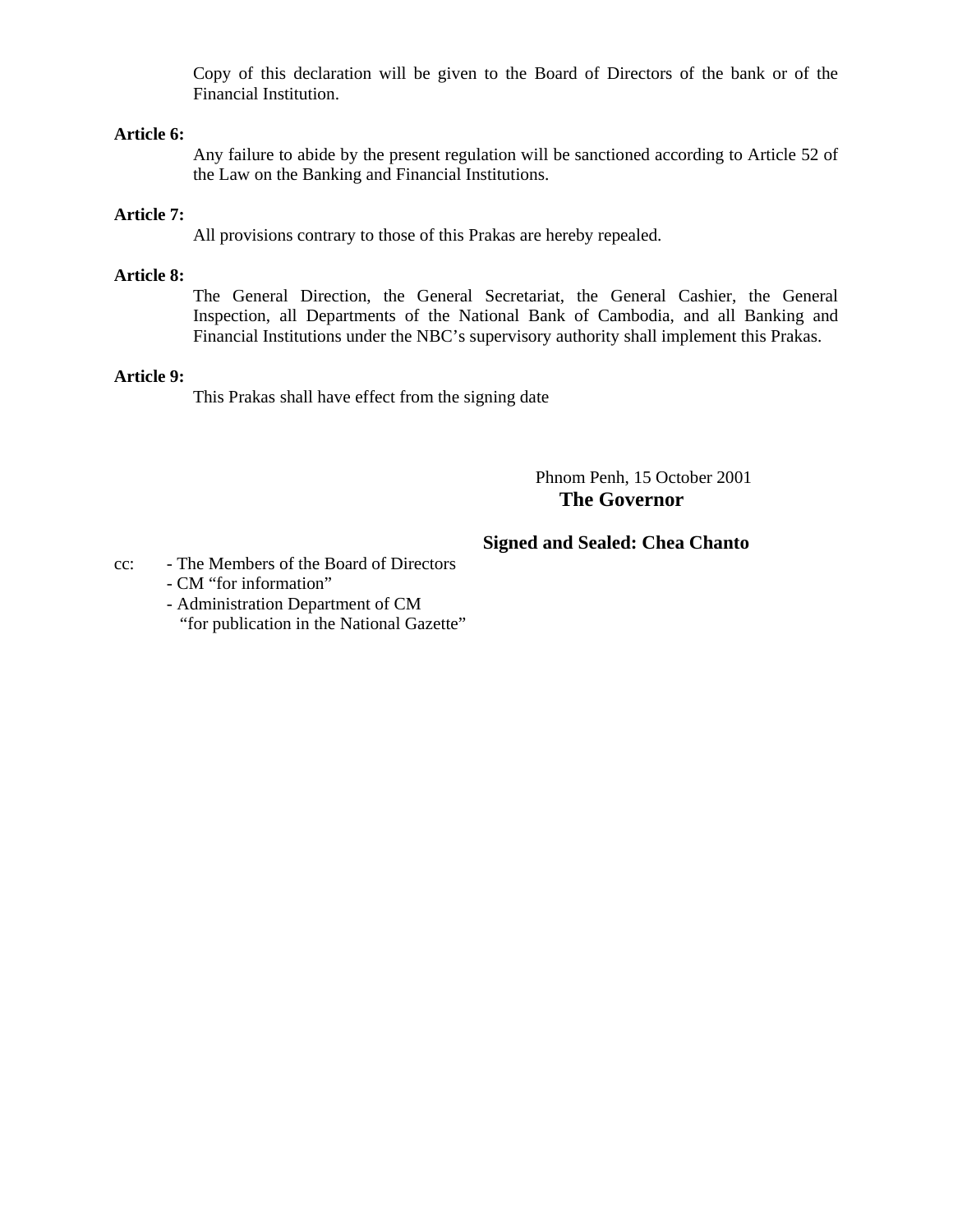#### CURCULAR ON LOANS TO RELATED PARTIES

With reference to Prakas Nº ................................. on loan to related parties

The quarterly declaration referred to in Art 5 of the above mentioned Prakas shall have the following format

| Name and address of borrower | Type<br>of<br>loan | Date<br>of<br>loan | Initial<br>amount | <b>Outstanding</b><br>amount | Rate<br>of<br>Interest | Collateral | Weighting<br>according to<br>Prakas B7.00-46 | Weighted<br>outstanding |
|------------------------------|--------------------|--------------------|-------------------|------------------------------|------------------------|------------|----------------------------------------------|-------------------------|
|                              |                    |                    |                   |                              |                        |            |                                              |                         |
| <b>Total Outstanding</b>     |                    |                    |                   |                              |                        |            |                                              |                         |

| $\overline{\phantom{a}}$<br>1 M<br>Prakas<br>.<br>Tota.<br>eulated<br>$\mathbf{V}$ $\mathbf{\Omega}$ 1<br>worth as<br>-w<br>,,,,,,,<br>. .<br> |  |
|------------------------------------------------------------------------------------------------------------------------------------------------|--|

| Percentage of loan to related parties into net worth |  |  |  |
|------------------------------------------------------|--|--|--|
|                                                      |  |  |  |

**Preparer Signature of Manager Verified by Signature of Manager**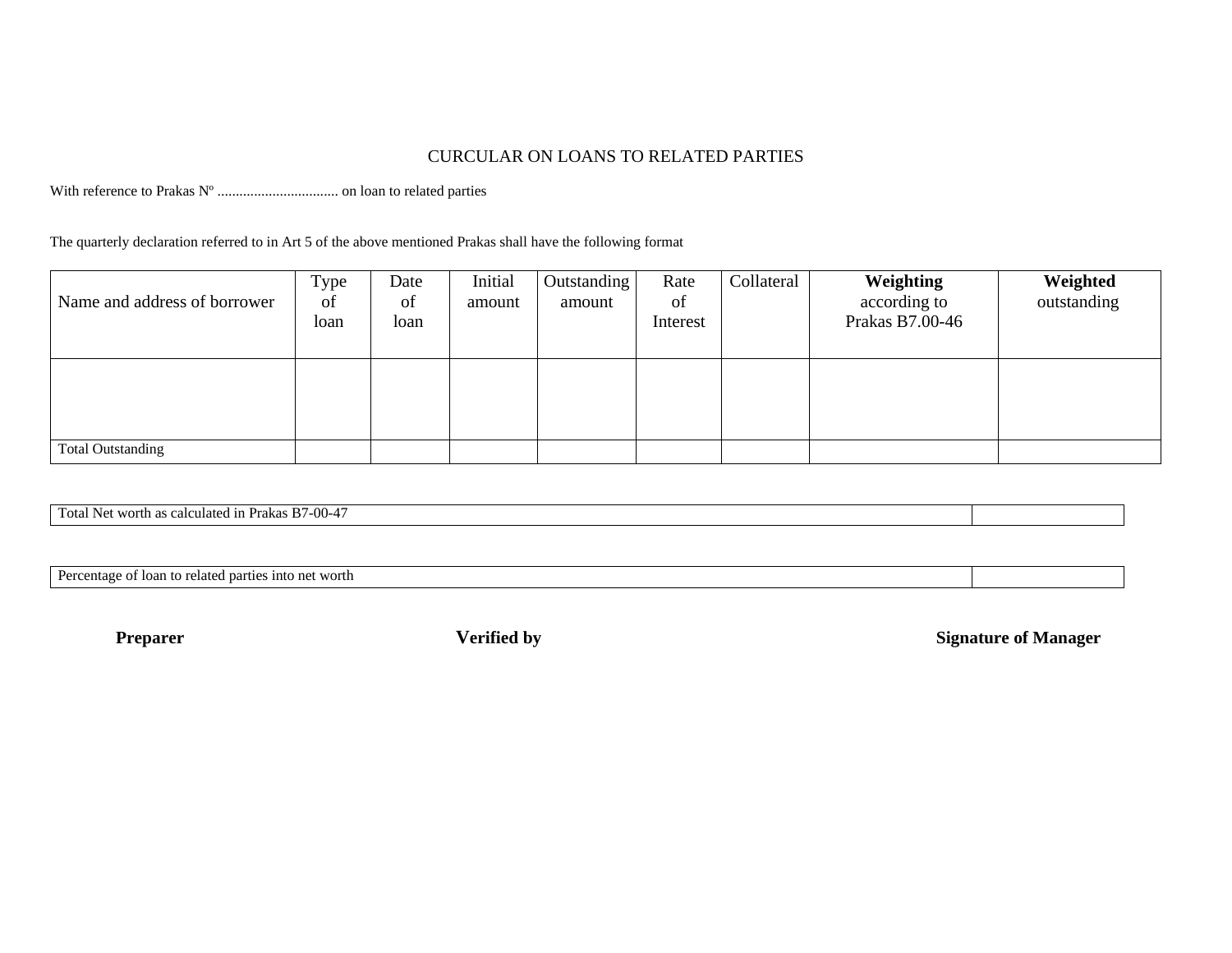ชรา  $9.1$ 

បង្កើត "ក្រុមការងារទីផ្សារអន្តរធនាគារ" តទៅនេះហៅថាក្រុមការងារ អោយស្ថិតនៅក្រោម ការដឹកនាំរបស់គណកម្មាធិការដឹកនាំផ្នែកហិរញ្ញវត្ថុ ដែលមានតំណាងនិងមន្ត្រីជំនាញមកពីធនាគារជាតិ នៃ កម្ពុជានិងសមាគមធនាគារិក ក្នុងគោលបំណងជួយដល់ធនាគារជាតិនៃកម្ពុជាក្នុងការអនុវត្តន៍កំណែ ទំរង់

# <u>ක් 15 ජ</u>

- បានឃើញលក្ខន្តិក: នៃសមាគមធនាគារិកនៅកម្ពុជា
- វាយតម្លៃរបស់ធនាគារអភិវឌ្ឍន៍អាស៊ី ក្នុងគោលបំណងផ្តល់កម្មវិធីឥណទានអភិវឌ្ឍផ្នែកហិរញ្ហវត្ថ
- ស្វែងរកការពិតរបស់ធនាគារអភិវឌ្ឍន៍អាស៊ី ក្នុងគោលបំណងផ្តល់កម្មវិធីឥណទានអភិវឌ្ឃផ្នែកហិរញ្ញវត្ថ - បានឃើញអនុស្សារណៈចុះថ្ងៃទី២៣ ខែកក្កដា ឆ្នាំ២០០១ រវាងរាជរដ្ឋាភិបាលកម្ពុជានិងក្រុមបេសកកម្ម
- ស្តីពីការតែតាំង **៦ភ3្ទត្តូម ៩រ មាន់ត្** ជាអគ្គទេសាភិបាលធនាគារជាតិនៃកម្ពុជា - បានឃើញអនុស្សារណ:ចុះថ្ងៃទី២៤ ខែមេសា ឆ្នាំ២០០១ រវាងរាជរដ្ឋាភិបាលកម្ពុជានិងក្រុមបេសកកម្ម
- ដែលប្រកាស អោយប្រើច្បាប់ស្តីពីគ្រឹះស្ថានធនាគារនិងហិរញ្ញវត្ថុ – បានឃើញព្រះរាជក្រិត្យលេខ ជស / រកត / ០៣៩៨ / ៨៥ ចុះថ្ងៃទី១០ ខែមីនា ឆ្នាំ១៩៩៨
- ដែលប្រកាសអោយ ប្រើច្បាប់ស្តីពីការរៀបចំនិងការប្រព្រឹត្តទៅនៃធនាគារជាតិនៃកម្ពុជា បានឃើញព្រះរាជក្រមលេខ នស / រកម / ១១៩៩ / ១៣ ចុះថ្ងៃទីទី ១៨ ខែវិច្ឆិកា ឆ្នាំ១៩៩៩
- បានឃើញព្រះរាជក្រមលេខ នស / រកម / ០១៩៦ / ២៧ ចុះថ្ងៃទី២៦ ខែមករា ឆ្នាំ១៩៩៦
- បានឃើញរដ្ឋធម្មនុញ្ញនៃព្រះរាជាណាចក្រកម្ពុជា

# <u>នេសាតិបាលជលគារសាតិលៃគម្ពសា</u>

# **JUFIIES** ธุ์ถึ **ការប**ខ្ចើត<sub>រ</sub>ត្តមការទារនឹងព្រះអន្ថរបសគារ

ធ៧.០១- ១៨៥ ប្រក.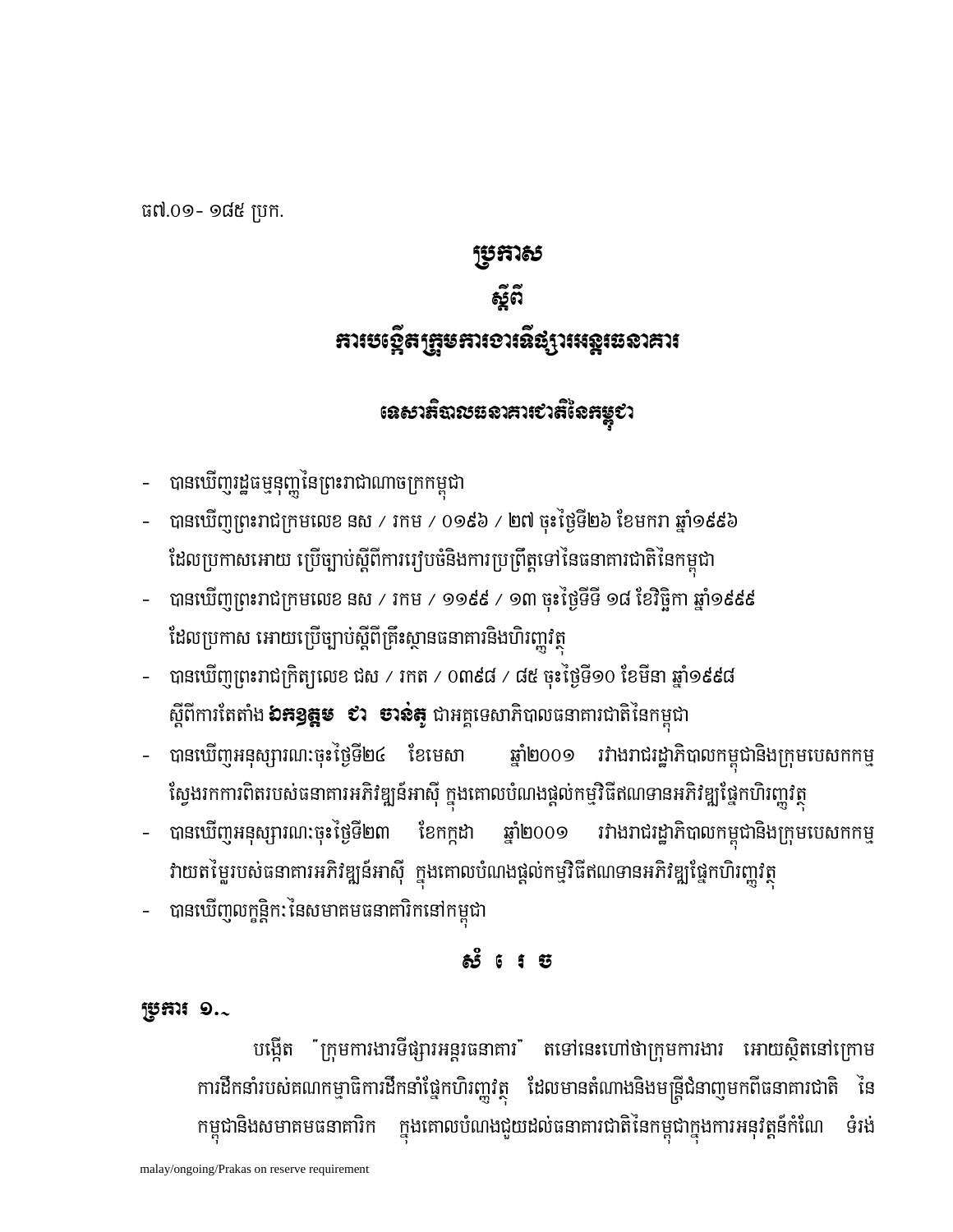គោលនយោបាយ សំរាប់ការអភិវឌ្យន៍ទីផ្សារអន្តរធនាគារដែលអាចដំណើរការបាននិងសេវាកម្ម ផ្សេង១ទ្បេត ដែលមានចែងនៅក្នុងកំរងកម្មវិធីឥណទានរបស់វិស័យហិរញ្ញវត្ថុដែលរៀបចំដោយធនាគារ អភិវឌ្ឍន៍អាស៊ី ឆ្នាំ២០០១ ។

### $5531$   $\omega_{\sim}$

ក្រុមការងារត្រូវត្រ្យៀមរៀបចំការងារចាំបាច់ទាំងអស់ដើម្បីបង្កើតនូវ ÷

- ការសំរបសំរុលទីផ្សារអន្តរធនាគារដែលអាចដំណើរការបាន
- ការសំរបសំរួលសំរាប់ការដោះដូរពត៌មានឥណទានក្នុងចំណោមសមាជិកសមាគម កនាការិកនិង
- វិទ្យាស្ថានធនាគារមួយ សំរាប់ការបណ្តុះបណ្តាលវិជ្ជាជីវ:ដល់បុគ្គលិកនៃសមាជិក សមាគមធនាគារិក។

ក្រុមការងារត្រូវមានភារកិច្ចដូចខាងក្រោមនេះ  $\div$ 

- កសាងផែនការមួយ សំរាប់បង្កើតការសំរបសំរួលការដោះដូរពត៌មានឥណទាន ក្នុងចំណោមសមាជិកនៃសមាគមធនាគារិក
- រេវ្យបចំសេចក្តីព្រាងការណែនាំរបស់ធនាគារជាតិនៃកម្ពុជាមួយ សំរាប់ទីតិវិធីនៃ ប្រតិបត្តិការក្នុងការសំរបសំរួល ដែលរួមមានការតំរូវអោយមានរបាយការណ៍ពី ធនាគារពាណិជ
- ពង្រីកការសំរបសំរួលទីផ្សារអន្តរធនាគារ
- រៅបចំសេចក្តីព្រាង (ក)ពិធីសារនៃប្រតិបត្តិការ (ខ)ក្រមសីលធម៌សំរាប់ភ្នាក់ងារ និងឈ្នួញុកណ្តាល គុណវិឌ្ឍន៍របស់ភ្នាក់ងារ/ឈ្នួញុកណ្តាល និង (គ)បញ្ញត្តិនានា របស់ធនាគារជាតិនៃកម្ពុជាសំរាប់ទីផ្សារអន្តរធនាគារ
- និងការសំរបសំរួលទីផ្សារអន្តរធនាគារអោយមាន – ជំរុញប្រព័ន្ធពតិមានឥណទាន ការចូលរួមពីក្រប់ធនាគារជាសមាជិកនិង
- រៅបចំសេចក្តីព្រាងផែនការមួយសំរាប់បង្កើតវិទ្យាស្ថានធនាគារ សំរាប់បុគ្គលិកនៃ សមាជិករបស់សមាគមធនាគារិកដោយមានការបើកវគ្គសិក្សាបណ្តុះបណ្តាល និង ដែនការផ្តល់មូលនិធិ ។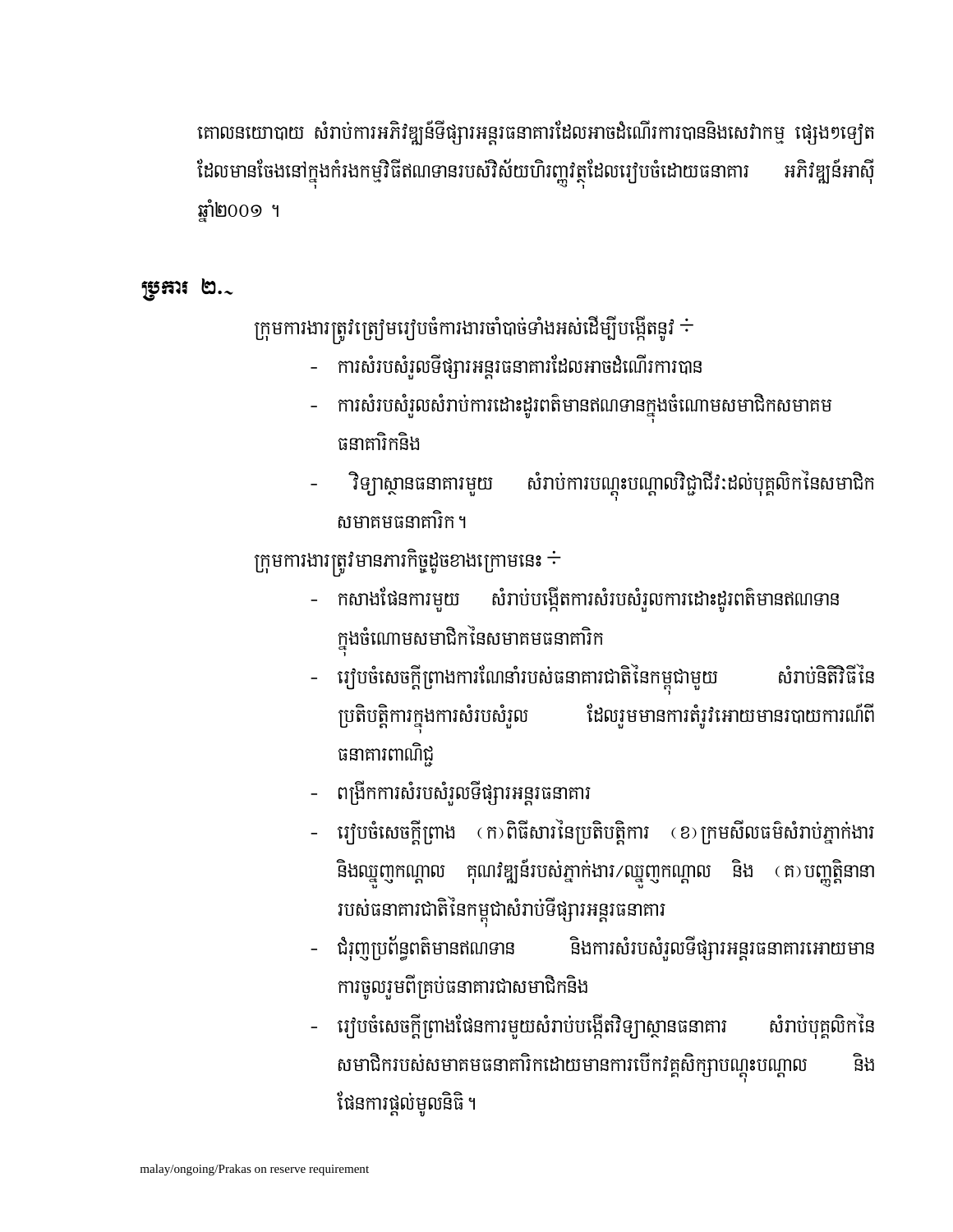$\mathfrak{P}$ รรา  $\mathfrak{m}_{\sim}$ 

ក្រុមការងារទីផ្សារអន្តរធនាគារ ត្រូវមានតំណាងមន្ត្រីជំនាញមកពីធនាគារជាតិនៃកម្ពុជា ចំនួន បី ្បូប និងសមាគមធនាគារិកចំនួនពីររូបជាសមាជិក ។

# $\mathfrak{g}$ mi  $d_{\cdot\sim}$

- ក្រុមការងារត្រូវតែងតាំងលេខាធិការមួយរូប
- លេខាធិការរក្សាទុកកំណត់ហេតុប្រជុំរបស់ក្រុមការងារ និងទទួលខុសត្រូវចំពោះការសំរបសំរល និងផ្តល់ការគាំទ្រខាងផ្នែកសំភារ:ទាក់ទងដល់ប្រតិបត្តិការនៃក្រុមការងារ ។

# $m$   $\alpha$

- ប្រធានក្រុមការងារត្រូវរៀបចំរបៀបវារ:ប្រជុំ ដោយមានការពិគ្រោះយោបល់ជាមួយ លេខាធិការ
	- . RbFanRkumkargar®tUverobcMxøwmsarCaÉksarRbCMu enAeBlRbFanyl; ថាចាំបាច់ដើម្បីសម្រួលដល់ការពិភាក្សា ។
- សមាជិកមួយឬច្រើនរូប ដែលបានស្នើអោយមានការប្រជុំវិសាមញ្ញរបស់ក្រុមការងារត្រូវរៀបចំ របៀបវារ:និងខ្លឹមសារជាឯកសារដោយពិគ្រោះយោបល់ជាមួយប្រធាន ។
- ប្រសិនបើចាំបាច់ ប្រធានក្រុមការងារអាចស្ទើសំអោយបង្កើតក្រុមជំនា៣តូច១ ជើម្បីរេវបចំ ខឹមសារជាឯកសារ ។

# $g$

- ាដើម្បីសម្រួលដល់ការពិភាក្សារបស់ក្រុមការងារដោយមានការចូលរួមពីមន្ត្រីជំនាញប្រធានក្រុម ការងារអាចអញ្ជើញអ្នកឯកទេសជំនាញបរទេសនិងក្នុងស្រុក ដែលមានការទាក់ទងដល់ខ្លឹមសារ ៍នៃបញ្ជា ។
- ប្រធានក្រុមការងារត្រូវអញ្ជើញអ្នកឯកទេសជំនាញ រងាយគំនិតផ្តួចផ្តើមផ្ទាល់ប្ញុក្នុងនាមជា យធានក្រុមការងារដោយផ្អែកលើអនុសាសន៍របស់សមាជិកផ្សេងទ្យេិតនៃក្រុម ការងារ ។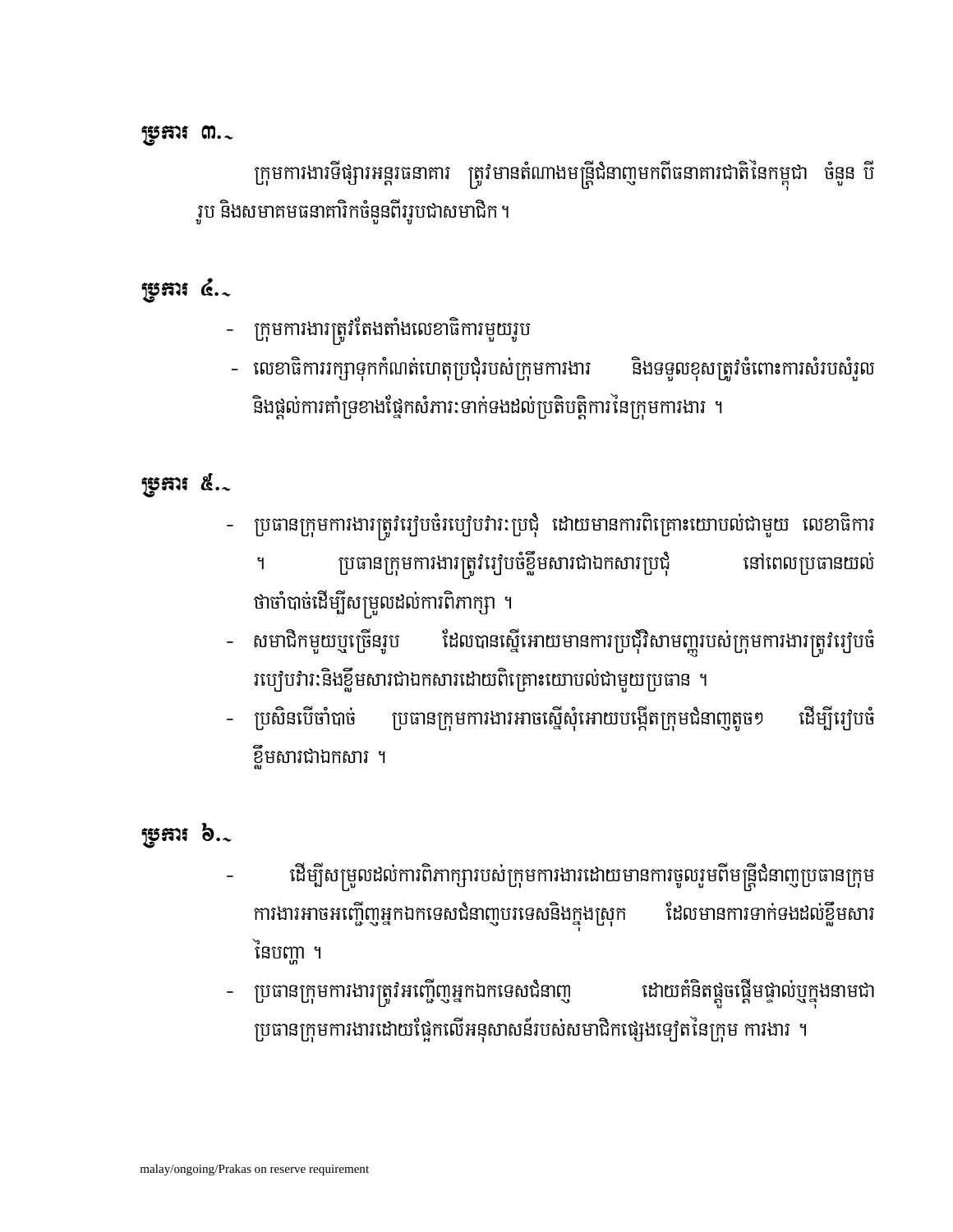$5531$   $\alpha$ .

អគ្គនាយកដ្ឋាន អគ្គលេខាធិការដ្ឋាន អគ្គបេឡា អគ្គធិការដ្ឋាន គ្រប់គ្រឹះស្ថានធនាគារនិង ហិរញ្ញវត្ថុ គណកម្មាធិការដឹកនាំផ្នែកហិរញ្ញវត្ថុ គ្រប់សមាជិកក្រុមការងារទីផ្សារអន្តរធនាគារ គ្រប់នាយកដ្ឋាន អង្គភាព និងសាខាធនាគារជាតិនៃកម្ពុជាខេត្ត ក្រុង ត្រូវទទួលបន្ទុកអនុវត្តប្រកាសនេះ តាមភារកិច្ចរៀង១ខ្លួន ។

# ថ្ងៃគារ  $\mathbf{d}_{\cdot\mathbf{v}}$

ប្រកាសនេះមានប្រសិទ្ធិភាពអនុវត្តចាប់ពីថ្ងៃចុះហត្ថលេខានេះតទៅ ។

រាជធានីភ្នំពេញ,ថ្ងៃទី០៨ ខែវិច្ឆិកា ឆ្នាំ២០០១

នេសរត៌បាល

# អន្ថែទទទួល

# ហត្ថលេខានិងត្រា**: ៩រ ខាន់ត្**

- ដូចប្រការ៧ " ដើម្បីអនុវត្ត "
- កាលប្បវត្តិ
- ឯកសារ

# **ugoca**

- គ្រប់សមាជិកក្រុមប្រឹក្សាភិបាល
- ទីស្តីការគណ:រដ្ឋមន្ត្រី ឺ ដើម្បីជ្រាបជាពត៌មាន ឺ
- នាយកដ្ឋានរដ្ឋបាលនៃទីស្តីការគណ:រដ្ឋមន្ត្រី " ដើម្បីចុះផ្សាយក្នុងរាជកិច្ច "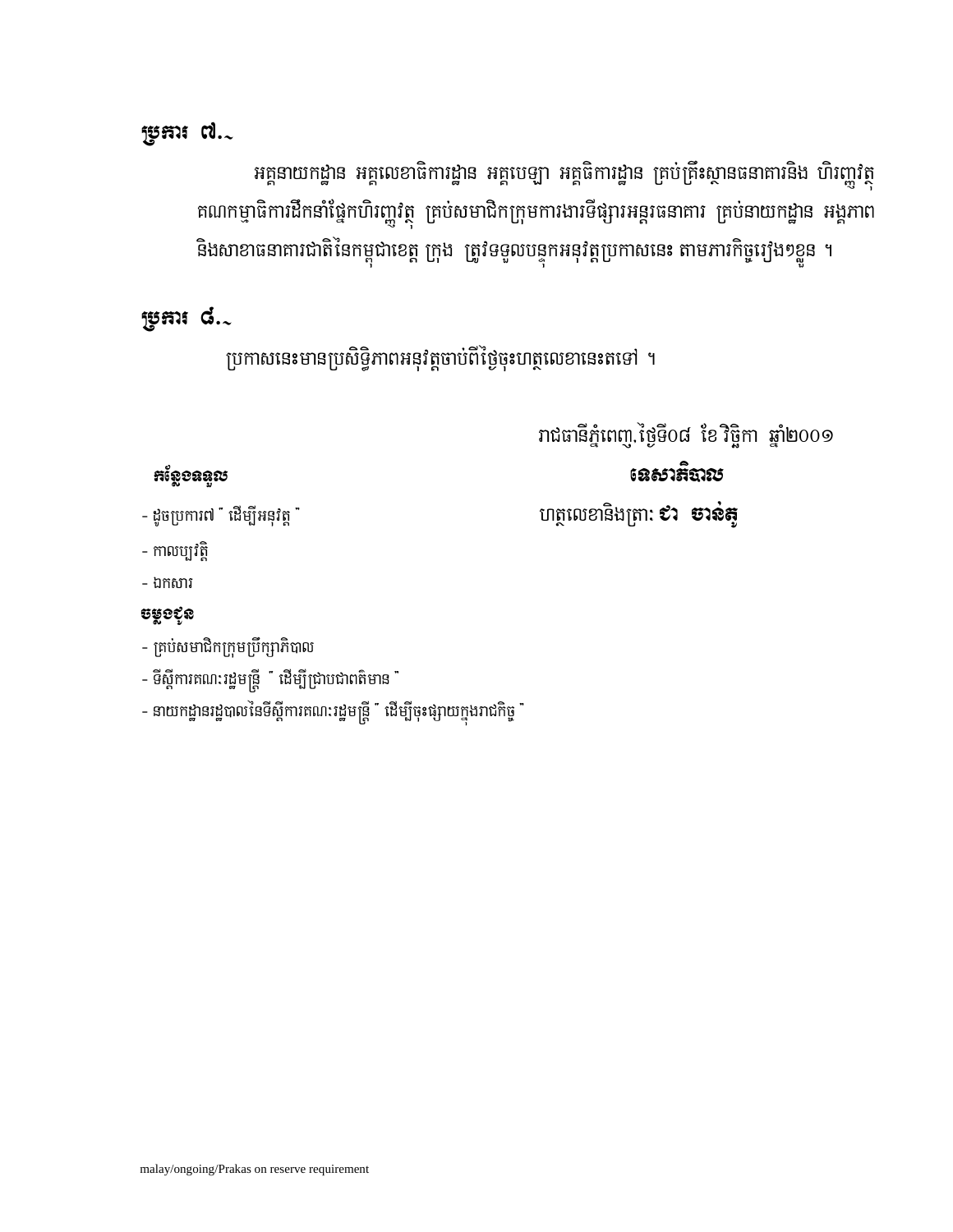B7.01- 185 Prokor

#### **PRAKAS ON THE ESTABLISHMENT THE INTERBANK MARKET WORKING GROUP**  ------------

#### **The Governor of the National Bank of Cambodia**

- With reference to the Constitution of the Kingdom of Cambodia;
- With reference to the Royal Kram NS/RKM/0196/27 of January 26. 1996 promulgating the Law on the organization and conduct of the National Bank of Cambodia;
- With reference to the Royal Kram NS/RKM/1199/13 of November 18, 1999 promulgating the Law on Banking and Financial Institutions;
- With reference to the Royal Decree Chor Sor/ RKT/0398/85 of March 10. 1998 on the appointment of His Excellency Chea Chanto as Governor of the National Bank of Cambodia;
- Pursuant to the Memorandum of Understanding of 24 April Between the Royal Government of Cambodia and the Appraisal Mission of the Asian Development Bank for the proposed Financial Sector Development Program Loan.
- Pursuant to the memorandum of Understanding of 23 Juy 2001 Between the Royal Government of Cambodia and the Appraisal Mission of the Asian Development Bank for the proposed Financial Sector Development Program Loan.
- Pursuant to the Art of Association of the Bankers Association

#### **DECIDES**

#### **Article 1**

Under the Financial Sector Steering Committee, the National Bank of Cambodia establishes an "Inter bank Market Working Group"(Working Group) comprising representative and experts from the National Bank of Cambodia and the Bankers Association, in order to assist the National Bank of Cambodia to undertake policy reforms for the development of viable inter bank markets and other services, envisaged in the Financial Sector Program Loan Cluster by the Asian Development Bank in 2001.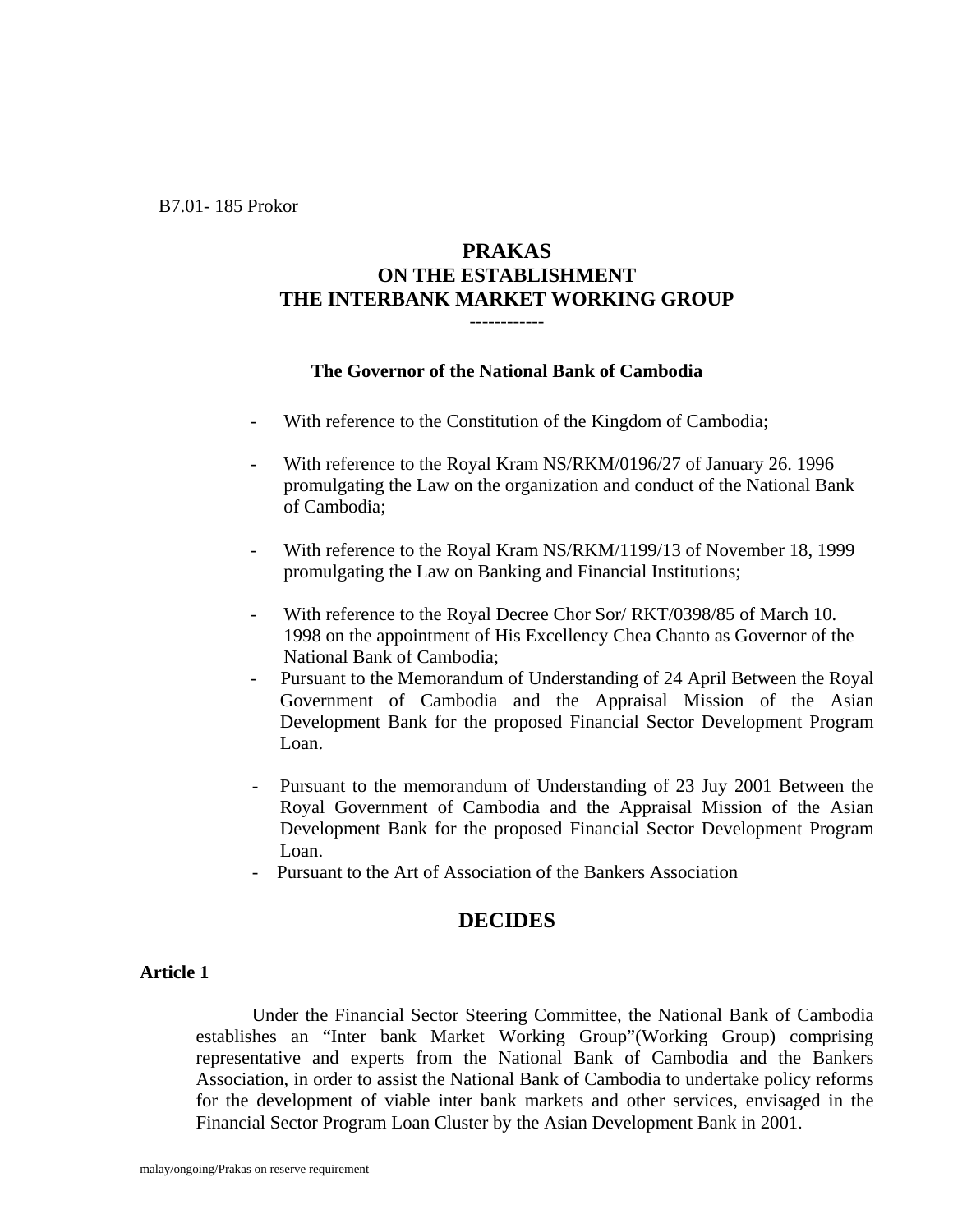#### **Article 2**

The Working Group shall undertake all necessary preparatory works for the establishment of:

- viable inter bank market arrangements,

- an arrangement for sharing credit information among the members of the Bankers Association, and

- a banking institute for professional training of staff of the members of the Bankers Association.

The Working Group shall carry out, inter alias:

- developing a plan to establish arrangements for sharing credit information among the members of the Bankers association,

- drafting a NBC guideline for operational procedures for the arrangements, including commercial banks' reporting requirements,

- developing inter bank market arrangements,

-drafting (a) operational protocol, (b) code of ethics for dealers and brokers, qualifications for dealers/brokers, and (c) NBC regulations for inter bank markets,

- simulating the proposed credit information system and inter bank market arrangement with the participation of all member banks, and

- Drafting a plan to establish an inclusive banking institute for the staff of members of the Bankers Association with training courses and funding plan.

#### **Article 3**

The Working Group shall comprise representatives and experts 3 members from the National Bank of Cambodia and 2 members of the Bankers Association.

#### **Article 4**

The Working Group shall appoint a Secretary.

The Secretary maintains the minutes of the working Group meetings, and is responsible for logistic arrangement and support related to the operations of the Working Group.

#### **Article 5**

The chairman of the Working Group will prepare the meeting agenda in consultation with the secretary. The chairman will prepare and issues paper for meetings, when he/she deems necessary to facilitate the discussion.

The member(s) who propose(s) an extraordinary session of the Working Group meeting shall prepare agenda and an issues paper in consultation of the chairman.

If deemed necessary, the Chairman may request to form a small group of experts to prepare an issues paper.

#### **Article 6**

To facilitate the discussions of the Working Group by providing expertise inputs, the Chairman can invite appropriate international and domestic experts related to the issues in question.

The Chairman shall to initiate invitation experts or her owns capacity or by Chairman based on the recommendation of other members of the Working Group.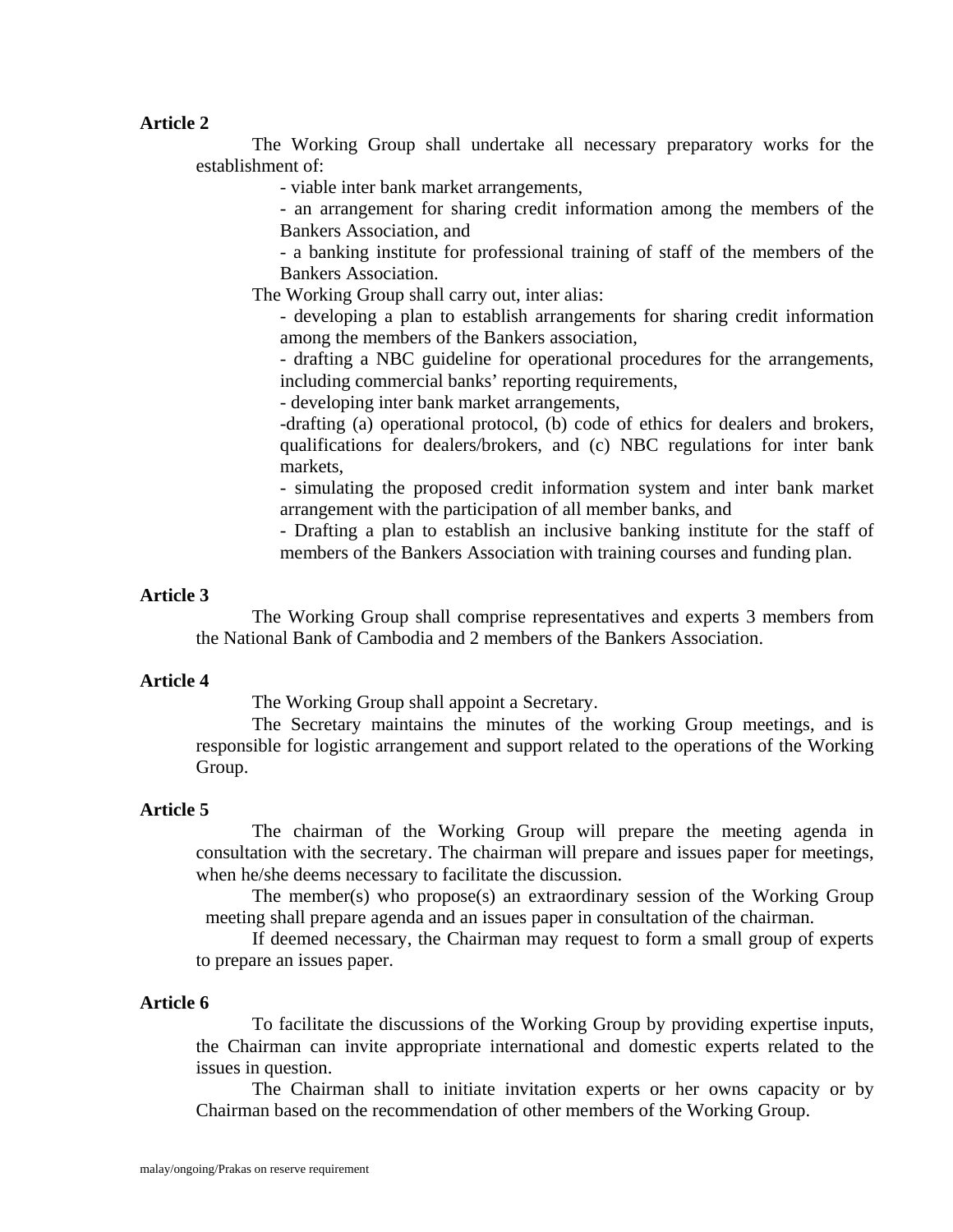#### **Article 7**

The General Direction, the General Secretariat, the General Cashier, the General Inspection, all Departments of the National Bank of Cambodia, and all Banking and Financial Institutions under the NBC's supervisory authority shall implement this Prakas.

#### **Article 8**

This Prakas shall have effect from the signing date.

PhnomPenh, November 08, 2001

### **Governor Signed and Sealed : CHEA CHANTO**

CC: - The Members of the Board of Directors

- CM "for information"

- Administration Department of CM

"For publication in the National Gazette"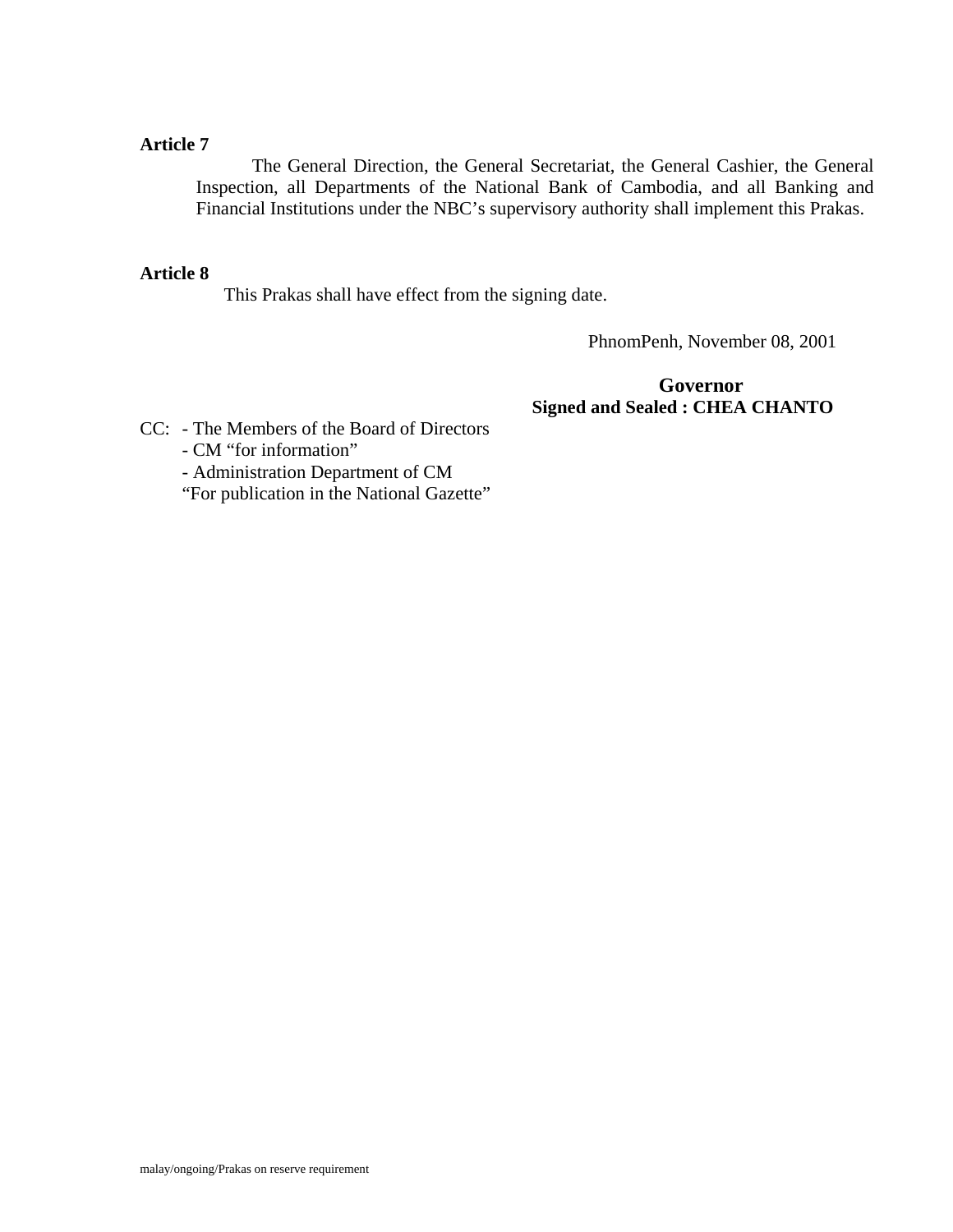ឬបើអចលនទ្រព្យមិនត្រូវបានប្រើប្រាស់សំរាប់ប្រតិបត្តិការធនាគារនោះទេ ក៏អចលនទ្រព្យទាំងនោះបាន  $\frac{1}{2}$ ក្លាយជាទ្រព្យសម្បត្តិរបស់ធនាគារ ដោយការីរឹបអូសតាមច្បាប់នូវរបស់ធានា និងជួយកាត់បន្ថយ ហានិភ័យលើបំណុលអាក្រក់ ។

អចលនទ្រព្យទាំងនោះត្រូវបានប្រើប្រាស់ដោយផ្ទាល់សំរាប់ប្រតិបត្តិការធនាគារ

ត្រឹះស្ថានធនាគារអាចទទួលយកអចលនទ្រព្យបានតែក្នុងករណីពីរ :

## ថ្ងៃគារ ២ $\ldots$

កម្មសិទ្ធលើអចលនទ្រព្យរបស់គ្រឹះស្ថានធនាគារត្រូវបញ្ញត្តិតាមខ្លឹមសារនៃប្រកាសនេះ ។

### ថ្ងៃការ ១ $\,$  . $\scriptstyle\sim$

# សំ ៖ ៖ ទ

- យោងតាមសំណើរបស់នាយកដ្ឋានត្រួតពិនិត្យ

តែងតាំង **៦ភ3្ទត្តូទ ៩រ ខាត់ត្** ជាអគ្គទេសាភិបាលនៃធនាគារជាតិនៃកម្ពុជា

- ប្រកាសអោយប្រើច្បាប់ស្តីពីគ្រឹះស្ថានធនាគារនិងហិរញ្ញវត្ថ – បានឃើញព្រះរាជក្រឹត្យលេខ ជស/រកត/០៣៩៨/ ៨៥ ចុះថ្ងៃទី១០ ខែមីនា ឆ្នាំ១៩៩៨ ស្តីពីការ
- ប្រកាស អោយប្រើច្បាប់ស្តីពីការរៀបចំនិងការប្រព្រឹត្តទៅនៃធនាគារជាតិនៃកម្ពុជា – បានឃើញព្រះរាជក្រមលេខ នស/រកម/១១៩៩/ ១៣ ចុះថ្ងៃទី១៨ ខែវិច្ឆិកា ឆ្នាំ១៩៩៩ ដែល
- បានឃើញព្រះរាជក្រមលេខ នស/រកម/០១៩៦/ ២៧ ចុះថ្ងៃទី២៦ ខែមករា ឆ្នាំ១៩៩៦ ដែល
- បានឃើញរដ្ឋធម្មនុញ្ញនៃព្រះរាជាណាចក្រកម្ពុជា

# เฉ<sub>ี</sub>่ยาส์ฉาชธอาสาเชาลิไอหยูชา

# **ห**ฮฺฮฺจฺรุตฺฺฺฺรุย๛ํฺฮฺจาตาร

ช์ดี

# **ប្រភាស**

ធ៧.០១- ១៨៦ ប្រក.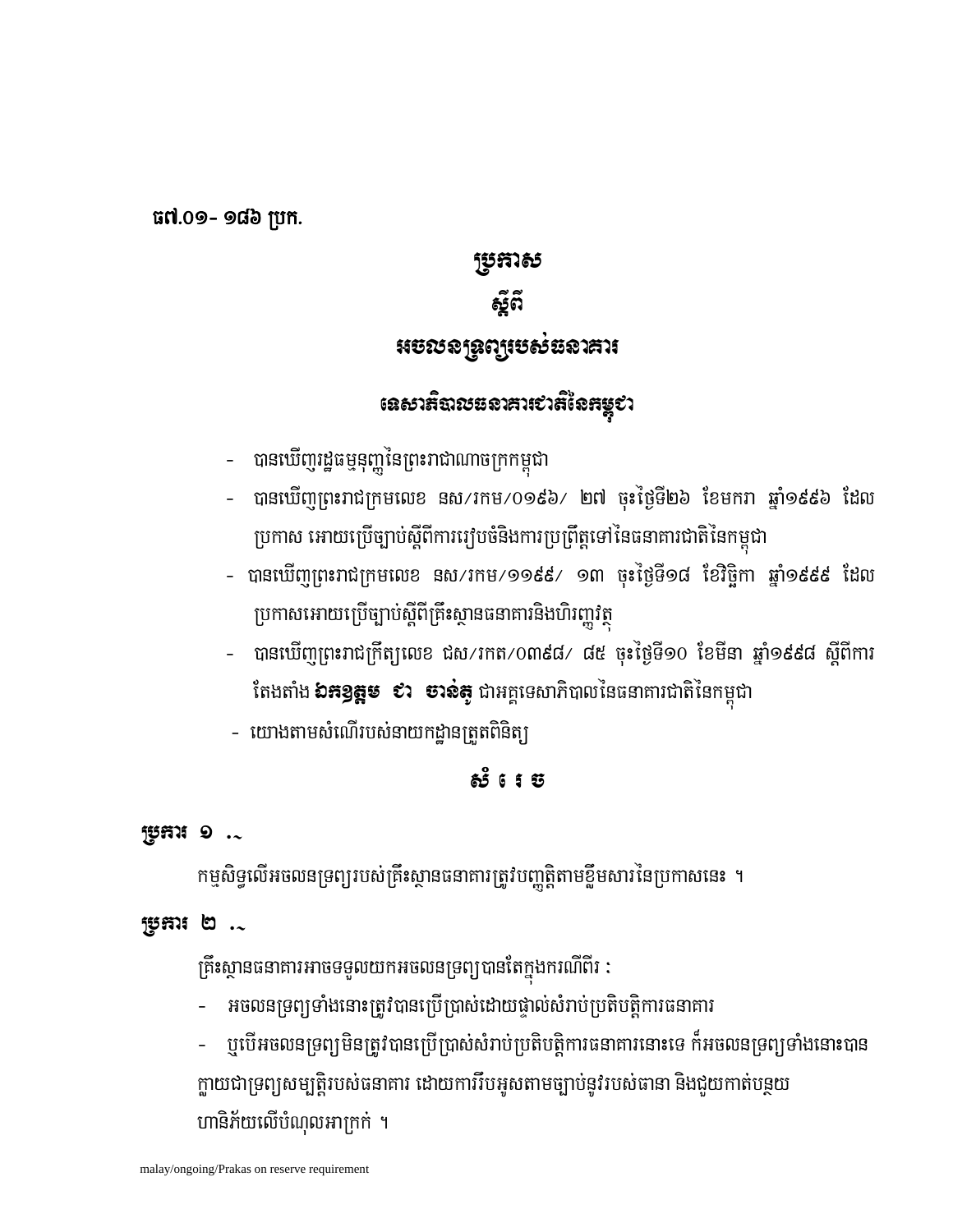$\frac{1}{2}$ ម្ភះអា ៣..

អចលនទ្រព្យដែលធ្វើលទ្ធកម្មដោយធនាគារសំរាប់គោលដៅប្រតិបត្តិការ ត្រូវតែរក្សាមិនអោយ លើសពី៣០% នៃមូលនិធិផ្ទាល់សុទ្ធសរុប ដូចមានកំណត់ក្នុងប្រកាស លេខ ធ ៧–០០–៤៧ ប្រក ។

# isun  $\zeta$  ...

អចលនទ្រព្យដែលគ្មានទំនាក់ទំនងផ្ទាល់ជាមួយប្រតិបត្តិការធនាគារ ត្រូវលក់ចេញមិនអោយ លើសពីមួយឆ្នាំក្រោយកាលបរិច្ឆេទ ដែលអចលនទ្រព្យបានក្លាយជាទ្រព្យសម្បត្តិរបស់ធនាគារ ។ អចលនទ្រព្យនឹងត្រូវបានកត់ត្រាក្នុងបញ្ជីគណនីរបស់ធនាគារតាមតំលៃជាក់ស្តែងសមស្រប ។

### ម្តែងរា ៥:

ការរំលោភលើបញ្ញត្តិនៃប្រកាសនេះ នឹងត្រូវទទួលរងការពិន័យ និងទណ្ឌកម្មដូចដែលមានចែង នៅត្រង់មាត្រា៥២ នៃច្បាប់ស្តីពីគ្រឹះស្ថានធនាគារនិងហិរញ្ញវត្ថុ ។

# ប្រុការ  $\mathbf b$  ...

ធនាគារត្រូវរាយការណ៍ប្រចាំខែមកធនាគារជាតិនៃកម្ពុជាពីការអនុវត្តន៍ស្របតាមខ្លឹមសារ ទែ ប្រកាសនេះតាមគំរូដែលកំណត់ដោយសារាចរណែនាំ ។

# រុបអារ ៧ . $\scriptstyle\sim$

អគ្គនាយកដាន អគុលេខាធិការដាន អគ្គាធិការដាន អគុបេទ្យា គ្រប់នាយកដាន អង្គភាពគ្រប់ ត្រឹះស្ថានធនាគារនៅក្រោមឱ្យវាទ និងក្រោមអាណាព្យាបាលធនាគារជាតិនៃកម្ពុជាត្រូវអនុវត្តថ្មឹងម៉ាត់នូវ ប្រកាសនេះតាមភារកិច្ចរឿង១ខ្លួន ។

## ម្រូតារ ៨ . $\Box$

ប្រកាសនេះមានប្រសិទ្ធិភាពអនុវត្តចាប់ពីថ្ងៃចុះហត្ថលេខានេះតទៅ ។

រាជធានីភ្នំពេញ ថ្ងៃទី០៨ ខែវិច្ឆិកា ឆ្នាំ២០០១

អន្ថែទឧន្ទរប

- ដូចប្រការ ៧ "ដើម្បីអនុវត្ត"
- កាលប្បវត្តិ
- ឯកសារ

### usocr

- គ្រប់សមាជិកក្រុមប្រឹក្សាភិបាល
- ទីស្តីការគណ:រដ្ឋមន្ត្រី "ដើម្បីជ្រាបជាពតិមាន"
- នាយកដ្ឋានរដ្ឋបាលនៃទីស្តីការគណ:រដ្ឋមន្ត្រី "ដើម្បីចុះផ្សាយក្នុងរាជកិច្ច"

# នេសវត៌ិងរប

ហត្ថលេខានិងត្រា : ជា ចាន់តួ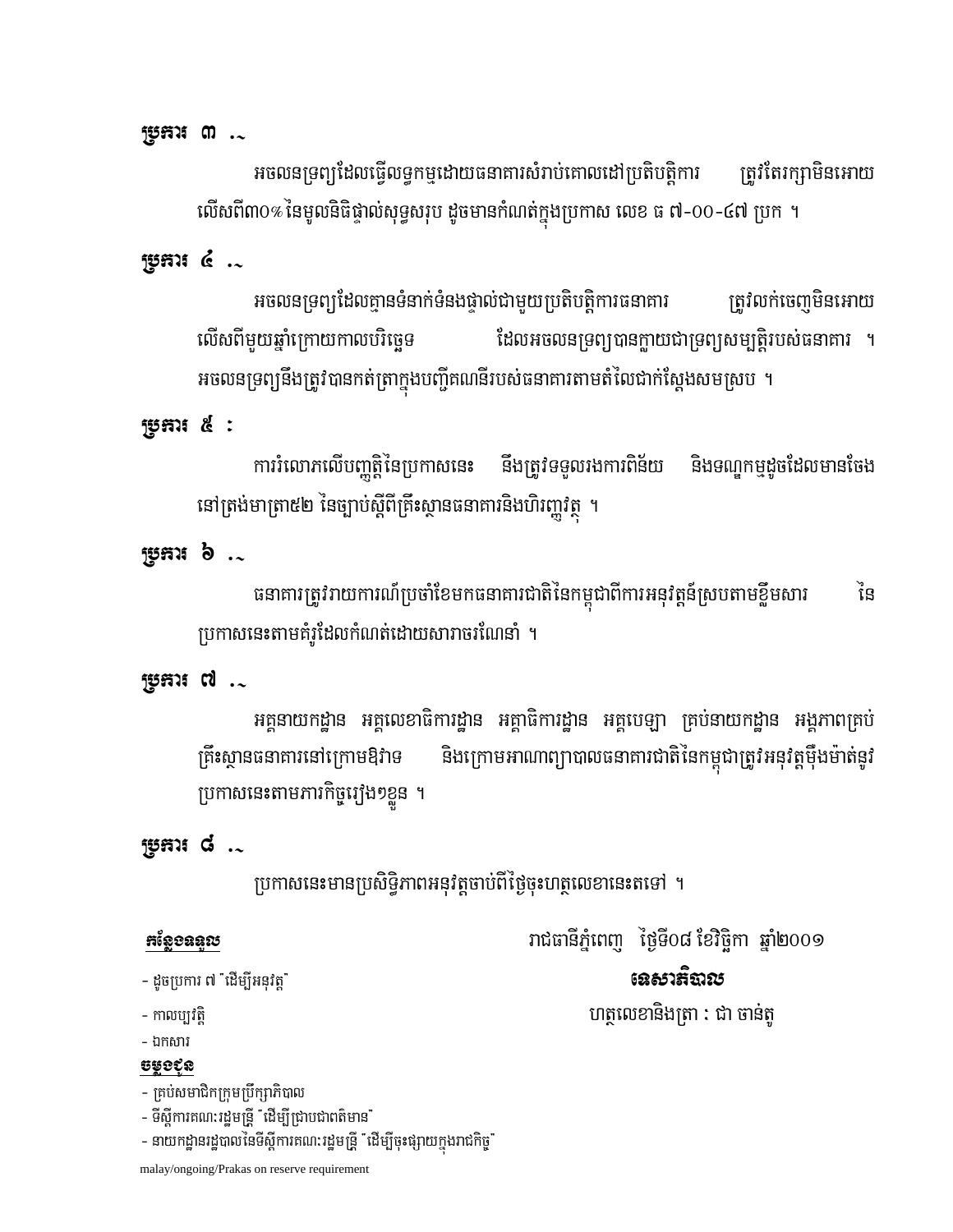B7.01- 186 Prokor

### **PRAKAS ON FIXED ASSETS OF BANKS**  ----------

The Governor of the National Bank of Cambodia

- With reference to the Constitution of the Kingdom of Cambodia;
- With reference to the Royal Kram NS/RKM/0196/27 of January 26. 1996 promulgating the Law on the organization and conduct of the National Bank of Cambodia;
- With reference to the Royal Kram NS/RKM/1199/13 of November 18, 1999 promulgating the Law on Banking and Financial Institutions;
- With reference to the Royal Decree Chor Sor/ RKT/0398/85 of March 10. 1998 on the appointment of His Excellency Chea Chanto as Governor of the National Bank of Cambodia;
- Pursuant to the request of the Bank Supervision Department

### **DECIDES**

#### **Article 1**

Ownership of fixed assets by banks is regulated by the present Prakas.

#### **Article 2**

Fixed assets can be acquired by banks only in two cases:

Either they are directly used for operating the bank,

 Or, though not used for operating the bank, they become its property by legal enforcement of a guarantee and help reducing the exposure on bad loans.

#### **Article 3**

 Fixed assets acquired by banks for operational purposes shall remain inferior to 30% of total net worth as defined in Prakas B 7.00- 47

#### **Article 4**

 Fixed assets with no direct link to operating the bank shall be sold no later than one year after the date they become property of the bank. They will be accounted for in the books of the bank at their fair value.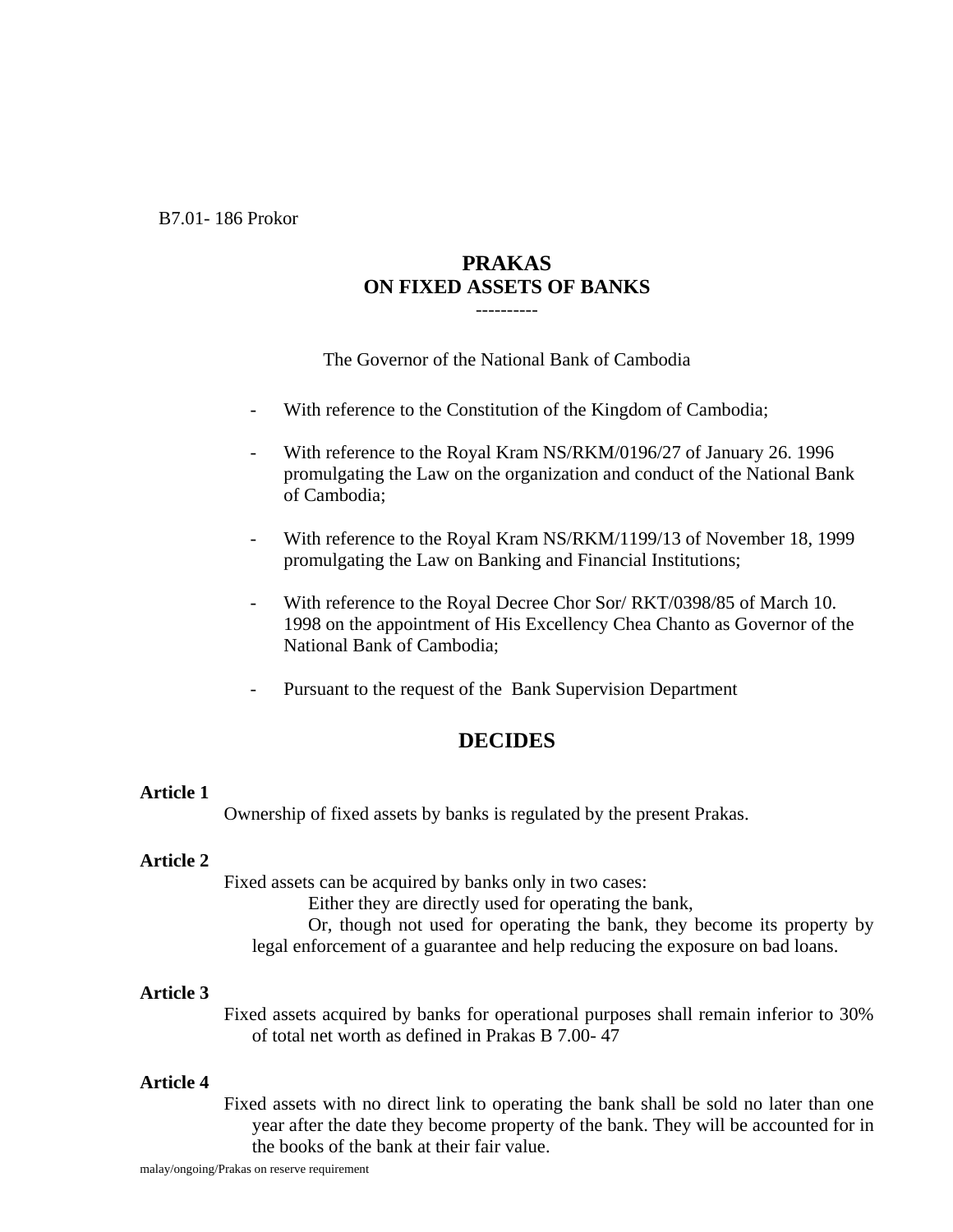#### **Article 5**

 Any breech of the present parkas will fall under sanctions and penalties mentioned in article 52 of the Law on Banking and financial institutions.

#### **Article 6**

 The Banks will report monthly to the National Bank of Cambodia on the compliance to the present Prakas following a format set by circular.

#### **Article 7**

 The General Direction, the General Secretariat, the General Inspection, the General Cashier and all Departments of the National Bank of Cambodia, and all Banks under the NBC's supervisory authority shall strictly implement this Prakas.

#### **Article 8**

This Prakas shall have effect from the signing date.

Phnom Penh, November 08, 2001

### **The Governor**

Signed and Sealed: **Chea Chanto**

cc: - All members of the Board of Directors

#### - File

- CM "for information"
- Administration Department of CM
- "for publication in the National Gazette"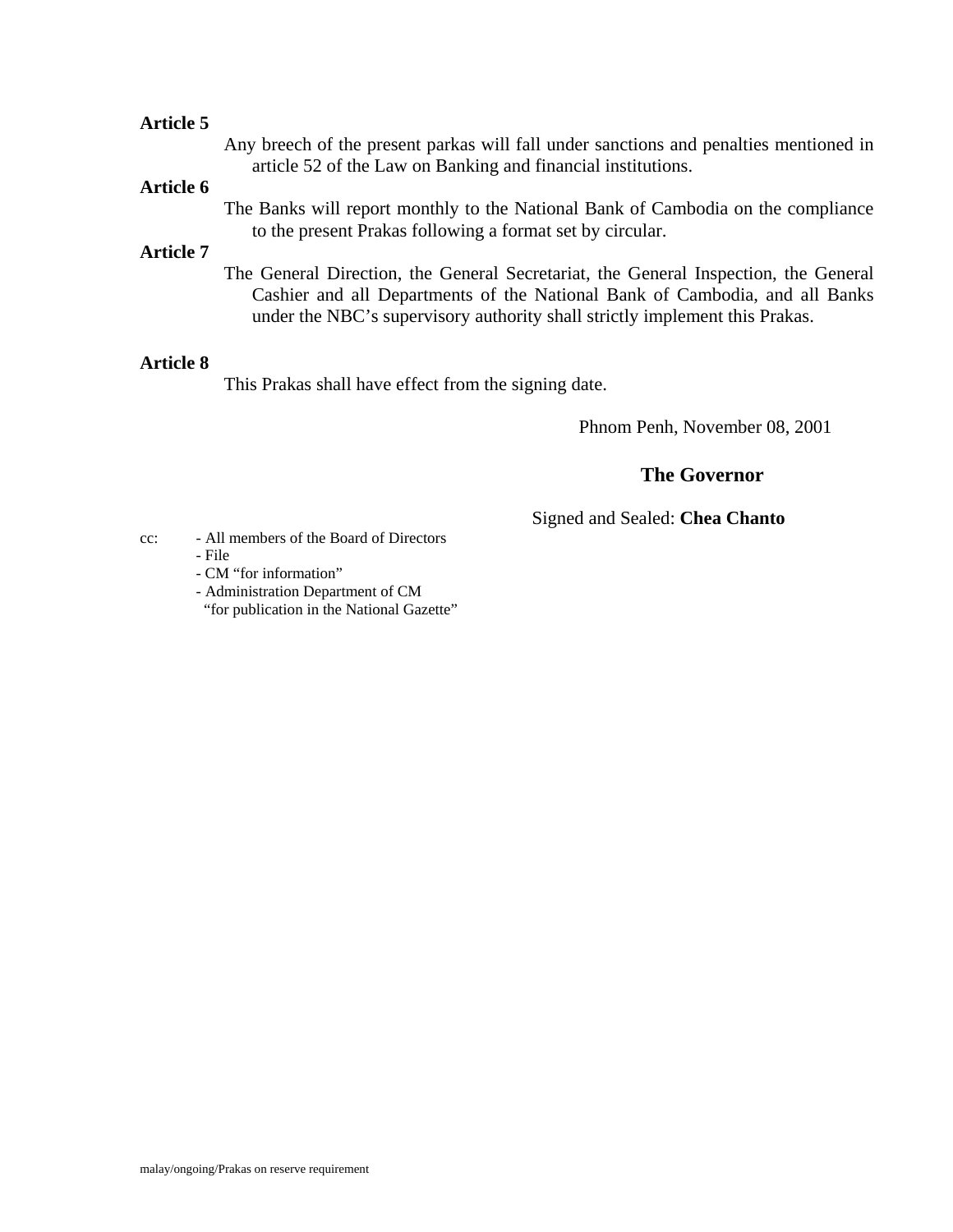ត្រូវស្នើសុំការអនុញ្ញាតជាមុនពីធនាគារជាតិនៃកម្ពុជា ចំពោះរាល់ការថ្ទេរភាគហ៊ុនដែល ធនាគារ អាចអោយភាគទុនិកឬក្រុមភាគទុនិកណាមួយទទួលបាន ឬ បាត់បង់ទៅវិញនូវចំនួនមួយភាគពីរ មួយ ភាគបី មួយភាគប្រាំ មួយភាគដប់ នៃសិទ្ធិបោះឆ្នោតរបស់គេនៅក្នុងធនាគារ។

ថ្ងៃអ៊ារ ១. $\scriptstyle\mathtt{.}$ 

ថ្ងៃគារ ២. $\scriptstyle\mathtt{.}$ 

# <u>ක් 15</u>

ការផ្ទេរភាគហ៊ុនរបស់ធនាគារ ត្រូវអនុវត្តតាមបញ្ញត្តិនៃប្រកាសនេះ ។

- យោងតាមសំណើរបស់នាយកដ្ឋានត្រួតពិនិត្យ

តាំងឯកឧត្តម **ខា ខាន់ត្** ជាអគ្គទេសាភិបាលនៃធនាគារជាតិនៃកម្ពុជា

ប្រកាសអោយប្រើច្បាប់ស្តីពីក្រឹះស្ថានធនាគារនិងហិរញ្ញវត្ថុ ពិសេសត្រង់មាត្រា២០ ដល់ ២៧ – បានឃើញព្រះរាជក្រឹត្យលេខ ជស/ រកត/ ០៣៩៨/ ៨៥ ចុះថ្ងៃទី ១០ មិនា ១៩៩៨ ស្តីពីការតែង

ប្រកាសអោយប្រើច្បាប់ស្តីពីការរៀបចំនិងការប្រព្រឹត្តទៅនៃធនាគារជាតិនៃកម្ពុជា – បានឃើញព្រះរាជក្រមលេខ នស⁄ារកម/ ១១៩៩/ ១៣ ចុះថ្ងៃទី ១៨ ខែ វិច្ឆិកា ឆ្នាំ ១៩៩៩ ដែល

– បានឃើញរដ្ឋធម្មនុញ្ញនៃព្រះរាជាណាចក្រកម្ពុជា - បានឃើញព្រះរាជក្រមលេខ នស/ រកម/ ០១៩៦/ ២៧ ចុះថ្ងៃទី ២៦ ខែ មករា ឆ្នាំ១៩៩៦ ដែល

# เฉ<sub>ี</sub>่ยวล็ฉาชะอาสาเชาลิเ๊อสะูชา

# ប្រុកាស <u> ស្ត័</u>ពី **หาแ**ช่เสาตติลเยស์ฮลาตาเ

ធ៧.០១- ១៨៧ ប្រក.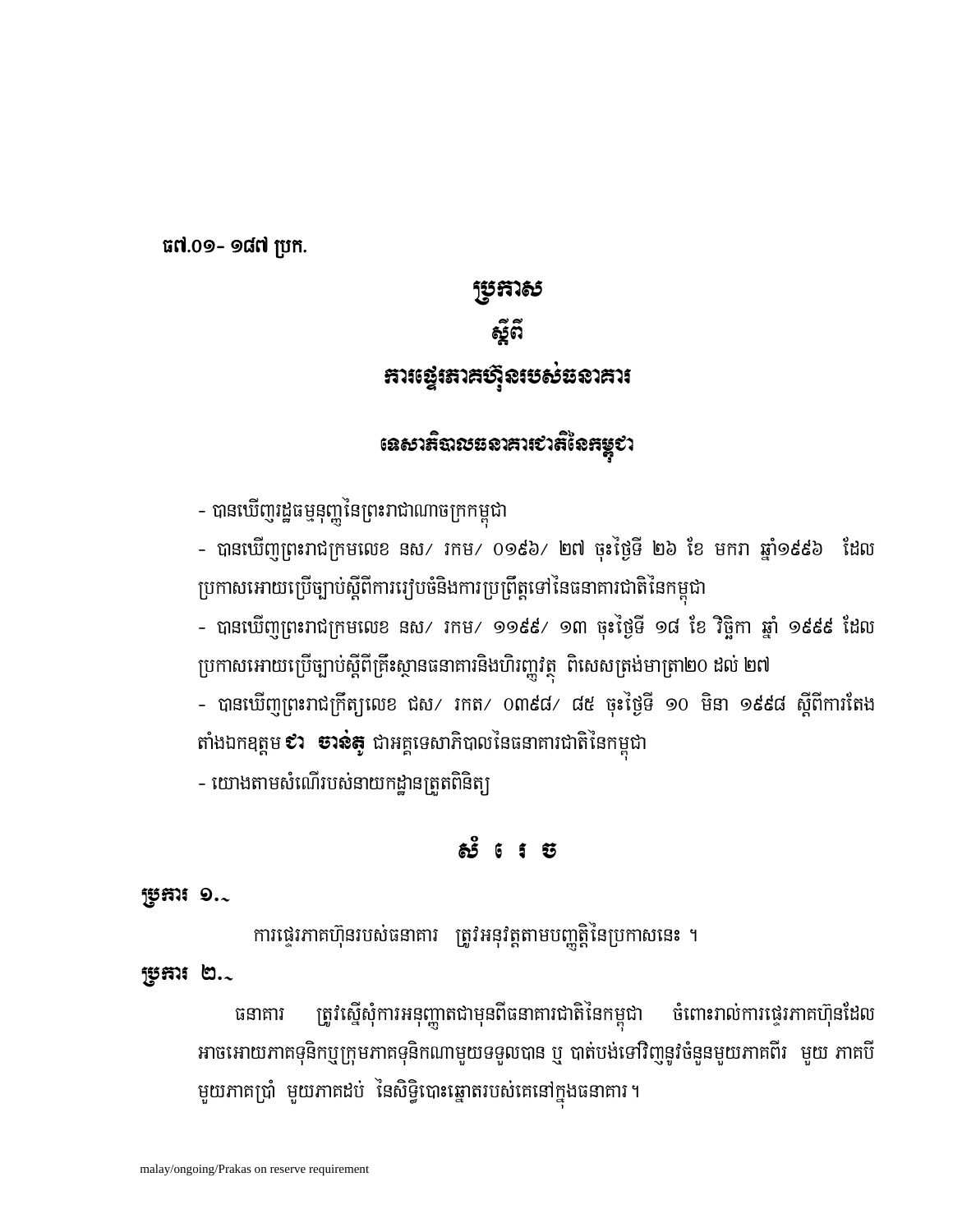### $\mathfrak{P}$ รรา  $\mathfrak{m}_{\sim}$

ធនាគារត្រូវស្នើសុំការអនុញ្ញាតជាមុនពីធនាគារជាតិនៃកម្ពុជា ចំពោះរាល់ការផ្ទេរភាគហ៊ុន ដែល នាំអោយមានការផ្លាស់ប្តូរអំណាចក្នុងការត្រួតពិនិត្យលើការត្រប់គ្រងរបស់ធនាគារ ។

# iran  $\zeta$ .

ធនាគារត្រូវធ្វើប្រតិវេទន៍ជាមុនមកធនាគារជាតិនៃកម្ពុជា ចំពោះរាល់ការផ្ទេរភាគហ៊ុនដែលនាំអោយ មានកំណើនឬការថយចុះភាគហ៊ុន ស្មើ ឬ លើសពីប្រាំភាគរយ និងទាបជាងដប់ភាគរយនៃសិទ្ធិបោះឆ្នោតដែល កាន់កាប់ដោយភាគទូនិកណាម្នាក់របស់ធនាគារ ។

# ibhai $\,$  g. $\,$

ធនាគារត្រូវបំពេញអោយបានតាមរាល់ការស្នើសុំរបស់ធនាគារជាតិនៃកម្ពុជា ចំពោះពត៌មាន ជាក់លាក់ស្តីពីភាគទុនិកដែលមានបច្ចុប្បន្ននិងទៅអនាគត ។

# $\mathfrak{psm}$   $\mathfrak{d}_{\sim}$

ការខកខានមិនបានធ្វើប្រតិវេទន៍ ឬមិនបានស្នើសុំការអនុញ្ញាតពីធនាគារជាតិនៃកម្ពុជា តាមបញ្ញត្តិ ំនៃប្រកាសនេះនិងបណ្តាលអោយមានការដកហូតភាគហ៊ុនតាមសិទ្ធបោះឆ្នោត ដែលបានផ្ទេរនៅក្នុងការ ក្រូជុំមហាសន្និបាត ។

## ថ្ងៃអារ $\alpha_{\cdot}$

សាខារបស់ធនាគារបរទេស ដែលបានទទួលអាជ្ញាប័ណ្ណនៅក្នុងប្រទេសកម្ពុជា ត្រូវជូនពត៌មាន ដាប្រចាំមកធនាគារជាតិនៃកម្ពុជា នូវរាល់ការផ្លាស់ប្តូរមានចំនួនច្រើននៃសមាសភាគរបស់ភាគទុនិក នៃ ក្រុមហ៊ុនមេរបស់ពួកគេ ។ ការផ្លាស់ប្តូរត្រូវបានចាត់ទុកថាមានចំនួនច្រើន នៅពេលដែលសាខារបស់ ធនាគារបរទេសស្នើសុំការអនុញ្ញាតពីអាជ្ញាធរអាណាព្យាបាលរបស់ប្រទេសដើម ។

# ប្រុការ  $\mathbf{d}_{\cdot\mathbf{w}}$

 $\,$ រាល់ការផ្ទេររកាតហ៊ុនរបស់ធនាគារដែលបានចុះបញ្ចឹក្នុងស្រុក ត្រូវបង់សោហ៊ុយចំនួនសួនក្រណ្តក់ សញ្ញាប្រាំភាគរយ  $(0.5\%)$  នៃតំលៃចារិកភាគហ៊ុនដែលបានផេ្ទរ ។ សោហ៊ុយនេះត្រូវបង់ជួនធនាគារ ជាតិ នៃកម្ពុជាមិនយឺតជាងថ្ងៃដែលបានផ្ទេរទេ ។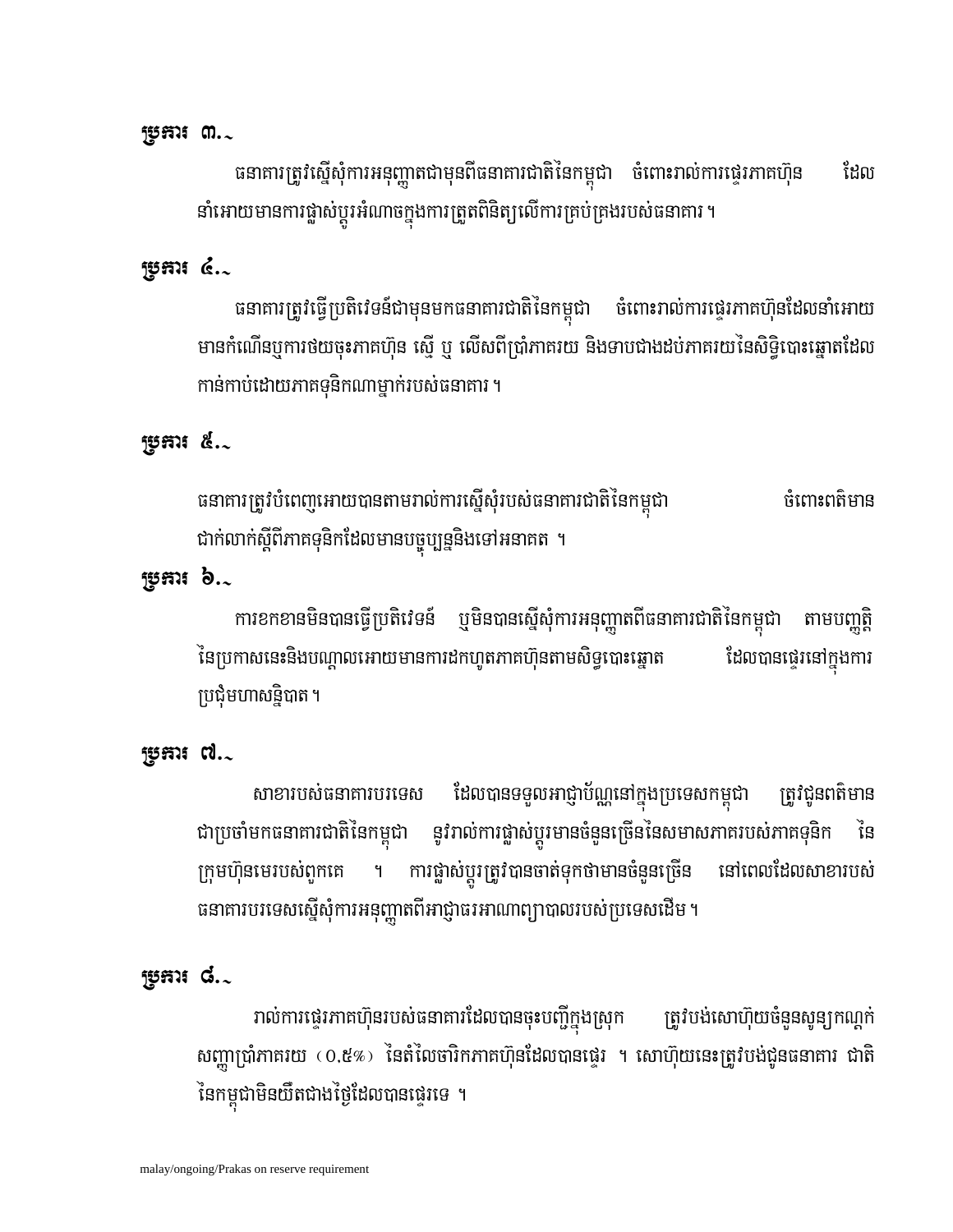### $55316.$

ការខកខានមិនបានអនុវត្តតាមបញ្ហត្តិណាមួយដែលមាននៅក្នុងប្រកាសនេះ ត្រូវទទួលរងនូវការ ពិន័យនិងទណ្ឌកម្មដែលមានថែងត្រង់មាត្រា ៥២ នៃច្បាប់ស្តីពីគ្រឹះស្ថានធនាគារនិងហិរញ្ហវត្ថុ។

### ថ្ងៃការ  $90.2$

ការធ្វើប្រតិវេទន៍ ឬ សំណើសុំការអនុញ្ញាត ត្រូវអនុវត្តតាមគំរូមួយនៅក្នុងសារាចរណែនាំរបស់ ធនាគារជាតិនៃកម្ពុជា ។

### $\frac{1}{2}$ ชีที่มี 99. $\sim$

អគ្គនាយកដ្ឋាន អគ្គលេខាធិការដ្ឋាន អគ្គាធិការដ្ឋាន អគ្គបេឡា គ្រប់នាយកដ្ឋាន អង្គភាព គ្រប់គ្រឹះស្ថានធនាគារនិងមីក្រូហិរញ្ញវត្ថុ នៅក្រោមឱវាទនិងក្រោមអាណាព្យាបាលធនាគារជាតិនៃកម្ពុជា ត្រូវអនុវត្តម៉ឺងម៉ាត់នូវប្រកាសនេះ តាមភារកិច្ច រេ្យង១ខ្លួន ។

### ថ្ងៃការ ១២. $_{\sim}$

ប្រកាសនេះមានប្រសិទ្ធិភាពអនុវត្តចាប់ពីថ្ងៃចុះហត្ថលេខានេះតទៅ ។

រាជធានីភ្នំពេញ, ថ្ងៃទី ០៨ ខែវិច្ឆិកា ឆ្នាំ២០០១

# នេសាតិបាល

### កន្<u>ថែលទទួល</u>

បាត្តលេខានិងត្រា $:$   $\mathfrak{C}$ រ ចាន់ត្

- ដូចប្រការ ១១ "ដើម្បីអនុវត្ត"
- កាលប្បវត្តិ
- ឯកសារ

### ugocr

- គ្រប់សមាជិកក្រុមប្រឹក្សាភិបាល
- ទីស្តីការគណ:រដ្ឋមន្ត្រី "ដើម្បីជ្រាបជាពត៌មាន"
- នាយកដ្ឋានរដ្ឋបាលនៃទីស្តីការគណៈរដ្ឋមន្ត្រី "ដើម្បីចុះផ្សាយក្នុងរាជកិច្ច"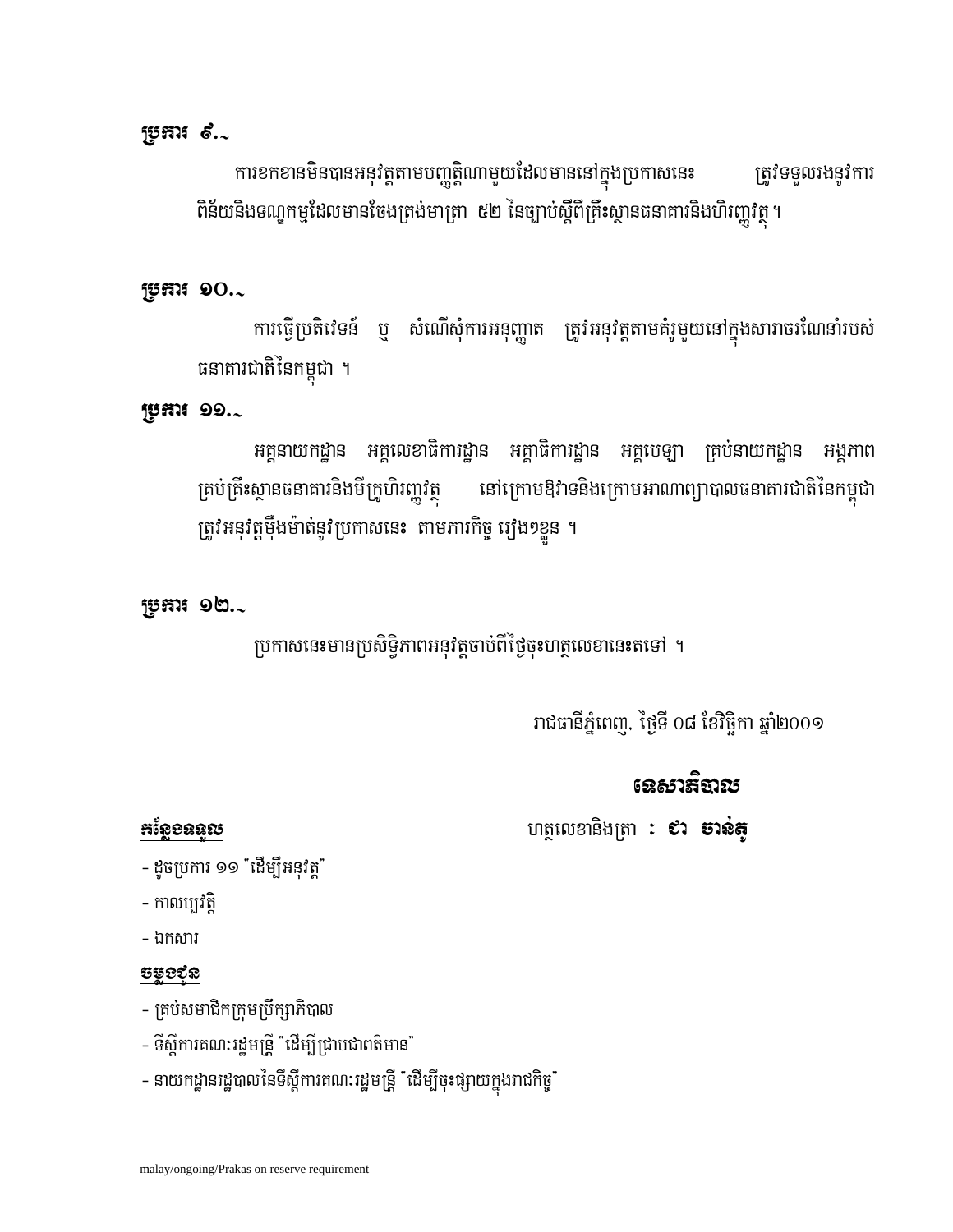B7.01- 187 Prokor

### **PRAKAS**

#### **ON**

### **TRANSFER OF SHARES OF BANKS**  ---------

#### **The Governor of the National Bank of Cambodia,**

- With reference to the Constitution of the Kingdom of Cambodia;
- With reference to the Royal Kram NS/RKM/0196/27 of January 26. 1996 promulgating the Law on the Organization and Conduct of the National Bank of Cambodia;
- With reference to the Royal Kram NS/RKM/1199/13 of November 18. 1999 promulgating the Law on Banking and Financial Institutions, and especially art. 20 to 27;
- With reference to the Royal Decree Chor Sor/ RKT/0398/85 of March 10. 1998 on the appointment of His Excellency **Chea Chanto** as Governor General of the National Bank of Cambodia;
- Pursuant to the request of the Banking Supervision Department

#### **DECIDES**

| <b>Article 1</b> |                                                                                                                                                                                                                                                                                                                                                                                                             |
|------------------|-------------------------------------------------------------------------------------------------------------------------------------------------------------------------------------------------------------------------------------------------------------------------------------------------------------------------------------------------------------------------------------------------------------|
|                  | The transfer of shares of Banks is subject to the present Prakas.                                                                                                                                                                                                                                                                                                                                           |
| <b>Article 2</b> |                                                                                                                                                                                                                                                                                                                                                                                                             |
|                  | Prior authorisation of the National Bank of Cambodia is requested for any transfer<br>enabling any shareholder or group of shareholders to acquire or lose a half, a third,<br>a fifth or a tenth of their voting rights in the bank.                                                                                                                                                                       |
| <b>Article 3</b> |                                                                                                                                                                                                                                                                                                                                                                                                             |
|                  | Prior authorisation of the National Bank of Cambodia is requested for any transfer<br>which results in changing the power of control over the management of the bank.                                                                                                                                                                                                                                       |
| <b>Article 4</b> |                                                                                                                                                                                                                                                                                                                                                                                                             |
|                  | Prior notification to the National Bank of Cambodia is requested for any transfer of<br>$\frac{1}{1}$ $\frac{1}{1}$ $\frac{1}{1}$ $\frac{1}{1}$ $\frac{1}{1}$ $\frac{1}{1}$ $\frac{1}{1}$ $\frac{1}{1}$ $\frac{1}{1}$ $\frac{1}{1}$ $\frac{1}{1}$ $\frac{1}{1}$ $\frac{1}{1}$ $\frac{1}{1}$ $\frac{1}{1}$ $\frac{1}{1}$ $\frac{1}{1}$ $\frac{1}{1}$ $\frac{1}{1}$ $\frac{1}{1}$ $\frac{1}{1}$ $\frac{1}{1}$ |

shares resulting in an increase or decrease equal or superior to 5% and inferior to 10% of the voting rights possessed by any shareholder of the bank.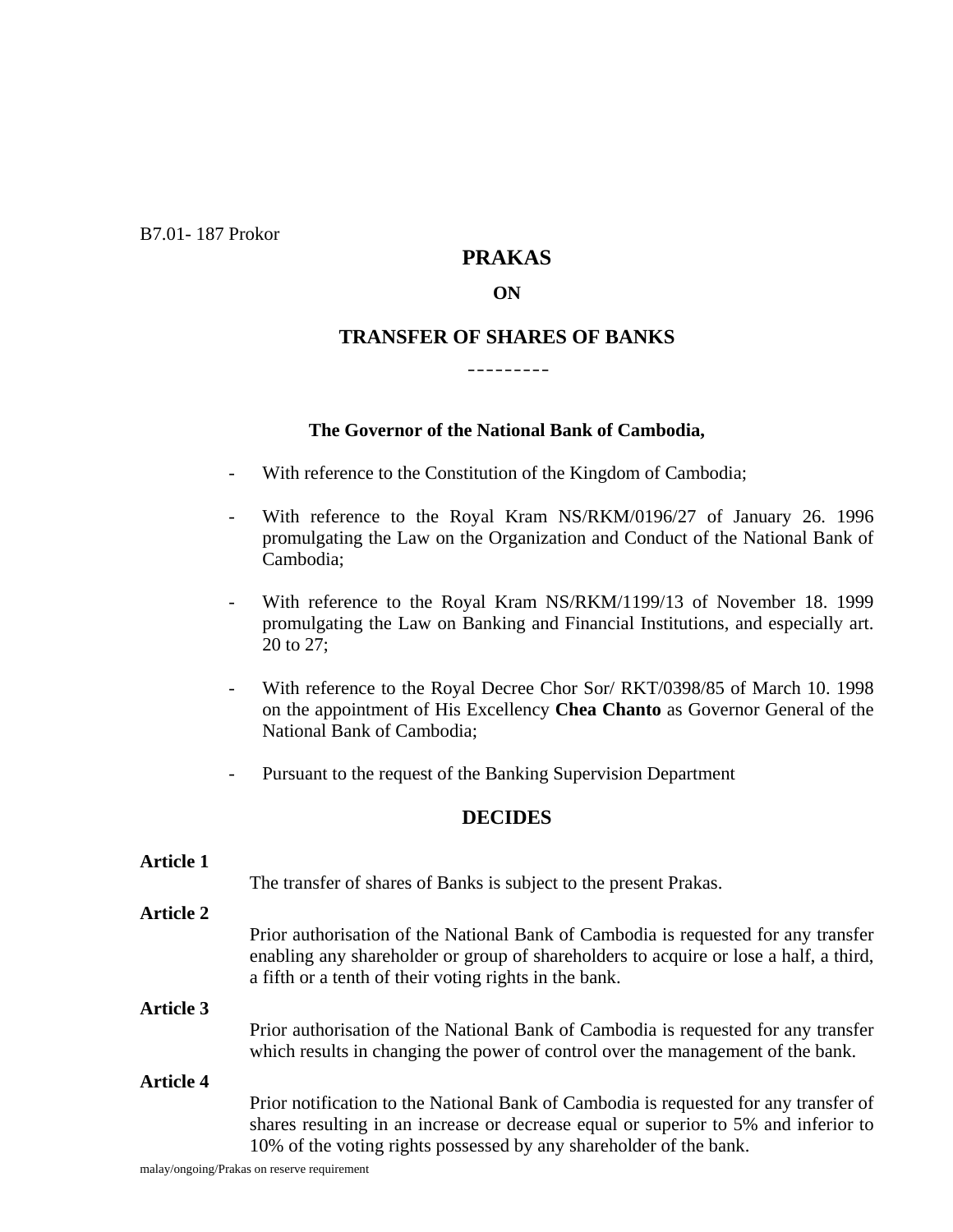| <b>Article 5</b>  | Banks shall answer any request from the National Bank of Cambodia for specific<br>information on the existing or future shareholders.                                                                                                                                                                                         |
|-------------------|-------------------------------------------------------------------------------------------------------------------------------------------------------------------------------------------------------------------------------------------------------------------------------------------------------------------------------|
| <b>Article 6</b>  | Failure to notify or ask authorization to NBC under the present Prakas will result in<br>depriving the transferred shares of any voting right at the general meeting of<br>shareholders.                                                                                                                                      |
| <b>Article 7</b>  | Branches of foreign banks licensed in Cambodia will keep the National Bank of<br>Cambodia informed of any significant change in the composition of shareholders<br>of their parent company. A change is considered as significant as soon as it<br>requests authorization from the supervisory authority of the home country. |
| <b>Article 8</b>  | Any transfer of shares of a locally incorporated bank or financial institution is<br>subject to a fee amounting to 0,5% of the face value of the transferred shares. This<br>fee will be paid to NBC no later than the day of transfer.                                                                                       |
| <b>Article 9</b>  | Failure to comply with any of the provisions included in the present Prakas will<br>make the bank subject to sanctions and penalties mentioned in article 52 of the<br>Law on Bank and Financial Institutions.                                                                                                                |
| <b>Article 10</b> | Notification or request for authorisation will be made using a format set by circular<br>the National Bank of Cambodia                                                                                                                                                                                                        |
| <b>Article 11</b> | The General Direction, the General Secretariat, the General Inspection, the<br>General Cashier and all Departments of the National Bank of Cambodia, and all<br>Banking and Financial Institutions under the NBC's supervisory authority shall<br>strictly implement this Prakas.                                             |
| <b>Article 12</b> | This Prakas shall have effect from the signing date.                                                                                                                                                                                                                                                                          |
|                   | Phnom Penh, November 08, 2001                                                                                                                                                                                                                                                                                                 |
|                   | Governor                                                                                                                                                                                                                                                                                                                      |

Signed and Sealed: **Chea Chanto**

cc: - All members of the Board of Directors

#### - File

- CM "for information"
- Administration Department of CM
- "for publication in the National Gazette"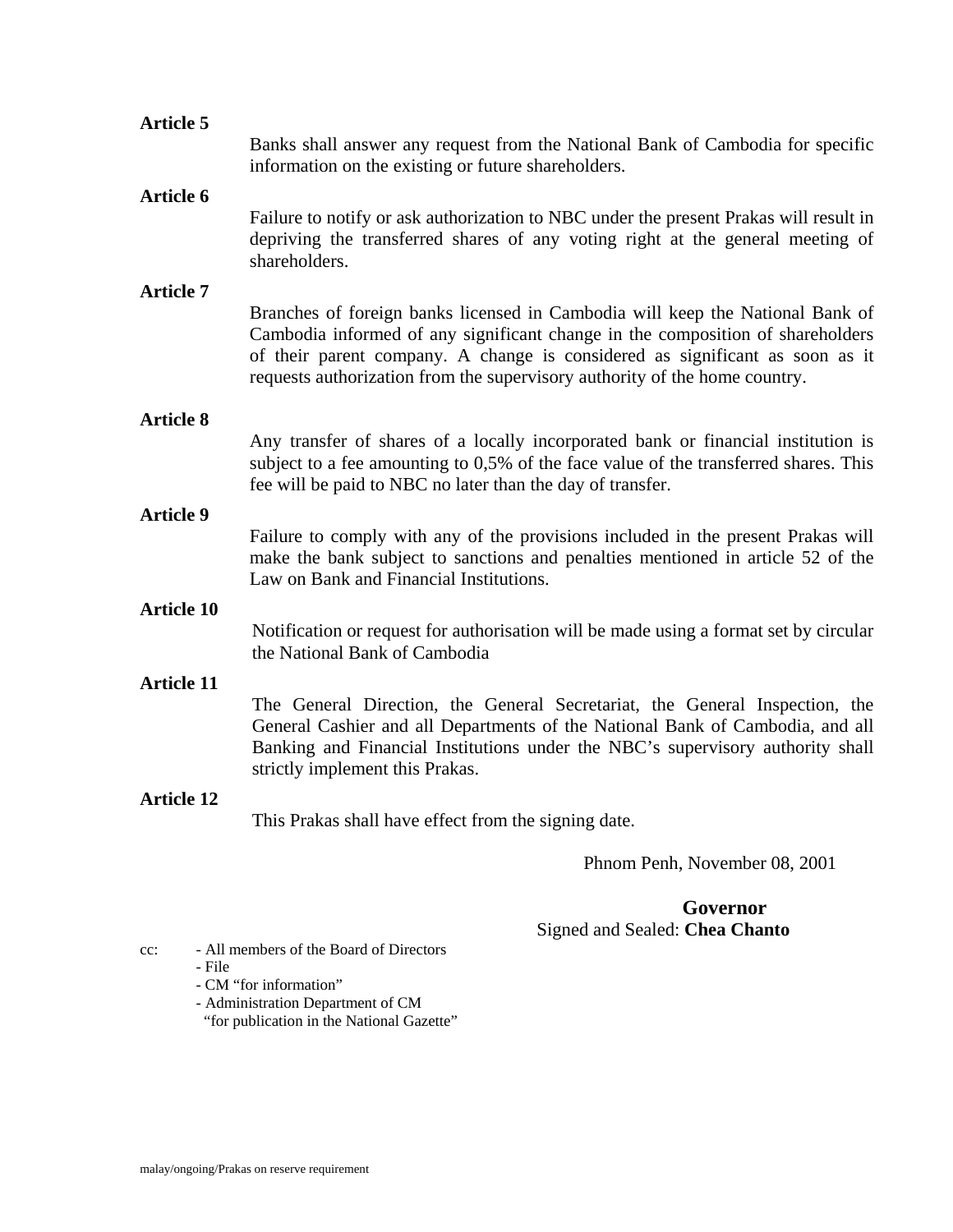លើបំណុលអាក្រក់និងបំណុលសង្ស័យរួមទាំងការប្រាក់ដែលបានព្យួរ ដែលមានខ្លីមសារ ដូចខាងក្រោម :

# សំរេទ

### ថ្ងៃការ ១ $\,$  . $\scriptstyle\sim$

ធ្វើវិសោធនកម្មប្រការ៤ នៃប្រកាសលេខ ធ៧.០០-៥១ ប្រក ស្តីពីចំណាត់ថ្នាក់ និងសិវិធានធន

– បានឃើញប្រកាសលេខ ធ៧.០០–៥១ ប្រក ស្តីពីចំណាត់ថ្នាក់និងសិវិធានធនលើបំណុលអាក្រក់ និង បំណុលសង្ស័យរួមទាំងការប្រាក់ដែលបានព្យួរ

– យោងតាមស្មារតីនៃការប្រជុំក្រុមការងារផ្នែកសេវាកម្មធនាគារនិងហិរញ្ញវត្ថុជាមួយវិស័យឯកជន

- បានឃើញព្រះរាជក្រឹត្យលេខ នស/រកត/០២០២/០៣៩ ចុះថ្ងៃទី១៦ ខែកុម្ភ: ឆ្នាំ២០០២ ស្តីពីការ តែងតាំង **៦ភ3្ទត្តូម ៩រ មាន់ត្** ជាអគ្គទេសាភិបាលធនាគារជាតិនៃកម្ពុជា ជាថ្មីម្តងទ្បេត
- ប្រកាសអោយប្រើច្បាប់ស្តីពីគ្រឹះស្ថានធនាគារនិងហិរញ្ញវត្ថ
- ប្រកាស អោយប្រើច្បាប់ស្តីពីការរៀបចំនិងការប្រព្រឹត្តទៅនៃធនាគារជាតិនៃកម្ពុជា – បានឃើញព្រះរាជក្រមលេខ នស/រកម/១១៩៩/ ១៣ ចុះថ្ងៃទី១៨ ខែវិច្ឆិកា ឆ្នាំ១៩៩៩ ដែល
- បានឃើញព្រះរាជក្រមលេខ នស/រកម/០១៩៦/ ២៧ ចុះថ្ងៃទី២៦ ខែមករា ឆ្នាំ១៩៩៦ ដែល
- បានឃើញរដ្ឋធម្មនុញ្ញនៃព្រះរាជាណាចក្រកម្ពុជា

នៅថ្ងៃទី០៥ ខែកុម្ភៈ ឆ្នាំ២០០២

# ទិសេាឆនគម្មលើប្រគាសលេខ ឆ ៧.០០.៥១ ប្រគ ธัติ <u> ซึ่ณาสู่ชานชอรติอะเชละชนต์ ซึ่นจนวันเป็นม</u> *ฉิอ*ชํฌจุฌฌอฺํุ๊เซฺฺเซลโอหาเหูาหัต้ณิณฉลอหูเ **เฉ**សาส์ฉาชธอาสาเชาส์เ็จห**ะ**ชา

ផ៧.០២- ១៤៥ ប្រក.

### 155785

ชัติ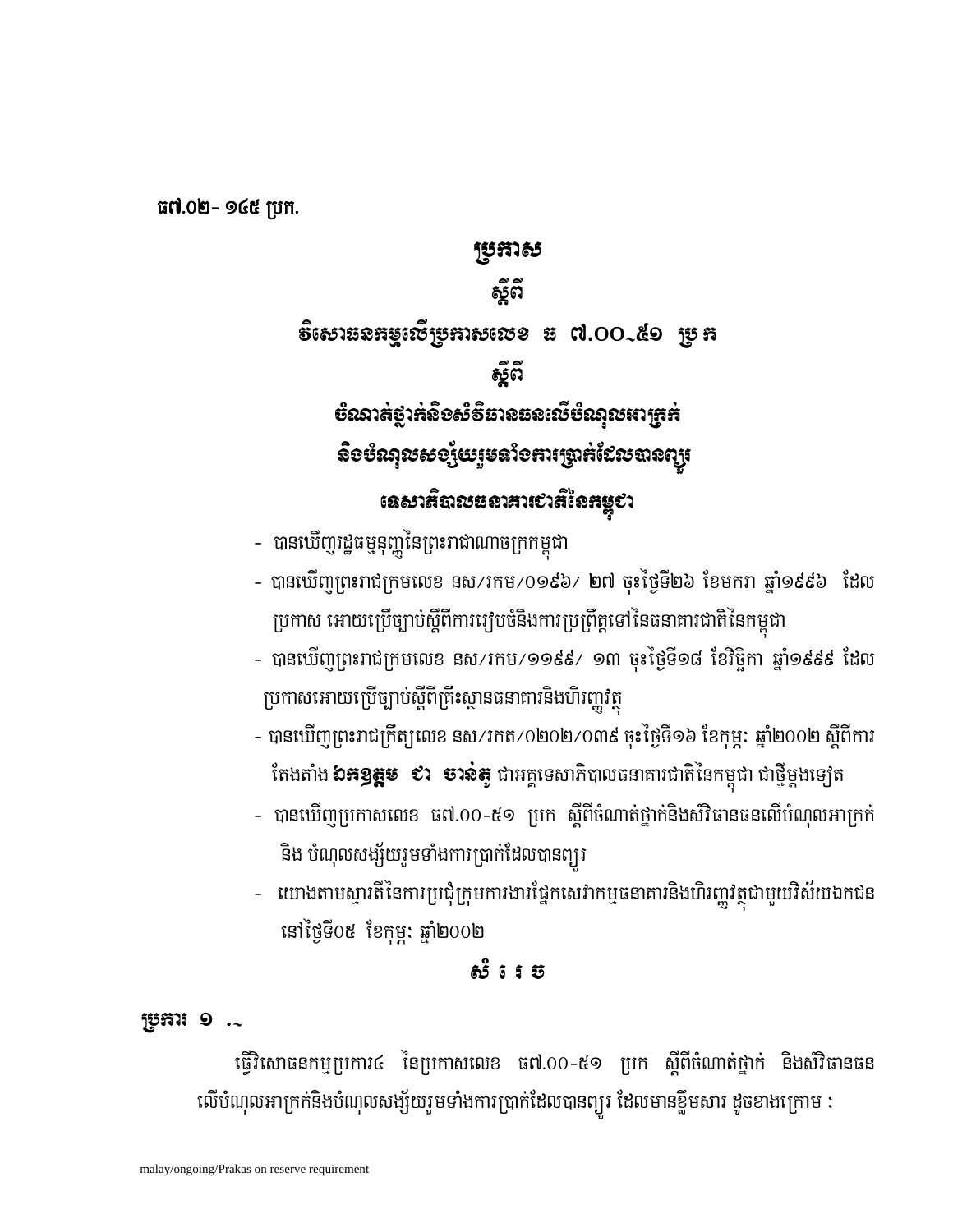ក៏រិតអប្បបរមាចាំបាច់នៃការធ្វើសិវិធានធនជាក់លាក់ ដោយផ្ចែកលើចំណាត់ថ្នាក់ដែលពាក់ព័ន្ធ ត្រូវមានដូចខាងក្រោម $:$ 

|              |  | បំណុលក្រោមស្តង់ដា : ១០ $\%$ ដោយមិនគិតដល់តំលៃទ្រព្យសម្បត្តិដែលបានដាក់ជាវត្ថបញ្ចាំ |
|--------------|--|----------------------------------------------------------------------------------|
|              |  | លើកលែងតែសាច់ប្រាក់                                                               |
| បំណុលសង្ស័យ  |  | $:$ ៣០%       ដោយមិនគិតដល់តំលៃទ្រព្យសម្បត្តិដែលបានដាក់ជាវត្ថុបញ្ចាំ              |
|              |  | លើកលែងតែសាច់ប្រាក់                                                               |
| បំណុលបាត់បង់ |  | $\,$ ១០០ $\,\%$ បើធនាគារអាចបង្ហាញភស្តុតាងជាក់ស្តែងតាមករណីនីមួយ១                  |
|              |  | នូវទ្រព្យសម្បត្តិដែលបានដាក់ជាវត្ថបញ្ចាំ                                          |
|              |  | និងមានការយល់ព្រមពីធនាគារជាតិនៃកម្ពុជា ។ ចំនួនឥណទានដែល                            |
|              |  | ពុំមានសំភារ: ធានាត្រូវធ្វើសិវិធានធន ។                                            |

### $\mathfrak{P}$ នារ ២ $\mathfrak{p}$

អគ្គនាយកដ្ឋាន អគ្គលេខាធិការដ្ឋាន អគ្គបេឡា អគ្គាធិការដ្ឋាន គ្រប់នាយកដ្ឋាន អង្គភាព និងគ្រប់ ក្រឹះស្ថានធនាគារនិងហិរញ្ញវត្ថុនៅក្រោមឱ្យវាទ និងក្រោមអាណាព្យាបាលធនាគារជាតិនៃកម្ពុជា ត្រូវអនុវត្ត ទុឹងម៉ាត់នូវប្រកាសនេះ តាមភារកិច្ចរៀង១ខ្លួន ។

### $R$ ម្ភារះ៣ . $\sim$

rបកាសនេះមានប្រសិទ្ធិភាពអនុវត្ត ចាប់ពីថ្ងៃចុះហត្ថលេខានេះតទៅ ។

nជធានីភ្នំពេញ ថ្ងៃទី០៧ ខែមិថុនា ឆ្នាំ២០០២ <u>នេសាតិបាល</u>

kEnøgTTYl htßelxanigRta ³ Ca can;tU

### - ដូចប្រការ ២ "ដើម្បីអនុវត្ត"

- កាលប្បវត្តិ
- ឯកសារ

### cmøgCUn

- គ្រប់សមាជិកក្រុមប្រឹក្សាភិបាល
- ទីស្តីការគណ:រដ្ឋមន្ត្រី "ដើម្បីជ្រាបជាពតិមាន"
- នាយកដ្ឋានរដ្ឋបាលនៃទីស្តីការគណៈរដ្ឋមន្ត្រី "ដើម្បីចុះផ្សាយក្នុងរាជកិច្ច"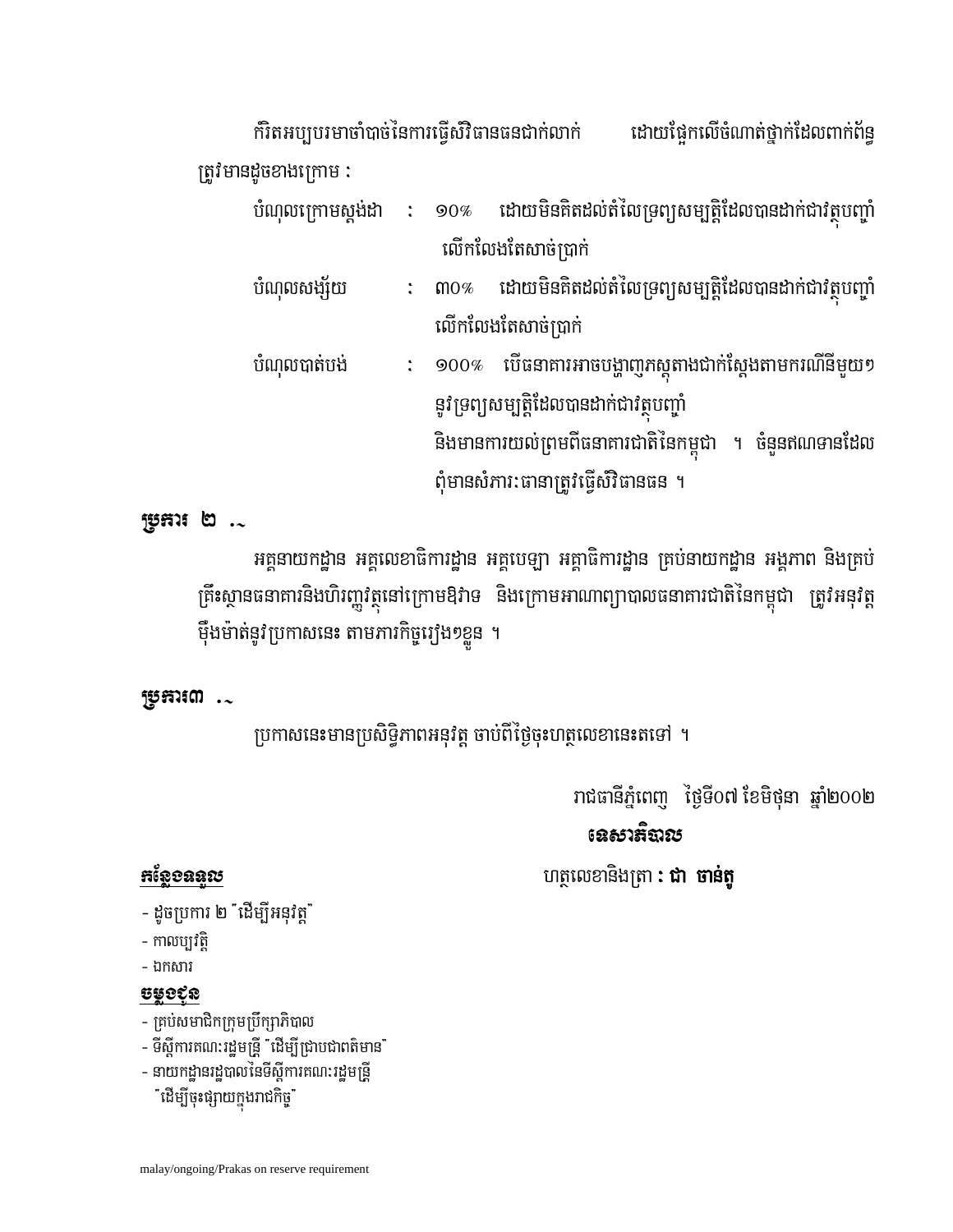#### **B7.02- 145 Prokor**

### PRAKAS

### **on**

### **Amendment on Prakas No B 7.00-51 on THE CLASSIFICATION AND PROVISIONING FOR BAD AND DOUBTFUL DEBTS, INCLUDING INTEREST IN SUSPENSE**

 $\overline{a}$ 

#### **The Governor of the National Bank of Cambodia**

-With reference to the Constitution of the Kingdom of Cambodia;

-With reference to the Royal Kram NS/RKM/0196/27 of January 26, 1996 promulgating the law on the Organization and Functioning of the National Bank of Cambodia;

-With reference to the Royal Kram NS/RKM/1199/13 of November 18, 1999 promulgating the Law on Banking and Financial Institutions;

-With reference to the Royal Decree NS/RKT/0202/039 of February 16, 2002 on the reappointment of His Excellency Chea Chanto as Governor General of the National Bank of Cambodia;

-With reference to the PRAKAS No B 7-00-51 on the Classification and Provisioning for Bad and Doubtful Debts, including Interest in Suspense;

-Pursuant to the opinion of working group of banking and financial service with private sector on 5 February 2002.

### **DECIDES**

#### **Article 1**

Article 4 of Prakas No B 7-00-51 on the classification and provisioning for bad and doubtful debts, including interest in suspense, is amended and has the following content:

The mandatory minimum level of specific provisioning, depending on the classification concerned, shall be the following: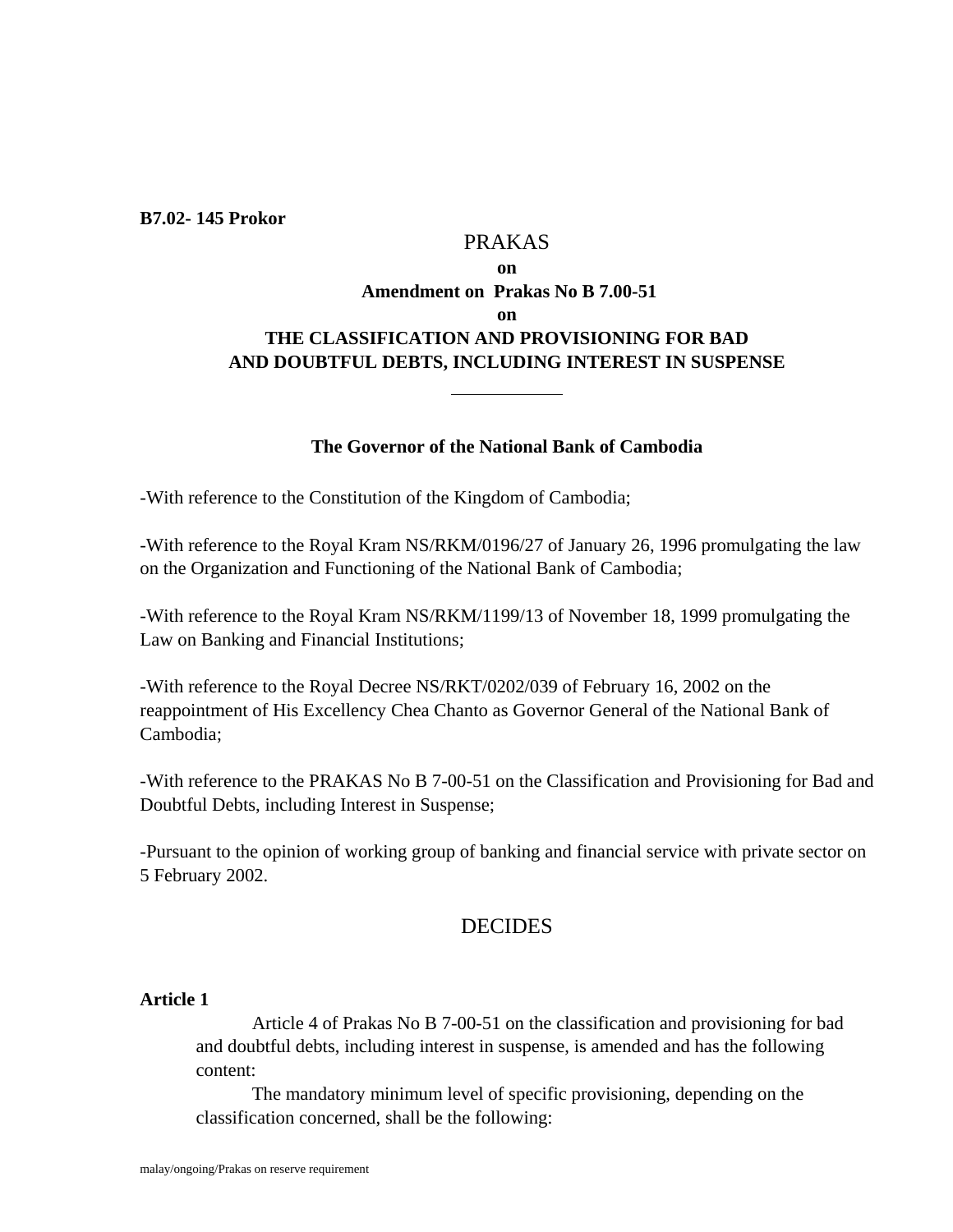| - Substandard : |        | 10%, regardless of collateral value except cash,        |
|-----------------|--------|---------------------------------------------------------|
| - Doubtful      | $\sim$ | 30%, regardless of collateral value except cash,        |
| - Loss          |        | 100%, if the banks can prove the actual market value of |
|                 |        | collateral on the case by case basis, acceptable to the |
|                 |        | National Bank of Cambodia, only part of loan uncovered  |
|                 |        | will be provisioned.                                    |

#### **Article 2**

The General Direction, the General Secretariat, the General Inspection, the General Cashier and all Departments of the National Bank of Cambodia, and all Banking and Financial Institutions under the NBC's supervisory authority shall strictly implement this Prakas.

#### **Article 3**

This Prakas shall have effect from the signing date.

 Phnom Penh, June 07, 2002 **The Governor**  Signed and Sealed: **Chea Chanto**

- cc: All members of the Board of Directors
	- The parties concerned as stated in article 2
	- File
	- CM "for info"
	- Administration Department of CM " for publication in the National Gazette "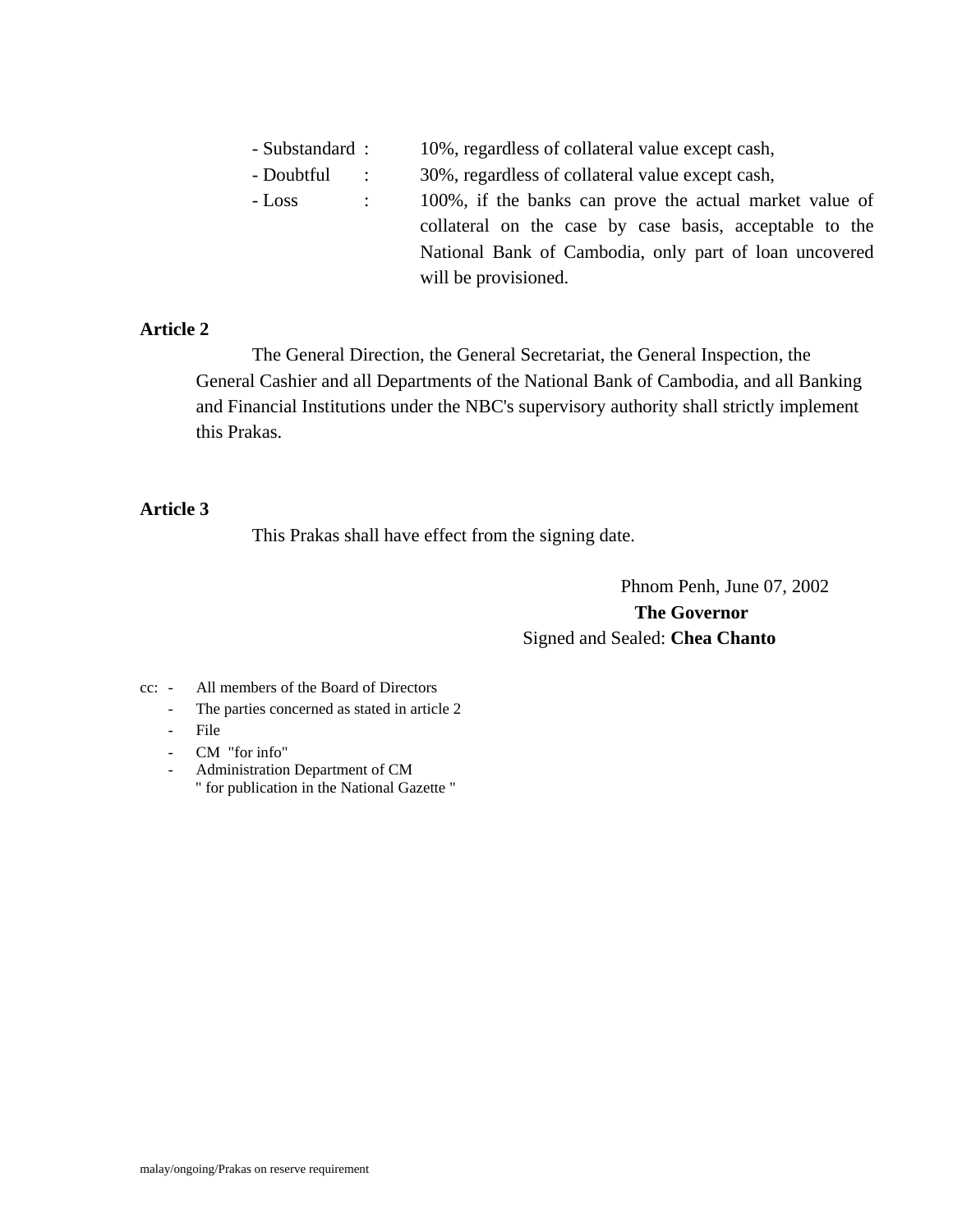ធ៧.០២- ១៤៦ ប្រក.

# **155165** ช์ดี ទិសេាឌឧគម្មលើប្រគាសលេខ ឌ ៧.០១.១៣៧ ប្រ.គ ช์ดี **สณาลาลซึเตาะ**ธรฐฐญาติ

## <u> เฉสาส์ฉาชธอาสาเชาลิเอสะรูชา</u>

- បានឃើញរដ្ឋធម្មនុញ្ញនៃព្រះរាជាណាចក្រកម្ពុជា
- បានឃើញព្រះរាជក្រមលេខ នស/រកម/09៩៦/ ២៧ ចុះថ្ងៃទី២៦ ខែមករា ឆ្នាំ១៩៩៦ ដែលប្រកាស អោយប្រើច្បាប់ស្តីពីការរៀបចំនិងការប្រព្រឹត្តទៅនៃធនាគារជាតិនៃកម្ពុជា
- បានឃើញព្រះរាជក្រមលេខ នស/រកម/១១៩៩/ ១៣ ចុះថ្ងៃទី១៨ ខែវិច្ឆិកា ឆ្នាំ១៩៩៩ ដែលប្រកាស អោយប្រើច្បាប់ស្តីពីត្រឹះស្ថានធនាគារនិងហិរញ្ញវត្ថុ
- បានឃើញព្រះរាជក្រឹត្យលេខ នស⁄រកត/0២0២/ 0៣៩ ចុះថ្ងៃទី១៦ ខែកុម្ភ: ឆាំ២០០២ ស្តីពីការតែងតាំង **៦ភ3្ទត្តូម ៩រ មាន់ត្** ជាអគ្គទេសាភិបាលធនាគារជាតិនៃកម្ពុជា ជាថ្មីម្តងទ្យេត
- បានឃើញប្រកាសលេខ ធ ៧-០១-១៣៧ ប្រក ស្តីពីឥណទានចំពោះសម្ព័ន្ធញាតិ
- យោងតាមស្មារតីនៃការប្រជុំក្រុមការងារផ្នែកសេវាកម្មធនាគារ និងហិរញ្ហវត្ថុជាមួយវិស័យឯកជន នៅ ថ្ងៃទី០៥ ខែកុម្ភៈ ឆ្នាំ២០០២

## <u>ක් 1</u> 5 ප

## $\mathfrak{P}$  ,  $\mathfrak{P}$  ,  $\mathfrak{P}$

ធ្វើវិសោធនកម្មប្រការ៤ នៃប្រកាសលេខ ធ ៧.០១-១៣៧ ប្រក ស្តីពីឥណទានចំពោះ សម្ព័ន្ធញាតិ ដែលមានខ្ទឹមសារដូចខាងក្រោម ÷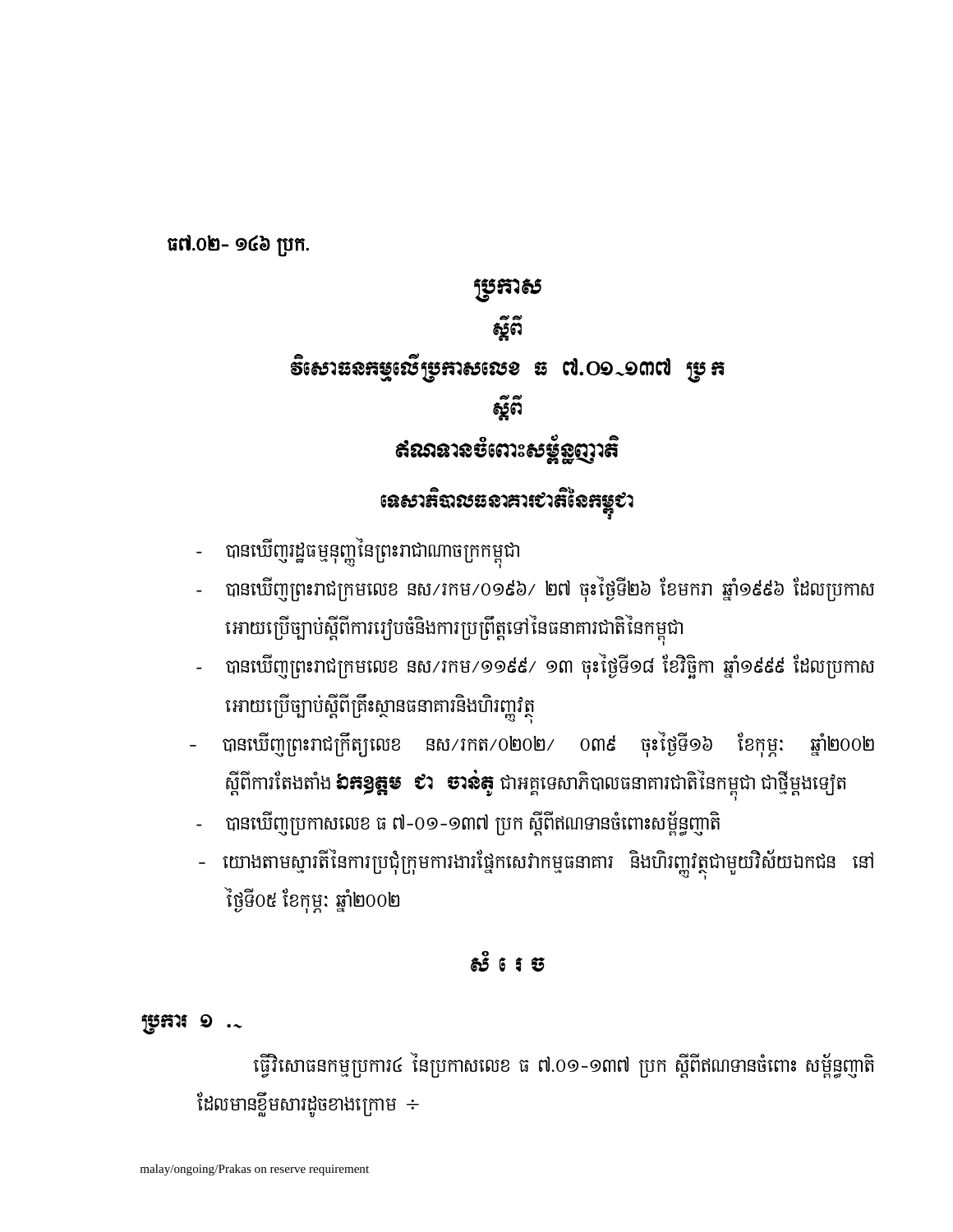សរុបឥណទានដក់សល់ថ្លឹងចំពោះសម្ព័ន្ធញាតិមិនត្រូវអោយលើសពី ១០% នៃមូលនិធិផ្ទាល់សុទ្ធទេ ទោះជាក្នុងករណីណាក៏ដោយ ។ ការគណនាឥណទានសម្ព័ន្ធញាតិមិនត្រូវរួមបញ្ចូលការតំកល់ប្រាក់ នៅ ទីស្នាក់ការកណ្តាល រឺនៅក្រុមហ៊ុនមេ ក្រោមល័ក្ខខ័ណ្ឌពីរដូចខាងក្រោម ÷

- ទីស្នាក់ការកណ្តាល ឬ ក្រុមហ៊ុនមេជាធនាគារ
- ត្រូវមានភស្តុតាងបង្ហាញថាធនាគារមានចំណាត់ថ្នាក់ស្មើ ឬខ្ពស់ជាង A<sup>-</sup> តាមវិធី–សាស្ត្រ Standard  $\&$  Poor ឬតាមវិធីសាស្រ្តសមមូលដោយភ្នាក់ងារចាត់ថ្នាក់ ដែលអន្តរជាតិ ទទួលស្គាល់ ។

ឥណទានដក់សល់ត្រូវគណនាទៅតាមប្រកាសស្តីពីអនុបាតសាធនភាព (ប្រកាសបច្ចុប្បន្នលេខ ធ  $(1.00 - G_0)$  ប្រក $(9.00 - G_0)$ 

មួលនិធិផាល់សុទ្ធរបស់ធនាគារ ត្រូវគណនាស្របតាមប្រកាសស្តីពីការគណនាមូលនិធិផាល់សុទ្ធ របស់ធនាគារ ( ប្រកាសបច្ចុប្បន្ន លេខ ធ ៧.០០-៤៧ ប្រក ) ។

## ប្រភរ៖ ២ $\,$  . $\scriptstyle\sim$

អគ្គនាយកដ្ឋាន អគ្គលេខាធិការដ្ឋាន អគ្គបេទ្យា អគ្គាធិការដ្ឋាន គ្រប់នាយកដ្ឋាន អង្គភាព និងគ្រប់គ្រឹះស្ថានធនាគារនិងហិរញ្ញវត្ថុនៅក្រោមឱ្យវាទ និងក្រោមអាណាព្យាបាលធនាគារជាតិនៃកម្ពុជា ត្រូវអនុវត្តម៉ឹងម៉ាត់នូវប្រកាសនេះតាមភារកិច្ចរឿង១ខ្លួន ។

## ថ្ងៃភារពា $\;$  . $\;$

ប្រកាសនេះមានប្រសិទ្ធិភាពអនុវត្ត ចាប់ពីថ្ងៃចុះហត្ថលេខានេះតទៅ ។

រាជធានីភ្នំពេញ ថ្ញៃទី០៧ ខែមិថុនា ឆ្នាំ២០០២

## នេសរតិបារប

ហត្ថលេខានិងត្រា : **៩រ ចាន់ត្** 

## **ก**เ้ฉอลลณ

- ដូចប្រការ ២ "ដើម្បីអនុវត្ត"
- កាលប្បវត្តិ
- ឯកសារ

## uyocr

- ត្រប់សមាជិកក្រុមប្រឹក្សាភិបាល
- ទីស្តីការឥណ:រដ្ឋមន្ត្រី "ដើម្បីជ្រាបជាពត៌មាន"
- នាយកដ្ឋានរដ្ឋបាលនៃទីស្តីការគណៈរដ្ឋមន្ត្រី "ដើម្បីចុះផ្សាយក្នុងរាជកិច្ច"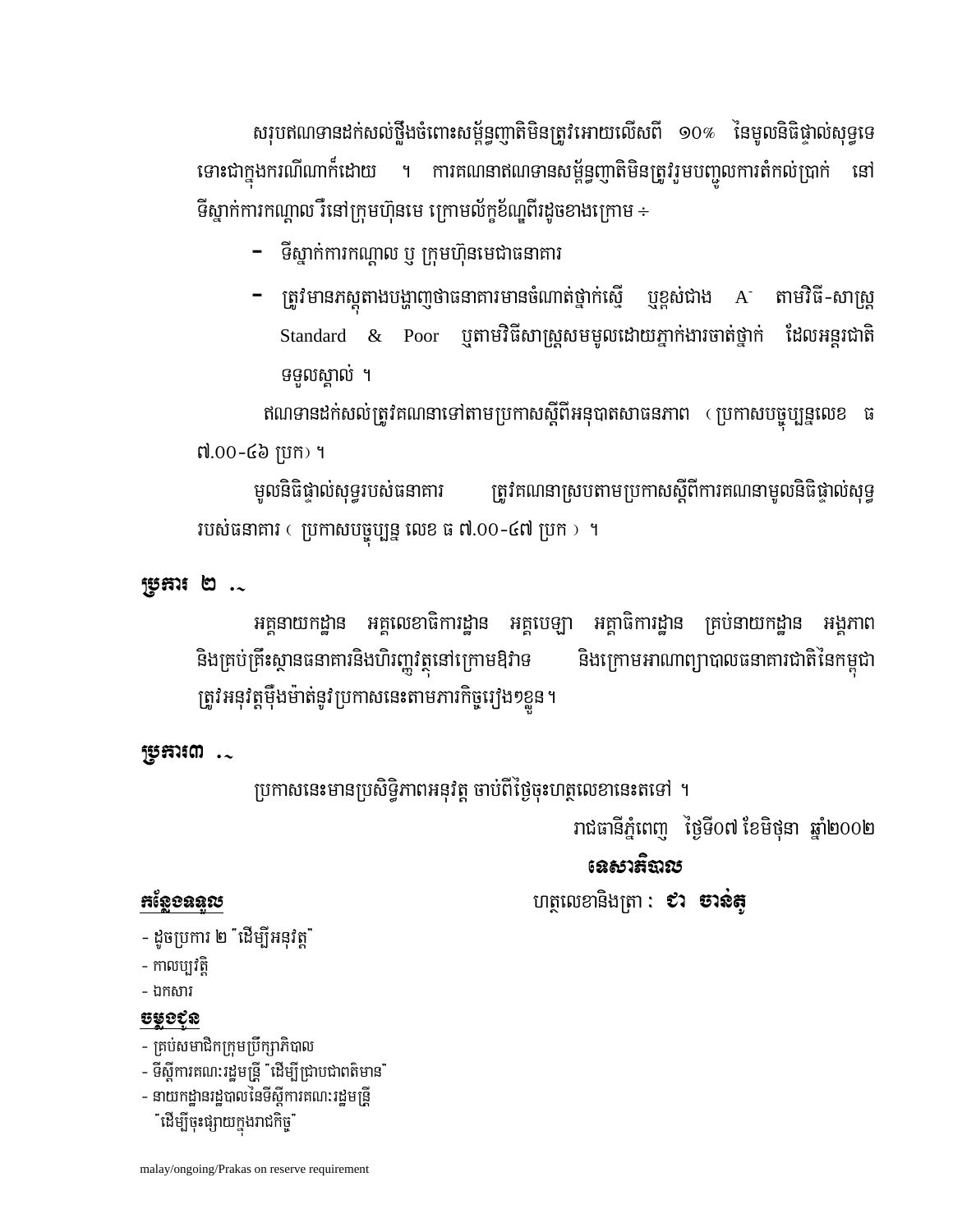#### **B7.02- 146 Prokor**

#### **PRAKAS**

#### **on Amendement of Prakas No B7.01-137 on LOANS TO RELATED PARTIES**  ---------------------------------

#### **The Governor of the National Bank of Cambodia,**

- With reference to the Constitution of the Kingdom of Cambodia;
- With reference to the Royal Kram NS/RKM/0196/27 of January 26. 1996 promulgating the Law on the organization and conduct of the National Bank of Cambodia;
- With reference to the Royal Kram NS/RKM/1199/13 of November 18. 1999 promulgating the Law on Banking and Financial Institutions;
- With reference to the Royal Decree NS/ RKT/0202/039 of February 16, 2002 on the reappointment of His Excellency Chea Chanto as Governor of the National Bank of Cambodia;
- With reference to the Prakas No B7-00-38 relating to liquidity for banks and financial institutions;
- Pursuant to the agreement of the leader meeting of the National Bank of Cambodia on August 06, 2002.

#### **DECIDES**

#### **Article 1**

Article 4 of Prakas No B7.-00-137 on Loans to related parties is amended and has the following content:

The total weighted outstanding of loans to related parties will in no case be superior to 10% of the bank's net worth. The calculation of loans to related parties shall not include the bank's placements with head office or mother company under two conditions:

Head office or mother company is a bank;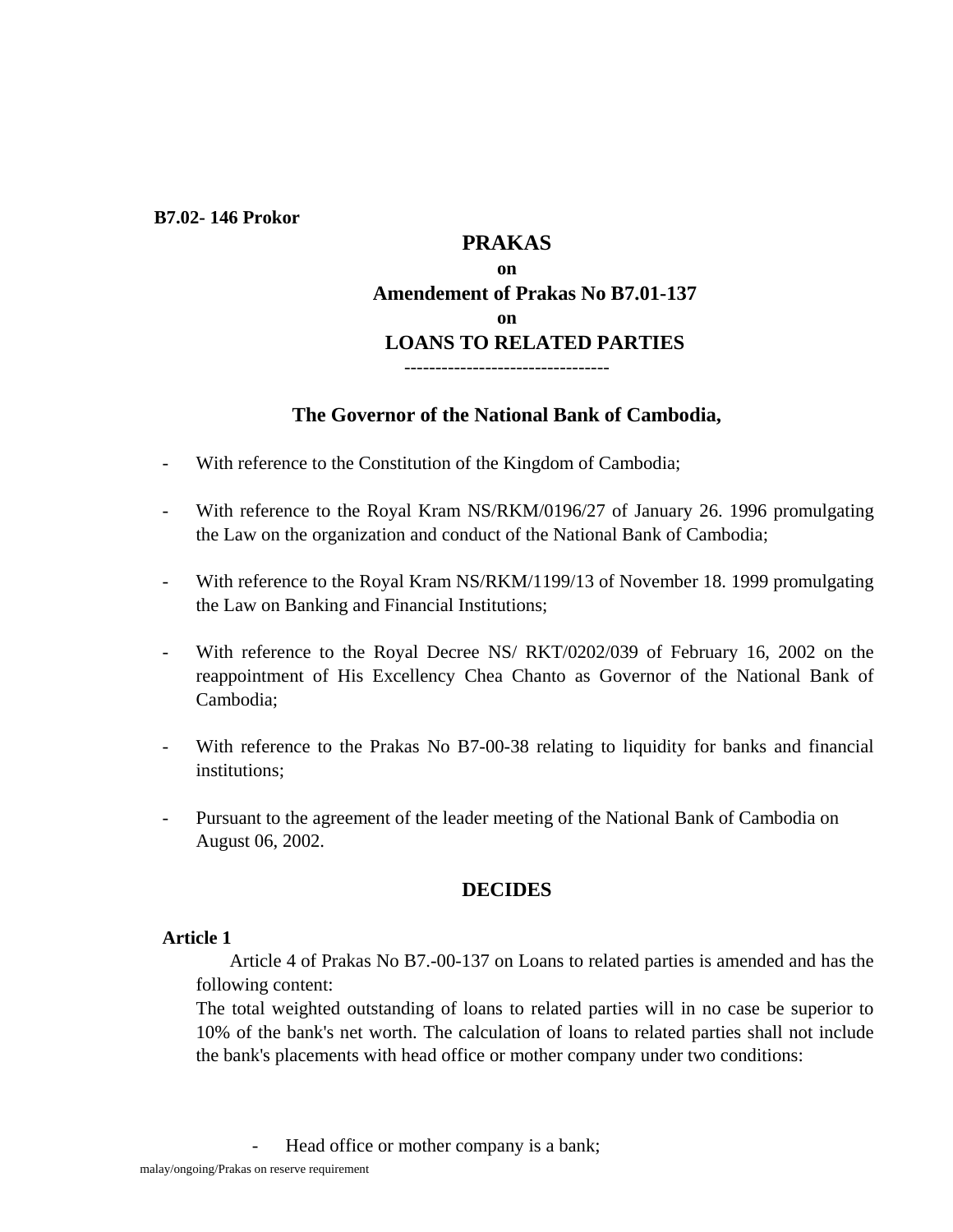- The evidence of its rating equal or superior to A- according to standard  $\&$ poor methodology, or equivalent, from an internationally recognized rating agency.

The outstanding of loans will be calculated according to the Prakas relating to the solvency ratio (currently B 7.00-46).

The bank's net worth will be calculated according to the Prakas on the calculation of banks net worth (currently B 7.01-47).

#### **Article 2**

The General Direction, the General Secretariat, the General Cashier, the General Inspection, all Departments of the National Bank of Cambodia, and all Banking and Financial Institutions under the NBC's supervisory authority shall implement this Prakas.

#### **Article 3**

This Prakas shall have effect from the signing date.

 Phnom Penh, June 07, 2002  **The Governor Signed and sealed: CHEA CHANTO** 

- cc: The Members of the Board of Directors
	- CM "for information"
	- Administration Department of CM "for publication in the National Gazette"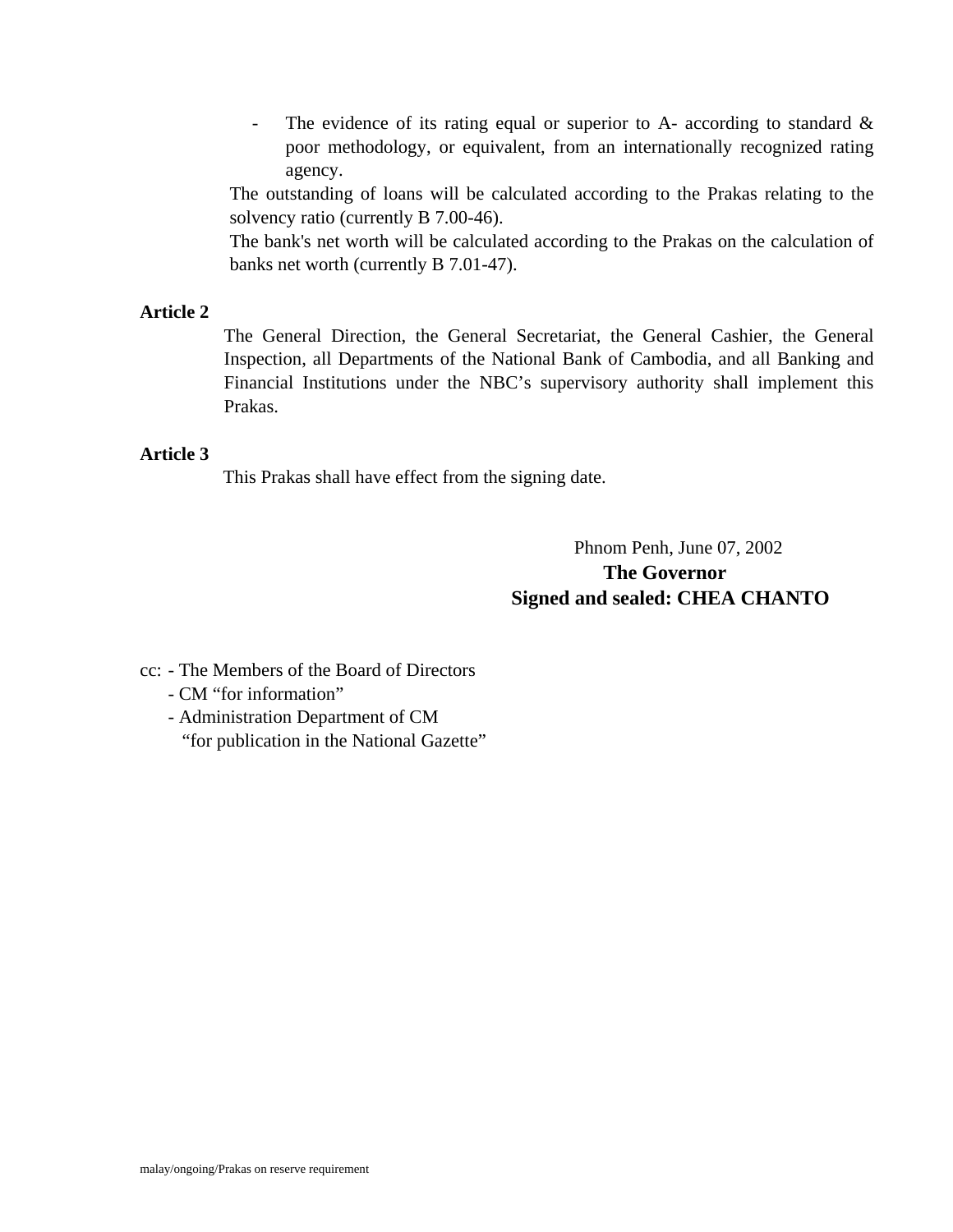ធ្វើវិសោធនកម្មប្រការ៦ នៃប្រកាសលេខ ធ ៧.០០-៣៨ ប្រក ចុះថ្ងៃទី០៩ ខែកុម្ភ: ឆ្នាំ២០០០ ស្តីពីសាច់ប្រាក់ងាយស្រួលរបស់គ្រឹះស្ថានធនាគារនិងហិរញ្ញវត្ថុ ដែលមានខ្លឹមសារដូចខាងក្រោម ÷ នៅរៀងរាល់ពេល ធនាគារត្រូវមានអនុបាតសាច់ប្រាក់ងាយស្រួលយ៉ាងតិចបំផុត៨០ភាគរយ ។

### ថ្ងៃការ ១ $\,$  . $\scriptstyle\sim$

- <u>សំ សេ ស</u>
- យោងតាមស្មារតីនៃការប្រជុំក្រុមការងារផ្នែកសេវាកម្មធនាគារ និងហិរញ្ហវត្ថុជាមួយវិស័យឯកជន នៅ ថ្ងៃទី០៥ ខែកុម្ភៈ ឆ្នាំ២០០២
- បានឃើញប្រកាសលេខ ធ ៧-០១-១៣៧ ប្រក ស្តីពីឥណទានចំពោះសម្ព័ន្ធញាតិ  $\omega_{\rm{max}}$
- បានឃើញព្រះរាជក្រឹត្យលេខ នស/រកត/0២0២/ ០៣៩ ចុះថ្ងៃទី១៦ ខែកុម្ភ: ឆ្នាំ២០០២ ស្តីពីការ តែងតាំង **៦ភ3្ទត្តូទ ៩រ ចាន់ត្** ជាអគ្គទេសាភិបាលធនាគារជាតិនៃកម្ពុជា ជាថ្មីម្តងទ្យេត
- ាជនឃើញព្រះរាជក្រមលេខ នស/រកម/១១៩៩/ ១៣ ចុះថ្ងៃទី១៨ ខែវិច្ឆិកា ឆ្នាំ១៩៩៩ ដែលប្រកាស  $\omega_{\rm{eff}}$ អោយប្រើច្បាប់ស្តីពីគ្រឹះស្ថានធនាគារនិងហិរញ្ញវត្ថ
- បានឃើញព្រះរាជក្រមលេខ នស/រកម/09៩៦/ ២៧ ចុះថ្ងៃទី២៦ ខែមករា ឆ្នាំ១៩៩៦ ដែលប្រកាស អោយប្រើច្បាប់ស្តីពីការរៀបចំនិងការប្រព្រឹត្តទៅនៃធនាគារជាតិនៃកម្ពុជា
- បានឃើញរដ្ឋធម្មនុញ្ញនៃព្រះរាជាណាចក្រកម្ពុជា

## **នេសាភិបាល**ឆលាគារសាតិនៃកម្ពុស

# ชัยถึ ទីសេាឆនគម្មឈើប្រគាសលេខ ដ៧.OO ៣៨ ប្រ.ក ชัติ សាច់ច្រាក់ទាយស្រួលរបស់ឝ្រីះស្ថានជនាគារនិទបាំញ្ញេទត្ថ

155785

 $\mathfrak{u}$ nd. $\mathfrak{g}$  - ocd  $\mathfrak{g}$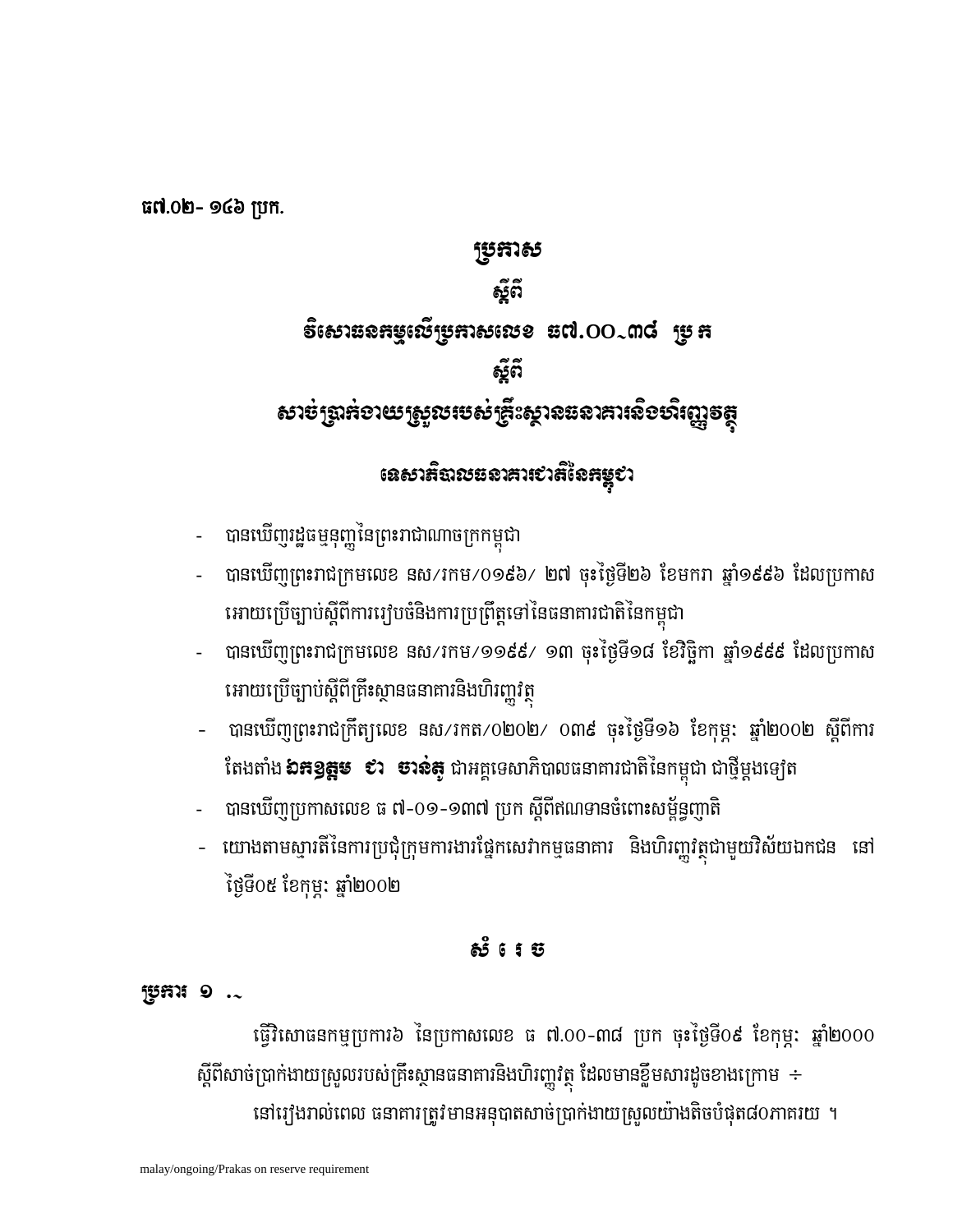## $\mathfrak{psn}$   $\mathfrak{b}$  ..

អគ្គនាយកដ្ឋាន អគ្គលេខាធិការដ្ឋាន អគ្គបេឡា អគ្គាធិការដ្ឋាន គ្រប់នាយកដ្ឋាន អង្គកាព និងគ្រប់គ្រឹះស្ថានធនាគារនិងហិរញ្ញវត្ថុនៅក្រោមឱ្យវាទ និងក្រោមអាណាព្យាបាលធនាគារជាតិនៃកម្ពុជា ត្រូវអនុវត្តម៉ឺងម៉ាត់នូវប្រកាសនេះតាមភារកិច្ចរៀង១ខ្លួន។

## ប្រុការ៣ ..

ប្រកាសនេះមានប្រសិទ្ធិភាពអនុវត្ត ចាប់ពីថ្ងៃចុះហត្ថលេខានេះតទៅ ។

រាជធានីភ្នំពេញ ថ្ងៃទី១៣ ខែកញ្ញា ឆ្នាំ២០០២

## នេសាត៌បាររ

## កន្ថែខឧន្ទរប

- ដូចប្រការ ២ "ដើម្បីអនុវត្ត"
- កាលប្បវត្តិ
- ឯកសារ

## uşoçr

- គ្រប់សមាជិកក្រុមប្រឹក្សាភិបាល
- ទីស្តីការគណ:រដ្ឋមន្ត្រី "ដើម្បីជ្រាបជាពតិមាន"
- នាយកដ្ឋានរដ្ឋបាលនៃទីស្តីការគណ:រដ្ឋមន្ត្រី
- "ដើម្បីចុះផ្សាយក្នុងរាជកិច្ច"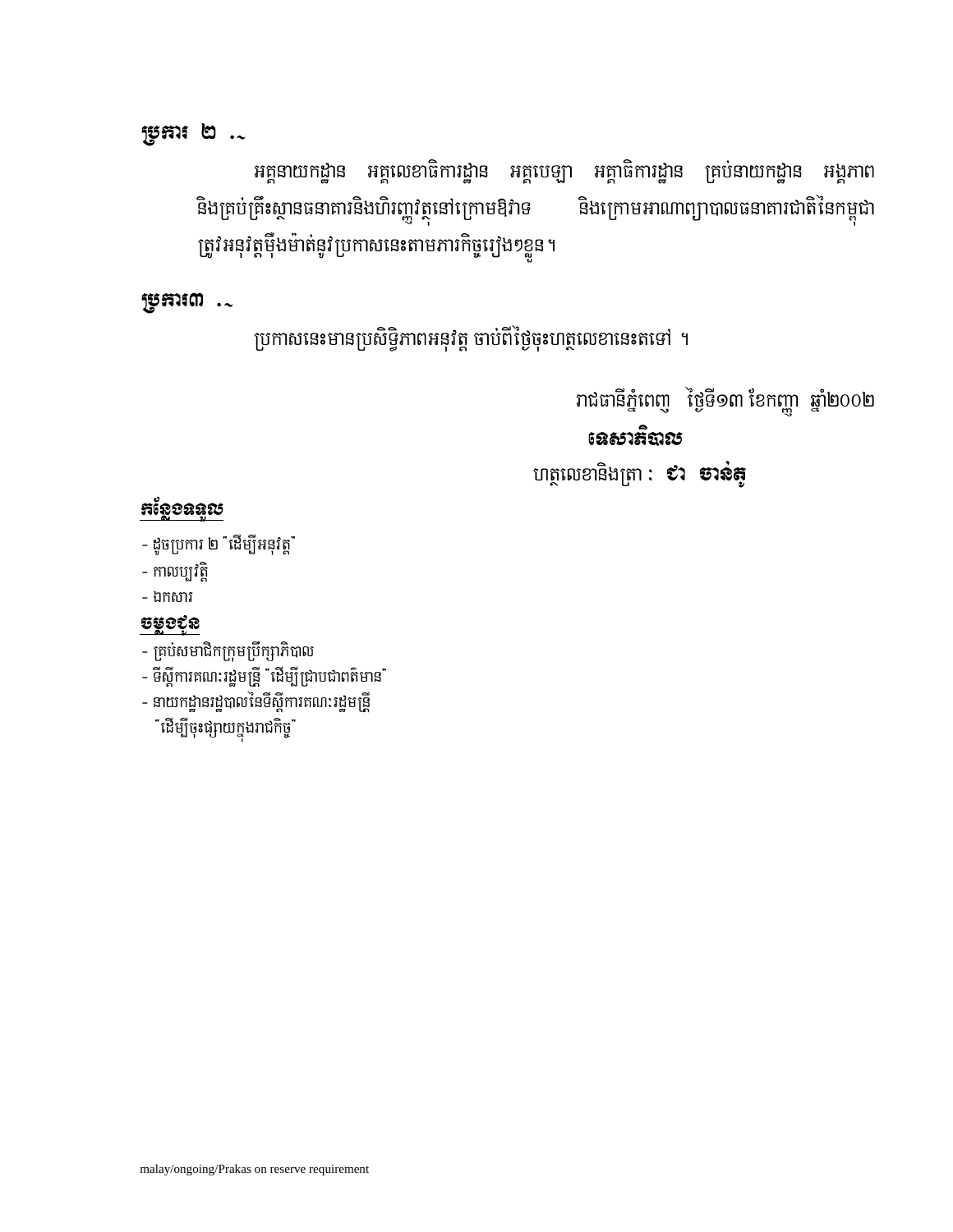**B7.02- 187 Prokor** 

#### **PRAKAS**

### **on Amendement of Prakas No B7.00-38 on RELATING TO LIQUIDITY FOR BANKS AND FINANCIAL INSTITUTIONS** -----------------------

#### **The Governor of the National Bank of Cambodia,**

- With reference to the Constitution of the Kingdom of Cambodia;
- With reference to the Royal Kram NS/RKM/0196/27 of January 26. 1996 promulgating the Law on the organization and conduct of the National Bank of Cambodia;
- With reference to the Royal Kram NS/RKM/1199/13 of November 18. 1999 promulgating the Law on Banking and Financial Institutions;
- With reference to the Royal Decree NS/ RKT/0202/039 of February 16, 2002 on the reappointment of His Excellency Chea Chanto as Governor of the National Bank of Cambodia;
- With reference to the Prakas No B7-00-38 relating to liquidity for banks and financial institutions;
- Pursuant to the agreement of the leader meeting of the National Bank of Cambodia on August 06, 2002.

#### **DECIDES**

#### **Article 1**

Article 6 of Prakas No B7-00-38, dated February 09, 2000 relating to liquidity for banks and financial institutions is amended and has the following content: Banks must at all times have a liquidity ratio of at least 80 percent.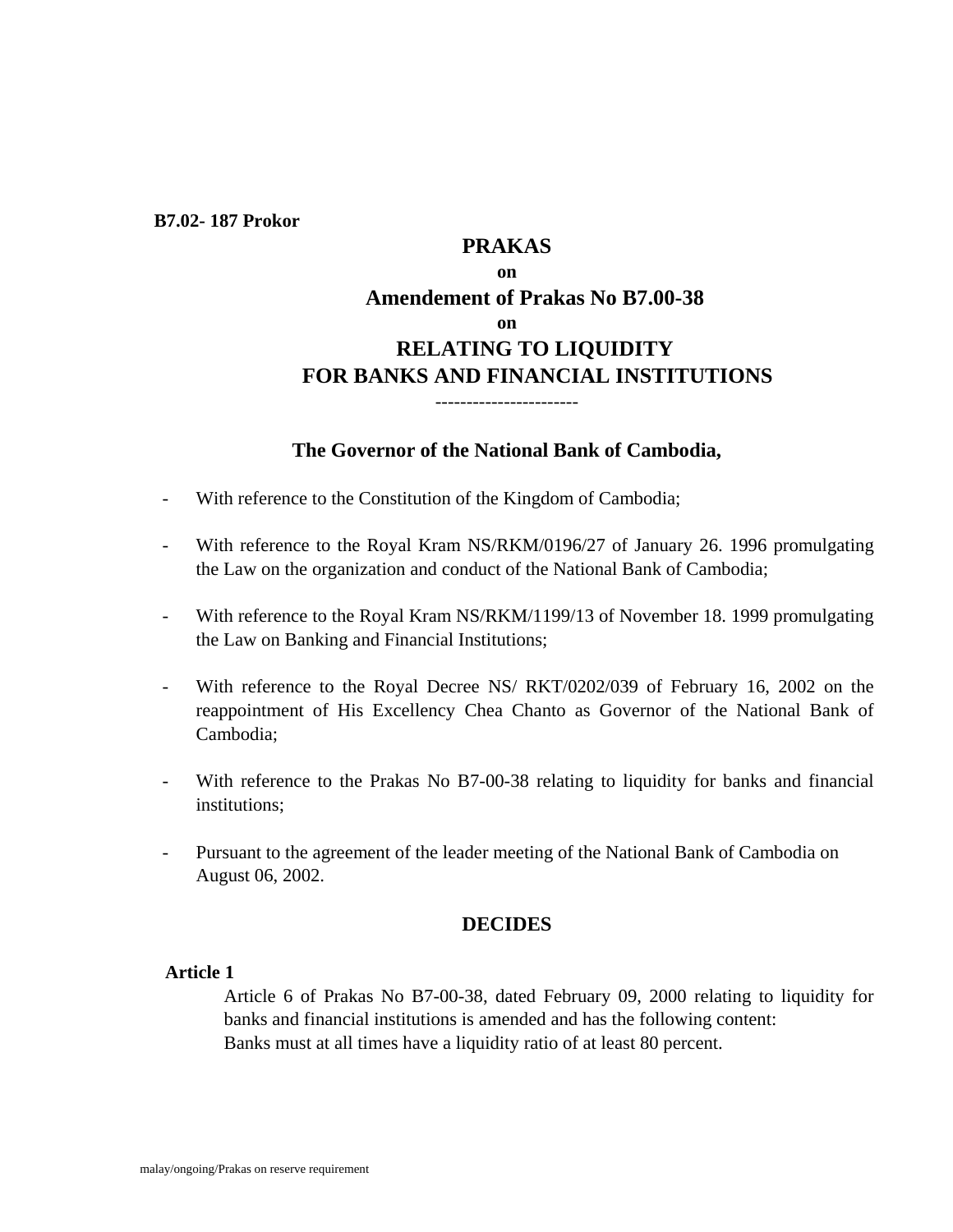#### **Article 2**

The General Direction, the General Secretariat, the General Cashier, the General Inspection, all Departments of the National Bank of Cambodia, and all Banking and Financial Institutions under the NBC's supervisory authority shall implement this Prakas.

#### **Article 3**

This Prakas shall have effect from the signing date.

 Phnom Penh, September 13 , 2002  **The Governor Signed and sealed: CHEA CHANTO** 

#### cc: - The Members of the Board of Directors

- CM "for information"
- Administration Department of CM
	- "for publication in the National Gazette"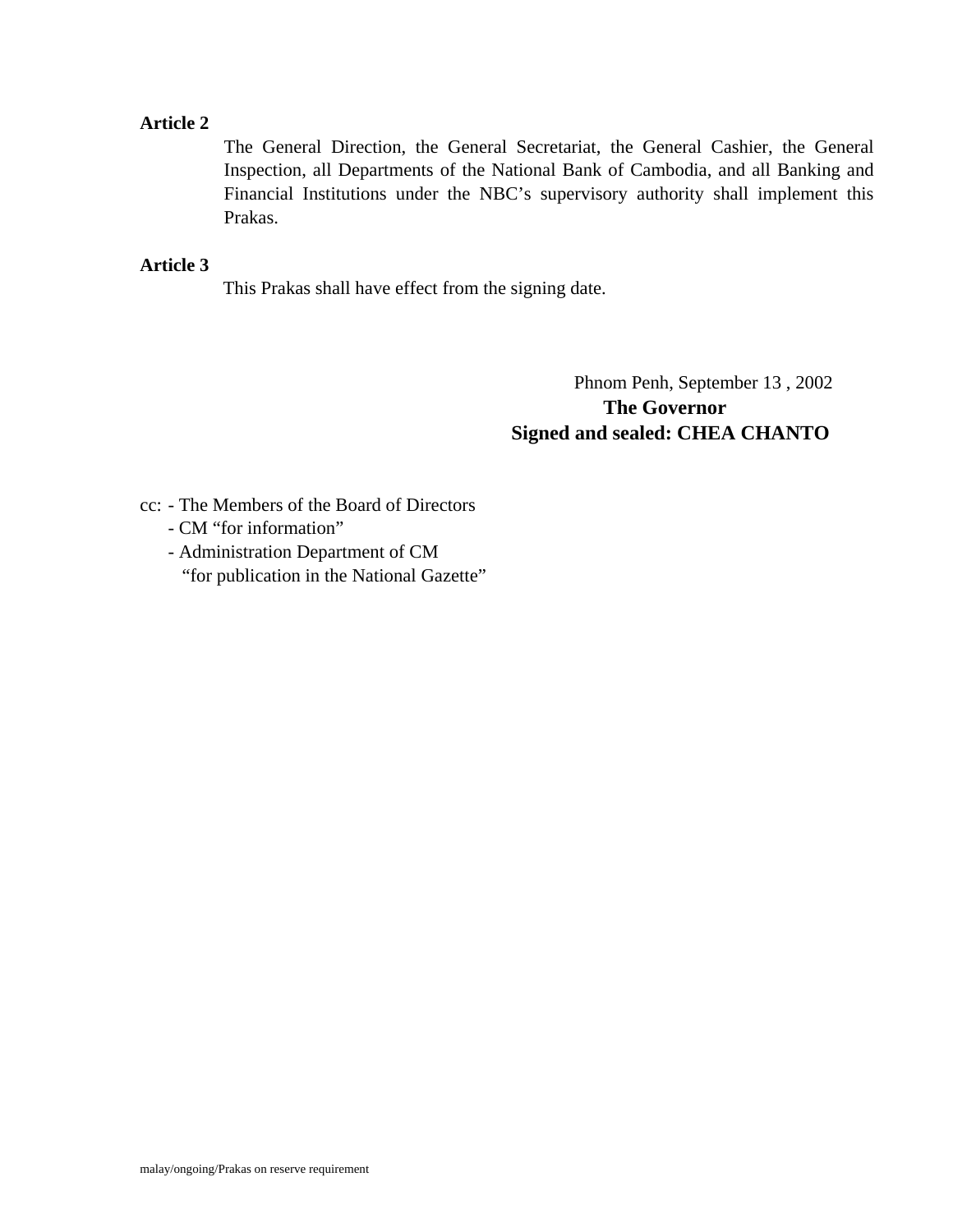ផ៧.០២- ២០៣ ប្រក.

# **15ทาง** ธุ์ถึ **ฉิสิธิ**ชี้ฮายลฐาลសักย์សหยูสาตเ้หสายูธยญาล **ซึ**่ตោះ<sub>វ</sub>ឌ្ពឹះស្ថានឌនោគារនិខ**សិរញ្ញ**ទត្ត เฉ<sub>ี่</sub>ยวส็ฉาชฮลาสาเขาส์เํลสฐชา

- បានឃើញរដ្ឋធម្មនុញ្ញនៃព្រះរាជាណាចក្រកម្ពុជា
- បានឃើញព្រះរាជក្រមលេខ នស / រកម / ០១៩៦/ ២៧ ចុះថ្ងៃទី ២៦ ខែមករា ឆ្នាំ ១៩៩៦ ដែលប្រកាស អោយប្រើច្បាប់ស្តីពីការរៀបចំ និងការប្រព្រឹត្តទៅនៃធនាគារជាតិនៃកម្ពុជា
- ាជនឃើញព្រះរាជក្រមលេខ នស / រកម / ១១៩៩ / ១៣ ចុះថ្ងៃទី ១៨ ខែវិច្ឆិកា ឆ្នាំ ១៩៩៩ ដែលប្រកាស  $\frac{1}{2}$ អោយប្រើច្បាប់ស្តីពីគ្រឹះស្ថានធនាគារនិងហិរញ្ញវត្ថ
- បានឃើញព្រះរាជក្រិត្យលេខ នស / រកត / ០២០២ / ០៣៩ ចុះថ្ងៃទី ១៦ ខែកុម្ភ: ឆ្នាំ ២០០២ ស្តីពីការ តែងតាំងឯកឧត្តម **៩រ មាន់ត្** ជាអគ្គទេសាភិបាលនៃធនាគារជាតិនៃកម្ពុជា ជាថ្មីម្តងទ្យេត
- យោងតាមការឯកភាពរបស់អង្គប្រជុំថ្នាក់ដឹកនាំធនាគារជាតិនៃកម្ពុជានៅថ្ងៃទី ៩ ខែកញ្ញា ឆ្នាំ២០០២

## **ස්** 6 1 ප

## ប្រុការ ១. $_{\sim}$

កំណត់និតិវិធីជាបទដ្ឋានសំរាប់សកម្មភាពកែតម្រូវបន្ទាន់ ចំពោះគ្រឹះស្ថានធនាគារនិងហិរញ្ញវត្ថ ដែលបានទទួលអាជ្ញាប័ណ្ណពីធនាគារជាតិនៃកម្ពុជា តទៅនេះហៅថាក្រឹះស្ថានហិរញ្ញវត្ថ ដោយបង្កើតជា មុននូវបទដ្ឋានសំរាប់ការអនុវត្តន៍របស់គ្រឹះស្ថានហិរញ្ញវត្ថ និងដើម្បីអនុវត្តការត្រួតពិនិត្យប្រកបដោយ ការឯកភាព និងភាពត្រឹមត្រូវ ។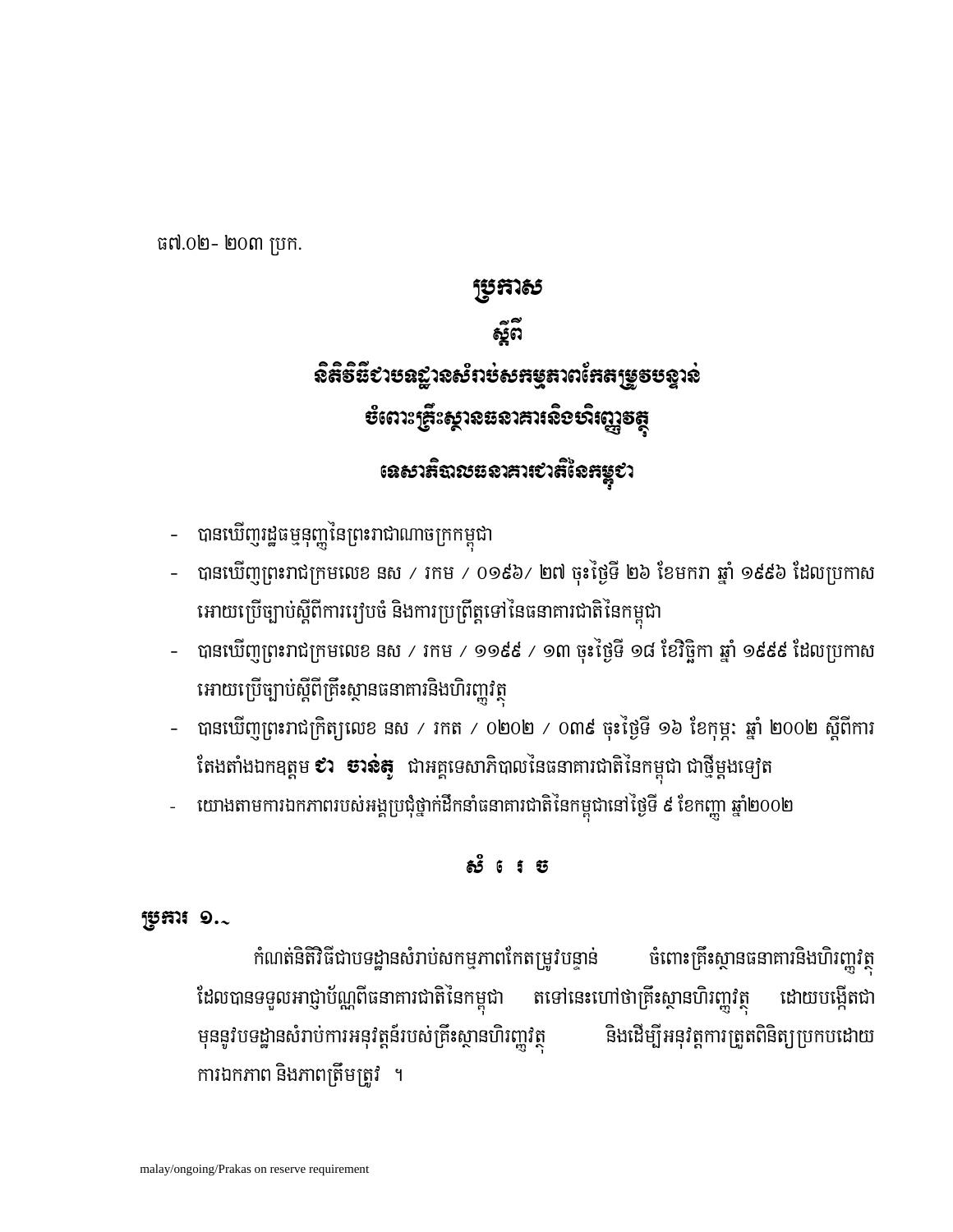$55515$   $\omega_{\cdot}$ 

១. សកម្មភាពកែតម្រូវបន្ទាន់ គឺជាទណ្ឌកម្មខាងវិន័យ និងការដាក់កំហិតជាផ្លូវការ សំរាប់អនុវត្ត ចំពោះក្រឹះស្ថានហិរញ្ញវត្ថុដែលបានទទួលអាជ្ញាប័ណ្ណពីធនាគារជាតិនៃកម្ពុជា ស្របតាមច្បាប់ស្តីពីត្រឹះស្ថាន ធនាគារនិងហិរញ្ញវត្ថុ ។

២. ៏អនុបាតសាធនភាព ិគឺជាអនុបាតដែលត្រូវបានគណនាតាមប្រកាសលេខ ធ៧.០០-៤៦ ប្រក ស្តីពី អនុបាតសាធនភាពរបស់ធនាគារ ។

៣." ដែនការស្តារដើមទុន"គឺជាដែនការផ្លូវការចុះហត្ថលេខាដោយក្រុមប្រឹក្សាភិបាលនៃគ្រឹះស្ថានហិរញ្ញ វត្ថ ហើយត្រូវដាក់ជូនធនាគារជាតិនៃកម្ពុជា ។ ផែនការនេះត្រូវថែងលំអិតពីសកម្មភាពយុទ្ធសាស្ត្រ និង ដើម្បីសម្រេចអោយបានដើមទុនគ្រប់គ្រាន់តាមអនុបាត ការសន្យាដែលក្រុមប្រឹក្សាភិបាលត្រវអនុវត្ត សាធនភាព ។ ផែនការនេះត្រូវមានចែងផងដែរ នូវគោលដៅហិរញ្ញវត្ថុជាតួលេខ និងកាលវិភាគដើម្បី សម្រេចឱ្យបាននូវគោលដៅនោះ ។

៤. ៏អភិបាលបណ្តោះអាសន្ន ឺ គឺជាបុគ្គលដែលបានតែងតាំងដោយធនាគារជាតិនៃកម្ពុជា ស្របតាមមាត្រា ៥៧ នៃច្បាប់ស្តីពីគ្រឹះស្ថានធនាគារនិងហិរញ្ហវត្ថុ ដើម្បីគ្រប់គ្រងដឹកនាំ និង ជាតំណាងអោយគ្រឹះស្ថាន ហិរញ្ហវត្ថុ ។ បុគ្គលដែលបានតែងតាំងមានកាតព្វកិច្ចត្រូវវាយតំលៃស្ថានភាពហិរញ្ហវត្ថុ និងគ្រប់គ្រង សកម្មភាពបច្ចុប្បន្ន ដើម្បីការពារអោយបាននូវសាធនភាពរបស់អង្គភាពចំណុះច្បាប់ និងរក្សាសិទ្ធិអ្នក ផ្ញើរប្រាក់ និងឥណទាយក ។ ៥. ការប្រជុំអំពីដើមទុន" គឺជាការប្រជុំផ្លូវការរៀបចំដោយធនាគារជាតិនៃកម្ពុជា ដើម្បីជូនដំណឹងដល់ នាយកនៃគ្រឹះស្ថានហិរញ្ញវត្ថុ អំពីកង្វះខាតដើមទុនធ្ងន់ធ្ងរនៅគ្រឹះស្ថានហិរញ្ញវត្ថុរបស់ខ្លួន និងអំពីកាល វិភាគជាក់លាក់សំរាប់បង្កើនដើមទុន ។

### $5531$  m. $\sim$

តាមនិតិវិធីសកម្មភាពកែតម្រូវបន្ទាន់ គ្រឹះស្ថានហិរញ្ហវត្ថុត្រូវបែងចែកជាប្រភេទដោយផ្អែកលើ អនុបាតសាធនភាពរបស់ខ្លួន ដូចបានកំណត់ក្នុងប្រកាសស្តីពីអនុបាតសាធនភាពរបស់ធនាគារ ។ គ្រឹះស្ថាន ហិរញ្ញវត្ថុត្រូវ បានចាត់ថា +

ក. មានដើមទុនល្អប្រសើរ នៅពេលអនុបាតសាធនភាពរបស់ខ្លួនស្មើ ឬលើស ២៥ភាគរយ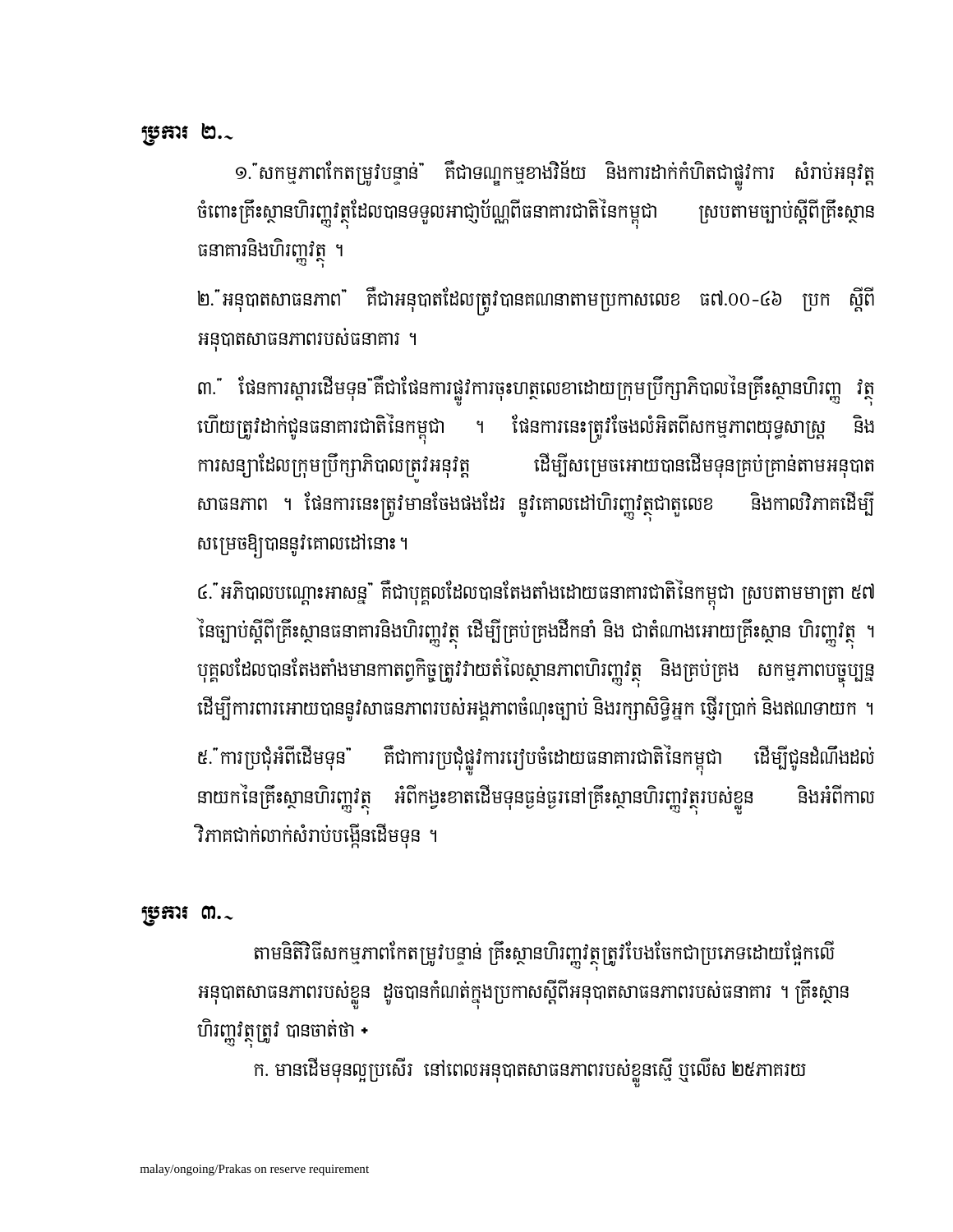មានដើមទុនគ្រប់គ្រាន់ នៅពេលអនុបាតសាធនភាពរបស់ខ្លួនស្នើ ឬលើស ២០ភាគរយ ខ. ប៉ុន្តែស្ថិត នៅក្រោម២៥ភាគរយ

គ. មានដើមទុនមិនគ្រប់គ្រាន់ នៅពេលអនុបាតសាធនភាពរបស់ខ្លួនស្មើ ឬលើស ១៥ភាគរយ ប៉ុន្តែ ស្ថិតនៅក្រោម ២០ភាគរយ

ឃ. ខ្វះដើមទុនច្រើន នៅពេលអនុបាតសាធនភាពរបស់ខ្លួនស្នើ ឬលើស ៥ភាគរយ ប៉ុន្តែស្ថិតនៅ ក្រោម១៥ភាគរយ

ង. ខ្វះដើមទុនធ្ងន់ធ្ងរ នៅពេលអនុបាតសាធនភាពរបស់ខ្លួននៅក្រោម៥ភាគរយ ។

## symi &..

នៅពេលចាប់ផ្តើមមានដើមទុនមិនគ្រប់គ្រាន់ គ្រឹះស្ថានហិរញ្ញវត្ថុត្រូវមានកាតព្វកិច្ចុរ្យេបចំ ទឹង ដាក់ជូនផែនការសា្តរដើមទុនមកធនាគារជាតិនៃកម្ពុជាឱ្យបានក្នុងរយ:ពេល៣០ថ្ងៃ គិតចាប់ពីថ្ងៃដែល ដើមទុនមានមិនគ្រប់គ្រាន់ ។ ធនាគារជាតិនៃកម្ពុជានឹងជូនដំណឹងដល់គ្រឹះស្ថានហិរញ្ញវត្ថុជាលាយល័ក្ខណ៍ អក្សរ ពីការយល់ព្រមទទួលយកបានផែនការស្ដារដើមទុន ក្នុងរយ:ពេល៣០ថ្ងៃគិតពីថ្ងៃទទួល ឬពីការ យឺតយ៉ាវ និងមូលហេតុនៃការយឺតយ៉ាវ ។

## ម្រុងអរ $\,$  ៥. $\scriptstyle\sim$

ផែនការសារដើមទុនដែលអាចទទួលយកបាន ត្រូវបង្ហាញឱ្យឃើញពីលទ្ធភាពអនុវត្តបានការសា្តរ ដើមទុន និងត្រូវមាន +

ក. តារាងតុល្យការនិងថវិកាបច្ចុប្បន្ន គំរោងថវិការយ:កាលវែង ផែនការជាយុទ្ធសាស្រ្ត ការ វិភាគ ស្ថានភាពទីផ្សារដោយផ្អែកលើការសន្ទតប្រាកដនិយម និងពត៌មានពាក់ព័ន្ធផ្សេងទេវុត ។

- ខ. មធ្យោបាយសំរាប់អនុវត្តការស្តារដើមទុន ត្រូវរៀបរាប់ផងដែរអំពី $\div$
- ជំហានដែលគ្រឹះសា្ថនហិរញ្ញវត្ថុត្រូវអនុវត្តសំដៅបង្កើនដើមទុនឱ្យបានគ្រប់គ្រាន់ឡើងវិញ
- ក៏រិតនៃដើមទុនដែលត្រូវសំរេចឱ្យបានរៀងរាល់ត្រីមាសនៃឆាំ្នដែនការនិមួយ១
- ប្រភេទនិងក៏វិតនៃសកម្មភាពដែលគ្រឹះស្ថានហិរញ្ញវត្ថុត្រូវប្រតិបត្តិ
- ពត៌មានដទៃទ្យេតដែលតម្រូវដោយធនាគារជាតិនៃកម្ពុជា ។

## fymi d.

ក្រៅពីការរៀបចំនិងដាក់ជូនផែនការស្តារដើមទុនមកធនាគារជាតិនៃកម្ពុជា ភាគទុនិកមាន ឥទ្ឋិពល ត្រឹះសា្ថនហិរញ្ហវត្ថុនោះនឹងបំពេញកាតព្វកិច្ចក្នុងការអនុវត្តន៍ ត្រូវធានាជាលាយល័ក្កអក្សរថា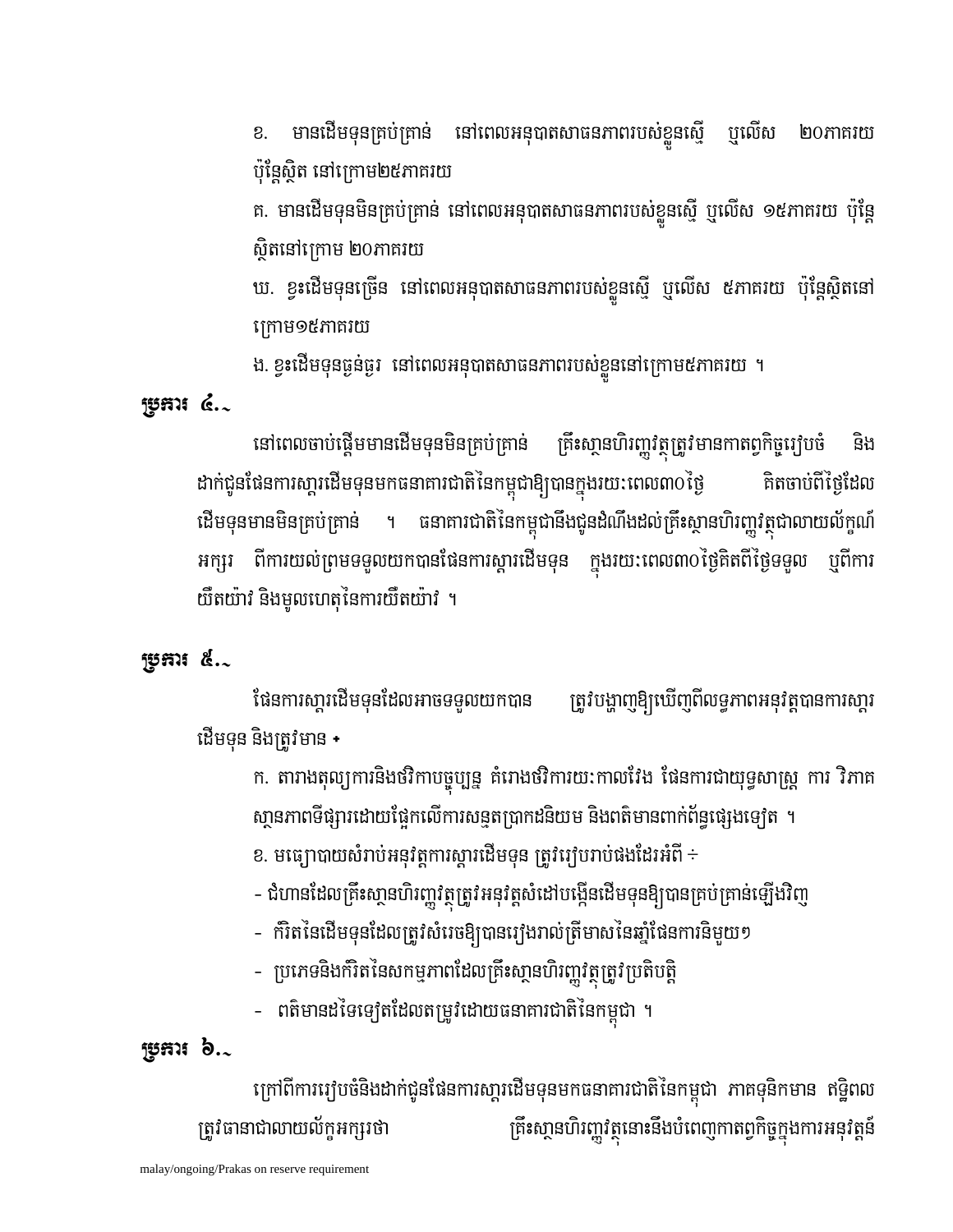ថែនការសា្តរដើមទុន។ ការធានានេះត្រូវមានរៀបរាប់អំពីកាតព្វកិច្ចហិរញ្ញវត្ថុរបស់ភាគទុនិកមានឥទ្ធិពល ការធានាក៏ត្រូវមានការសន្យាថាមាួស់ក្រឹះសា្ថន ក្នុងការអនុវត្តន៍ផែនការសារដើមទុន ក្រៅពីនេះ  $\mathcal{L}$ ហិរញ្ញវត្ថុនឹង ÷

ក. ចាត់វិធានការណ៍ដែលតម្រូវដោយផែនការស្តារដើមទុន

ខ. ធានាជ្រើសរើសអ្នកគ្រប់គ្រងថ្មីមានសមត្ថភាព

គ.រិតត្បិតប្រតិបត្តិការរវាងគ្រី៖ស្ថានហិរញ្ញវត្ថុជាមួយបុគ្គលដែលជាមា្ជស់គ្រឹះស្ថានហិរញ្ញវត្ថុនោះ

ឃ. បញ្ឈប់សកម្មភាពណាដែលមានហានិភ័យ ឬពុំមានលក្ខណ:សមស្រប ។

អាស្រ័យទៅលើក្រុមហ៊ុនដែលពាក់ព័ន្ធ ការធានាត្រូវមានប័ណ្ណសងតាមបញ្ច ការដាក់បញ្ចាំ ទ្រព្យសម្បត្តិ ការអះអាងដ៏សមស្របពីសា្ចក្តីក្រុមហ៊ុន សេចក្តីសំរេចចិត្តរបស់ក្រុមប្រឹក្សាភិបាលក្រុមហ៊ុន និងសកម្មភាពត្រួត ពិនិត្យផ្សេងទ្យេីតដែលធានាការអនុវត្តន៍ ។

ថ្លែងារ ៧. $\sim$ 

ត្រឹះស្ថានហិរញ្ញវត្ថុមានដើមទុនមិនគ្រប់គ្រាន់ដែលមិនបានដាក់ជូន ឬមិនបានអនុវត្តផែនការស្តារ និងគ្រឹះស្ថានហិរញ្ញវត្ថុដែលខ្វះដើមទុនច្រើន ដើមទុនដែលអាចទទួលយកបាន ត្រូវទទួលរងនូវទណ្ឌកម ខាងវិន័យដូចខាង ក្រោមនេះ $\; \div$ 

្រកូវមានការយល់ព្រមពីធនាគារជាតិនៃកម្ពុជា មុនពេលបើកប្រាក់រង្វាន់ ឬមុនពេលបង្កើនប្រាក់ ñ. កំរៃជួនដល់អ្នកគ្រប់គ្រងជាន់ខ្ពស់

ខ. ត្រូវបញ្ជាអោយបំពេពាដើមទូនឡើងវិពា

គ. ត្រូវមានការដាក់កំហិតលើប្រតិបត្តិការជាមួយ បុត្តសម្ព័ន្ធ

ឃ. ត្រូវមានការដាក់កំហិតលើអត្រាការប្រាក់ចំពោះប្រាក់បញ្ហើ ។

ិធានការប្រកបដោយឆន្ទានុសិទ្ធិផ្សេងទ្យេត ក៏អាចសំរេចដោយឯកច្ឆ័ន្ទពីធនាគារជាតិនៃកម្ពុជា

ក. តម្រូវអោយវិតត្បិតមិនអោយមានកំណើនទ្រព្យសកម្ម ឬតម្រូវឱ្យកាត់បន្ថយទ្រព្យសកម្មសរុប

ខ. តម្រូវអោយរិតត្បិតសកម្មភាពអាជីវកម្ម

គ.តម្រូវឱ្យលាលែងពីតំណែងនាយកប្រតិបត្តិមួយប្ញូច្រើន

ឃ. បញ្ជាឱ្យជួលអ្នកគ្រប់គ្រងជាន់ខ្ពស់ថ្មីដែលមានគុណវុឌ្ឃិត្រប់គ្រាន់

ង. បញ្ជាអោយបញ្ឈប់ការទទួលប្រាក់បញ្ញើពីធនាគារទំនាក់ទំនង

ច. បញ្ជាឱ្យដកខ្លួនចេញពីបុត្តសម្ព័ន្ធ ដែលបណ្តាលឱ្យមានហានិភ័យខ្ពស់ដល់គ្រឹះស្ថានហិរញ្ញវត្ថ

ឆ. តែងតាំងអភិបាលបណ្តោះអាសន្ន ។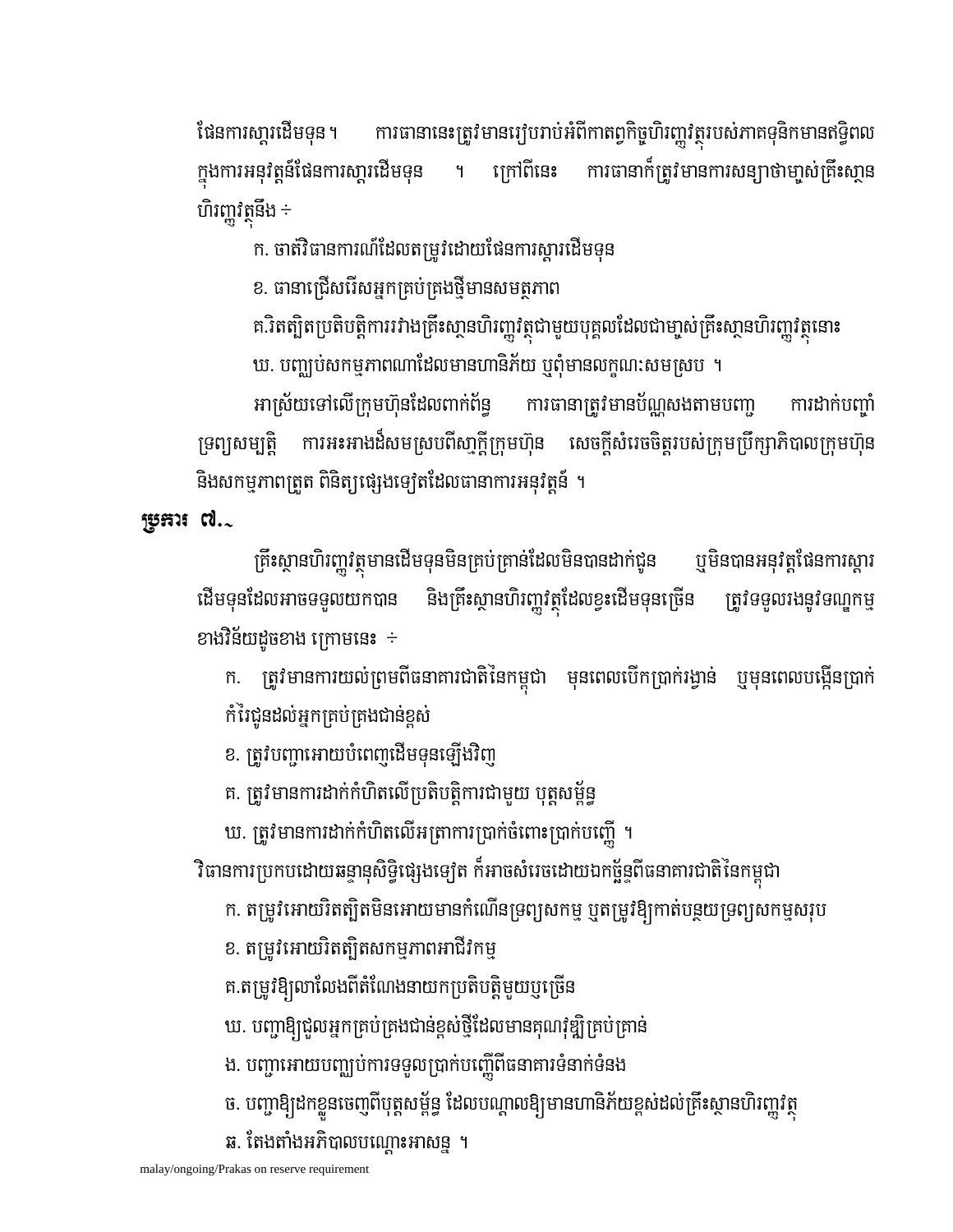## $5531G.$

នៅពេលដែលក្រី៖ស្ថានហិរញ្ញវត្ថុត្រូវបានដឹងថាខ្វះដើមទុនធ្ងន់ធ្ងរ ត្រូវកោះប្រជុំអំពីដើមទុន ។ គ្រឹះស្ថានហិរញ្ញវត្ថុដែលខ្វះដើមុនធ្ងន់ធ្ងរមិន អាចធ្វើសកម្មភាពដូចខាងក្រោមបានឡើយ $\;\div$ 

ក. លក់ទ្រព្យសកម្មយ៉ាងច្រើន ឬបដិសេធការធានារបស់អតិថិជន

ខ. ផ្តល់ឥណទានថ្មីចំពោះអតិថិជន

គ. កែប្រែវិធីគណនេយ្យ លើកលែងតែវិធីនេះមិនស្របតាមច្បាប់

បើកប្រាក់កំរៃ ឬ ប្រាក់រង្វាន់

ង. ផ្តល់ការប្រាក់លើទ្រព្យអកមុខ្ពស់ជាងអត្រាទីផ្សារ ។

អភិបាលបណ្តោះអាសន្នត្រវិបានតែងតាំងក្នុងរយ:ពេល ១៨០ថ្ងៃ បន្ទាប់ពីបានជូនដំណឹងពីការ ប្រជុំ អំពីដើមទុន ។

## $55316.$

អគ្គនាយកដាន អគ្គលេខាធិការដាន អគ្គបេទ្យា អគ្គាធិការដាន គ្រប់នាយកដាន អង្គភាព គ្រប់គ្រឹះស្ថានធនាគារ និងហិរញ្ញវត្ថុ នៅក្រោមឱវាទ និងក្រោមអាណាព្យាបាល ធនាគារជាតិនៃកម្ពុជា ត្រូវអនុវត្តម៉ឺងម៉ាត់នូវប្រកាសនេះតាមភារកិច្ចុរ្យេង១ខ្លួន ។

## **JUNN 90...**

ប្រកាសនេះមានប្រសិទ្ធិភាពអនុវត្តចាប់ពីថ្ងៃចុះហត្ថលេខានេះតទៅ ។

រាជធានីភ្នំពេញ, ថ្ងៃទី១៧ ខែតុលា ឆ្នាំ២០០២

## เฉสาธิการ

## ชาธุเชอาลิอรูล : ชา ยาลัตุ

- ដូចប្រការ ៩ " ដើម្បីអនុវត្ត"
- កាលប្បវត្តិ

កន្ថែខឧន្ទរប

- ឯកសារ

## uşoçr

- គ្រប់សមាជិកក្រុមប្រឹក្សាភិបាល
- ទីស្តីការគណ:រដ្ឋមន្ត្រី "ដើម្បីជ្រាបជាពត៌មាន"
- នាយកដ្ឋានរដ្ឋបាលនៃទីស្តីការគណៈរដ្ឋមន្ត្រី

"ដើម្បីចុះផ្សាយក្នុងរាជកិច្ច"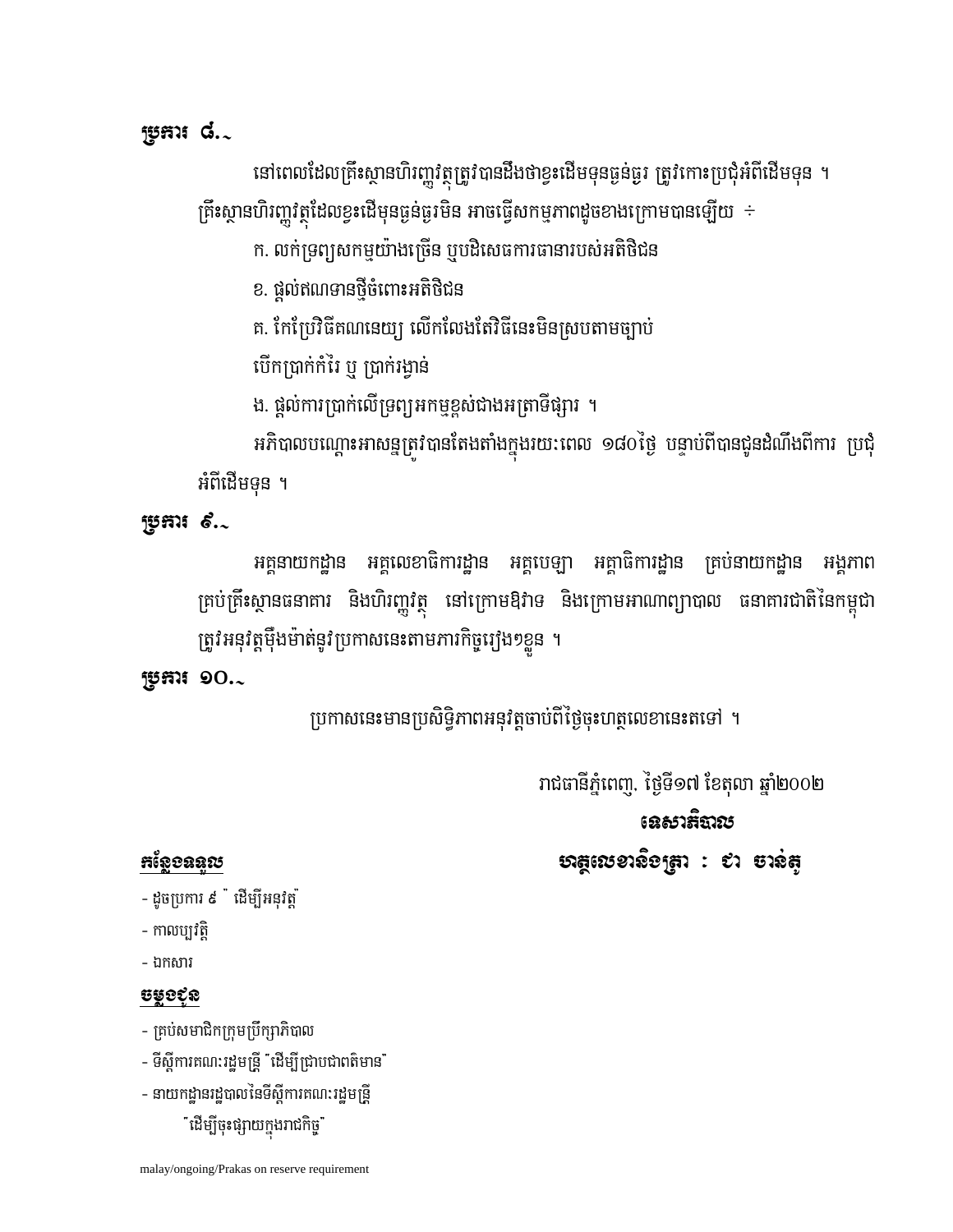**B7.02- 203 Prokor** 

#### PRAKAS

#### **on**

#### **Standardized Procedure for Prompt Corrective Action for Banking and Financial Institutions**

#### The Governor of the National Bank of Cambodia

- With reference to the Constitution of the Kingdom of Cambodia
- With reference to the Royal Kram NS/RKM/0196/27, dated January 26, 1996 promulgating the Law on the Organization and Functioning of the National Bank of Cambodia
- With reference to the Royal Kram NS/RKM/1199/13 of November 18, 1999 promulgating the Law on Banking and Financial Institutions
- With reference to the Royal Decree NS/RKT/0202/039 of February 16, 2002 on the reappointment of His Excellency **Chea Chanto** as Governor General of the National Bank of Cambodia
- Pursuant to the agreement of the senior officer meeting of the National Bank of Cambodia on September 09, 2002.

#### **DECIDES**

#### **Article 1**

To issue formal procedure for prompt corrective action (PCA) of the banking and financial institutions licensed by the National Bank of Cambodia, hereafter referred to as financial institutions by pre-establishing practice formalities of financial institutions and to implement oversights with uniformity and fairness.

#### **Article 2**

1. "Prompt corrective action" is a prescribed set of disciplinary sanctions and limitations applicable to financial institutions in accordance to the Law on Banking and Financial Institutions.

2. "Solvency ratio" refers to the calculation of capital adequacy stipulated in Prakas B7.00-46 relating to the Banks' Solvency ratio.

3. "Capital Restoration Plan" is a formal plan signed by a financial institution's Board of Directors and submitted to the National Bank of Cambodia. Such a plan details the actions, strategies and commitments the Board will undertake to attain capital adequacy as defined by the solvency ratio. Such a plan includes numerical financial goals and stipulates timetables and deadlines for attaining said benchmarks.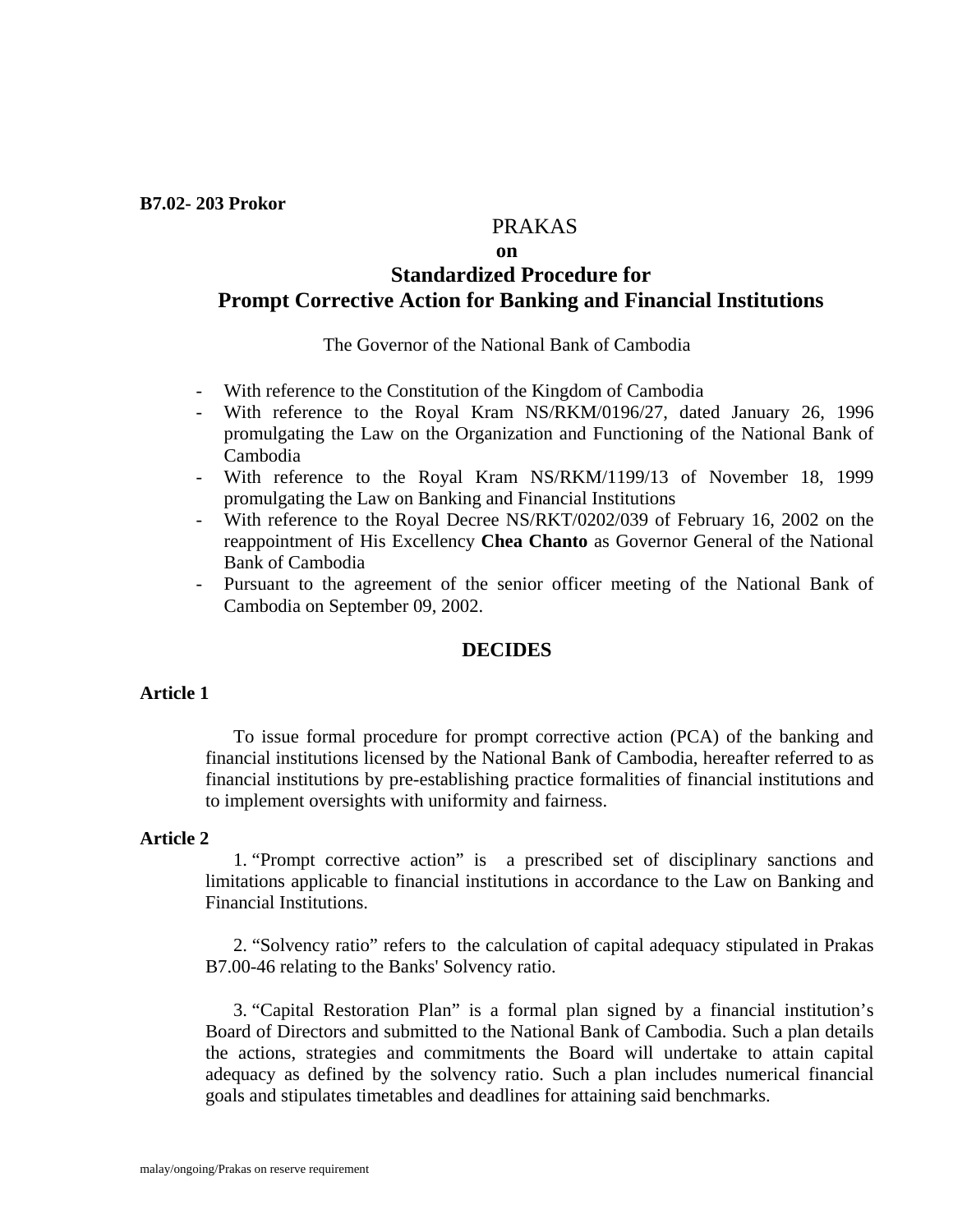4. "Provisional Administrator" is a person appointed by the National Bank of Cambodia following art. 57 of the law on banking and financial institutions (LBFI) to manage direct and represent the financial institution. His duty (art. 59 of LBFI) is to assess the financial situation and administer the current activities in order to preserve as far as possible the covered entity's solvency and maintain the rights of depositors and creditors.

5."Capital Call Meeting" is a formal meeting called by NBC, where financial institution directors are notified of a material capital deficiency at their financial institution and given a specified time period to provide a specific capital Injection amount.

#### **Article 3**

Under the prompt corrective action procedures, the financial institutions will be categorized based on their solvency ratio, as previously defined in Prakas on Solvency ratio of Banks. A financial institution is classified as:

- a. Well-Capitalized when its solvency ratio equals or exceeds 25 per cent.
- b. Adequately Capitalized when its solvency ratio equals or exceeds 20 per cent, but is less than 25 per cent
- c. Undercapitalized when its solvency ratio equals or exceeds 15 per cent, but is less than 20 per cent
- d. Significantly Undercapitalized when its solvency ratio equals or exceeds 5 per cent., but is less than 15 per cent.
- e. Critically Undercapitalized when its solvency ratio is less than 5 per cent.

#### **Article 4**

When a financial institution becomes undercapitalized, it must prepare and submit a Capital Restoration Plan (CRP) to the NBC within 30 days after it became undercapitalized. The NBC will notify the financial institution in writing of the CRP's acceptability within 30 days of receipt or any delay and the reason for the delay.

#### **Article 5.**

An acceptable CRP must indicate the possibility of capital restoration and must include the following:

- a. Current balance sheets and budgets, long-term budgets, a strategic plan, market analysis based on realistic assumptions, and any other relevant information.
- b. Means to raise capital that must address:

- The steps the financial institution will take to become adequately capitalized.

- The levels of capital to be attained during each quarter of each year of the plan.

- The types and levels of activities in which the financial institution will engage.

- Any other information the NBC may require.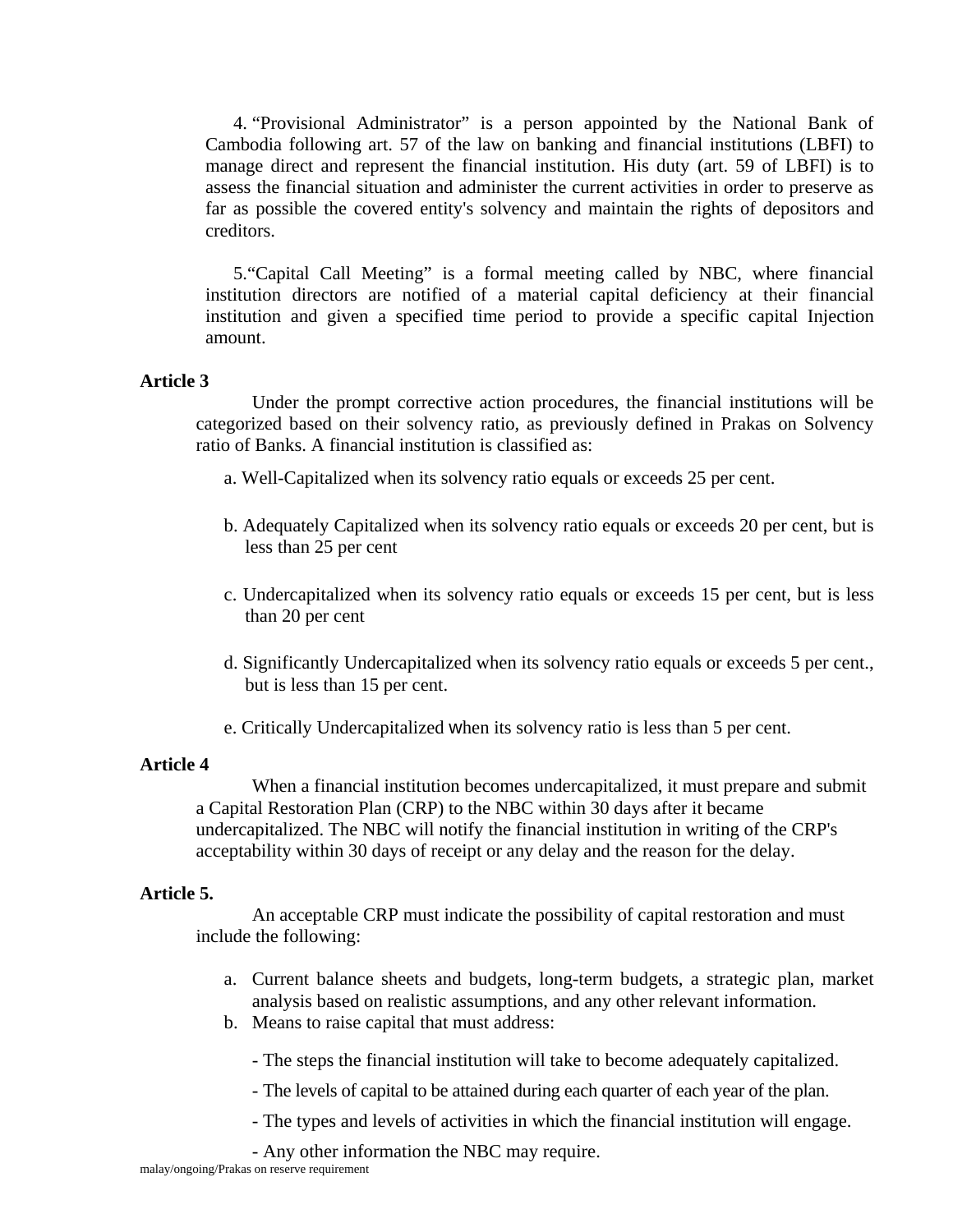#### **Article 6**

In addition to the preparation and submission of the CRP to the NBC, the influential shareholders must submit a written guarantee that the financial institution will comply with the CRP. The guarantee must include the financial commitment of the influential shareholders in the implementation of the CRP. In addition, the guarantee must include the assurances that the owner will:

- a. Take actions required by the CRP.
- b. Ensure the selection of new competent management.
- c. Restrict transactions between the financial institution and the owner.
- d. Discontinue any risky or inappropriate activities.

Depending on the company involved, the guarantee may also include a promissory note, a pledge of assets, appropriate assurances from company counsel, a company board of directors' resolution, and other supervisory actions deemed necessary to ensure performance.

#### **Article 7**

Undercapitalized financial institutions that fail to submit or implement an acceptable CRP and significantly undercapitalised financial institutions shall face the following sanctions:

- a. NBC approval before paying any bonus or increasing compensation to a senior executive officer.
- b. Injunction to recapitalise
- c. Restrictions on transactions with affiliates.
- d. Restrictions on interest rates on deposits.

Other discretionary measures may also be decided, at NBC's sole decision:

- a. Restrictions on asset growth or reduction of assets.
- b. Restriction on activities.
- c. Resignation of one or more executives
- d. Injunction to hire new qualified senior executive officers
- e. Injunction to stop taking deposits from correspondent financial institutions.
- f. Injunction of divesting subsidiaries that may cause a significant risk to the financial institution
- g. g. Appointment of a provisional administrator

#### **Article 8**

As soon as a financial institution is known to have become critically undercapitalized, a capital call meeting shall be called.

The financial institution shall be ordered not to: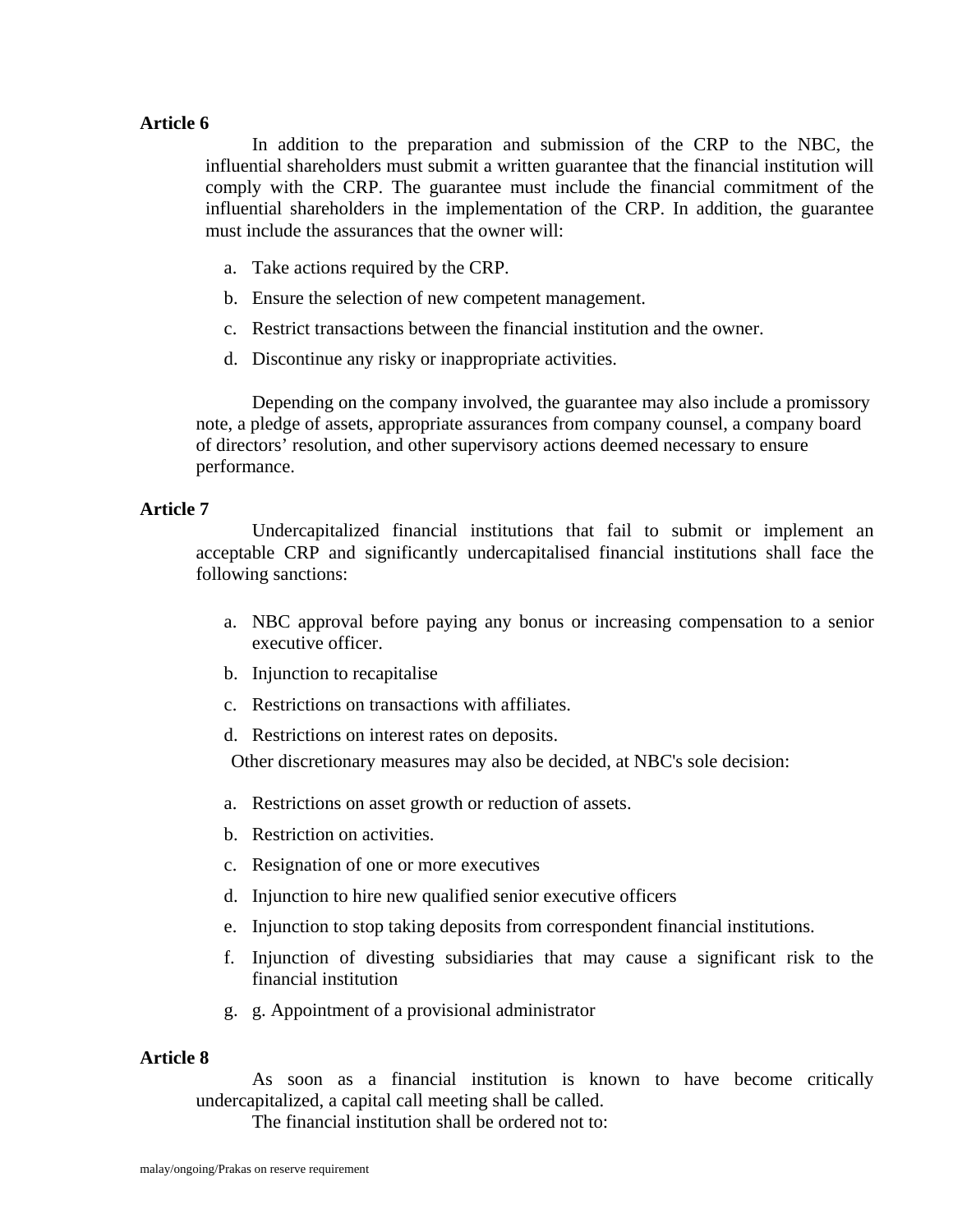- a. Sell significant assets or waiver customers guarantees
- b. Extend new credits to customers
- c. Change accounting methods, unless existing ones break the law
- d. Pay compensation or bonuses.
- e. Pay interest on liabilities above prevailing market rates.

A provisional administrator shall be appointed within 180 days of notifying capital call meeting.

#### **Article 9**

 The General Direction, the General Secretariat, the General Cashier, the General Inspection, all Departments of the National Bank of Cambodia, and all Banking and Financial Institutions under the NBC's supervisory authority shall implement this Prakas.

#### **Article 10**

This Prakas shall have effect from the signing date.

 Phnom Penh, October 17, 2002  **The Governor**  Signed and Sealed: **Chea Chanto**

- cc: The Members of the Board of Directors
	- The parties concerned as stated in Article 9
	- File
	- CM "for info" - Administration of CM
		- "for publication in the National Gazette"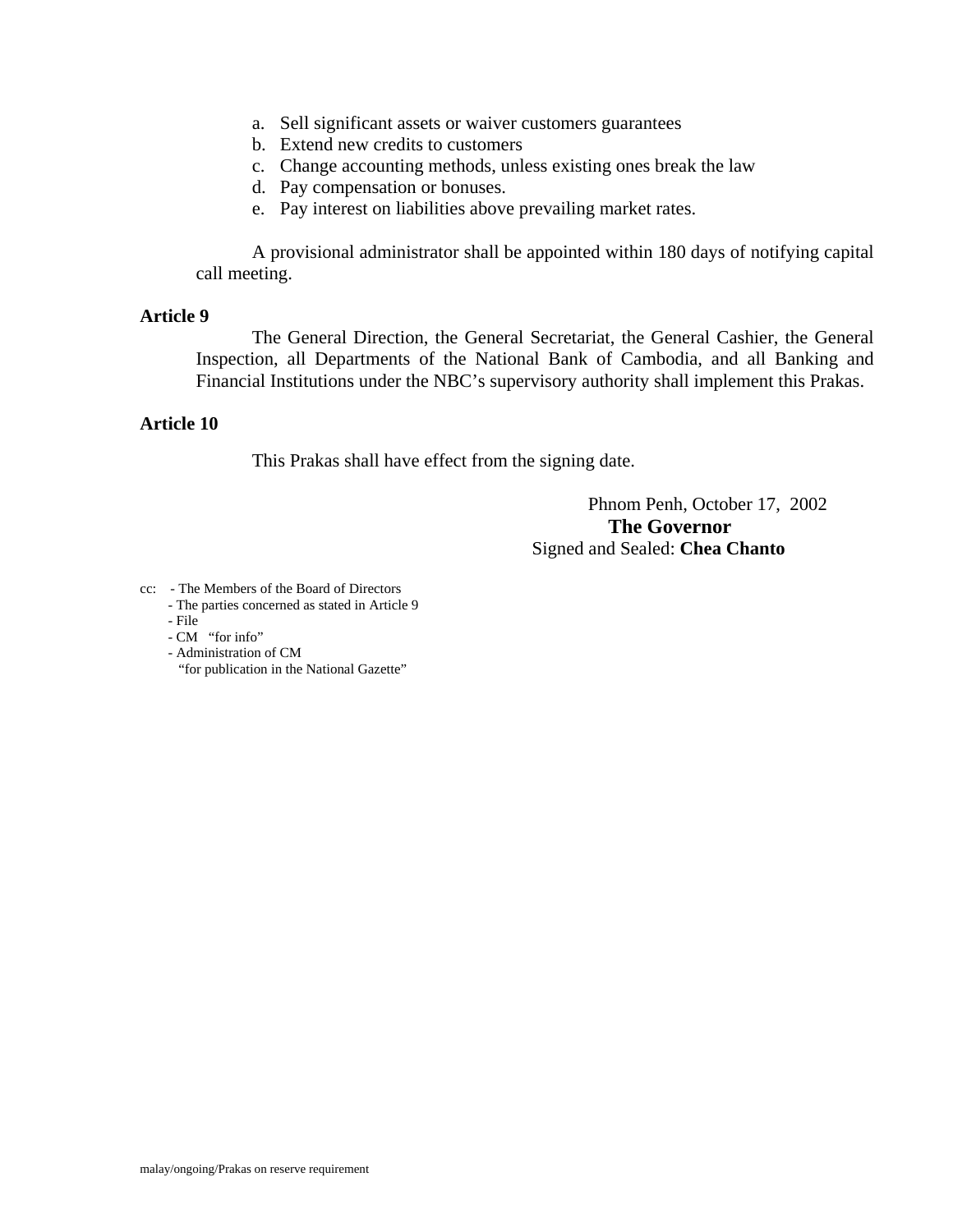ផ៧.០២- ២០៦ ប្រក.

# **15ทาย** ชัติ **ฉิสิธิชี**ชาชลฐาลសักช์หาเห็ณสั่นสุดตุวาณลัลหาเស้นาส<sub>ิโ</sub>ญหั នៅ<del>វ</del>គ្គឹះស្ថានឌនាគារនិ**ខ**សិរញ្ញទ<del>ត្ត</del> <u> เฉ<sub>ี่</sub>ยวส์ฉาชะอาสาเชาส์เอสะชา</u>

- បានឃើញរដ្ឋធម្មនុញ្ញនៃព្រះរាជាណាចក្រកម្ពុជា  $\frac{1}{2}$
- បានឃើញព្រះរាជក្រមលេខ នស / រកម / ០១៩៦/ ២៧ ចុះថ្ងៃទី ២៦ ខែមករា ឆ្នាំ ១៩៩៦ ដែលប្រកាស អោយប្រើច្បាប់ស្តីពីការរៀបចំ និងការប្រព្រឹត្តទៅនៃធនាគារជាតិនៃកម្ពុជា
- បានឃើញព្រះរាជក្រមលេខ នស / រកម / ១១៩៩ / ១៣ ចុះថ្ងៃទី ១៨ ខែវិច្ឆកា ឆ្នាំ ១៩៩៩ ដែលប្រកាស អោយប្រើច្បាប់ស្តីពីត្រឹះស្ថានធនាគារនិងហិរញ្ញវត្ថុ
- បានឃើញព្រះរាជក្រិត្យលេខ នស / រកត / ០២០២/០៣៩ ចុះថ្ងៃទី ១៦ ខែកុម្ភ: ឆ្នាំ ២០០២ ស្តីពីការ តែងតាំងឯកឧត្តម **៩រ មាន់ត្** ជាអគ្គទេសាភិបាលនៃធនាគារជាតិនៃកម្ពុជា ជាថ្មីម្តងទ្យេត
- យោងតាមសំណើរបស់អគ្គនាយកដាន

## <u>ත් 15</u>

ថ្ងៃភារ ១. $\scriptstyle\mathtt{.}$ 

កំណត់នីតិវិធីជាបទដ្ឋានសំរាប់គ្រឹះស្ថានធនាគារនិងហិរញ្ញវត្ថុ ដែលបានទទួលអាជ្ញាប័ណ្ណពីធនាគារ ជាតិនៃកម្ពុជា តទៅនេះហៅថាគ្រឹះស្ថានហិរញ្ហវត្ថុក្នុងការធ្វើស្វ័យត្រួតពិនិត្យរបស់អតិថិជន និងសំរាប់កំណត់ អត្តសញ្ញាណ នៃការសំអាតប្រាក់ ។

## រុបូតារ ២. $_{\sim}$

គ្រឹះស្ថានហិរញ្ញវត្ថុទាំងអស់ត្រូវបង្កើត គ្រប់គ្រងនិងរក្សាទុកកម្មវិធីមួយដែលធានានិងតាមដានអោយ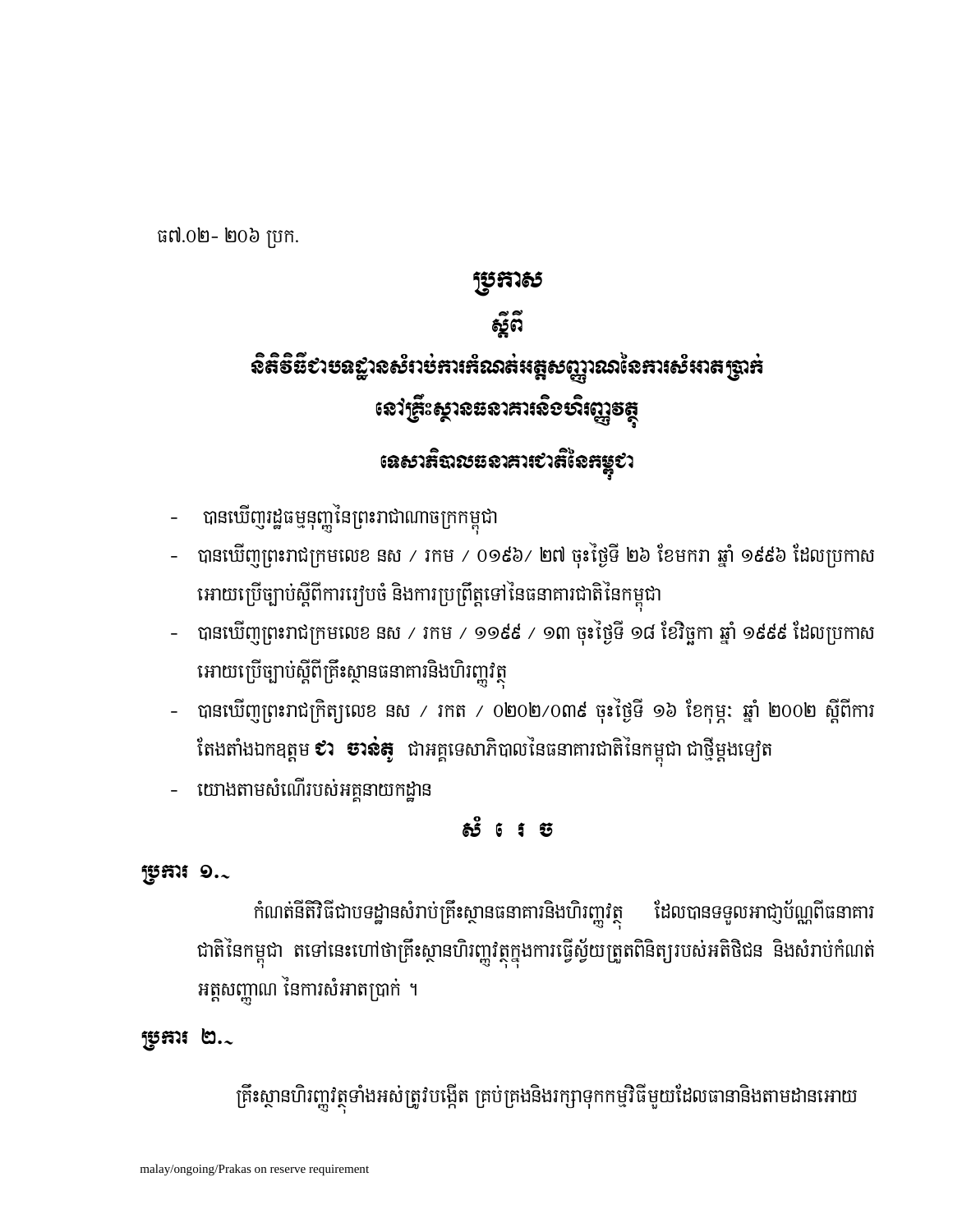មានប្រសិទ្ធភាពនូវសកម្មភាពប្រឆាំងការសំអាតប្រាក់ដែលត្រូវអនុវត្តតាមប្រកាសនេះ ។ កម្មវិធីអនុវត្ត ថ្លៃក្នុង របស់គ្រឹះស្ថានហិរញ្ញវត្ថុ ត្រូវសរសេរជាលាយលក្ខណ៍អក្សរបានទទួលការអនុម័តពីក្រុមប្រឹក្សាភិបាល ដោយមានកំណត់ហេតុប្រជុំ ។ គោលនយោបាយនេះត្រូវរួមមាន ÷

- ប្រព័ន្ធត្រួតពិនិត្យផ្ទៃក្នុងដើម្បីធានាការអនុវត្តន៍ជាប្រចាំ
- ការសាកល្បងដោយឯករាជ្យបញ្ជាក់ពីការអនុវត្តន៍
- ការសម្របសម្រួលនិងការតាមដានពិនិត្យប្រចាំថ្ងៃ ដោយបុគ្គលិក១រូបដែលបានតែងតាំង
- ការបណ្តុះបណ្តាលបុគ្គលិក ។

## ថ្ងៃ<del>ន</del>ារ ៣. $\scriptstyle\mathtt{.}$

ត្រឹះស្ថានហិរញ្ញវត្ថុត្រូវយកចិត្តទុកដាក់ចំពោះអត្តសញ្ញាណរបស់អតិថិជន ។ ការបើកគណនីអនាមិក ត្រូវបានហាមឃាត់ជាដាច់ខាត ។ ត្រូវិរិតត្បិតចំពោះក្រុមហ៊ុនដែលបានបើកគណនីហើយពុំមានសកម្មភាព ។ ចំពោះអតិថិជនជាក្រុមហ៊ុនត្រូវសំគាល់អត្តសញ្ញាណភាគទុនិកអោយបានច្បាស់លាស់ និងជាអចិន្ត្រៃយ៍  $\mathbf 7$ គ្រឹះស្ថានហិរញ្ញវត្ថុត្រូវផ្អែកលើអត្តសញ្ញាណរបស់អតិថិជន ដែលមាននៅលើឯកសារផ្លូវការបើមិនទាន់បាន ស្វាល់អតិថិជនពីមុនមកទេ ។

## ថ្ងៃភារ ៤. $\scriptstyle\mathtt{.}$

ដើម្បីធានាអោយប្រព័ន្ធត្រួតពិនិត្យថ្ទៃក្នុងមានប្រសិទ្ធភាព គ្រឹះស្ថានហិរញ្ហវត្ថុត្រូវបង្ហាញនូវការប្តេជ្ញា អនុវត្តដោយបង្កើតគោលនយោបាយត្រួតពិនិត្យផ្ទៃក្នុងច្បាស់លាស់មួយរួមមាន : ការបើកគណនី ការតាមដាន ត្រួតពិនិត្យ និងនីតិវិធីរាយការណ៍អំពីរូបិយវត្ថុដោយថ្ញើជូនទៅអ្នកគ្រប់គ្រងជាន់ខ្ពស់ជាប្រចាំ ។

## ប្រភារ  $\ell_{\cdot \sim}$

ស្នងការគណនីឯករាជ្យ ឬអ្នកត្រួតពិនិត្យ ផ្ទៃក្នុងរបស់គ្រឹះស្ថានហិរញ្ញវត្ថុត្រូវ ÷ ១.បង្ហាញពីភាពសុចរិតនិងប្រសិទ្ធិភាពនៃប្រព័ន្ធគ្រប់គ្រង និងការអនុវត្តន៍ប្រកាសនេះ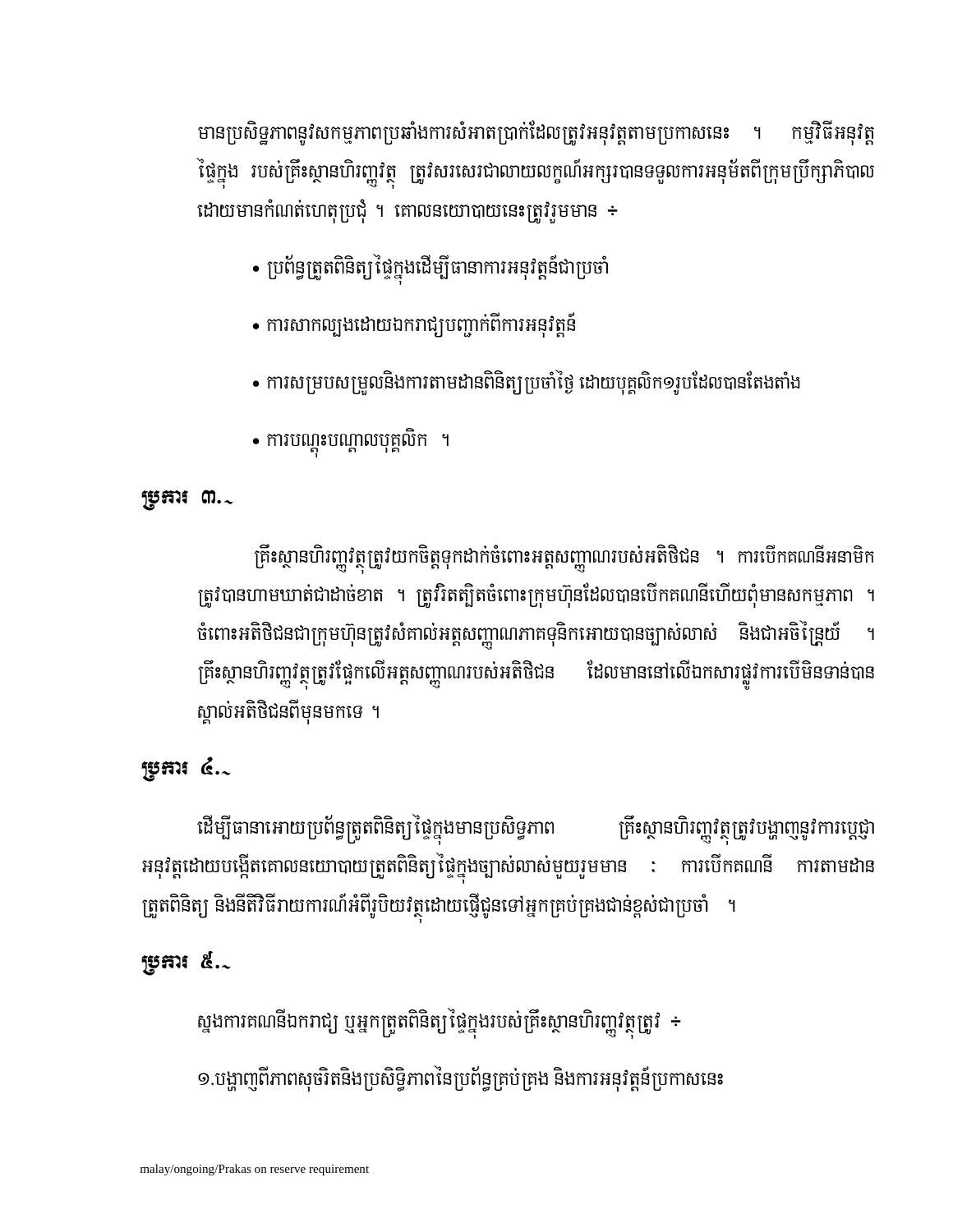២.សាកល្បងលើប្រតិបត្តិការគ្រប់ផ្នែកប្រតិបត្តិការរបស់គ្រឹះស្ថានហិរញ្ញវត្ថ ពិសេសផ្ទៃកដែលមាន ហានិភ័យខ្ពស់ ផលិតផល និងសេវាកម្ ៣.វាយតម្លៃលើភាពគ្រប់គ្រាន់នៃវិធីសាស្ត្ររបស់គ្រឹះស្ថានហិរញ្ញវត្ថុ ដើម្បីរកអោយឃើញសកម្មភាព សង្ស័យ ។

## $5531$   $\delta$ ..

គ្រឹះស្ថានហិរញ្ញវត្ថុត្រូវកត់ត្រា និងរក្សាទុកឯកសារសំរាប់រយ:ពេល១០ឆ្នាំ នូវរាល់ប្រតិបត្តិការណា ដែលស្នើឬលើសពី៤០លានរេវុល ឬជារូបិយប័ណ្ណផ្សេងទ្បេីតដែលមានតំលៃស្នើ ។ ប្រតិបត្តិការច្រើនលើកត្រូវបាន ចាត់ថាជាប្រតិបត្តិការតែមួយ ប្រសិនបើប្រតិបត្តិការទាំងនេះត្រូវបានធ្វើជាផលប្រយោជន៍ចំពោះបុគ្គលតែមួយ ។

## $15311$   $\alpha$ .

ត្រឹះស្ថានហិរញ្ញវត្ថុទាំងអស់ត្រូវរាយការណ៍ជាបន្ទាន់មកធនាគារជាតិនៃកម្ពុជា ចំពោះប្រតិបត្តិការ សង្ស័យណាដែលពាក់ព័ន្ធនឹងការរំលោភច្បាប់ ឬបទបញ្ញត្តិ ។ ការផ្តល់ពតិមានពីរបាយការណ៍សកម្មភាពសង្ស័យ ទៅអោយអតិថិជនត្រូវបានហាមឃាត់ដាច់ខាត ។

## ថ្ងៃគារ  $\mathbf{d}_{\cdot\mathbf{v}}$

គ្រឹះស្ថានហិរញ្ហវត្ថុត្រូវធានាបណ្តុះបណ្តាលជាប្រចាំនូវបុគ្គលិកទាំងអស់ រួមទាំងអ្នកគ្រប់គ្រងជាន់ខ្ពស់ អំពីបញ្ញតិរបស់ប្រកាសនេះ ព្រមទាំងកោលនយោបាយនិងនីតិវិធីផ្ទៃក្នុងដើម្បីប្រឆាំងការសំអាតប្រាក់ ។ គ្រឹះស្ថានហិរញ្ហវត្ថុត្រូវធ្វើវិសោធនកម្មលើកិច្ចសន្យាការងារឯកត្តជននិងបទបញ្ជាថ្លៃក្នុងដើម្បីធានាការពារ ជា ពិសេសចំពោះ និយោជិកដែលត្រូវធ្វើរបាយការណ៍មកធនាគារជាតិនៃកម្ពុជាតាមខ្លីមសារនៃប្រកាសនេះ ។

## $15$ สม 6. $\sim$

ការខកខានមិនអនុវត្តបានត្រឹមត្រូវតាមបញ្ញត្តិណាមួយនៃប្រកាសនេះ គ្រឹះស្ថានហិរញ្ញវត្ថុត្រូវទទួលរង នូវទណ្ឌកម្មដូចមានចែងនៅមាត្រា៥២ និង៥៥ នៃច្បាប់ស្តីពីគ្រឹះស្ថានធនាគារនិងហិរញ្ញវត្ថុ ។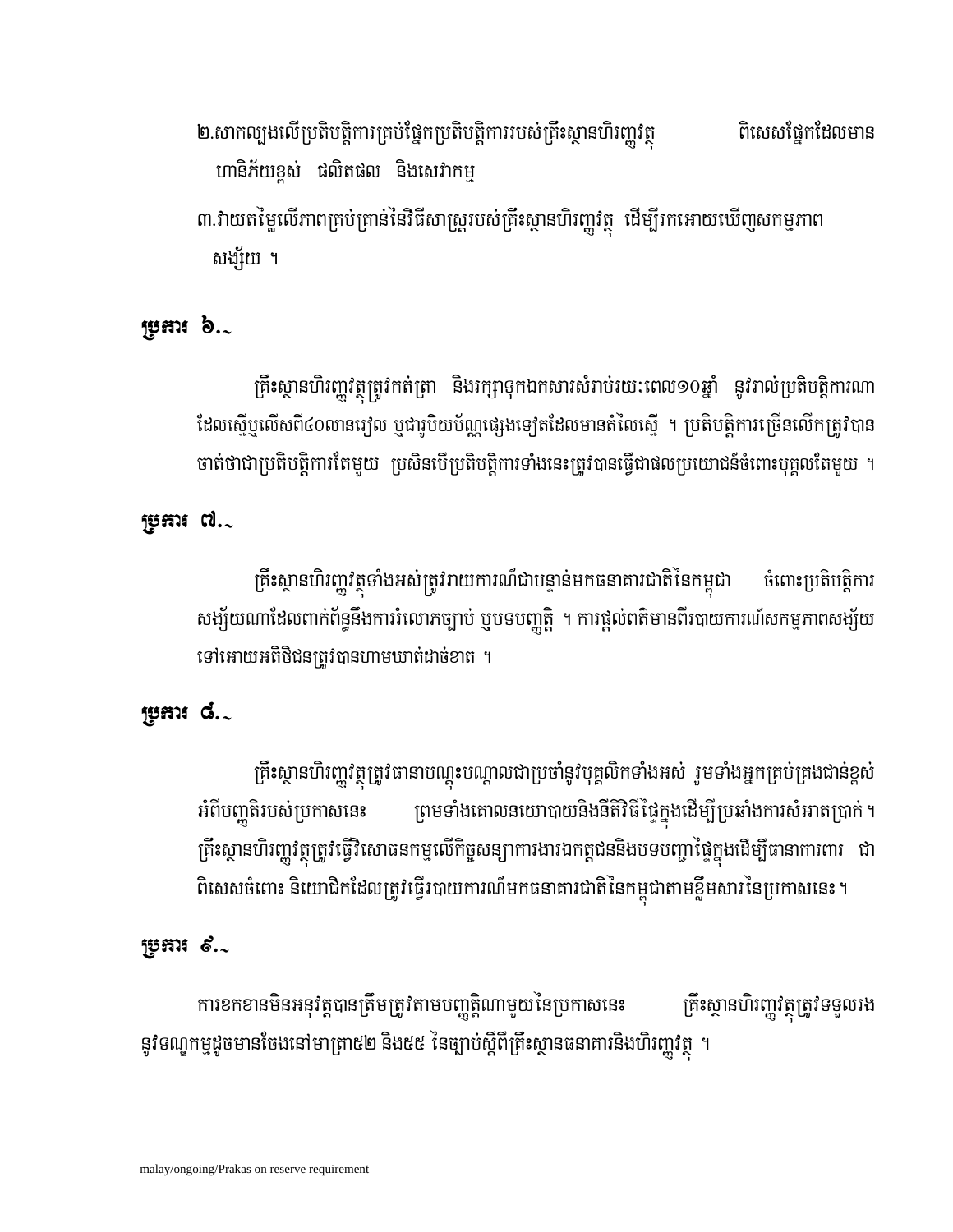### **ប្រភព ១**០...

អគ្គនាយកដ្ឋាន អគ្គលេខាធិការដ្ឋាន អគ្គបេឡា អគ្គាធិការដ្ឋាន គ្រប់នាយកដ្ឋាន អង្គកាព គ្រប់គ្រឹះស្ថានធនាគារនិងហិរញ្ញវត្ថុនៅក្រោមឱវាទ និងក្រោមអាណាព្យាបាលធនាគារជាតិនៃកម្ពុជាត្រូវ អនុវត្ត ម៉ឹងម៉ាត់នូវប្រកាសនេះតាមភារកិច្ចរៀង១ខ្លួន ។

### **ชุรกา 99...**

## ប្រកាសនេះមានប្រសិទ្ធិភាពអនុវត្តចាប់ពីថ្ងៃចុះហត្ថលេខានេះតទៅ ។

រាជធានីភ្នំពេញ, ថ្ងៃទី ២១ ខែ តុលា ឆ្នាំ ២០០២

## នេសាត៌បារប

ហត្ថលេខានិងត្រា : **ខា ចាន់ត្** 

#### អន្ថែទទទួល

- ដូចប្រការ ១០ " ដើម្បីអនុវត្ត

- កាលប្បវត្តិ
- ឯកសារ

#### **ureça**

- គ្រប់សមាជិកក្រុមប្រឹក្សាភិបាល

- ទីស្តីការគណ:រដ្ឋមន្ត្រី "ដើម្បីជ្រាបជាពត៌មាន"

- នាយកដ្ឋានរដ្ឋបាលនៃទីស្តីការគណៈរដ្ឋមន្ត្រី

"ដើម្បីចុះផ្សាយក្នុងរាជកិច្ច"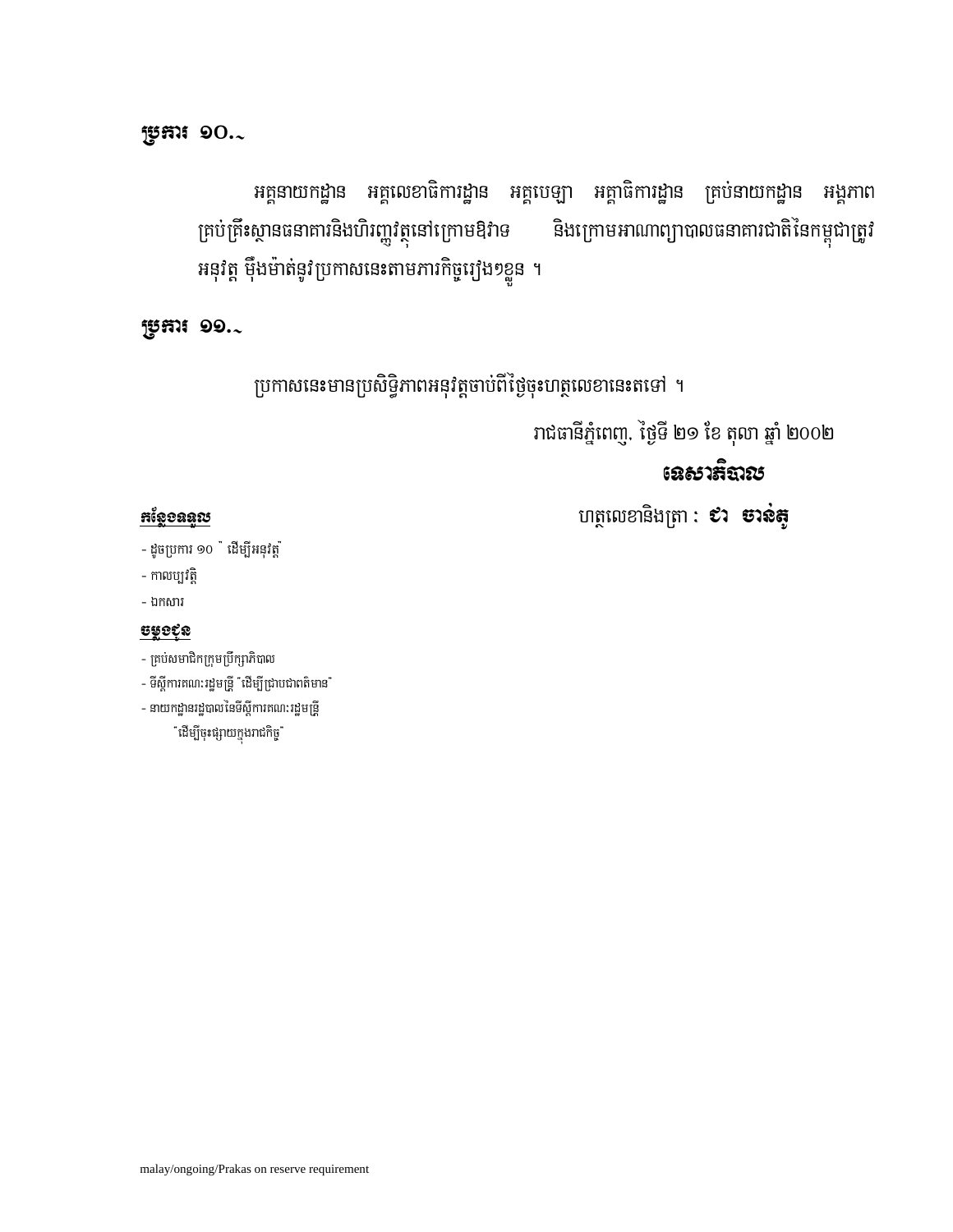**B7.02- 206 Prokor** 

#### **PRAKAS**

#### **on**

### **Standardized Procedure for Identification of Money Laundering at the Banking and Financial Institutions**

#### **The Governor of the National Bank of Cambodia**

- With reference to the Constitution of the Kingdom of Cambodia

- With reference to the Royal Kram NS/RKM/0196/27, dated January 26, 1996 promulgating the Law on the Organization and Functioning of the National Bank of Cambodia

- With reference to the Royal Kram NS/RKM/1199/13 of November 18, 1999 promulgating the Law on Banking and Financial Institutions

- With reference to the Royal Decree NS/RKT/0202/039 of February 16, 2002 on the reappointment of His Excellency **Chea Chanto** as Governor General of the National Bank of Cambodia

- Pursuant to the request of the Director General.

## **DECIDES**

#### **Article 1**

To issue a standardized procedure to assist all banks and financial institutions licensed by the National Bank of Cambodia hereafter referred to as financial institutions in self-monitoring for potential client money laundering and for the identification of money laundering.

#### **Article 2**

All financial institutions must develop, administer, and maintain a policy that ensures and monitors an effective action against money laundering compliant with the present prakas. A financial institution's internal compliance policy must be written, approved by the board of directors, and noted as such in the board meeting minutes. The policy must include:

- A system of internal controls to ensure ongoing compliance.
- Independent testing of compliance.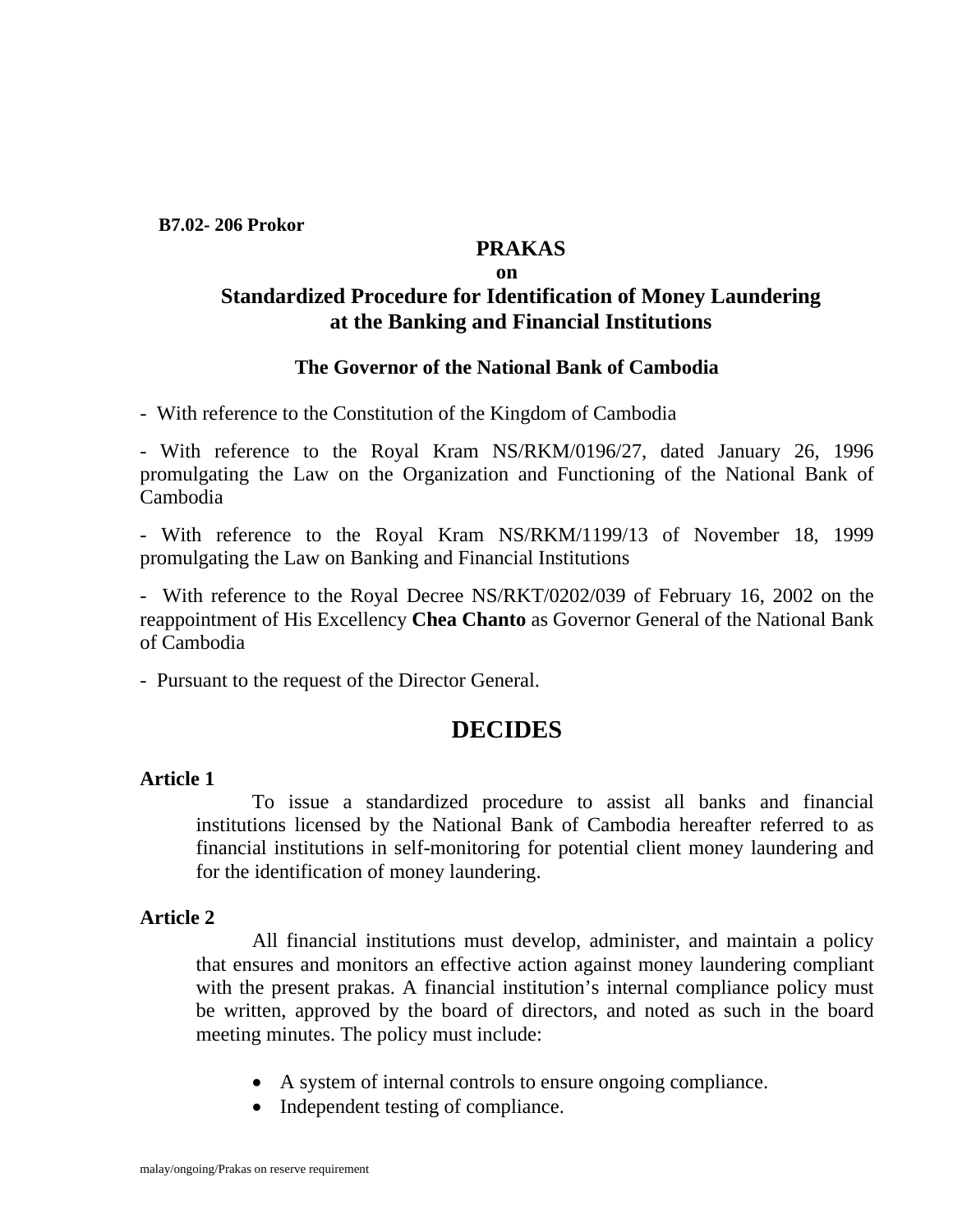- Daily coordination and monitoring of compliance by a designated person.
- Training of personnel.

#### **Article 3**

Financial institutions shall pay attention to customers' identification. Opening anonymous accounts shall be prohibited. Opening accounts for non-active companies shall be restricted and submitted to precise and permanent identification of shareholders. Unless customers have been known for years, financial institutions shall base identification of customers on official documents.

#### **Article 4**

To ensure an effective system of internal controls, a financial institution shall establish a comprehensive policy and set of controls, including account opening, monitoring, and currency reporting procedures and the senior management must be kept informed.

#### **Article 5**

The financial institution's internal or external auditors must be able to:

- 1. Attest to the overall integrity and effectiveness of management systems and controls, and prakas technical compliance.
- 2. Test transactions in all areas of the financial institution with emphasis on highrisk areas, products, and services.
- 3. Assess adequacy of the financial institution's process for identifying suspicious activity.

#### **Article 6**

The financial institutions are required to maintain records for a period of ten years for each transaction in currency of *more than KHR* 40,000,000 or equivalent. Multiple currency transactions must be treated as a single transaction if they are conducted for the interest of the same person.

#### **Article 7**

All financial institutions are required to submit promptly to the NBC for any suspicious transaction relevant to a possible violation of law or regulation. Informing customers for the issuance of a Suspicious Activity Report (SAR) shall be strictly prohibited.

#### **Article 8**

Financial institutions must ensure that appropriate personnel including senior management are trained in all aspects of the regulatory requirements of the present prakas and internal anti-money laundering policies and procedures. Individual work contracts and financial institutions internal regulations shall be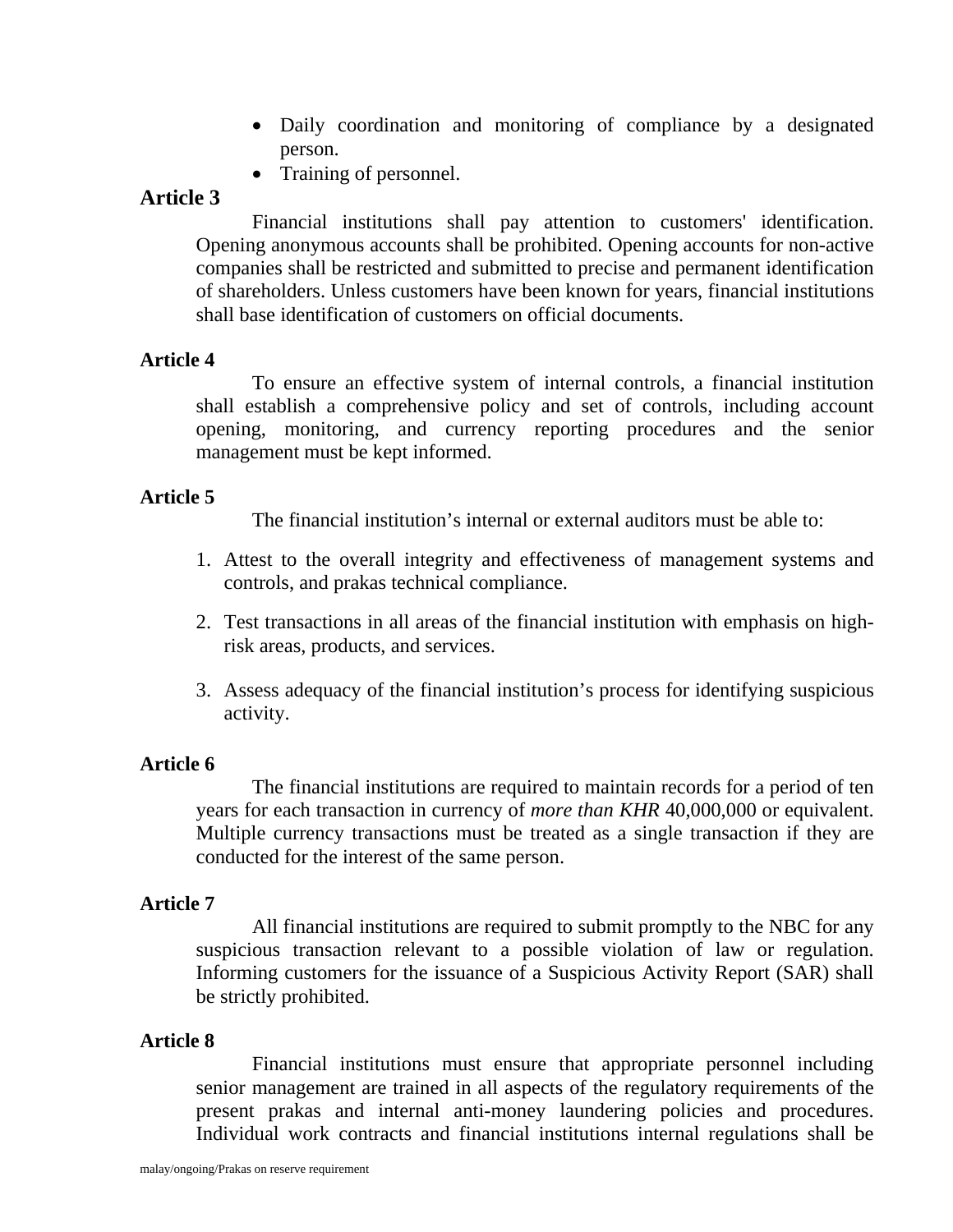amended so as to ensure special protection for employees reporting to NBC following the present prakas.

#### **Article 9**

Failure to comply with any of the provisions included in the present prakas shall make the financial institutions subject to sanctions and penalties as per article 52 and 55 of the law on banking and financial institutions.

#### **Article 10**

The General Direction, the General Secretariat, the General Cashier, the General Inspection, all Departments of the National Bank of Cambodia, and all Banking and Financial Institutions under the NBC's supervisory authority shall implement this Prakas.

#### **Article 11**

The present prakas shall have effect from the signing date

 Phnom Penh, October 21, 2002  **The Governor**  Signed and Sealed: **Chea Chanto**

- cc: The Members of the Board of Directors
	- The parties concerned as stated in Article 10
	- File
	- CM "for info"
	- Administration of CM
		- "for publication in the National Gazette"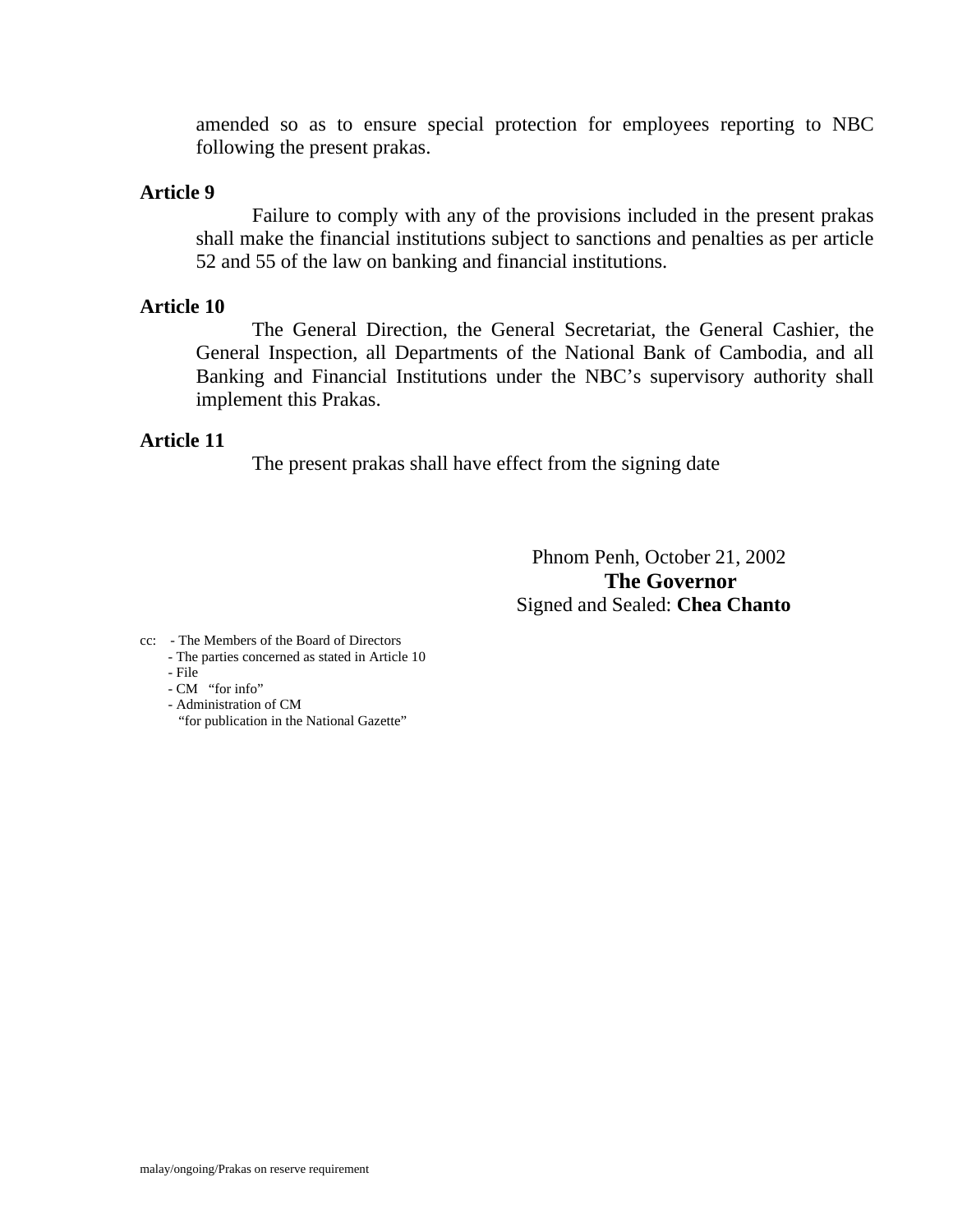ផ៧.០២- ២១៨ ប្រក.

# 1úfi186 ชัติ **หาเ**ณิห์เหาแหละธัฐชูอัสฌล็ សំរាប់ឝ្រីះស្ថានឌនាគារ និទមាំញ្ចេទត្ត เฉ<sub>ี่</sub>ยวส์ฉาชธลาสาเชาส์เํลหะูชา

- បានឃើញរដ្ឋធម្មនុញ្ញនៃព្រះរាជាណាចក្រកម្ពុជា

-បានឃើញព្រះរាជក្រមលេខ នស / រកម / ០១៩៦/ ២៧ ចុះថ្ងៃទី ២៦ ខែមករា ឆ្នាំ ១៩៩៦ ដែល ប្រកាសអោយប្រើច្បាប់ស្តីពីការរៀបចំ និងការប្រព្រឹត្តទៅនៃធនាគារជាតិនៃកម្ពុជា –បានឃើញព្រះរាជក្រមលេខ នស / រកម / ១១៩៩ / ១៣ ចុះថ្ងៃទី ១៨ ខែវិច្ឆិកា ឆ្នាំ ១៩៩៩ ដែល ប្រកាសអោយ ប្រើច្បាប់ស្តីពីគ្រឹះស្ថានធនាគារនិងហិរញ្ញវត្ថ -បានឃើញព្រះរាជក្រឹត្យលេខ នស⁄រកត⁄០២០២/០៣៩ ចុះថ្ងៃទី ១៦ ខែកុម្ភ: ឆ្នាំ ២០០២ ស្តីពីការ តែងតាំងឯកឧត្តម **៩រ មាន់ត្** ជាអគ្គទេសាភិបាលនៃធនាគារជាតិនៃកម្ពុជា ជាថ្មីម្តងទ្យេត -យោងតាមសំណើរបស់អគ្គនាយកដ្ឋាន

-យោងតាមការសំរេចរបស់អង្គប្រជុំថ្នាំដឹកនាំធនាគារជាតិនៃកម្ពុជាថ្ងៃទី ២៣ ខែធ្នូ ឆ្នាំ ២០០២ ។

<u>කී 6 1</u> ප

ប្រុការ ១. $_{\sim}$ 

ដាក់ចេញប្លង់គណនី និងកាតព្វកិច្ចបើកចំហពតិមានសំរាប់គ្រប់គ្រឹះស្ថានធនាគារ និងហិរញ្ញវត្ថុ ដែល បានទទួលអាជ្ញាប័ណ្ណពីធនាគារជាតិនៃកម្ពុជា អោយអនុវត្តដូចមានឧបសម្ព័ន្ធភ្ជាប់ជាមួយនេះ ។

ស្រុការ ២. $\sim$ 

ការអនុវត្តន៍នូវប្លង់គណនីនិងកាតព្វកិច្ចបើកចំហពត៌មាន ត្រូវចាប់ផ្តើមនៅថ្ងៃទី ០១ ខែ មករា ឆ្នាំ២០០៣ ។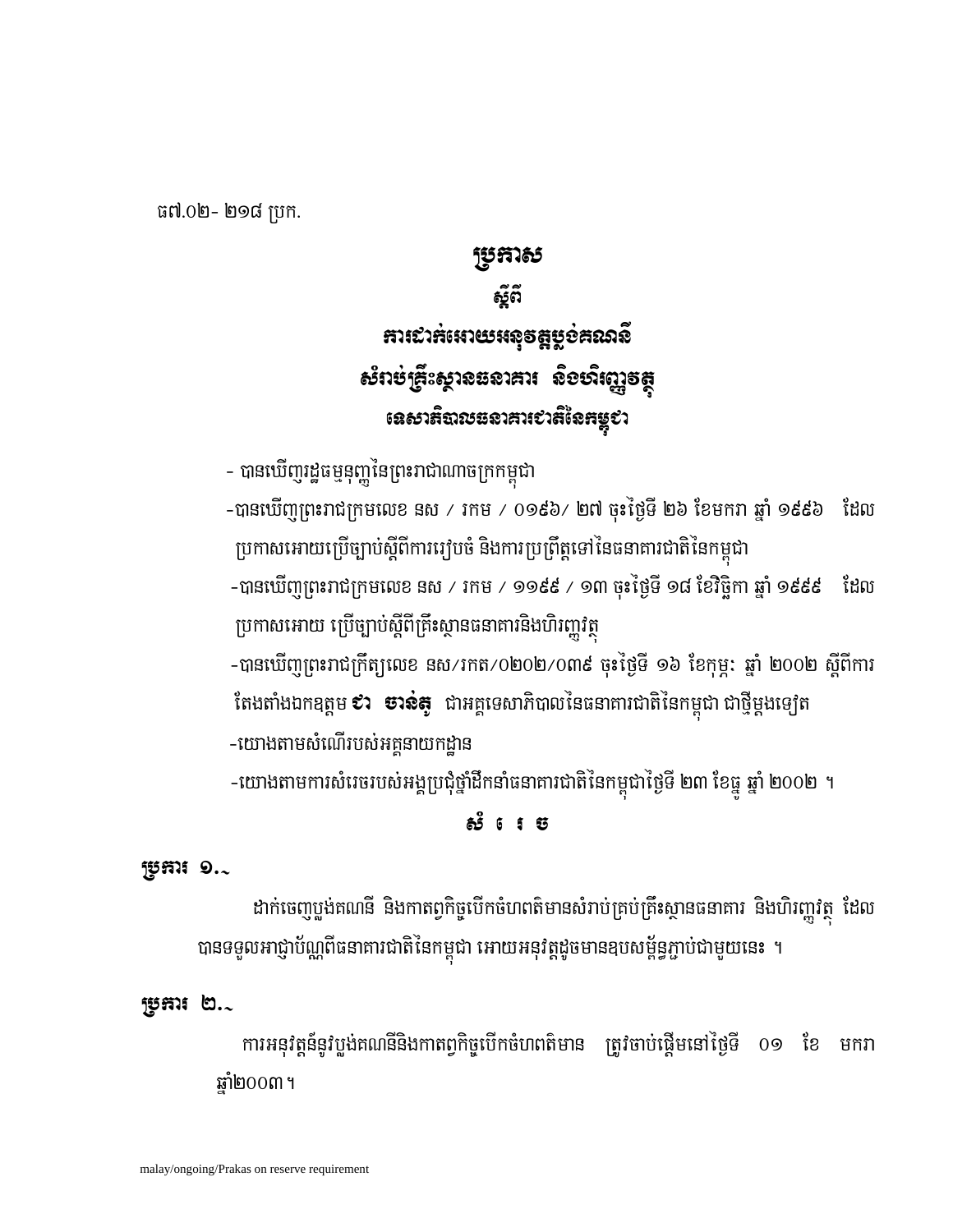malay/ongoing/Prakas on reserve requirement

#### - ឯកសារ cmøgCUn

- កាលប្បវត្តិ

- គ្រប់សមាជិកក្រុមប្រឹក្សាភិបាល
- 
- 
- 
- ទីស្តីការគណ:រដ្ឋមន្ត្រី "ដើម្បីជ្រាបជាពតិមាន"
- នាយកដ្ឋានរដ្ឋបាលនៃទីស្តីការគណៈរដ្ឋមន្រ្តី "ដើម្បីចុះផ្សាយក្នុងរាជកិច្ច"

រាល់លិខិតបទដ្ឋានទាំងឡាយណាដែលមានខ្លីមសារផ្ទុយពីស្មារតីនៃប្រកាសនេះត្រូវចាត់ទុកជានិរាករណ៍ ។

## ម្រភរ៖ ៧. $_{\sim}$

អគ្គនាយកដ្ឋាន អគ្គលេខាធិការដ្ឋាន អគ្គបេឡា អគ្គាធិការដ្ឋាន គ្រប់នាយកដ្ឋាន អង្គភាពគ្រប់ ក្រឹះស្ថានធនាគារនិងហិរញ្ញវត្ថុ នៅក្រោមឱវាទ និងក្រោមអាណាព្យាបាលធនាគារជាតិនៃកម្ពុជា ត្រូវអនុវត្តម៉ឺង ម៉ាត់នូវប្រកាសនេះ តាមភារកិច្ចរឿង១ខ្លួន ។

## គណនេយ្យកម្ពុជា កាតព្វកិច្ចដែលតំរូវដោយធនាគារជាតិនៃកម្ពុជាត្រូវមានប្រសិទ្ធភាពអនុវត្ត ។  $f$ gar  $\delta_{\cdot\sim}$

របាយការណ៍ហិរញ្ញវត្ថុ និងរបាយការណ៍ផ្សេង១រួមមាន របាយការណ៍រូបិយវត្ថុដែលត្រូវផ្ញើមក ធនាគារជាតិនៃកម្ពុជា សំរាប់ខែមករាឆ្នាំ២០០៣ និងគ្រាបន្តបន្ទាប់ត្រូវបំពេញត្រឹមត្រវលើមូលដ្ឋានប្លង់គណនី និងកាតពុកិច្ចបើកចំហពតិមាន ។

ធនាគារជាតិនៃកម្ពុជាមានសិទ្ធិបង្កើតបន្ថែម ឬលុបចោលឈ្មោះ និងលេខគណនី តាមការចាំបាច់ ។

# $\mathfrak{g}$ mi &. $\sim$

 $I$ 

 $\mathfrak{P}$ รรา  $\mathfrak{m}_{\sim}$ 

ក្រឹះស្ថានធនាគារនិងហិរញ្ញវត្ថុ ក៏ត្រូវអនុវត្តតាមផងដែរនូវស្តង់ដារគណនេយ្យកម្ពុជា ដែលចេញ ដោយក្រសួងសេដ្ឋកិច្ចនិងហិរញ្ញវត្ថុ ។

ក្នុងករណីដែលកាតព្វកិច្ចគណនេយ្យកំណត់ដោយធនាគារជាតិនៃកម្ពុជា មានភាពខុសគ្នាពីស្តង់ដារ

## រុបអារ ៨. $\scriptstyle\mathtt{.}$

]បកាសនេះមានប្រសិទ្ធិភាពអនុវត្តចាប់ពីថ្ងៃចុះហត្ថលេខានេះតទៅ ។ nជធានីភ្នំពេញ, ថ្ងៃទី ២៥ ខែ ធ្នូ ឆ្នាំ ២០០២

## หะ้ออลลอะ $\overline{\phantom{a}}$ หะ้ออลลอะ $\overline{\phantom{a}}$

- ដូចប្រការ ៧ <sup>" ដើម្បីអនុវត្ត និយាយ និង Canada ដែលមានការ និង Canada បាត្តលេខានិងត្រា **: ៩រ មារនំនុ**</sup>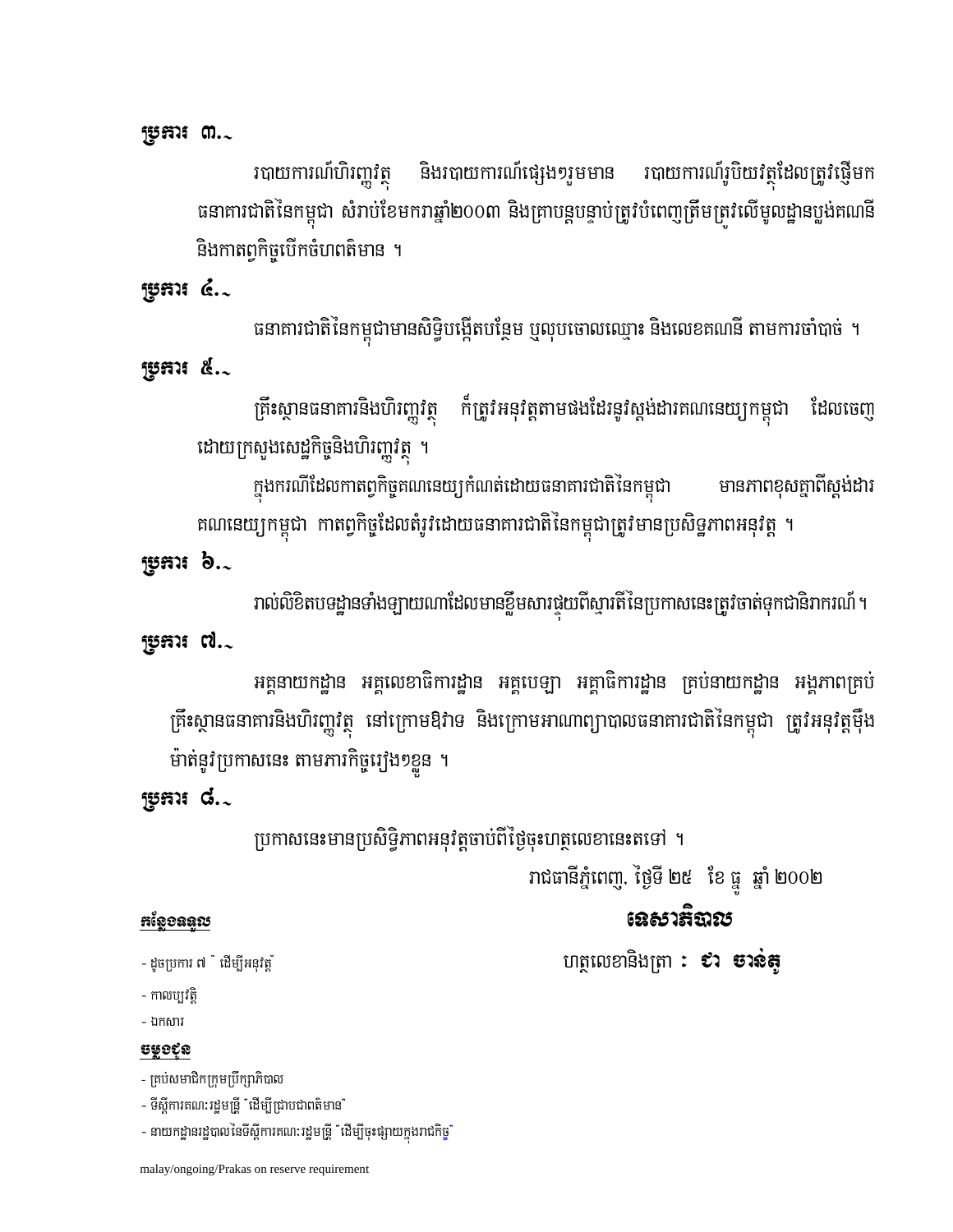**B7.02- 218 Prokor** 

#### **PRAKAS**

#### **On**

#### **Adoption and Implementation of Chart of Accounts For Banking and Financial Institutions**

#### **The Governor of the National Bank of Cambodia**

- With reference to the Constitution of the Kingdom of Cambodia
- With reference to the Royal Kram NS/RKM/0196/27, dated January 26, 1996 promulgating the Law on the Organization and Functioning of the National Bank of Cambodia
- With reference to the Royal Kram NS/RKM/1199/13 of November 18, 1999 promulgating the Law on Banking and Financial Institutions
- With reference to the Royal Decree NS/RKT/0202/039 of February 16, 2002 on the reappointment of His Excellency Chea Chanto as Governor General of the National Bank of Cambodia
- Pursuant to the request of the General Direction
- Pursuant to the agreement of the senior officer meeting of the National Bank of Cambodia on December 23, 2002.

#### **DECIDES**

#### **Article 1**

To adopt Chart of Accounts and Disclosure Requirements for implementation and compliance by all banks and financial institutions licensed by the National Bank of Cambodia (NBC) as per annex attached.

#### **Article 2**

Implementation of the Chart of Accounts and Disclosure Requirements must be commenced from January 1, 2003.

#### **Article 3**

All financial statements and other reports including monetary reports submitted to the (NBC) for the month of January 2003, and all subsequent periods must be completed based upon the Chart of Accounts and Disclosure Requirements.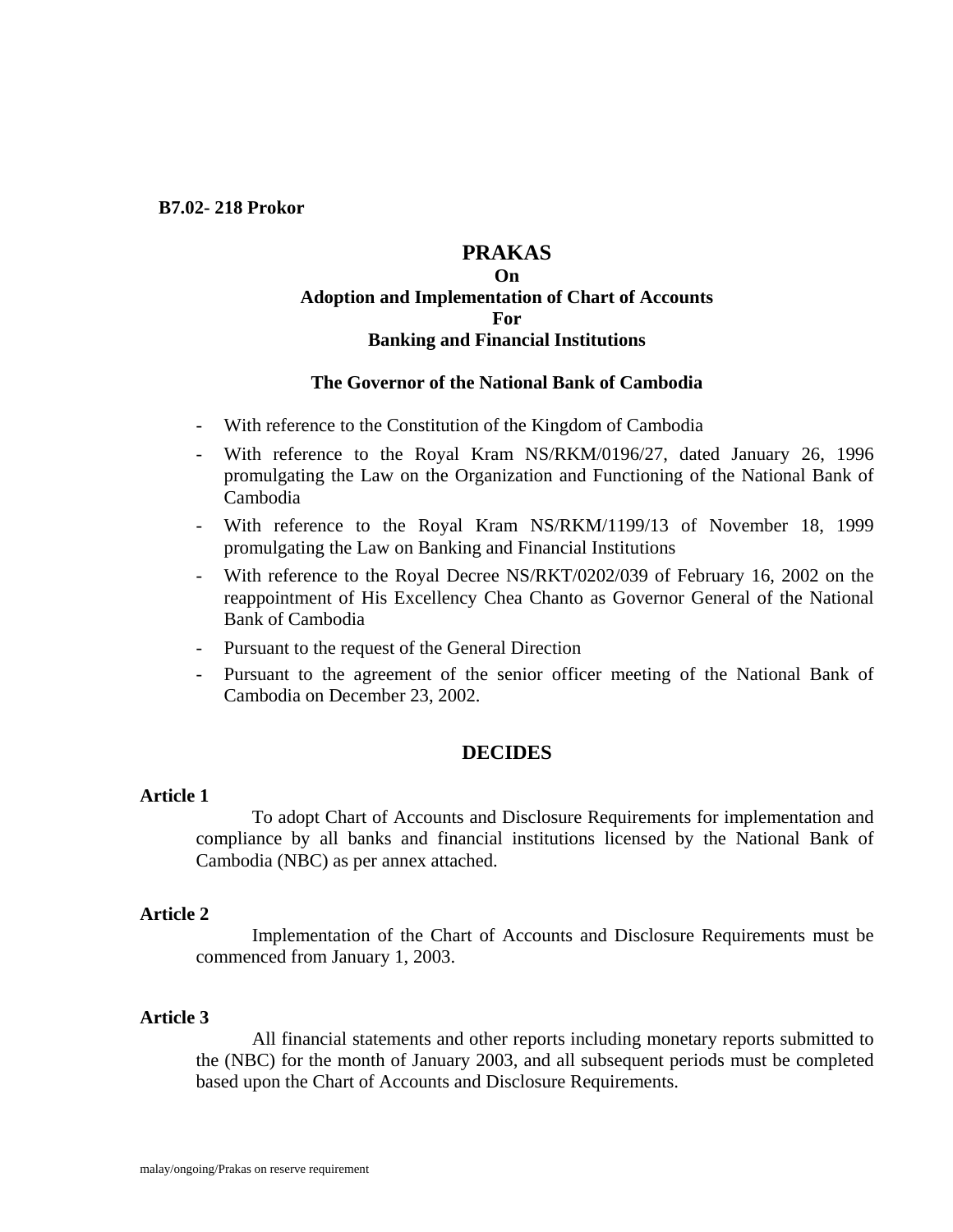#### **Article 4**

The NBC reserves the right to add or delete account numbers when it requires.

#### **Article 5**

All banks and financial institutions must also implement and comply with new Cambodian Accounting Standards (CASs) as they are issued by the Ministry of Economy and Finance.

In the event the accounting requirements imposed by the NBC are different from the CAS, the requirements of the NBC will prevail and take precedence over the CAS.

#### **Article 6**

All provisions contrary to those of the present Prakas are hereby repealed.

#### **Article 7**

The General Direction, the General Secretariat, the General Cashier, the General Inspection, all departments of the NBC and all Banking and Financial Institutions under the NBC's supervisory authority shall strictly implement this Prakas.

#### **Article 8**

The present Prakas shall have effect from the signing date.

 Phnom Penh, December 25, 2002 **Governor**

Signed and sealed: **CHEA CHANTO** 

cc: - The Members of the Board of Directors

- The parties concerned as stated in Article 7
- File
- CM "for info"
- Administration of CM "for publication in the National Gazette"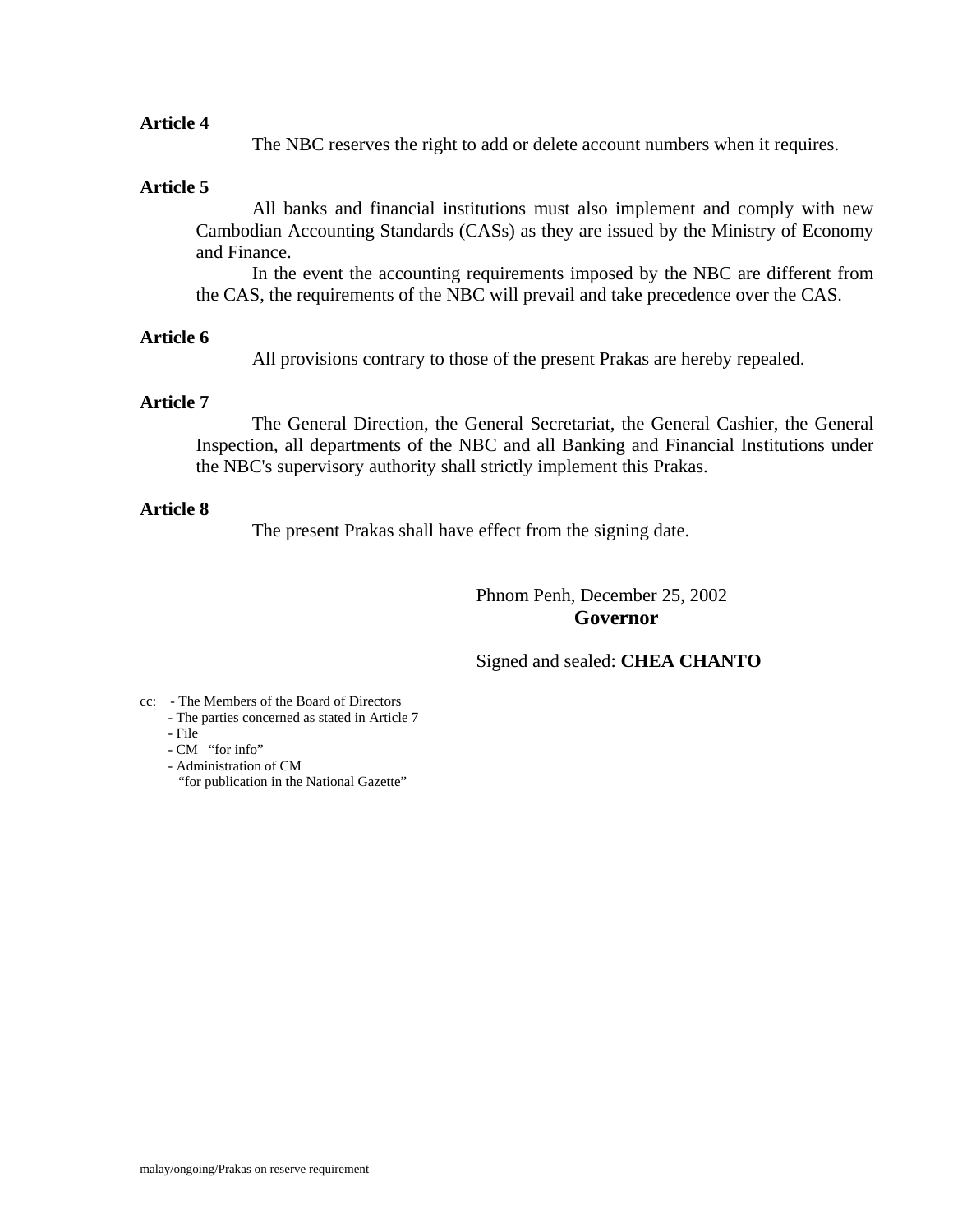ชุราน 9. $\scriptstyle\mathtt{.}$ 

ធនាគារជាតិនៃកម្ពុជាគាំទ្រនិងបង្កលក្ខណ:អំណោយផលដល់ការីវិកលូតលាស់ និងកិច្ចអភិវឌ្ឍន៍នៃទី ផ្សារមូលប័ត្រនៅក្នុងព្រះរាជាណាចក្រកម្ពុជា ស្របតាមគោលការណ៍សុវត្ថិភាព ភាពរឹងមាំ និងប្រសិទ្ធភាពនៃ ប្រព័ន្ធហិរញ្ហវត្ថុ ។ ក្នុងន័យនេះ ធនាគារជាតិនៃកម្ពុជានឹងសំរបសំរួលនីតិវិធីគណនេយ្យ និងប្រតិបត្តិការរបស់ ខ្លួនក្នុងតោលបំណងសំរួលការផ្តល់ឥណទាន និងការជួញដូរមូលប័ត្រជាអន្តរធនាគារ លើសពីនេះទៅត  $\mathcal{A}$ កម្ពុជានឹងអនុវត្តនូវស្តង់ដារពិសេសសំរាប់ធ្វើការត្រួតពិនិត្យធនាគារទាំងឡាយ ដែលដើរតួជា ធនាគារជាតិនៃ ជើងសារការី ឬជាប្រតិបត្តិករមួលប័ត្រ ។

## **63** 6 1 5

- យោងតាមការឯកភាពរបស់អង្គប្រជុំថ្នាក់ដឹកនាំធនាការជាតិនៃកម្ពុជា នៅថ្ងៃទី ២៣ ខែធ្នូ ឆ្នាំ២០០២
- តាមសំណើរបស់អគ្គនាយកដ្ឋាន
- បានឃើញព្រះរាជក្រឹត្យលេខ នស/រកត/០២០២/០៣៩ ចុះថ្ងៃទី ១៦ ខែ កុម្ភ: ឆ្នាំ ២០០២ ស្តីពី ការតែងតាំងឯកឧត្តម **៩រ មាន់ត្** ជាអគ្គទេសាភិបាលធនាគារជាតិនៃកម្ពុជាជាថ្មីម្តងទ្យេត
- ប្រកាសអោយប្រើច្បាប់ ស្តីពីការរៀបចំនិងការប្រព្រឹត្តិទៅនៃ ធនាគារជាតិនៃកម្ពុជា - បានឃើញព្រះរាជក្រមលេខ នស/រកម/ ១១៩៩/១៣ ចុះថ្ងៃទី ១៨ ខែ វិច្ឆិកា ឆ្នាំ ១៩៩៩ ដែល ប្រកាសអោយប្រើច្បាប់ស្តីពីគ្រឹះស្ថានធនាគារនិងហិរញ្ញវត្ថុ
- បានឃើញរដ្ឋធម្មនុញ្ញ នៃព្រះរាជាណាចក្រកម្ពុជា បានឃើញព្រះរាជក្រមលេខ នស/រកម/០១៩៦/២៧ ចុះថ្ងៃទី ២៦ ខែមករា ឆ្នាំ១៩៩៦ ដែល

## <u> เฉสาส์ฉาชธอาสาเชาลิเอสรูชา</u>

 $\sim$   $\sim$   $\sim$   $\sim$   $\sim$   $\sim$ 

# **JUFILIS** อัติ <u>ប្រុតិបត្តិ</u>ភារឈើមុលប័ត្របេស់**ប**លាការ ដែលមានអាខ្ញាម័ណ្ណ នៅតូ១ព្រះពខាណេចច្រូកម្ពុខា

ធ៧.០២- ២២០ ប្រក.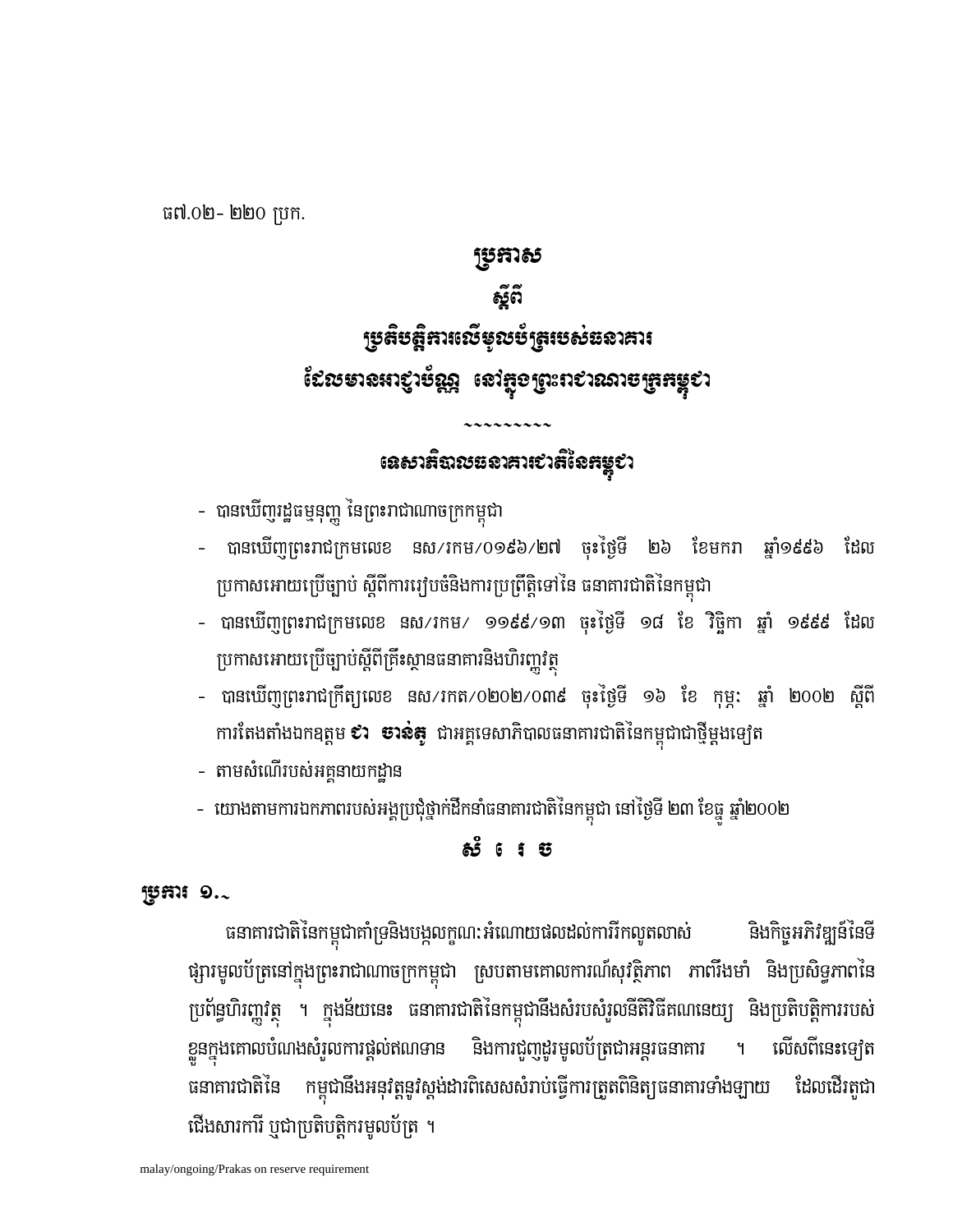## ប្រភារ ២. $\sim$

ធនាគារត្រូវបានចាត់ទុកថាជាប្រតិបត្តិករជើងសារការីឬជាប្រតិបត្តិករមួលប័ត្រ បើធនាគារនោះផ្តល់ ការធានា ឬជួញដូរ ឬធ្វើប្រព្រឹត្តិកម្មមូលប័ត្រ ។ ប្រសិនបើការទិញនិងលក់មូលប័ត្ររយ:ពេលខ្លី តាមរូបភាព ដដែល១បង្ហាញឱ្យប្រតិបត្តិករមូលប័ត្រឬវិនិយោគិនដទៃទៀតយល់ឃើញថា ធនាគារធ្វើប្រតិបត្តិការលើ មូលប័ត្រ ាធនាគារនោះត្រូវបានចាត់ទុកថាធ្វើសកម្មភាពជួញដូរមូលប័ត្រ ដោយពុំគិតដល់ផ្នែកណាមួយ នៃ ធនាគារជាអ្នកចាត់ចែងដំណើរប្រតិបត្តិការទាំងនោះឡើយ ។

## រូបូ<del>ន</del>ារ ៣. $\scriptstyle\mathtt{\sim}$

ការសំរបសំរួលនីតិវិធីប្រតិបត្តិការនិងគណនេយ្យរបស់ធនាគារជាតិនៃកម្ពុជា រួមមានការអនុញ្ញាតឱ្យ FnaKarepÞrmUlniFiBIKNnIcrnþrbs;xøÜn eTAkan;KNnIcrnþrbs;FnaKardéTenAFnaKarCatiénkm<úCa តាមវិធីប្រើ បញ្ជាទូទាត់តាមទូរស័ព្ទជាលើកដំបូងទៅធនាគារជាតិនៃកម្ពុជា ដោយមានការសួរបញ្ជាក់តប វិញ ។ ាដឺម្បីអនុវត្តវិធីនេះ ធនាគារបញ្ចាផ្ទេរប្រាក់ និងធនាគារទទួលប្រាក់ ចាំបាច់ត្រូវធ្វើកិច្ចព្រមព្រៀង គោល ដែលត្រូវផ្ញើជូនមកធនាគារជាតិនៃកម្ពុជាជាមុន កិច្ចព្រមព្រៀងនេះត្រូវចែងអំពីប្រការទាំងឡាយ បង្ហាញពីការស្រុះស្រួលគ្នាធ្វើប្រតិបត្តិការបែបនេះ និងមានការអនុញ្ញាតពីក្រុមប្រឹក្សាភិបាលរបស់សាម៉ី ធនាគាររឿង១ខ្លួនផងដែរ ។

លើសពីនេះទ្យេិត ធនាគារជាតិនៃកម្ពុជានឹងបង្កើតប្រព័ន្ធចុះបញ្ចីសំរាប់មូលប័ត្ររបស់រដ្ឋាភិបាល នៅ ាពេលណាដែលមូលប័ត្រនេះត្រូវបានចេញផ្សាយ ។ កិច្ចព្រមព្រៀងផ្ទេរតាមទូរស័ព្ទដូចគ្នាខាងលើ សំរាប់ ការជួញដូរមូលប័ត្ររបស់រដ្ឋាភិបាលក្នុងចំណោមធនាគារ នឹងត្រូវបង្កើតឡើងនៅពេលនោះ ។

## $R$

ធនាគារជាតិនៃកម្ពុជានឹងធ្វើការត្រួតពិនិត្យលើសកម្មភាពរបស់ធនាគារ ដែលធ្វើសកម្មភាពជួញដូរ មូលប័ត្រ។ នីតិវិធីនៃការត្រួតពិនិត្យរួមមានការត្រួតពិនិត្យមើលក្រុមប្រឹក្សាភិបាល និងការគ្រប់គ្រងការ ាតួតពិនិត្យលើកោលនយោបាយនិងក៏រិតហានិភ័យ ការថែរក្សាឯកសារកត់ត្រា និងភាពត្រឹមត្រូវនៃប្រតិបត្តិ ការ mរអនុវត្តការជួញដូរ និងការបែងចែកភារកិច្ច ការងារបណ្តុះបណ្តាល និងកម្មវិធីផ្តល់កំរៃ ដល់ប្រតិបត្តិករ និងបុគ្គលិក ការកាន់កាប់មូលប័ត្រនិងការកត់ត្រាការជួញដូរ និងទិដ្ឋភាពដទៃទេវត្រនៃប្រតិបត្តិការទាំង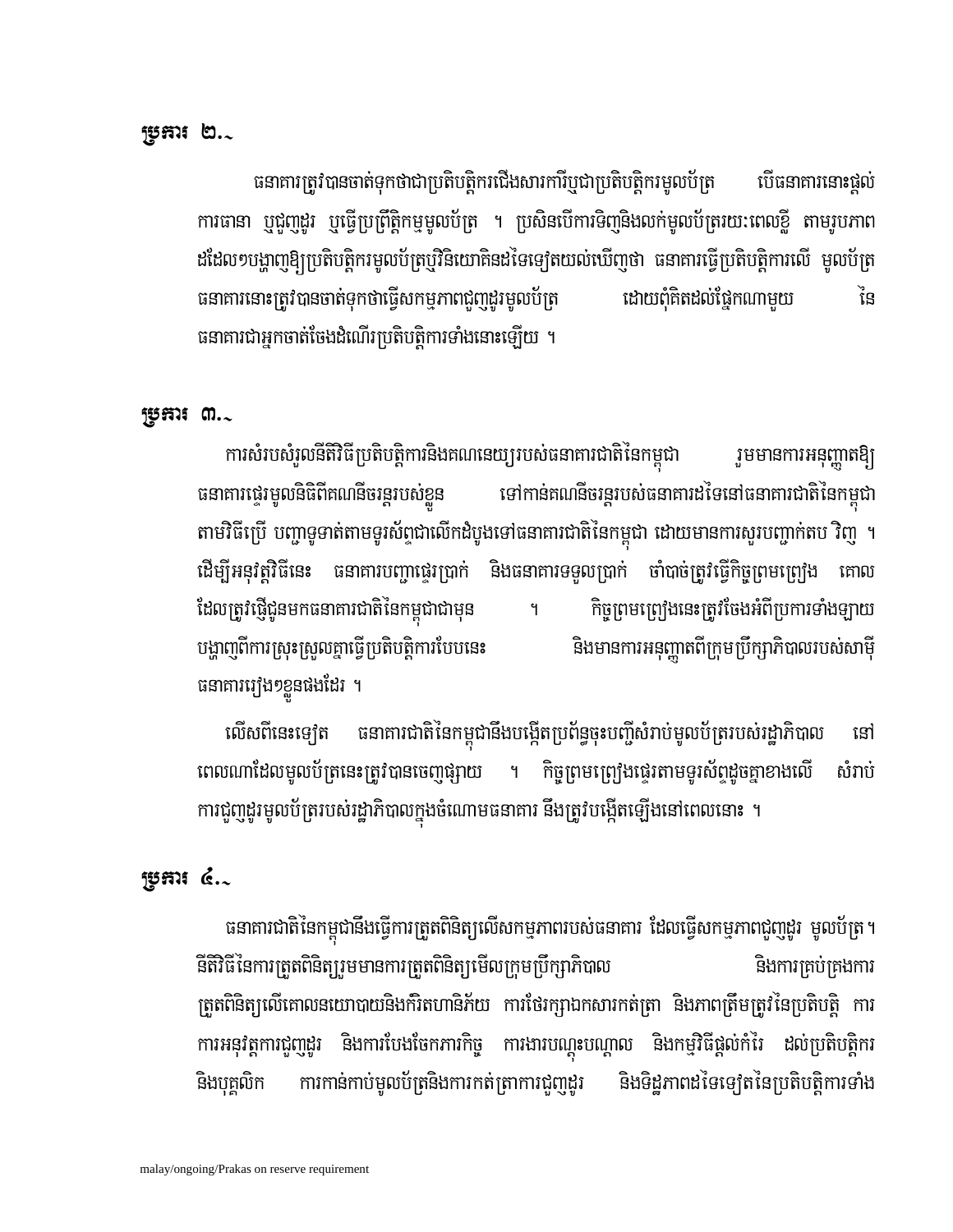ឡាយដែលពាក់ព័ន្ធ ។ ការត្រួតពិនិត្យបែបនេះ អាចជាផ្នែកមួយនៃការត្រួតពិនិត្យ ជារួមទៅលើធនាគារ ឬអាចមានលក្ខណ:ដោយឡែកពីរការត្រួតពិនិត្យ ដទៃទ្យេត ។

## uni &.

រាល់របាយការណ៍ត្រួតពិនិត្យទាំងអស់ដែលចេញផ្សាយដោយធនាគារជាតិនៃកម្ពុជា គឺជាកម្មសិទ្ធិ ផ្តាច់មុខរបស់ធនាគារជាតិនៃកម្ពុជា ហើយមិនអាចថតចំលង ឬបញ្ជូនដោយគ្មានការឯកភាពពីធនាគារ ជាតិនៃកម្ពុជាឡើយ លើកលែងតែក្នុងករណីដែលច្បាប់អនុញ្ញាត ។

## fymi d.

រាល់លិខិតបទដ្ឋានទាំងឡាយណាដែលមានខ្លឹមសារផ្ទុយពីស្មារតីនៃប្រកាសនេះត្រូវចាត់ទុកជានិរាករណ៍។

## $55535$  ៧. $\sim$

អគ្គនាយកដ្ឋាន អគ្គលេខាធិការដ្ឋាន អគ្គបេឡា អគ្គាធិការដ្ឋាន គ្រប់នាយកដ្ឋានរបស់ធនាគារ ជាតិនៃកម្ពុជា និងគប់គ្រឹះស្ថានធនាគារនិងហិរញ្ញវត្ថុនៅក្រោមឱ្យវាទនិងក្រោមអាណាព្យាបាលនៃធនាគារជាតិ នៃ កម្ពុជា ត្រូវអនុវត្តម៉ឹងម៉ាត់នូវប្រកាសនេះតាមភារកិច្ចរឿង១ខ្លួន ។

## ថ្ងៃគារ ៨. $\scriptstyle\mathtt{.}$

ប្រកាសនេះមានប្រសិទ្ធភាពអនុវត្តចាប់ពីថ្ងៃចុះហត្ថលេខានេះតទៅ ។

រាជធានីភ្នំពេញ, ថ្ងៃទី២៥ ខែធ្នូ ឆ្នាំ២០០២

## เฉสาล็ฮาณ

ហត្ថលេខានិងត្រា: **៩រ ទាន់ត្** 

- ដូចប្រការ ៧ ដើម្បីអនុវត្ត
- កាលប្បវត្តិ

កន្ថែននួល

- ឯកសារ

## urocr

- គ្រប់សមាជិកក្រុមប្រឹក្សាភិបាល
- ទីស្តីការគណ:រដ្ឋមន្ត្រី "ដើម្បីជ្រាបពត៌មាន"
- នាយកដ្ឋានរដ្ឋបាលនៃស្តីការគណ:រដ្ឋមន្ត្រី "ដើមី្បចុះផ្សាយក្នុងរាជកិច្ច"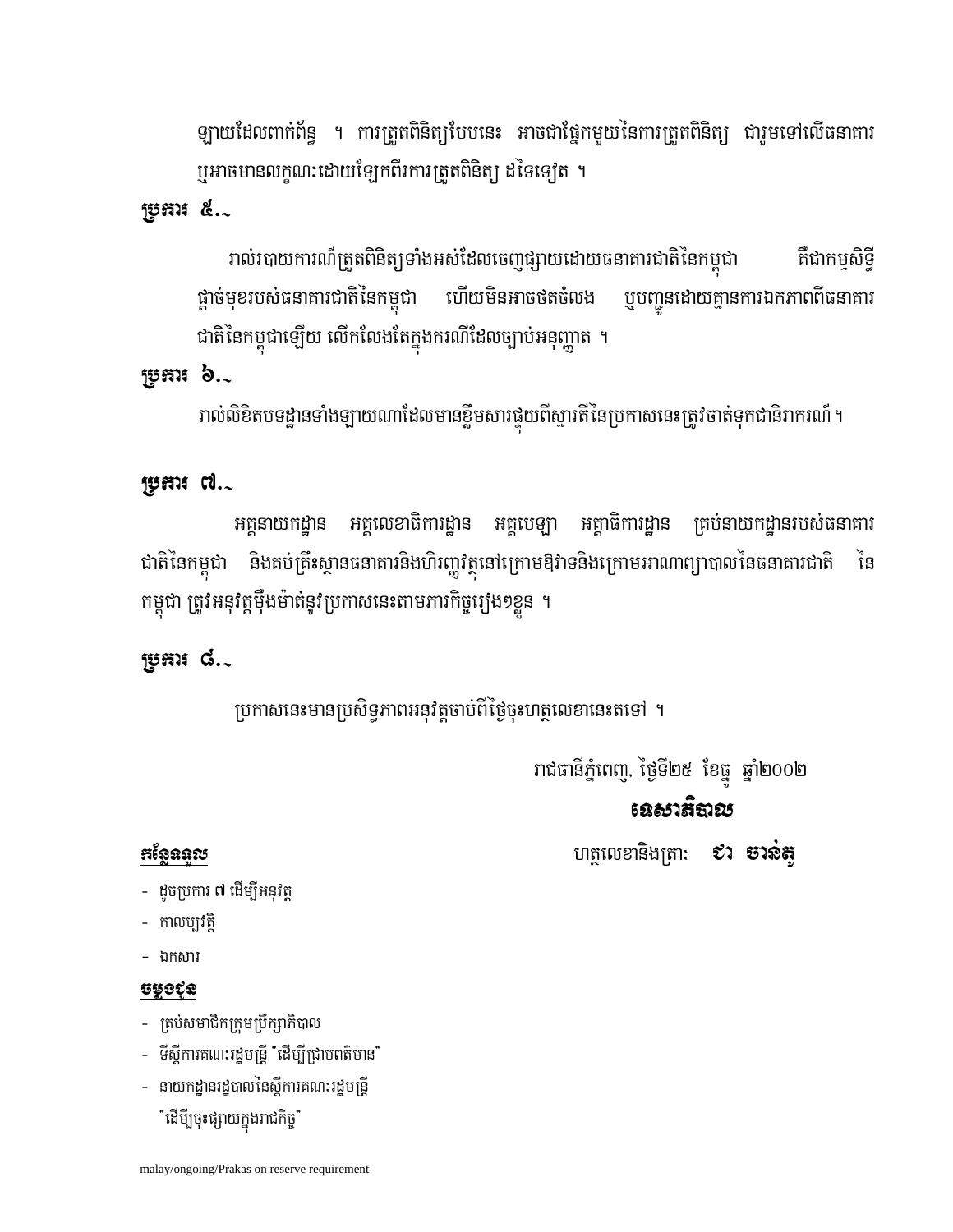**B7.02- 220 Prokor** 

#### **PRAKAS**

#### **on**

#### **Broker Dealer Operation of Banks Licensed in Cambodia**

#### **The Governor of National Bank of Cambodia**

-----------

- With reference to the Constitution of the Kingdom of Cambodia
- With reference to the Royal Kram NS/RKM/0196/27, dated January 26, 1996 promulgating the Law on the Organization and Functioning of the National Bank of Cambodia
- With reference to the Royal Kram NS/RKM/1199/13 of November 18, 1999 promulgating the Law on Banking and Financial Institutions
- With reference to the Royal Decree NS/RKT/0202/039 of February 16, 2002 on the reappointment of His Excellency Chea Chanto as Governor of the National Bank of Cambodia
- Pursuant to the request of Directorate.
- Pursuant to the National Bank of Cambodia's Management approval meeting on December 23, 2002.

#### **DECIDES**

#### **Article 1**

The National Bank of Cambodia supports and creates conditions favourable to the growth and development of the securities market in Cambodia, consistent with the principles of safety, soundness and efficiency of the financial system. To further that end, the NBC will coordinate its accounting and operational procedures so as to facilitate interbank lending and trading of securities. Further, the National Bank of Cambodia shall implement specialized standards for the examination of banks acting as broker - dealers in securities.

#### **Article 2**

A bank is considered to be operating as a securities broker-dealer if it underwrites, trades, or deals in securities. If a repetitive pattern of short-term purchases and sales of securities demonstrates that the bank portrays itself to other dealers or investors as a securities dealer, the bank is trading in securities, regardless of what section of the bank processes the transactions.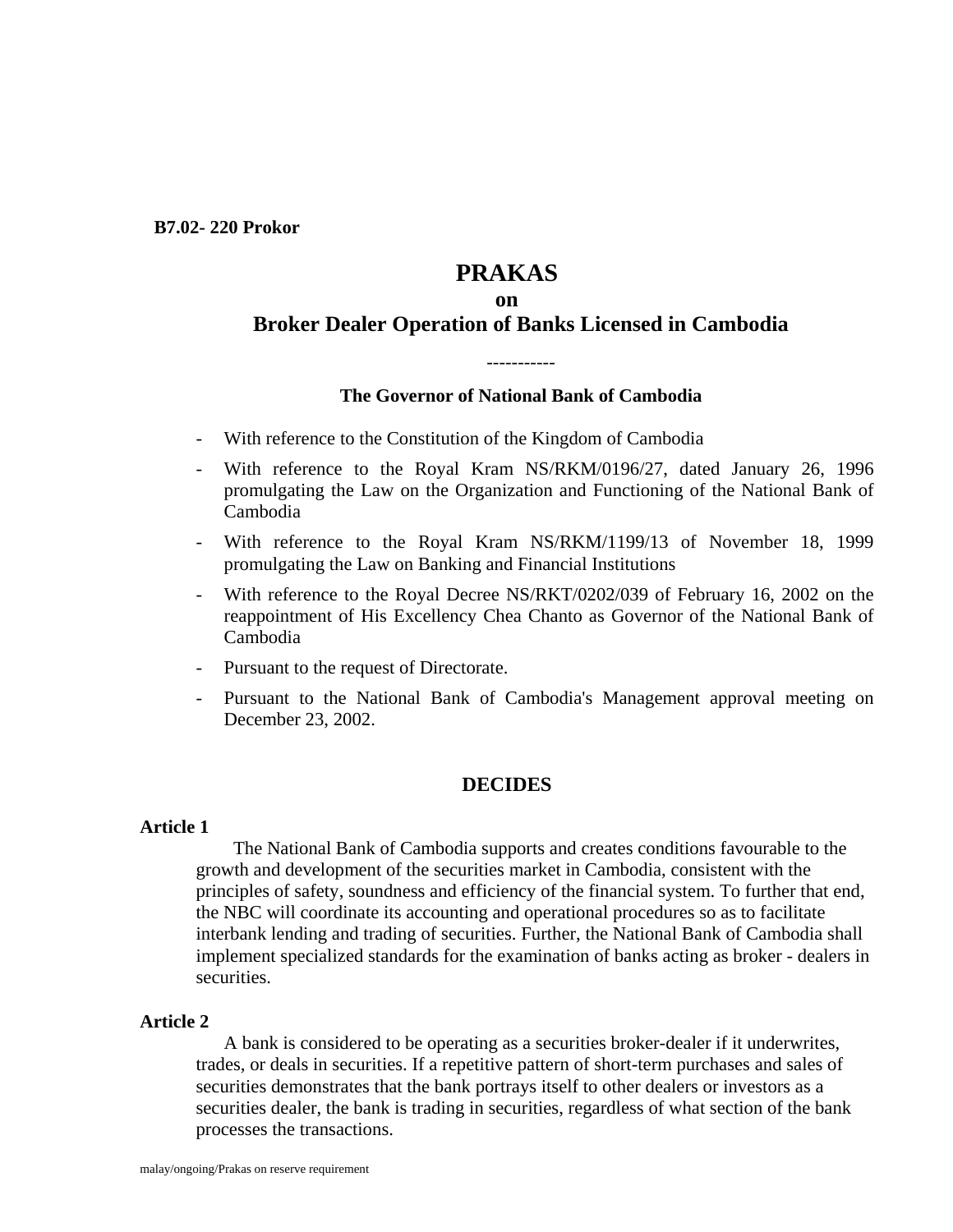#### **Article 3**

The coordination of operational and accounting procedure of the National Bank of Cambodia includes the permissibility for designated banks to transfer funds from their current account to current accounts of other banks at the National Bank of Cambodia by initial telephone instruction to the National Bank of Cambodia, followed by call-back reconfirmation. In order to implement this method, transferring banks and their recipient banks must have established a Master Agreement, which shall be previously sent to the National Bank of Cambodia. The Agreement must delineate their desire to enter into such transactions, and the authorizations of respective individual banks. Additionally, the National Bank of Cambodia will establish a book entry system for government securities when such securities are issued. Similar telephone-call transfer protocols for government securities trading among designated banks would then be established.

#### **Article 4**

The National Bank of Cambodia will examine broker–dealer activities in banks practicing securities trading. Examination procedures include board and management oversight, policies and risk limits, record keeping and operational accuracy, trading practices and separation of duties, training and compensation schemes of operators and staff, securities holdings and trading records and any other aspect of operations deemed relevant. Such examination findings may be part of a bank general examination or may be independent of other examination reports.

#### **Article 5**

All examination reports issued by the National Bank of Cambodia are the sole property of the National Bank of Cambodia and may not be duplicated or otherwise transmitted without the written consent of the National Bank of Cambodia, unless as provided under law.

#### **Article 6**

All provisions contrary to this Prakas are hereby repealed.

#### **Article 7**

The General Direction, the General Secretariat, the General Cashier, the General Inspection, all Departments of the National Bank of Cambodia, and all Banking and Financial Institutions under the NBC's supervisory authority shall implement this Prakas.

#### **Article 8**

This Prakas shall have effect from the signing date

 Phnom Penh, 25 December, 2002  **The Governor**  Signed and Sealed: **CHEA CHANTO**

- cc: The parties concerned as stated in Article 7
	- File
		- Administration
		- The Members of the Board of Directors
		- CM "for information"
		- Administration Department of CM "for publication in the National Gazette"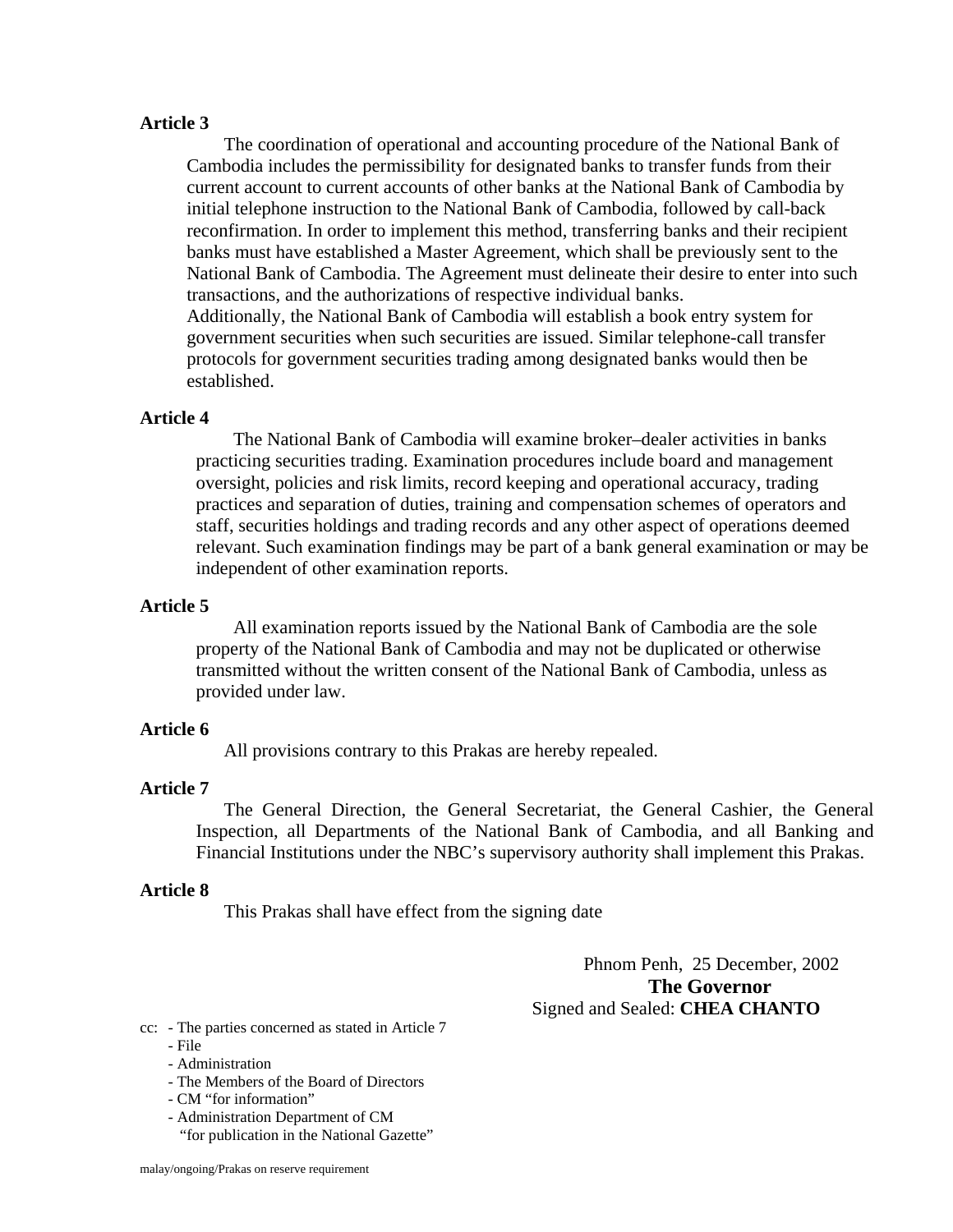$\mathfrak{a}$ ៧. $\mathfrak{a}$ m -  $\mathfrak{c}$ o $\mathfrak{b}$  surns.

ភ្នំពេញ ថិ្មមី១៥ ខែកកដ្ឋា ឆ្នាំ២០០៣

# ธากะหักออร์ อัติ karpþl;nigkarftcMlgÉksarenAeBlRtYtBinitüdl;TIkEnøg

- $-$  បានឃើញព្រះរាជក្រមលេខ នស⁄រកម/09៩៦/២៧ ចុះថ្ងៃទី ២៦ ខែ មករា ឆ្នាំ ១៩៩៦ ដែលប្រកាស គោយប្រើច្បាប់ស្តីពីការរៀបចំនិងការប្រព្រឹត្តទៅនៃធនាគារជាតិនៃកម្ពុជា ជាពិសេស ត្រង់មាត្រាទី ៧. ១៦.  $m$ 0,  $m$ ៩, និង ៦៩
- $-$  បានឃើញព្រះរាជក្រមលេខ នស/រកម/១១៩៩/១៣ ចុះថ្ងៃទី ១៨ ខែ វិច្ឆិកា ឆ្នាំ ១៩៩៩ ដែលប្រកាស គោយប្រើច្បាប់ស្តីពីគ្រឹះស្ថានធនាគារនិងហិរញ្ញវត្ថុ ជាពិសេស ត្រង់មាត្រាទី ៤០ និង ៤៧
- 9- ធនាគារត្រូវផ្តល់រាល់ពតិមាននិងទិន្នន័យទាំងអស់តាមសំណើ ដល់អ្នកត្រួតពិនិត្យរបស់ធនាគារជាតិនៃកម្ពុជា ក្នុងពេលត្រួតពិនិត្យដល់ទីកន្លែង ។
- ២– កាតពុកិច្ចនៃការសំងាត់វិជ្ជាជីវ:មិនអាចយកមកប្រើជាមូលដ្ឋាន សំរាប់ការមិនបង្ហាញពត៌មានដល់អ្នកត្រូត ពិនិត្យឡើយ ។ ជាងនេះទ្យេត អ្នកត្រួតពិនិត្យដែលជាបុគ្គលិកធនាគារជាតិនៃកម្ពុជាទាំងអស់ ត្រូវមាន កាតព្វកិច្ចក្នុងការរក្សាការសំងាត់វិជ្ជាជីវ: និងមិនអាចផ្តល់ពតិមានសំងាត់ទាំងឡាយ ដែលទទួលបានពី ធនាគារពាណិជ្ជទៅបុគ្គលណាមួយឡើយ ។
- ៣- ហេតុនេះ ធនាគារពាណិជ្ជទាំងអស់មិនអាចបដិសេធមិនផ្តល់ឯកសារប្ញពតិមានតាមសំណើរបស់អ្នកត្រួតពិនិត្យ ឡើយ ។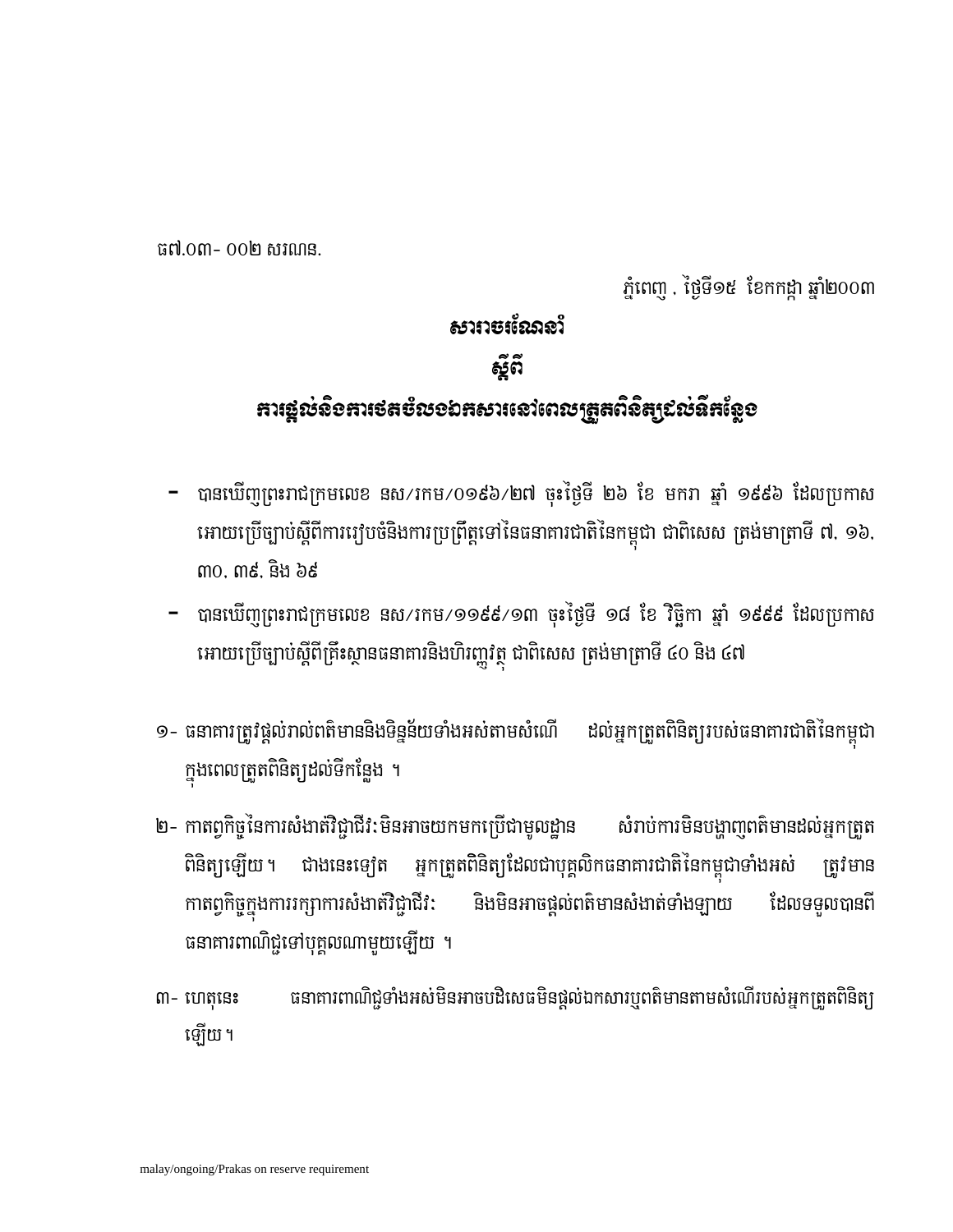- ៤- ជាពិសេស ធនាគារត្រូវផ្តល់អ្នកត្រួតពិនិត្យនូវរាល់ពត៌មានគណនេយ្យ រាល់ឯកសារឥណទាន និងរាល់ ពត៌មាន ទាំងអស់សំរាប់ការវាយតំលៃហានិភ័យ ស្ថានភាពហិរញ្ញវត្ថុ និងលទ្ធភាពចំណេញរបស់ធនាគារ យ៉ាងត្រឹមត្រូវ ។ ជាក់ស្តែង ពត៌មានទាំងនេះមិនត្រូវអោយមានខ្ទះទេ ។
- ៥– អ្នកត្រួតពិនិត្យអាចស្នើសុំថតចំលងឯកសារឬពត៌មាន ទទួលបានពីធនាគារដែលត្រូវត្រួតពិនិត្យ តំរាាប់ ទុកជាឯកសារ ។ អ្នកត្រូតពិនិត្យទទួលបានការអនុញ្ញាតអោយថតចំលងឯកសារឬ ពីកុំព្យូទ័រ ។
- ៦- រាល់ចំណាយដែលទាក់ទងនឹងការថតចំលងពត៌មាន ឬឯកសារណាមួយ ជាចំណាយរបស់ធនាគារដែលត្រូវ ត្រួតពិនិត្យ ។
- ៧– រាល់ការជំទាស់មិនផ្តល់ពត៌មាន ឬ ការថតចំលងឯកសារណាមួយនឹងត្រូវរងការដាក់ទណ្ឌកម្មដែលមានចែង នៅក្នុងមាត្រា ៦៩ នៃច្បាប់ស្តីពីការរៀបចំនិងប្រព្រឹត្តិទៅរបស់ធនាគារជាតិនៃកម្ពុជា ។
- ៨- សារាចរនេះ មានប្រសិទ្ធភាពចាប់ពីថ្ងៃចុះហត្ថលេខានេះតទៅ ។

## **NERILLA**

ហត្ថលេខានិងត្រា : **តារល់ សៃនាអ៊ីម**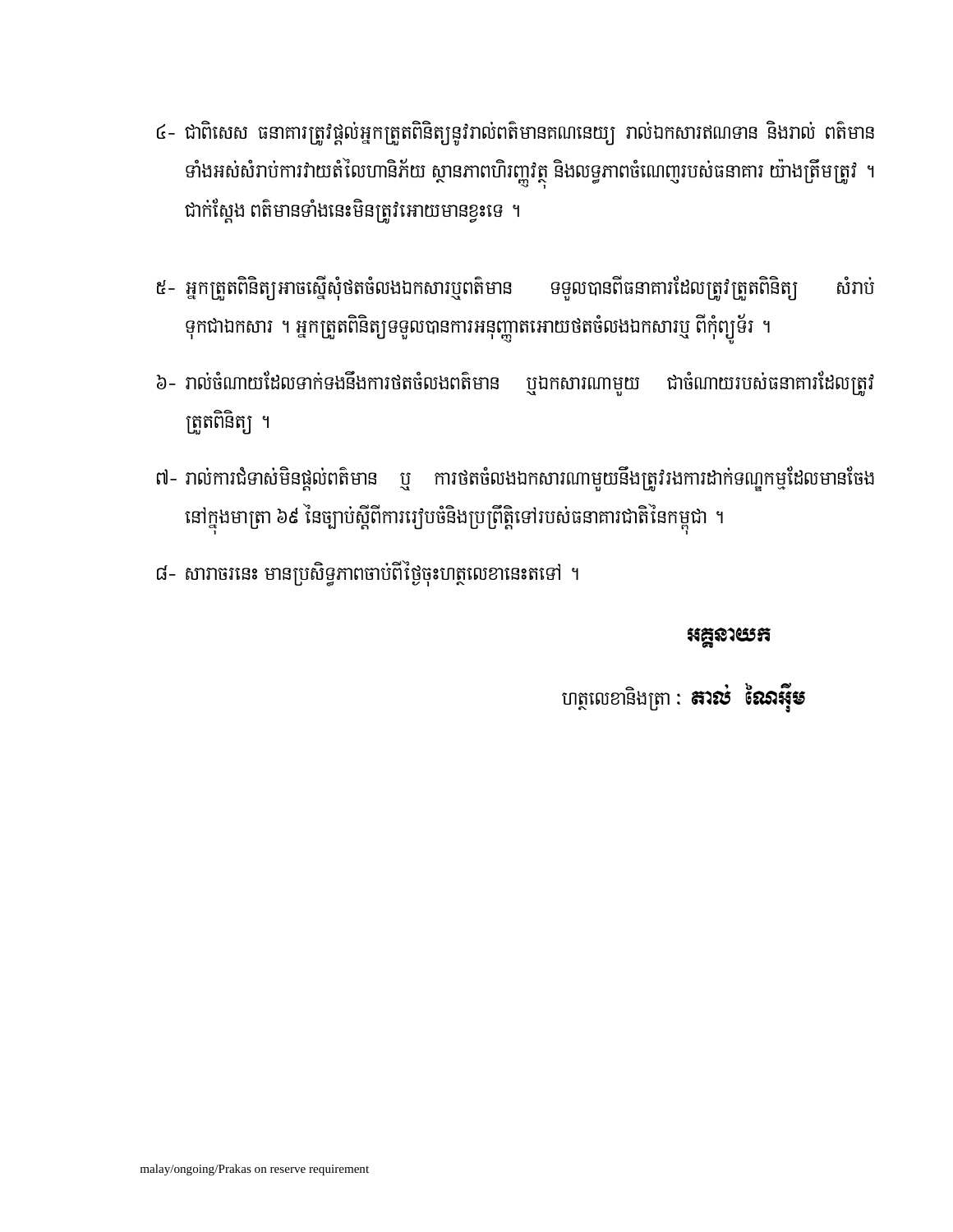B7.03- 002 CL.

Phnom Penh, July 15, 2003

#### **CIRCULAR ON THE COMMUNICATION AND COPIES OF DOCUMENTS DURING ON SITE INSPECTIONS**

- With reference to the Law NS/RKM/0196/27, dated January 26, 1996 and in particular articles 7, 16, 30, 39 and 69,
- With reference to the Law NS/RKM/1199/13 of November 18, 1999 and in particular articles 40 and 47,
- Banks are compelled to furnish to the National Bank of Cambodia's examiners all information and data requested during an on-site inspection.
- The obligation of professional secrecy may not be used as a ground for nondisclosure vis-à-vis the examiners. Moreover these ones, as all the National Bank of Cambodia staff, must observe an obligation of professional secrecy and cannot provide to any person any confidential information got from a commercial bank.
- As a consequence, commercial banks cannot deny giving any document or information requested by an examiner.
- In particular, all accounting information, all loans files and all information to make an accurate assessment of the risks, of the financial situation and of the profitability of the supervised bank must be communicated to examiners. Obviously this list is not exhaustive.
- In order to keep a record of information provided by the supervised bank, examiners can request a copy of any document or information. They are allowed to demand a paper photocopy or a computer file copy.
- All expenses involved by making these copies are supported by the supervised bank.
- Any obstruction for giving any information or copy of a document will be punished according penalties provided by article 69 of the Law on Organization and Conduct of the National Bank of Cambodia.
- This Circular is effective as of the date of signing.

 **DIRECTOR GENERAL**  Signed and Sealed: **Tal Nay Im**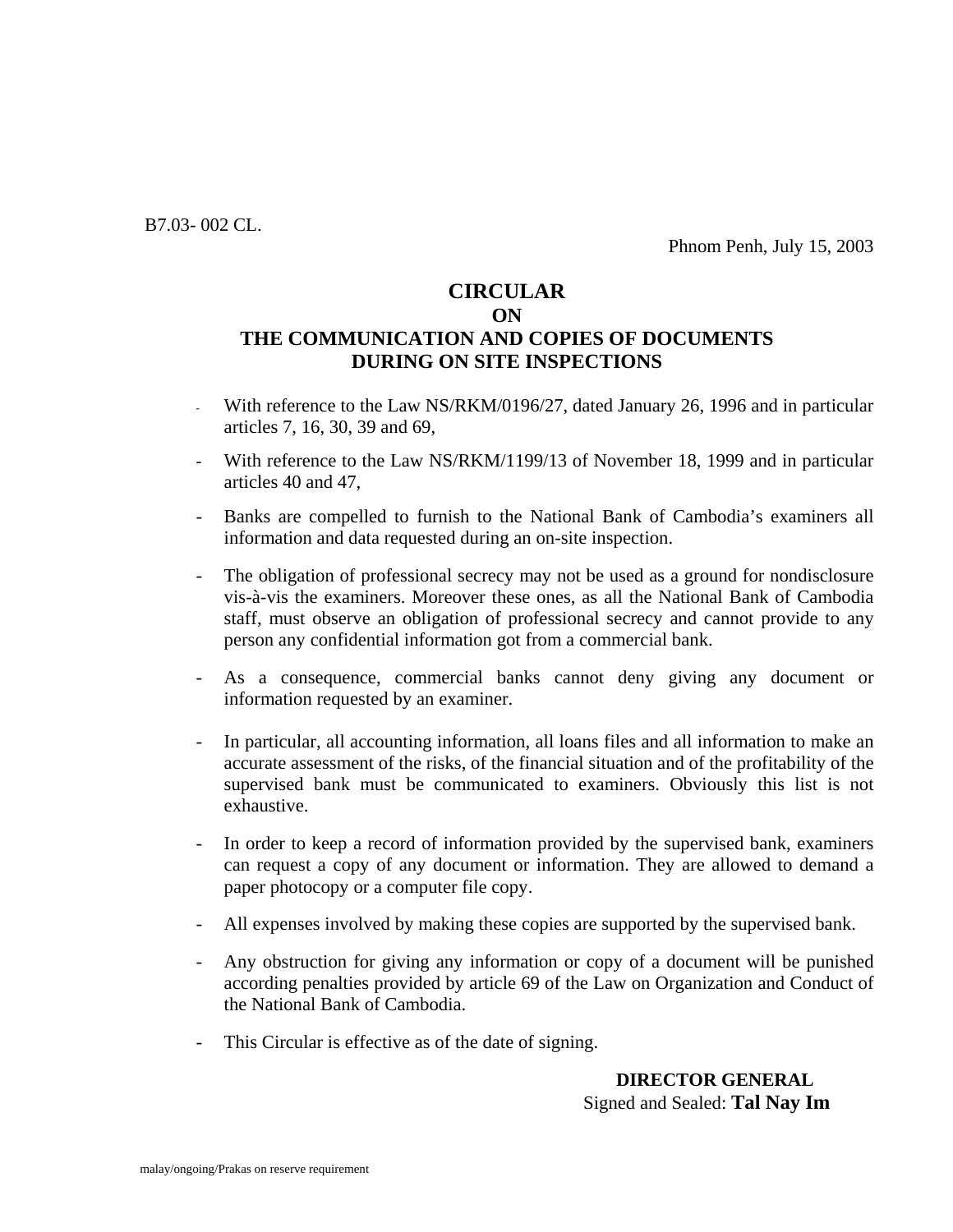ធ៧.០៣-០១ សរណន.

# ភ្នំពេញ, ថ្ងៃទី០១ ខែតុលា ឆ្នាំ២០០៣ <u> ธวกธณีฉอง </u> ชัติ អារឡើមខ្គុែ និខរំឈេះប្រុមរំថ្ងៃសំពម

– អនុលោមតាមប្រកាសលេខធ៧.០២-២១៨ ប្រក. ចុះថ្ងៃទី២៥ ខែធ្នូ ឆ្នាំ២០០៣ ស្តីពីការដាក់អោយ អនុវត្តន៍ប្លង់គណនី សំរាប់គ្រឹះស្ថានធនាគារនិងហិរញ្ញវត្ថុ។

មូលដ្ឋានសំរាប់កត់ត្រាគណនេយ្យ ត្រូវបានទទួលស្គាល់ជាមធ្យោបាយមួយសំរាប់ផ្តល់ពត៌មាន ដែលមានប្រយោជន៍ត្រឹមត្រូវ និងទាន់ពេលវេលា ទៅគ្រប់អ្នកប្រើប្រាស់ដែលត្រូវការ។ ហេតុនេះ ដើម្បីសំរួលដល់ដំណើរការប្រើប្រាស់ប្រព័ន្ឋគណនេយ្យបង្គូរនិងការត្រួតពិនិត្យទិន្នន័យ ផល់មលដាន ប្រព័ន្ឋគ្រប់គ្រងពតិមានកាន់តែប្រសើរឡើងដល់ធនាគារិក ពិសេសការអនុវត្តន៍ប្តង់គណនីឯកភាព ប្រព្រឹត្តទៅបានល្អនិងមានតម្លាភាព ធនាគារជាតិនៃកម្ពុជាកំណត់ដូចខាងក្រោម:

- ១. គ្រប់ធនាគារពាណិជ្ជនិងធនាគារឯកទេស ត្រូវគណនានិងចុះបញ្ជីការបង្ករការប្រាក់ និងរំលោះលើអចលនទ្រព្យរោូលរាល់ថ្ងៃ
- ២. ការធ្វើបង្គរនិងរំលោះប្រចាំថ្ងៃ ត្រូវបានគិតបញ្ចូលសំរាប់ការអនុវត្តន៍ប្លង់គណនី ពេញលេញ

សារាចរណែនាំនេះមានប្រសិទ្ធិភាពចាប់ពីថ្ងៃចុះហត្ថលេខានេះតទៅ ។

ฉายะหฐาอๆสูลติอิสุก

ิ<br>ซิวจ์ *ซ*ุรุ - จาธ ซึ่จุฮ่วณวา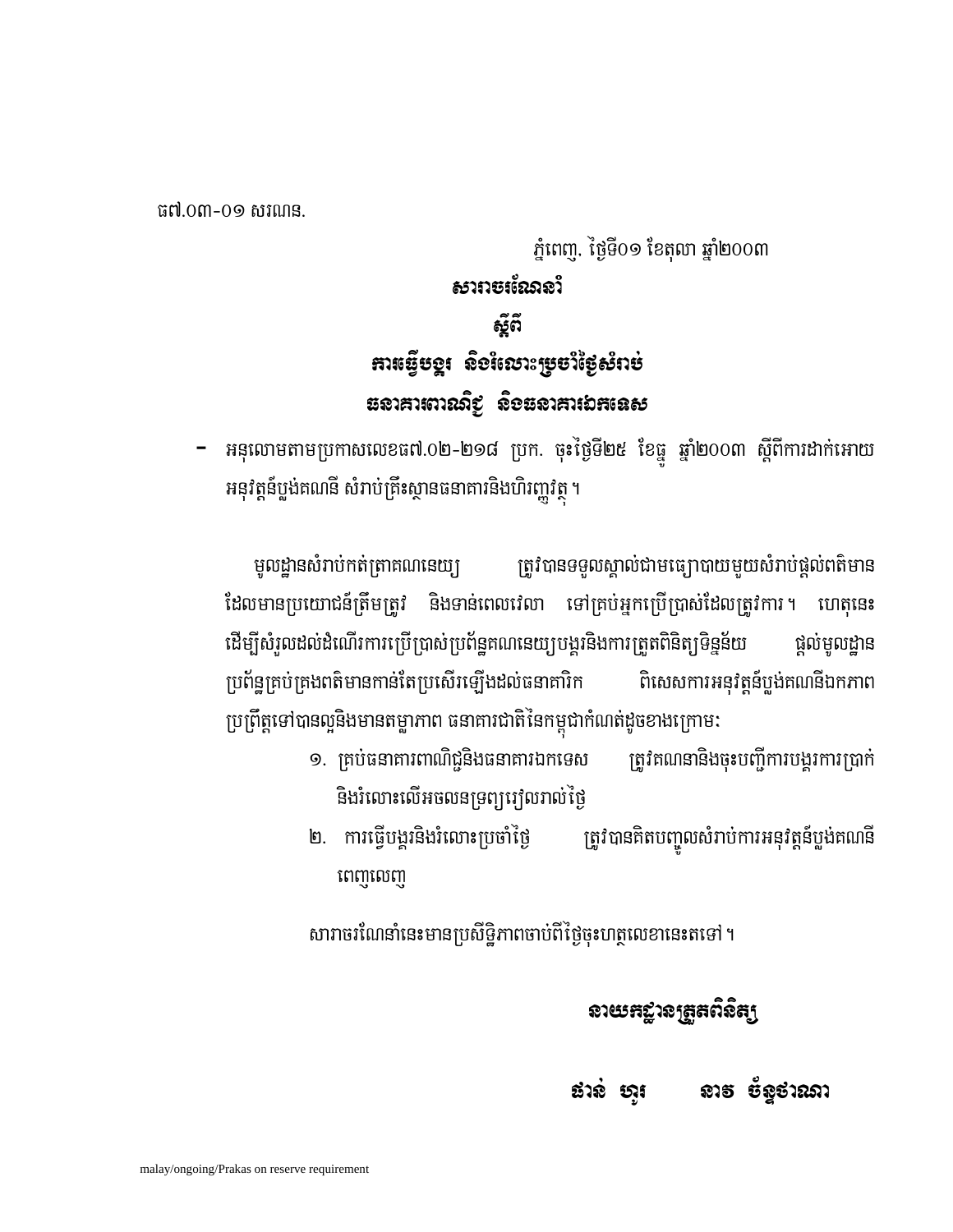B7.03- 01 Sor Ror Nornor

Phnom Penh October 01, 2003

#### **CIRCULAR ON DAILY ACCRUALS AND AMORYIZATIONS FOR COMMERCIAL AND SPECIALIZES BANKS**

With reference to Prakas B7.02- 218 Prokor dated December 25, 2003 on the Adoption and Implementation of Chart of Account for Banking and Financial Institutions.

The Basis for accounting has been recognized as a means for providing more accurate, timely and useful information to all interested users. Daily accruels and amortizations would facilitate improuved supervisory data and processes as well as provide the basis for a much improved management information system for bankers, especially the implementation of the uniformed Chart of Account in a proper manner and transparency. The National Bank of Cambodia notifies the following:

- 1. All commercial and specialized banks shall calaulate and post accrued interest and amortization of assets on a daily basis
- 2. Daily accruals and amortization shall be required for full implemtation of the Chart of Accopunt.

This circular shall enter into effect from the signing date.

 BANK SUPERVISION DEPARTMENT Signed: PHAN HO NEAV CHANTHANA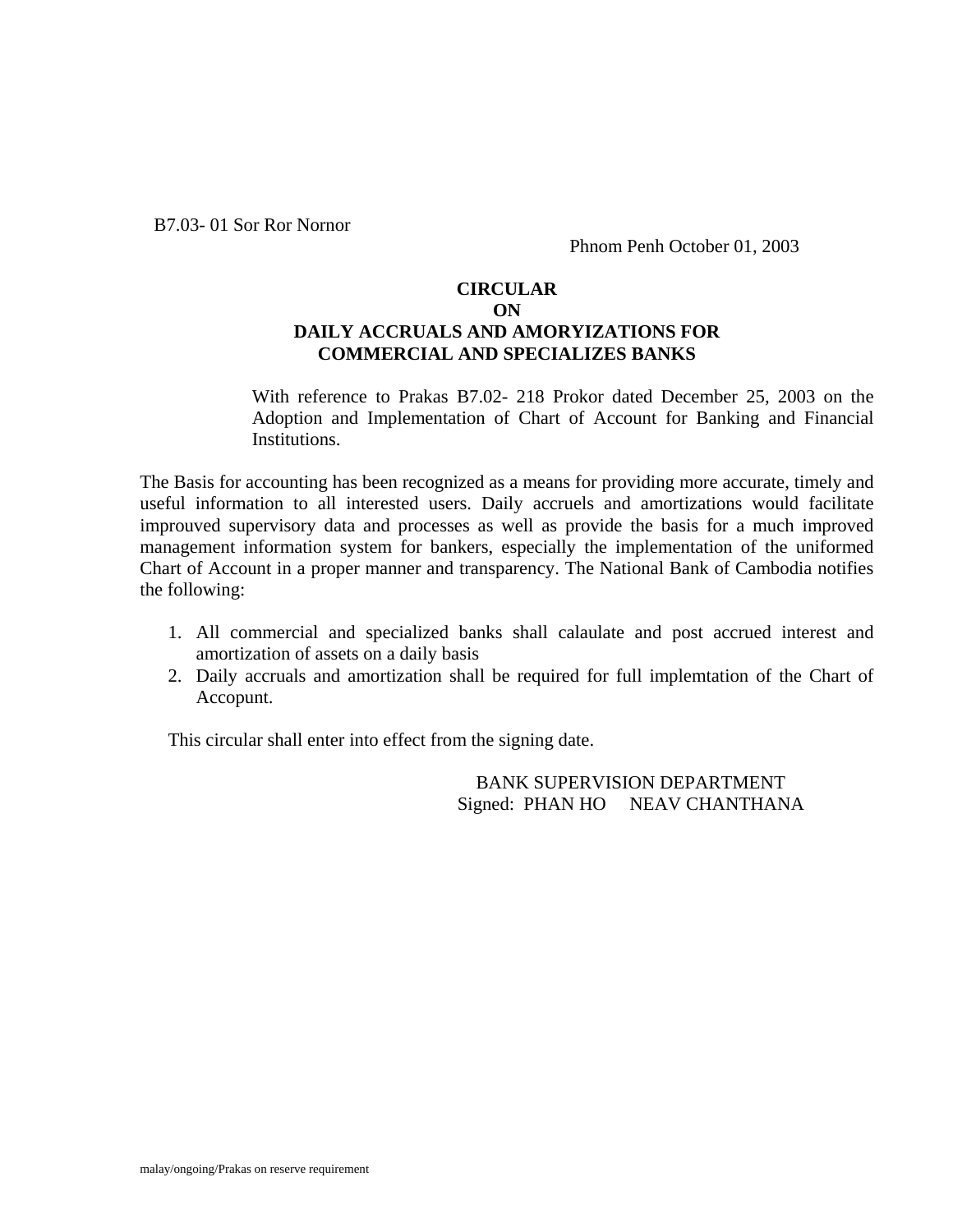ធ៧.០៣– ០២ សរណន.

# ธากธณีออก<br>-ธ์ดี <u>ប្រតិបត្តិគារសេទ្មយែតិទគោរបនយោធាយស្គាល់អតិថិ៩ន</u>

អនុលោមតាមប្រកាសលេខធ៧/០២/២០០៦ប្រក ចុះថ្ងៃទី ២១ ខែ តុលា ឆ្នាំ ២០០២ របស់ ធនាគារជាតិកម្ពុជាស្តីពី និតិវិធីជាបទដ្ឋានសំរាប់ការកំណត់អត្តសញ្ញាណនៃការសំអាតប្រាក់ នៅត្រឹះស្ថានធនាគារនិងហិរញ្ញវត្ថ

# **I. ប្រតិបត្តិការស**ទ្ម័យ

### 9- សេចក្តីអធិប្បាយទូទៅ

បញ្ចីប្រតិបត្តិការសង្ស័យខាងក្រោមនេះ មានបំណងជាសំខាន់សំរាប់ប្រើប្រាស់ជាមធ្យោបាយមូលដ្ឋាន កំណត់វិធីសំអាតប្រាក់ ។ នៅពេលស្ថានភាពនីមួយ១មិនគ្រប់គ្រាន់ដើម្បីកំណត់ថា ការសំអាតប្រាក់បានកើតមាន ការច្របាច់បញ្ចូល ស្ថានភាពទាំងនេះអាចបង្ហាញអោយឃើញប្រតិបត្តិការសំអាតប្រាក់ ។ ជាងនេះទ្យេត បញ្ចីនេះ មិនទាន់មានលក្ខណៈគ្រប់គ្រាន់ ហើយនឹងតំរូវអោយកែសំរួលស្របតាមកាល:ទេស:ប្រែប្រួល និងតាមវិធីសាស្រ្ត ថ្មី១នៃការសំអាតប្រាក់ ។ បញ្ចីនេះមានបំណងតែមយគត់ សំរាប់ជាជំនយ ហើយមិនត្រូវបានអនុវត្តចំពោះ ប្រតិបត្តិការដដែល១ ។

ការធ្វើប្រតិវេទន៍របស់អតិថិជនទាក់ទងទៅនឹងប្រវត្តិប្រតិបត្តិការបែបនេះ ត្រូវតែត្រួតពិនិត្យអោយអាច ទុកចិត្តបាន ។ ការបកស្រាយរបស់អតិថិជនមិនមែនសុទ្ធតែអាចទទួលយកដោយពុំមានការពិនិត្យពិច័យនោះទេ ។

ការមន្ទិលសង្ស័យអាចត្រឹមត្រូវចំពោះអតិថិជនណាម្នាក់ ដែលស្ទាក់ស្ទើរក្នុងការផ្តល់ពត៌មានធម្មតា និង ឯកសារដែលគ្រឹះស្ថានធនាគារនិងហិរញ្ញវត្ថុតំរូវអោយមានក្នុងដំណើរទំនាក់ទំនងអាជីវកម្ម ។ គ្រឹះស្ថានធនាគារ និងហិរញ្ញវត្ថុត្រូវយកចិត្តទុកដាក់ចំពោះអតិថិជនដែលផ្តល់ពតិមានតិចមិនពិត ឬ មិនត្រឹមត្រូវ ឬ នៅពេលស្នើសុំ បើកគណនីអតិថិជននោះផ្តល់ពតិមានដែលពិបាក និង ថ្លៃខ្ពស់សំរាប់គ្រឹះស្ថានធនាគារនិងហិរញ្ញវត្ថុធ្វើការផ្ទៀងផ្ទាត់ ។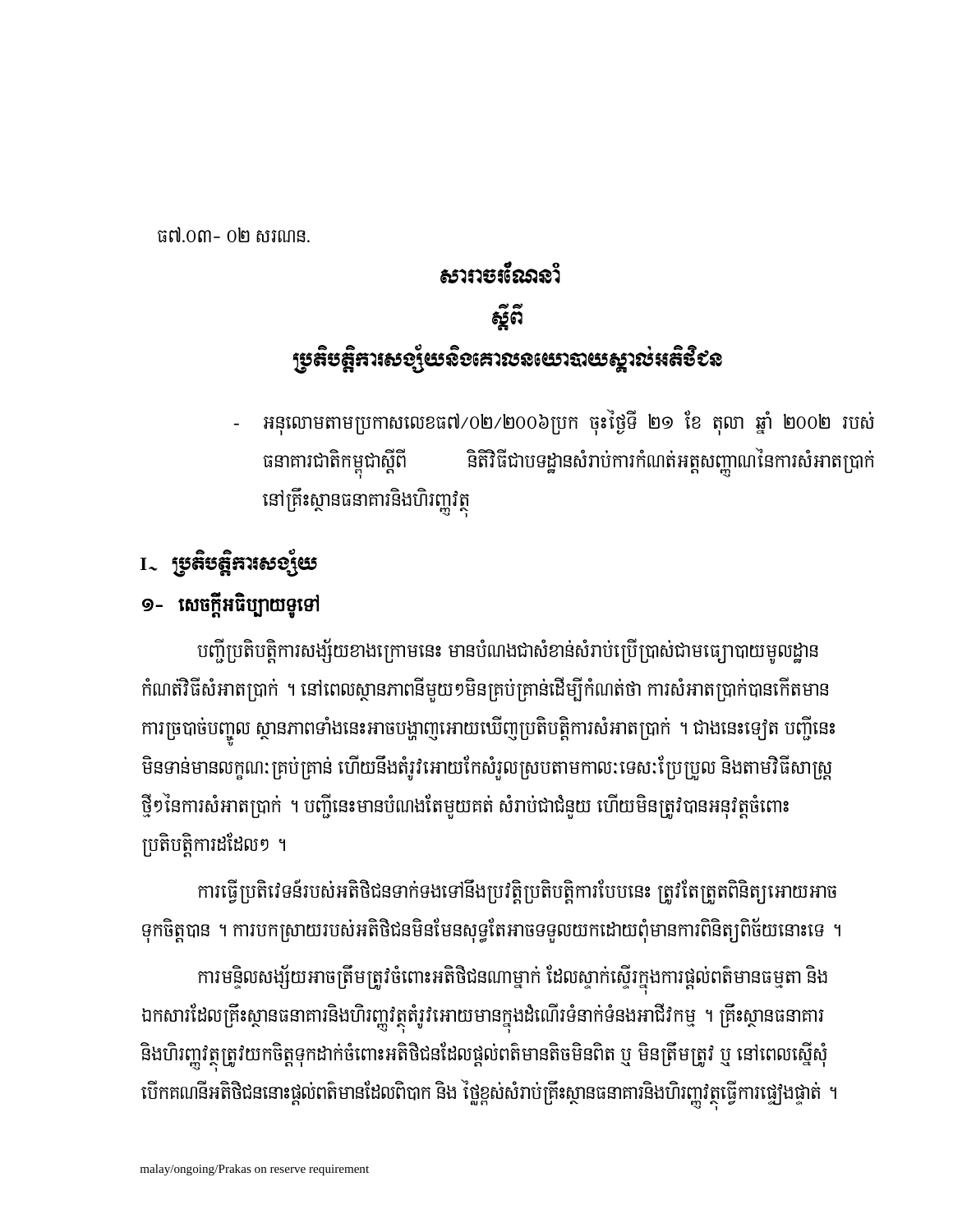### ២- ប្រតិបត្តិការដែលគ្មានផលប្រយោជន៍សេដ្ឋកិច្ច

- (i) ទំនាក់ទំនងរបស់អតិថិជនជាមួយគ្រឹះស្ថានធនាគារនិងហិរញ្ញវត្ថុ ដែលហាក់ដូចជាគ្មានផលប្រយោជន៍ សេដ្ឋកិច្ច ។ ឧទាហរណ៍ អតិថិជនម្នាក់មានគណនីច្រើននៅត្រីះស្ថានតែមួយ ការផ្ទេរប្រាក់ញឹកញាប់ រវាងគណនីខុស១គ្នា ឬ សាច់ប្រាក់ងាយស្រួលខ្ពស់ហួស
- ដែលមានទ្រព្យសកម្មត្រូវបានដកចេញវិញភ្លាមៗ (ii) ប្រតិបត្តិការ បនាប់ពីដាក់ ប្រសិនបើសកម្មភាព អាជីវកម្មអតិថិជនមិនមានហេតុផលគួរអោយទុកចិត្តលើការដកយ៉ាងឆាប់រហ័សនេះ
- ដែលមិនស៊ីសង្វាក់ជាមួយសកម្មភាពធម្មតារបស់អតិថិជន (iii) ប្រតិបត្តិការ ការប្រើប្រាស់ ឧទាហរណ៍ លិខិតឥណទាន និង វិធីសាស្ត្រហិរញ្ញប្បទានពាណិជ្ជកម្មផ្សេងទ្យេត ដើម្បីបង្វែររូបីយវត្ថុ រវាងប្រទេស និងប្រទេស ដែលពាណិជ្ជកម្មបែបនេះមិនស៊ីគ្នាជា មួយនឹងអាជីវម្មធម្មតា របស់អតិថិជន ។
- នាំអោយមានការប្រើប្រាស់ដោយបង្ខំនូវតណនីទំនាក់ <sub>(iv)</sub> ប្រតិបត្តិការដែលពុំមានហេតុផលគួរអោយទុកចិត្ត ទំនងដែលហាក់ដូចជាគ្មានសកម្មភាពពីមុនមក ដូចជាគណនីអតិថិជន ដែលបង្ហាញច្បាស់ថា មិនមែនជា សកម្មភាពផ្ទាល់ខ្លួន ឬ អាជីវកម្មធម្មតា ប៉ុន្តែ ត្រូវបានប្រើប្រាស់ដើម្បីទទួល ឬ បញ្ចេញសាច់ប្រាក់ចំនួន ត្រើនដែលពុំមានគោលបំណងជាក់លាក់ ឬ គ្នានទំនាក់ទំនងទៅនឹងអតិថិជន ឬ∕និង អាជីវកម្មរបស់ខ្លួន
- សំភារ: ធានាលើឥណទានរវាងតតិយជនដែលមិនសមស្របតាមស្ថានភាព  $(v)$  ការផ្តល់ការធានាផ្ទាល់ខ្លួន ឬ ទីផ្សារ
- (vi) ការទូទាត់សងត្រលប់វិពាគានក្រោងទុកនៃឥណទានហសកាលកំណត់ ដោយតានការពន្យល់ណាមយតរ អោយជឿជាក់បាន
- (vii) ឥណទានក្រោយខ្នង ដែលគ្មានបញ្ជាក់គោលបំណងណាមួយច្បាស់លាស់តាមផ្លូវច្បាប់ ។

### ៣- ប្រតិបត្តិការទាក់ទងបរិមាណសាច់ប្រាក់ធំ១

- (i) ការដូរដោះក្រដាសប្រាក់ប្រភេទតូច ដែលមានបរិមាណសាច់ប្រាក់ច្រើនខុសប្រក្រតី មកជាក្រដាសប្រាក់ ប្រភេទធំ
- (ii) ការដកញឹកញាប់នូវសាច់ប្រាក់មានបរិមាណច្រើន ដែលហាក់ដូចជាមិនបង្ហាញពីភាពត្រឹមត្រូវ នៃសកម្មភាព អាជីវកម្មរបស់អតិថិជន
- (iii) ការដកសាច់ប្រាក់ដែលមានបរិមាណច្រើនពីគណនី ពីគណនីដែលទើបតែទទលបាន ដែលអសកម្ម ប៊ ពីឥណទានធំ១ ដែលមិនបានរំពឹងទុកពីបរទេស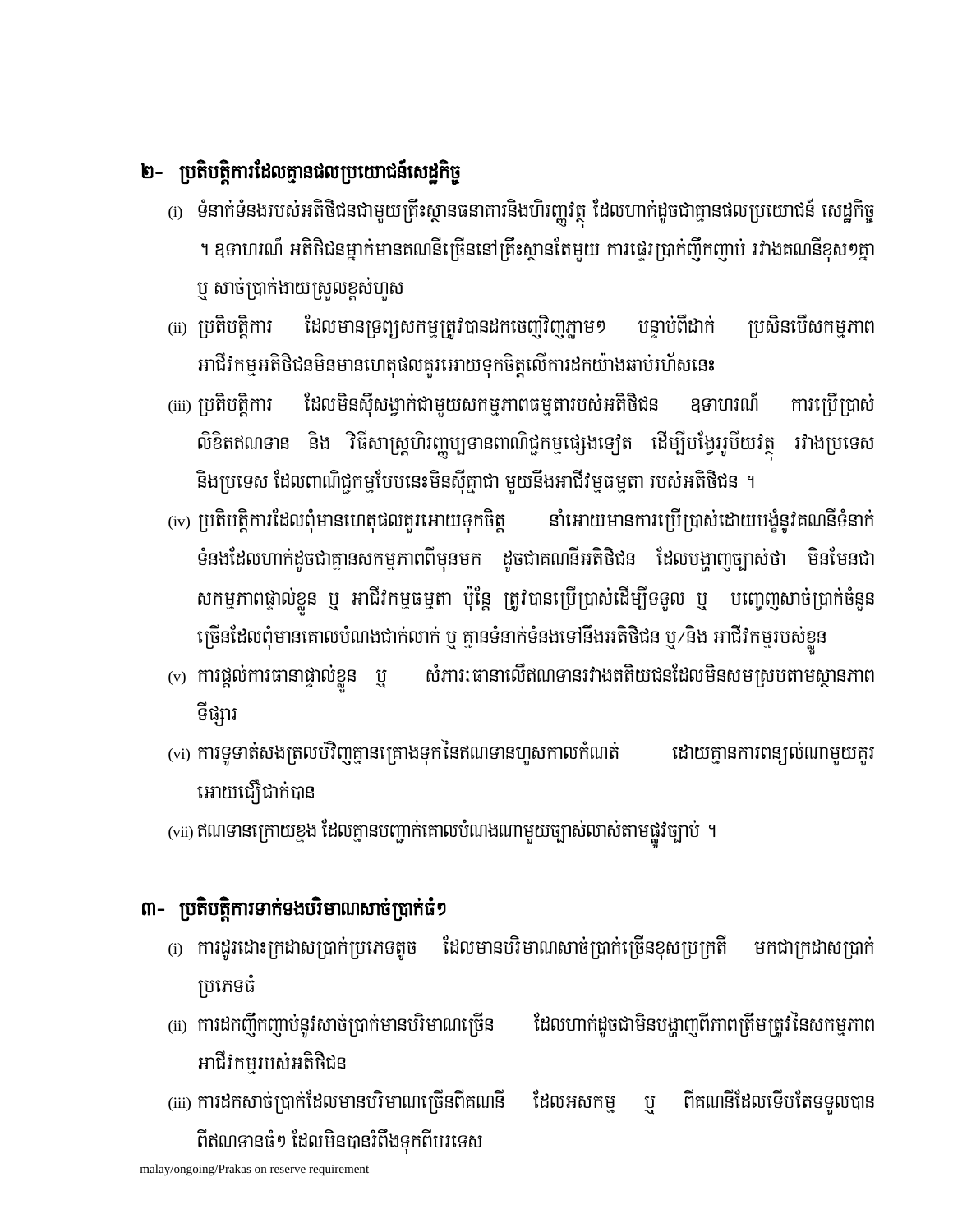- (iv) ប្រតិបត្តិការគ្រឹះស្ថានធនាគារនិងហិរញ្ញវត្ថុ ទាំងការដាក់ផ្ញើ និង ការដកសាច់ប្រាក់ ដែលមានចំនួនច្រើន មិនប្រក្រតី ដោយមិនប្រើប្រាស់វិធីផ្ទេរឥណទាន ដែលជាប់ទាក់ទងជាធមតាទៅនឹង ប៊ ឥណពន ប្រតិបត្តិការពាណិជ្ជកម្ម របស់គ្រីះស្ថាន ដូចជាលិខិតឥណទាន រូបិយណត្តិ ។ល។
- ដែលក្នុងនោះប្រាក់បញ្ញើ (v) ការដាក់ផ្ញើជាសាច់ប្រាក់ដោយប្រើវិក័យប័ត្រឥណទានច្រើនរបស់អតិថិជនម្នាក់ នីមួយ១ មានចំនួនតិច ប៉ុន្តែ ប្រាក់បញ្ញើសរុបមានចំនួនច្រើន
- (vi) ការដាក់ផ្ញើជាសាច់ប្រាក់ ដែលមានចំនួនច្រើនមិនប្រក្រតីរបស់អតិថិជនម្នាក់ ដើម្បីបំពេញអោយសំណើ ផ្ទេរប្រាក់ ឬ ឧបករណ៍រូបិយវត្ថុដែលអាចជួញដូរបាន និង ឧបករណ៍ទូទាត់បានលើទីផ្សារ
- (vii) **អតិថិ**ជនដែលមានប្រាក់បញ្ហើជាធនបត្រែក្លែងក្លាយ ឬ ឧបករណ៍ក្លែងបន្លំ
- (viii) **អតិថិជនដែល**ប្រើប្រាស់រួមគ្នា ឬ ពេលដំណាលគ្នានូវបញ្ជរខុសៗគ្នា ដើម្បីអនុវត្តប្រតិបត្តិការសាច់ប្រាក់ ចំនួនច្រើន ។

### G- ប្រតិបត្តិការទាក់ទងតណនីប្រាក់បញ្ហើ

- (i) ការផ្សេងផ្ទាត់ការទូទាត់ចេញជាមួយឥណទានបង់ចូលជាសាច់ប្រាក់នៅថ្ងៃតែមួយ ឬ ថ្ងៃមុនបន្ទាប់
- (ii) ការទូទាត់មូលប្បទានប័ត្រដែលមានបរិមាណសាច់ប្រាក់ច្រើនរបស់តតិយជនដែលបានធ្វើបដិលេខទៅ អោយអតិថិជន
- (iii) កំណើនធំធេងនៃប្រាក់បញ្ចើជាសាច់ប្រាក់ ឬ ជាឧបករណ៍អាចជួញដូរបានរបស់ ក្រុមហ៊ុន ឬ អង្គភាព វីជ្ជាជីវ: ដោយប្រើប្រាស់គណនីអតិថិជន ឬ ក្រុមហ៊ុនក្នុងស្រុក ឬ គណនី Trust ជាពិសេស ប្រសិនបើប្រាក់បញ្ចើ ត្រូវបានផ្ទេរចេញភ្លាម១រវាងក្រុមហ៊ុនជាអតិថិជនផ្សេងទៀត ជាមួយគណនី Trust
- <sub>(iv)</sub> ល្បឿនកំណើនឆាប់រហ័សនៃមូលនិធិតាមរយ:គណនីមួយ គឺថាសមតុល្យប្រចាំថ្ងៃនៅដើមគ្រា និង ចុងគ្រាទាប ដែលមិនឆ្លូះបញ្ចាំងពីលំហូរមូលនិធិដែលមានបរិមាណច្រើនឆ្លងកាត់គណនីនេះ
- (v) អ្នកផ្ញើប្រាក់ច្រើននាក់ ប្រើប្រាស់គណនីប្រាក់បញ្ញើតែមួយ
- (vi) គណនីដែលបានបើកក្នុងនាមជាអ្នកប្តូរប្រាក់ម្នាក់ ដែលទទួលប្រាក់បញ្ញើពីច្រើនកន្លែង
- (vii) គណនីដែលធ្វើប្រតិបត្តិការក្នុងនាមជាក្រុមហ៊ុនបរទេស ជាមួយចលនាមូលនិធិជាសម្ព័ន្ធ ។

### ៥- ប្រតិបត្តិការទាក់ទងការផ្ទេរប្រាក់ទៅបរទេស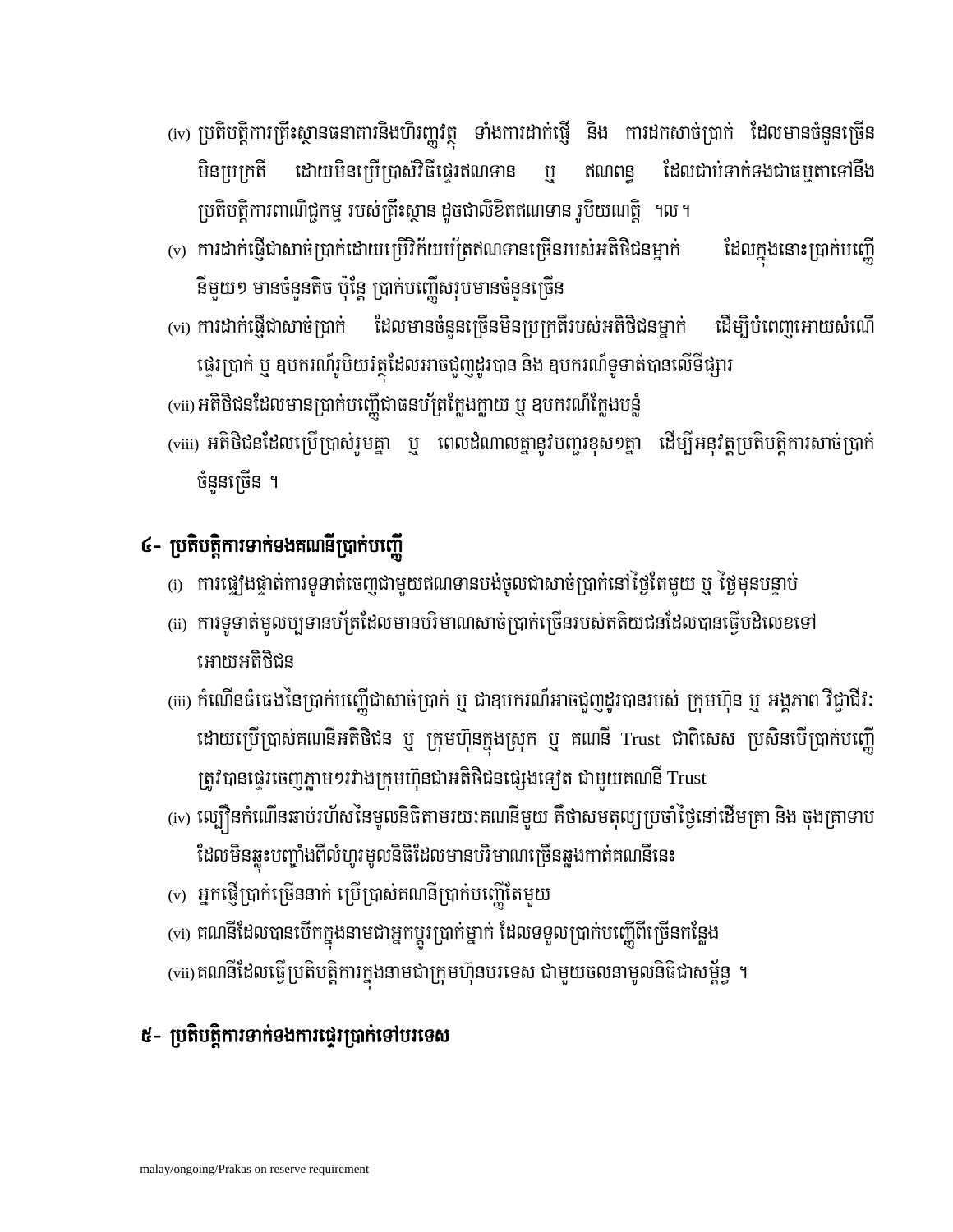- (i) ការទូទាត់ចំនួនច្រើននិងទ្ប៉េងទាត់ ដែលមិនអាចកំណត់អត្តសញ្ញាណអោយបានច្បាស់ ថាជាប្រតិ បត្តិការពិតប្រាកដ ចេញពីនិងទៅកាន់ប្រទេសដែលបានចូលរួមជាមួយ (១)ផលិតកម្ម ដំណើរការកែច្នៃ ឬ ជួញដូរថ្នាំញេនៃ ឬ ថ្នាំខុសច្បាប់ផ្សេង១ ឬ (២) ឧក្រិដ្ឋកម្ម
- (ii) កំណើនប្រាក់បញ្ញើជាសាច់ប្រាក់ច្រើនរបស់អតិថិជន ដោយពុំមានបង្ហាញពីមូលហេតុច្បាស់លាស់ ជាពិសេស ប្រសិនបើប្រាក់បញ្ញើបែបនេះត្រូវផ្ទេរចេញបន្តបន្ទាប់ក្នុងរយ:ពេលខ្លីពីគណនីនេះ ឬ/និង ទៅកន្លែងទទួល ដែលមានទំនាក់ទំនងមិនធម្មតាជាមួយអតិថិជន
- (iii) បង្កើនអោយមានសមតុល្យខ្ពស់ ដែលមិនស៊ីគ្នាទៅនឹងចំណូលអាជីវកម្មដែលធ្លាប់បានដឹងរបស់អតិថិជន និង ការផ្ទេរលុយចេញជាពីកញ្ញាប់ទៅកាន់គណនីនៅបរទេស
- (iv) ការទូទាត់សាច់ប្រាក់ដែលបានផ្ញើទៅកាន់គណនីទោលដោយមនុស្សផ្សេង១គ្នាច្រើននាក់ ដោយតាន ការពន្យល់គ្រប់គ្រាន់ ។

### ៦- ប្រតិបត្តិការផ្សេង១

- (i) ការផ្តល់សំភារ:ធានាតាមរូបភាពជាការសន្យា ឬ ការធានាពីសំណាក់តតិយជន ដែលក្រឹះស្ថានធនាគារ និងហិរញ្ញវត្ថុមិនដែលស្គាល់ ដោយគ្មានហេតុផលវិនិច្ឆ័យណាមួយ ដែលគួរអោយទុកចិត្ត និង អ្នកគ្មាន ទំនាក់ទំនងជិតស្និតជាមួយអតិថិជន ដែលអាចកំណត់អត្តសញ្ញាណបាន
- (ii) ការផ្ទេរសាច់ប្រាក់ទៅកាន់គ្រឹះស្ថានធនាគារនិងហិរញ្ញវត្ថុ មួយផ្សេងទ្យេីត ដោយពុំមានបញ្ជាក់ពី អត្ថកាហក
- (iii) អតិថិជនដែលមានបំណងរក្សាគណនី Trustee ឬ គណនីអតិថិជនមួយចំនួន ដែលហាក់ដូចជាមិនស៊ីគ្នា ជាមយប្រភេទអាជីវកម្មរបស់គេ រមទាំងប្រតិបត្តិការ ដែលជាប់ទាក់ទងនឹងឈ្មោះដែលត្រូវបានតែងតាំង ( Nominee name) ។

### II- គោលនយេតុយស្គាល់អតិថិបន (KYC Policies)

នៅឆ្នាំ១៩៩៩ គណ:កម្មាធិការបាសែលបានរកឃើញចំណុចខ្វះខាតលើកោលនយោបាយស្គាល់ អតិថិជន របស់ប្រទេសជាច្រើន ។

គោលនយោបាយស្គាល់អតិថិជនរឹងមាំ មានសារសំខាន់សំរាប់ការពារសុវត្ថិភាព និង ភាពរឹងមាំរបស់ ធនាគារ ព្រមទាំងសុចរិតភាពប្រព័ន្ធធនាគារ កោលនយោបាយទាំងនេះជាផ្នែកសំខាន់សំរាប់ការគ្រប់គ្រង  $\mathcal{L}$ ហានិភ័យធនាគារប្រកបដោយប្រសិទ្ធិភាព ។ ស្គាល់អតិថិជនរបស់ខ្លួនមិនគ្រាន់តែ ការពារចំពោះការបើកគណនី និង តែថែមទាំងតំរូវអោយធនាគាររេវបចំគោលនយោបាយសីការអតិថិជន ការរក្សាបញ្ជី ដែលត្រូវរមមាន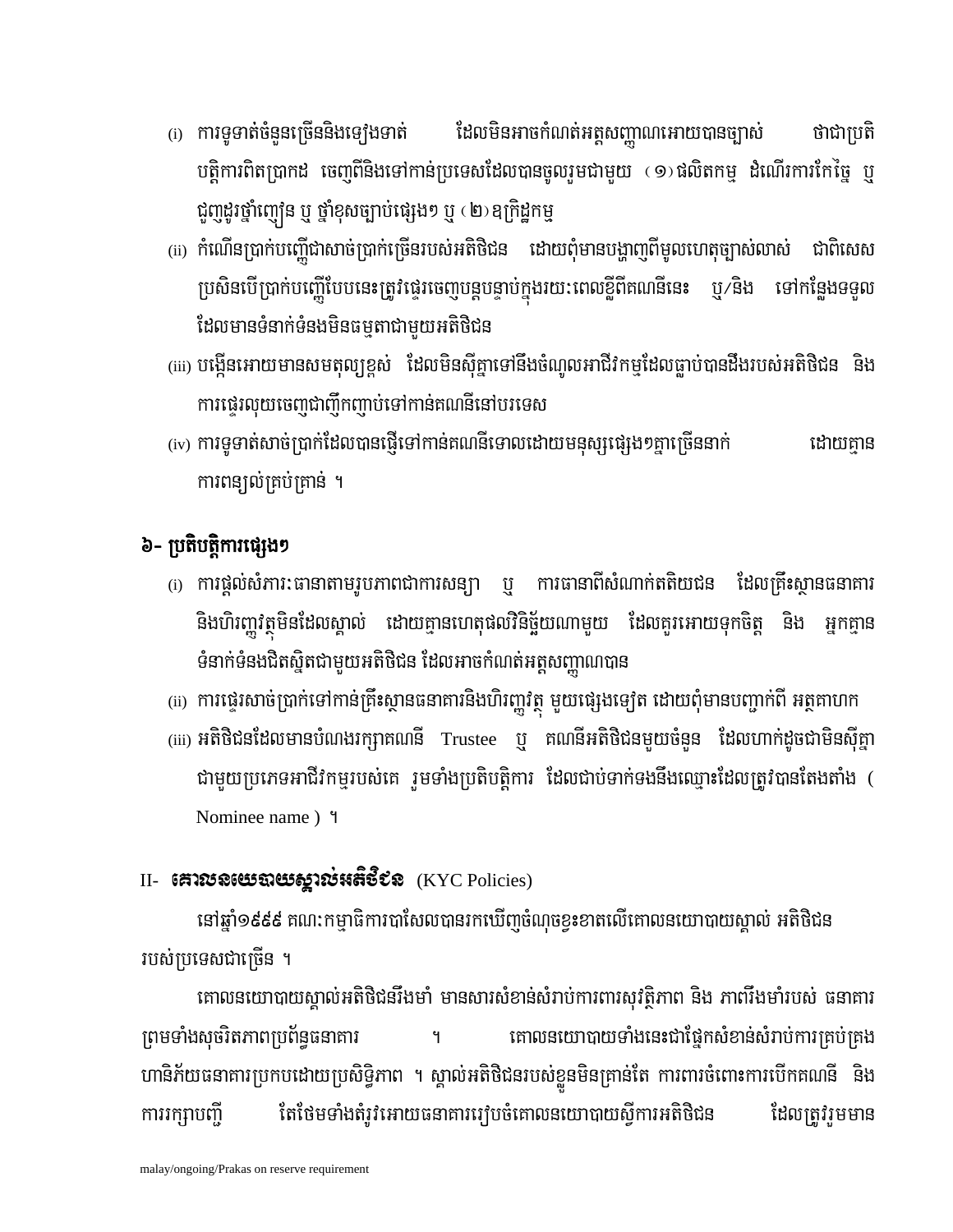ការយកចិត្តទុកដាក់កាន់តែខាំងសំរាប់គណនីដែលមានហានិភ័យកាន់តែខស់ ព្រមទាំងការតាមដានគណនីគាំទ្រព្យ សកម្ម ចំពោះសកម្មភាពសង្ស័យ ។

ភាពមិនគ្រប់គ្រាន់ ឬ អវត្តមាននៃបទដ្ឋានស្គាល់អតិថិជនរបស់ខ្លួនអាចធ្វើអោយធនាគារទទួលរង ហានិភ័យអតិថិជន និង ហានិភ័យដៃតួ ជាពិសេស ហានិភ័យ កេរ្តិ៍ឈ្មោះ ប្រតិបត្តិការ គតិយុត្តិ និង ប្រមូលផ្តុំ ។ កោលនយោបាយស្គាល់អតិថិជនរឹងមាំមាន ៤ ផ្នែកសំខាន់១ :

### 9- កោលនយោបាយស្មីការអតិថិជន

ធនាគារត្រូវបង្កើតគោលនយោបាយស្ទីការអតិថិជនអោយបានច្បាស់លាស់ ដែលរមមានការពណ៌នាពី អតិថិជនដែលធ្វើអោយធនាគារមានហានិភ័យខ្ពស់ជាងធម្មតា ចំពោះការរេវបចំគោលនយោបាយបែបនេះ  $4$ ធនាគារត្រូវយកចិត្តទុកដាក់ចំពោះកត្តាផ្សេង១ដូចជា ប្រទេសដើម ស្ថានភាព ឬ សាធារណ: ឬ មុខមាត់ខ្ពស់ (high profile) គណនីភ្ជាប់គ្នា សកម្មភាព អាជីវកម្ម ។ល។

ដោយផ្អែកលើហានិភ័យ កោលនយោបាយបើកគណនីត្រូវតែខុសប្លែកគ្នា ។ ឧទាហរណ៍ សំរាប់គណនី ឯកត្តជន ដែលសមតុល្យទាប តំរូវការជាមូលដ្ឋានសំរាប់បើកគណនីត្រូវតែមាន ។ ប៉ុន្តែ សំរាប់ឯកត្តជនដែល មានមូលនិធិផ្ទាល់សុទ្ធខ្ពស់ មានប្រភពមូលនិធិមិនច្បាស់លាស់ ចាំបាច់ត្រូវតែមានការយកចិត្តទុកដាក់អោយបាន ទូលំទូលាយ ។ ការសំរេចចិត្តបញ្ចូលទំនាក់ទំនងពាណិជ្ជកម្មជាមួយអតិថិជន ដែលមានហានិភ័យខ្ពស់ ដចជា បុគ្គលពាក់ព័ន្ធនយោបាយគួរតែធ្វើឡើងដោយអ្នកគ្រប់គ្រងជាន់ខ្ពស់ ។

### ២– ការកំណត់អត្តសញ្ញាណអតិថិជន

ចំពោះកោលនយោបាយស្គាល់អតិថិជនរបស់ខ្លួន អតិថិជនម្នាក់ត្រូវមាន :

- បុគ្គល ឬ អង្គភាពដែលមានគណនីជាមួយធនាគារ
- អត្តាហកនៃប្រតិបត្តិការរបស់អន្តរការិយវិជ្ជាជីវ:
- បុគ្គល ឬ អង្គភាពណា ដែលទាក់ទងជាមួយប្រតិបត្តិការហិរញ្ញវត្ថុ ដែលធ្វើអោយមានហានិភ័យធ្ងន់ ធ្នូរដល់ធនាគារ ។

### ក- តំរូវការកំណត់អត្តសញ្ញាណជាទូទៅ

ធនាគារត្រូវមានពត៌មានចាំបាច់ សំរាប់កំណត់អត្តសញ្ញាណអតិថិជនថ្មីនីមួយ១ និង គោលបំណង ព្រមទាំងប្រភេទទំនាក់ទំនងអាជីវកម្ ទោះបីកោលនយោបាយស្ទីការអតិថិជនយ៉ាងណាក៏ដោយ  $\mathcal{L}$ តំរូវការអប្បបរិមាចំពោះការបើកគណនីមួយមានដូចខាងក្រោម :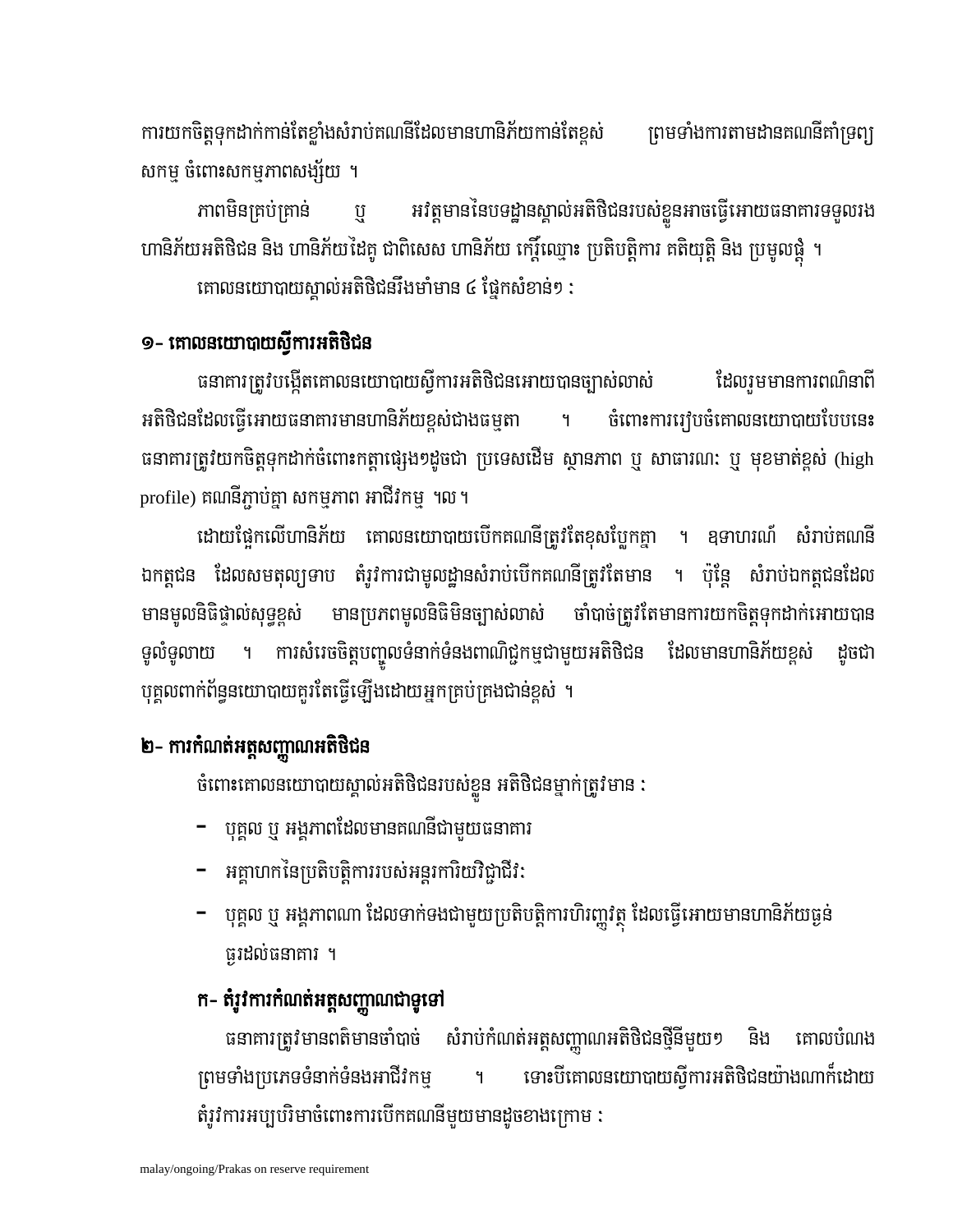- លិខិតថតចំលងអត្តសញ្ញាណប័ណ្ណ ឬ លិខិតឆ្លងដែន
- ភស្តុតាងបង្ហាញអាស័យដ្ឋាន (ដូចជា វិក័យប័ត្រថ្មី១របស់ទូរសព័ ទឹក ឬ អគ្គិសនី)
- ភស្តុតាងបង្ហាញចំណូល

ចំពោះទំនាក់ទំនងអាជីវកម្មដែលមានហានិភ័យកាន់តែខ្ពស់ កោលនយោបាយស្ទីការអតិថិជន ត្រូវតែតំរូវឱ្យមានពត៌មានច្រើនថែមទ្យេត ដូចជា :

- សំរាប់ក្រុមហ៊ុនដែលមានស្រាប់ត្រូវមានពត៌មានស្តីពីធនាគារិកពីមុន ឈ្មោះរបស់អតិថិជន ថិង អ្នកផ្គត់ផ្គង់សំខាន់១ ទិន្នន័យថ្មី១ច្បាស់លាស់ស្តីពីក៏វិតសកម្មភាព ។
- សំរាប់ក្រុមហ៊ុនថ្មី អតិថិជនត្រូវតែផ្តល់ឯកសារពណ៌នាពីកំរោងរបស់ខ្លួន ដូចជា ទីផ្សារ ក៏រិតសកម្មភាព អតិថិជននិងអ្នកផ្គត់ផ្គង់ធំ១ ។

### ខ- បុគ្គលពាក់ព័ន្ធនយោបាយ

ទំនាក់ទំនងឯកត្តជនដែលមានតួនាទីសាធារណ:សំខាន់ (ហៅថាបុគ្គលពាក់ព័ន្ធនយោបាយ) ទិង ក្រុមហ៊ុនមានទំនាក់ទំនងជាមួយបុគ្គលទាំងនោះបណ្តាលអោយ ធនាគារជួបប្រទះហានិភ័យ បុគ្គល ប៊ គតិយុត្តិ និង កេរ្តិ៍ឈ្មោះធ្ងន់ធ្ងរ ។

បុគ្គលទាំងនេះមានតួនាទីសាធារណៈខ្ពស់ រួមមានអ្នកដឹកនាំរដ្ឋាភិបាល អ្នកនយោបាយជាន់ខ្ពស់ មន្ត្រីជាន់ខ្ពស់រដ្ឋាភិបាល មន្ត្រីយោធាប្ញតុលាការ នាយកប្រតិបត្តិ ជាន់ខ្ពស់នៃក្រុមហ៊ុនរដ្ឋ ប្ញ មន្រ្តី គណបក្សនយោបាយសំខាន់១ ។ល។

មុនពេលបើកគណនីជូនបុគ្គលប្រភេទនេះ ធនាគារត្រូវតាមដានប្រភពមូលនិធិ ។ អុកត្រប់ត្រង ជាន់ខ្ពស់ទើបជាអ្នកចេញសេចក្តីសំរេចអោយបើកគណនី ។

### ៣- ការតាមដានតណនី និង ប្រតិបត្តិការ

ការតាមដានពិនិត្យបន្តបន្ទាប់ជាទិដ្ឋភាពសំខាន់នៃនីតិវិធីស្គាល់អតិថិជនរបស់ខ្លួន បេកបដោយ ប្រសិទ្ធិភាព ។ ធនាគារគ្រាន់តែអាចត្រួតពិនិត្យ និងកាត់បន្ថយហានិភ័យយ៉ាងប្រសិទ្ធិភាព ប្រសិនបើធនាគារ មានការយល់ដឹងពីសកម្មភាពគណនីធម្មតា និងសមហេតុផលរបស់អតិថិជនរបស់ខ្លួន ។ បើពិតដូច្នេះមែន ធនាគារ មានមធ្យោបាយកំណត់អត្តសញ្ញាណប្រតិបត្តិការដែលឃ្លាតចេញពីគំរូទ្យេងទាត់នៃសកម្មភាពគណនី ។ ធនាគារ ត្រូវធានាថាមានប្រព័ន្ធពតិមានគ្រប់គ្រងគ្រប់គ្រាន់ ដើម្បីផ្តល់ពត៌មានទាន់ពេលដល់អ្នកគ្រប់គ្រងដែលត្រូវកំណត់ អត្តសញ្ញាណវិភាគ និង តាមដានគណនីអតិថិជនដែលមានហានិភ័យខ្ពស់ ។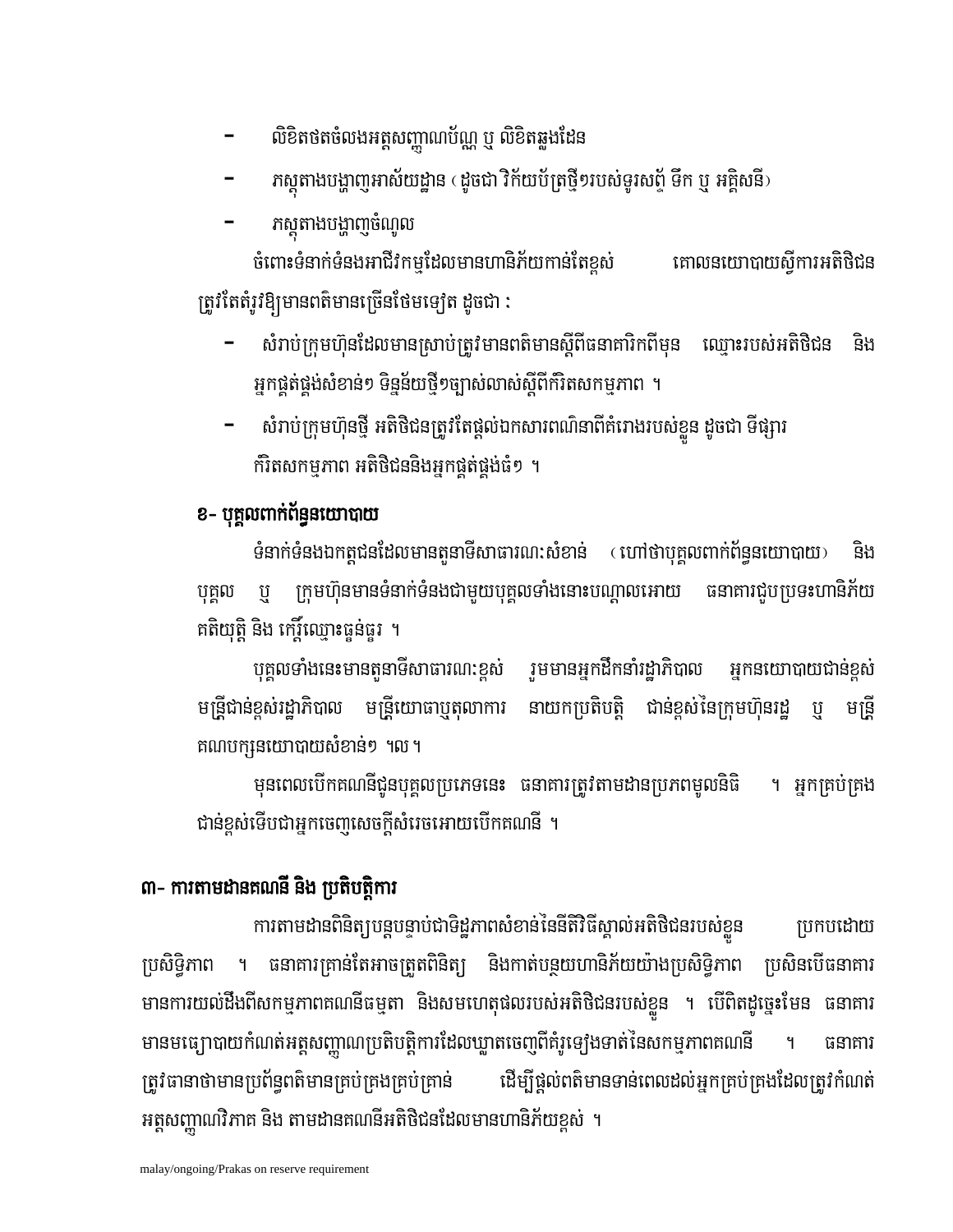ធនាគារត្រូវបង្កើតគោលនយោបាយមួយច្បាស់លាស់ និងសេចក្តីណែនាំនីតិវិធី និងការត្រួតពិនិត្យផ្ទៃក្នុង ហើយពិសេសនៅតែប្រុងប្រយ័ត្នចំពោះទំនាក់ទំនងអាជីវកម្មជាមួយបុគ្គលពាក់ព័ន្ធនយោបាយ ការត្រួតពិនិត្យ ។ ឡើងវិញទ្យេងទាត់លើអតិថិជនសំខាន់ៗត្រូតែធ្វើឡើងតាមពេលកំណត់ ដើម្បីកំណត់អត្តសញ្ញាណបុគ្គលពាក់ព័ន្ធ នយោបាយថ្មី ។

### ៤- ហានិភ័យគ្រប់គ្រង

ប្រកបដោយប្រសិទ្ធិភាព ក្រុមប្រឹក្សាភិបាលត្រូវបេ្តជាអនុវត្តគោលនយោបាយស្គាល់អតិថិជនរបស់ខ្លួន ដោយបង្កើតនីតិវិធីសមស្រប និង ធានាអោយមានប្រសិទ្ធិភាព ។

បណ្តោពារាយការណ៍ប្រតិបត្តិការសង្ស័យត្រូវបញ្ជាក់អោយបានច្បាស់ជាលាយលក្ខអក្សរ ទិង បញ្ជូនទៅ គ្រប់បុគ្គលិកទាំងអស់ ។

ភារកិច្ចត្រួតពិនិត្យផ្ទៃក្នុង អនុវត្តន៍អោយបានរបស់ធនាគារមានការទទួលខុសត្រូវយ៉ាងសំខាន់ក្នុងការ ទឹង វាយតំលៃ និង ធានាអនុវត្តអោយបាននូវគោលនយោបាយស្គាល់អតិថិជន ។

ផ្នែកនេះត្រូវផ្តល់ការវាយតំលៃឯករាជ្យពីគោលនយោបាយរបស់ធនាគារ ។ ផ្នែកនេះត្រូវតាមដានការ អនុវត្តន៍របស់បុគ្គលិកតាមរយ:ការធ្វើតេសគំរូអនុវត្តន៍ និងជូនពតិមានទៅក្រុមប្រឹក្សាភិបាល ប្រសិនបើខ្លួនជឿ ថា គណ: គ្រប់គ្រងមិនបានបង្កើតនីតិវិធីស្គាល់អតិថិជនដោយមានទទួលខុសត្រូវ ។

ធនាគារទាំងអស់ត្រូវមានកម្មវិធីបណ្តុះបណ្តាលបុគ្គលិក ដើម្បីអោយបុគ្គលិកធនាគារបានទទួលការ បុគ្គលិកថ្មីត្រូវអប់រំពីសារ: ប្រយោជន៍នៃកោលនយោបាយ បណ្តុះបណ្តាលយ៉ាងល្អស្តីពីនីតិវិធីស្គាល់អតិថិជន  $\mathcal{L}$ ស្គាល់អតិថិជន និង តំរូវការជាមូលដ្ឋានផ្សេងទ្យេតនៅធនាគារ ។ បុគ្គលិកការិយាល័យជួរមុខ ដែលធ្វើការផ្ទាល់ជា មួយអតិថិជនត្រូវតែបណ្តុះបណ្តាល ដើម្បីបញ្ជាក់ពីការកំណត់អត្តសញ្ញាណអតិថិជនថ្មី និងអនុវត្តការយកចិត្ត ទុកដាក់ ក្នុងការកាន់កាប់ជាប្រចាំគណនីបេស់អតិថិជនហើយដកស្រង់សកម្មភាពសង្ស័យ ។

> ភ្នំពេពា , ថ្ងៃទី០៤ ខែ តុលា ឆ្នាំ ២០០៣ ฉาย หยาดรูสติลิสุ

#### ចំលងជូន

- គ្រប់គ្រឹះស្ថានធនាគារនិងហិរញ្ញវត្ថុ

- កាលប្បវត្តិ / ឯកសារ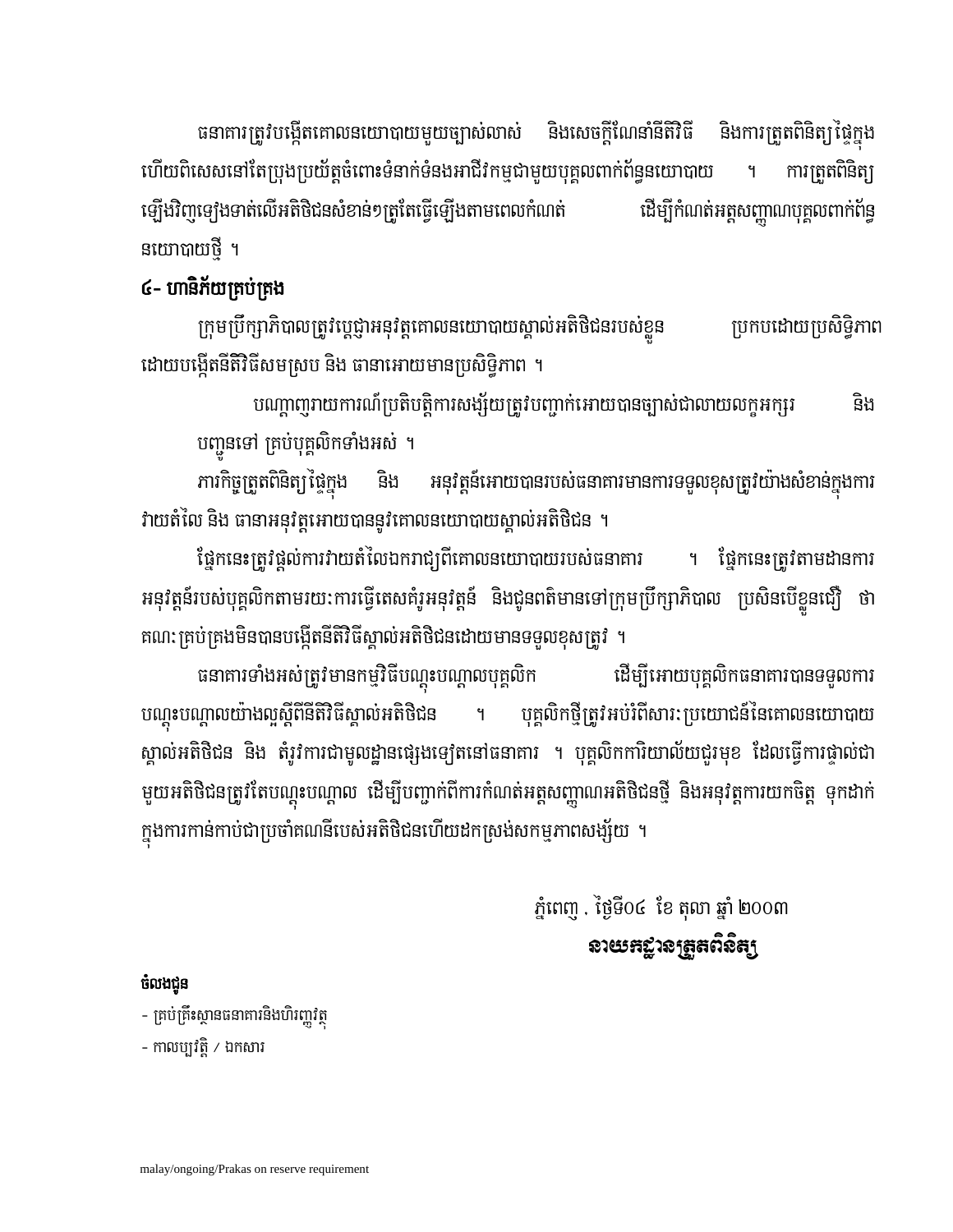B7.03-02 CL

### **CIRCULAR**  ON SUSPICIOUS TRANSACTIONS and KNOW YOUR CUSTOMER POLICIES

- With reference to the Prakas No B7.02-206 Prokor dated 21/10/2002 on standardized Procedure for Identification of Money Laundering at the Banking and Financial **Institution**
- I- SUSPICIOUS TRANSACTIONS
- 1. General Comments

 The list of suspicious transactions situations given below is intended mainly as a means of highlighting the basic ways in which money may be laundered. While each individual situation may not be sufficient to suggest that money laundering is taking place, a combination of such situations may be indicative of such a transaction. Further, the list is by no means complete, and will require constant updating and adaptation to changing circumstances and new methods of laundering money. The list is intended solely as an aid, and must not be applied as a routine instrument in place of common sense.

 A customer's declarations regarding the background of such transactions should be checked for plausibility. Not every explanation offered by the customer can be accepted without scrutiny.

 It is justifiable to suspect any customer who is reluctant to provide normal information and documents required routinely by the banking and financial institution in the course of the business relationship. Banking and financial institution should pay attention to customers who provide minimal, false or misleading information or, When applying to open an account, provide information that is difficult or expensive for the banking and financial institution to verify.

- 2. Transactions Which Do Not Make Economic Sense
	- a) A customer-relationship with the banking and financial institution that does not appear to make economic sense, for example, a customer having a large number of accounts with same banking and financial institution, frequent transfers between different accounts or exaggeratedly high liquidity.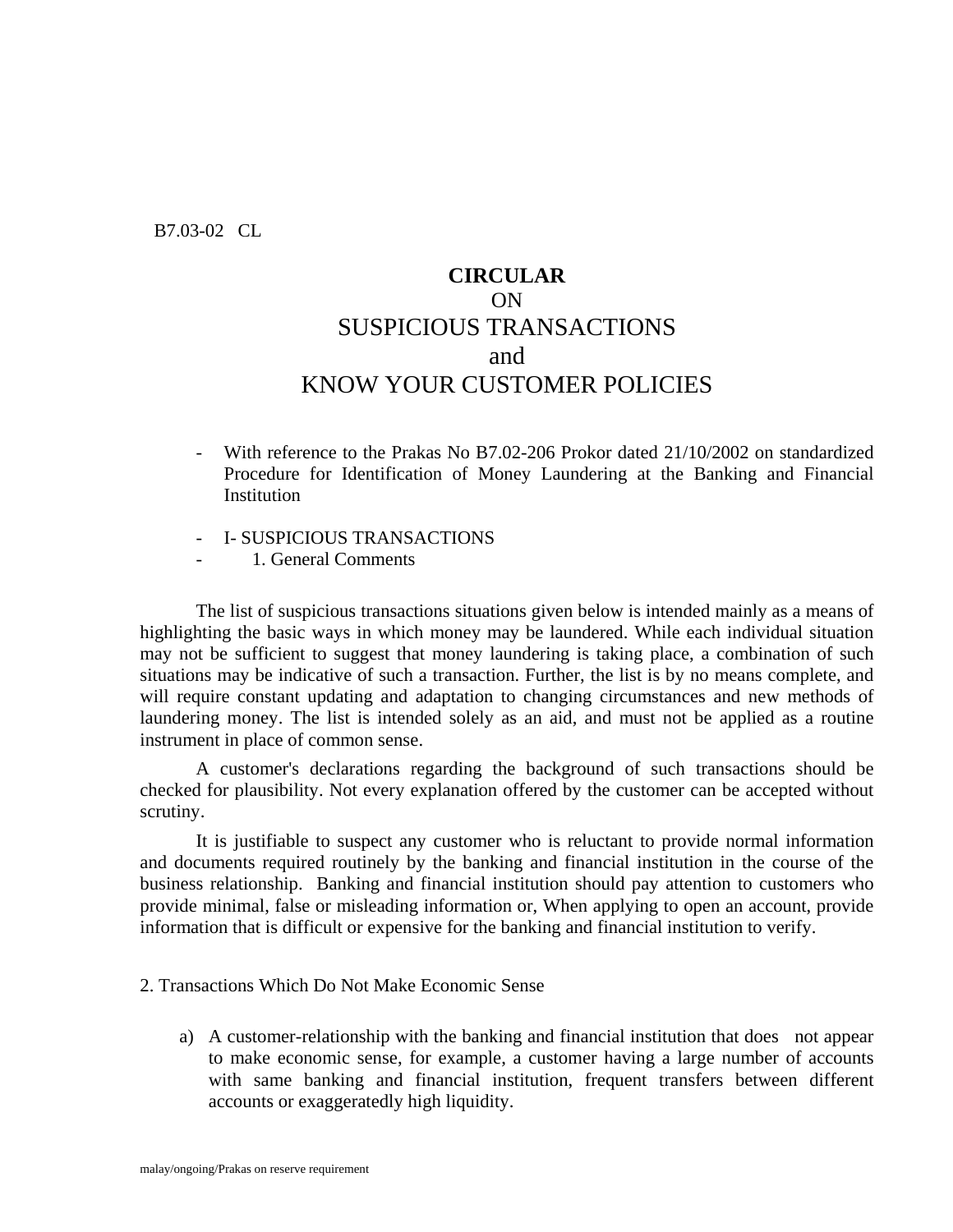- b) Transactions in which assets are withdrawn immediately after being deposited, unless the customer's business activities furnish a plausible reason for immediate withdrawal;
- c) Transactions that cannot be reconciled with the usual activities of the customer, for example, the use of Letters of Credit and other methods of trade finance to move money between countries where such trade is not consistent with the customer's usual business;
- d) Transactions which, without plausible reason, result in the intensive use of what was previously a relatively inactive account, such as a customer's account which shows virtually no normal personal or business related activities but is used to receive or disburse unusually large sums which have no obvious purpose or relationship to the customer and/or his business;
- e) Provision of personal guarantees or indemnities as collateral for loans between third parties that are not in conformity with market conditions;
- f) Unexpected repayment of an overdue credit without any plausible explanation;
- g) Back-to-back loans without any identifiable and legally admissible purpose.
- 3. Transactions Involving Large Amounts of Cash
- a) Exchanging an unusually large amount of small-denominated notes for those of higher denomination;
- b) Frequent withdrawal of large amounts that do not appear to be justified by the customer's business activity;
- c) Large cash withdrawals from a previously dormant/inactive account, or from an account which has just received an unexpected large credit from abroad;
- d) Banking and financial institution transactions, both deposits and withdrawals, that are denominated by unusually large amounts of cash, rather than by way of debits and credits normally associated with the normal commercial operations of the company, e.g. letters of credit, bills of exchange, etc;
- e) Depositing cash by means of numerous credit slips by a customer such that the amount of each deposit is not substantial, but the total of which is substantial;
- f) The deposit of unusually large amounts of cash by a customer to cover requests for money transfers or other negotiable and readily marketable money instruments;
- g) Customers whose deposits contain counterfeit notes or forged instruments;
- h) Customers who together, and simultaneously, use separate tellers to conduct large cash transactions.

#### **4. Transactions Involving Deposit Accounts**

- a) Matching of payments out with credits paid in by cash on the same or previous day;
- b) Paying in large third party cheques endorsed in favor of the customer;
- c) Substantial increases in deposits of cash or negotiable instruments by a professional firm or banking and financial institution, using client accounts or in-house banking and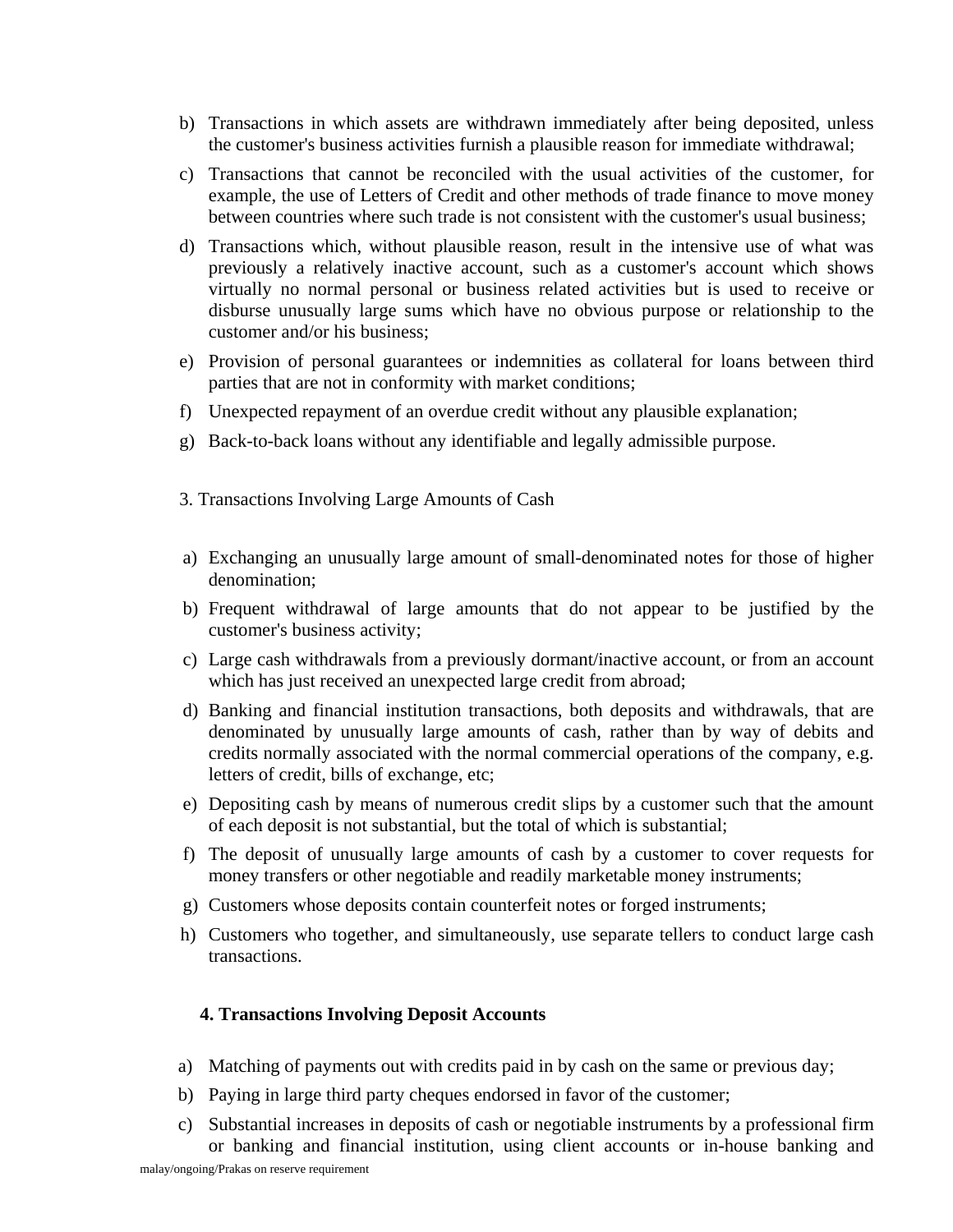financial institution or trust accounts, especially if the deposits are promptly transferred between other client company and trust accounts;

- d) High velocity of funds through an account, i.e., low beginning and ending daily balances, which do not reflect the large volume of funds flowing through an account;
- e) Multiple depositors using a single deposit account;
- f) An account opened in the name of a moneychanger that receives structured deposits;
- g) An account operated in the name of an offshore company with structured movement of funds.
- 5. Transactions Involving Transfers Abroad
- a) Large and regular payments that cannot be clearly identified as bona fide transactions, from and to countries associated with (i) the production, processing or marketing of narcotics or other illegal drugs or (ii) criminal conduct;
- b) Substantial increase in cash deposits by a customer without apparent cause, especially if such deposits are subsequently transferred within a short period out of the account and/or to a destination not normally associated with the customer;
- c) Building up large balances, not consistent with the known turnover of the customer's business, and subsequent transfer to account(s) held overseas;
- d) Cash payments remitted to a single account by a large number of different persons without an adequate explanation.
- 6. Miscellaneous Transactions
- a) Provision of collateral by way of pledge or guarantee without any discernible plausible reason by third parties unknown to the banking and financial institution and who have no identifiable close relationship with the customer;
- b) Transfer of money to another bank without indication of the beneficiary;
- c) Customers who wish to maintain a number of trustee or clients' accounts that do not appear consistent with their type of business, including transactions that involve nominee names.

#### **II-Know Your Customer (KYC) Policies**

 In 1999, the Basel Committee identified deficiencies in a large number of countries' know your-customer (KYC) policies.

 Sound KYC policies are essential for protecting the safety and the soundness of banks and integrity of banking systems; they must be seen as a critical element in the effective management of banking risks. KYC safeguards go beyond simple account opening and record keeping and require banks to formulate a customer acceptance policy that involves more extensive due diligence for higher risks accounts and includes proactive account monitoring for suspicious activities.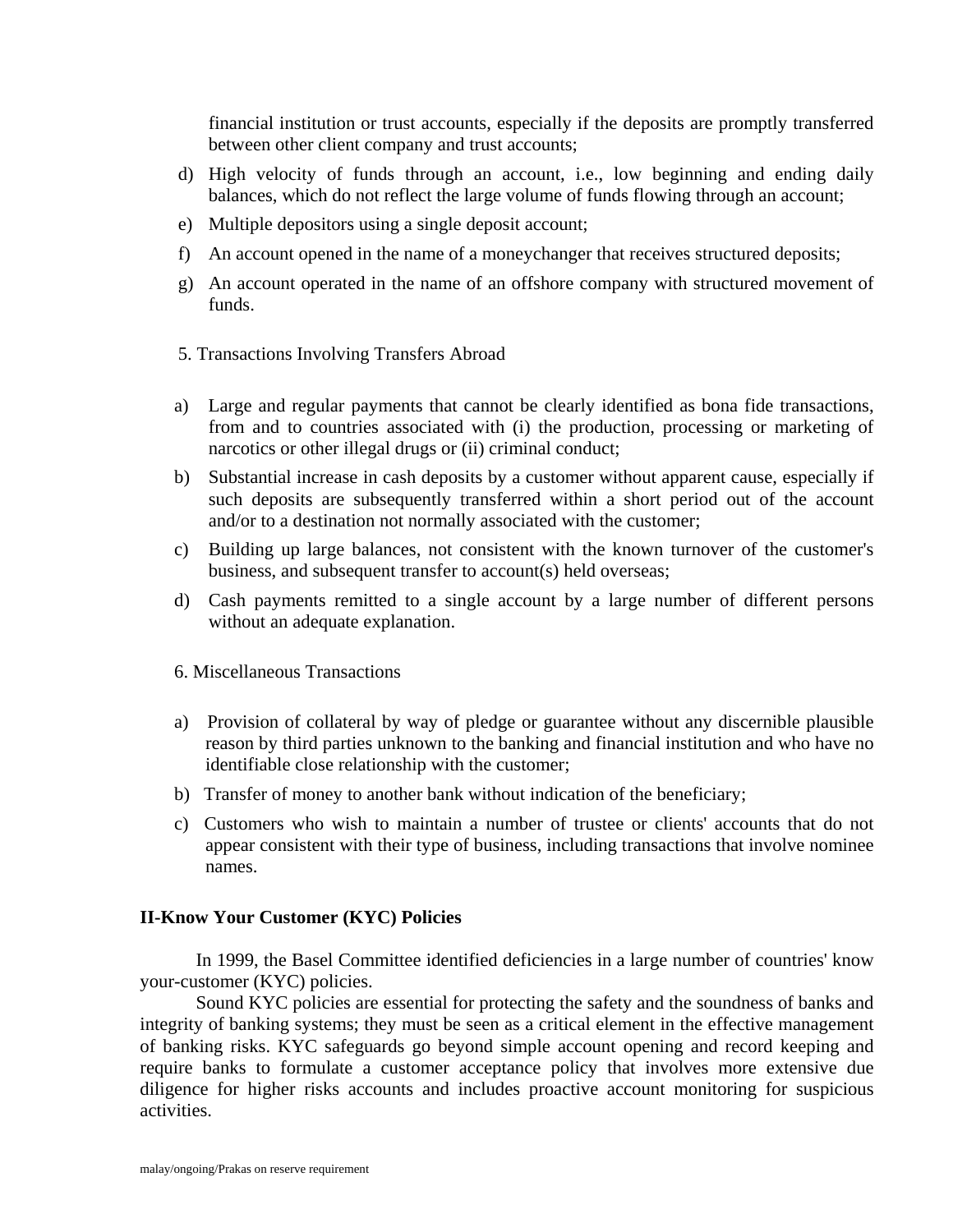The inadequacy or absence of KYC standards can subject banks to serious customer and counterparty risks, especially reputation, operational, legal and concentration risks.

Sound KYC policies encompass four major elements.

#### **1 – Customer acceptance policy**

Banks should develop clear customer acceptance policies, including a description of type customers who pose a higher than average risk to a bank. For preparing such policy, banks must take into account different factors, such as country of origin, public or high profile position, linked accounts, business activities…

According to the risks, the account opening policy must be different. For instance, for a working individual with a small accounts balance, basic account-opening requirements will be demanded. But, for an individual, with a high net worth, whose source of funds is unclear, quite extensive diligence is essential. Decision to enter into business relationships with higher risk customers, such as politically exposed people should be taken exclusively at senior management level.

#### **2 – Customer identification**

For KYC policy, a customer includes:

- The person or entity that maintains an account with the bank.
- The beneficiaries of transactions conducted by professional intermediaries.
- Any person or entity connected with a financial transaction who can pose a significant risk to the bank.

#### **A/ General Identification requirements**

Banks need to obtain all information necessary to establish the identity of each new customer and the purpose and intended nature of the business relationship. Whatever is customer acceptance policy, the minimum requirements for opening an account are the following:

- To get a copy of the ID card or passport
- Proof of the address (recent electricity, water or phone bill for instance)
- Proof of the income.

 For relationship with higher risk, customer acceptance policy must require more information, as (list not limitative).

- For existing companies, information on the previous banker, name of the major customers and suppliers, recent and precise data on the level of activity.
- For new companies, the customer must give a file describing its project: market, level of activity, main customers and suppliers.

#### **B/ Politically exposed persons**

Relationships with individual holding important public positions (called politically exposed persons) and with persons or companies related to them expose banks to significant reputational and legal risks.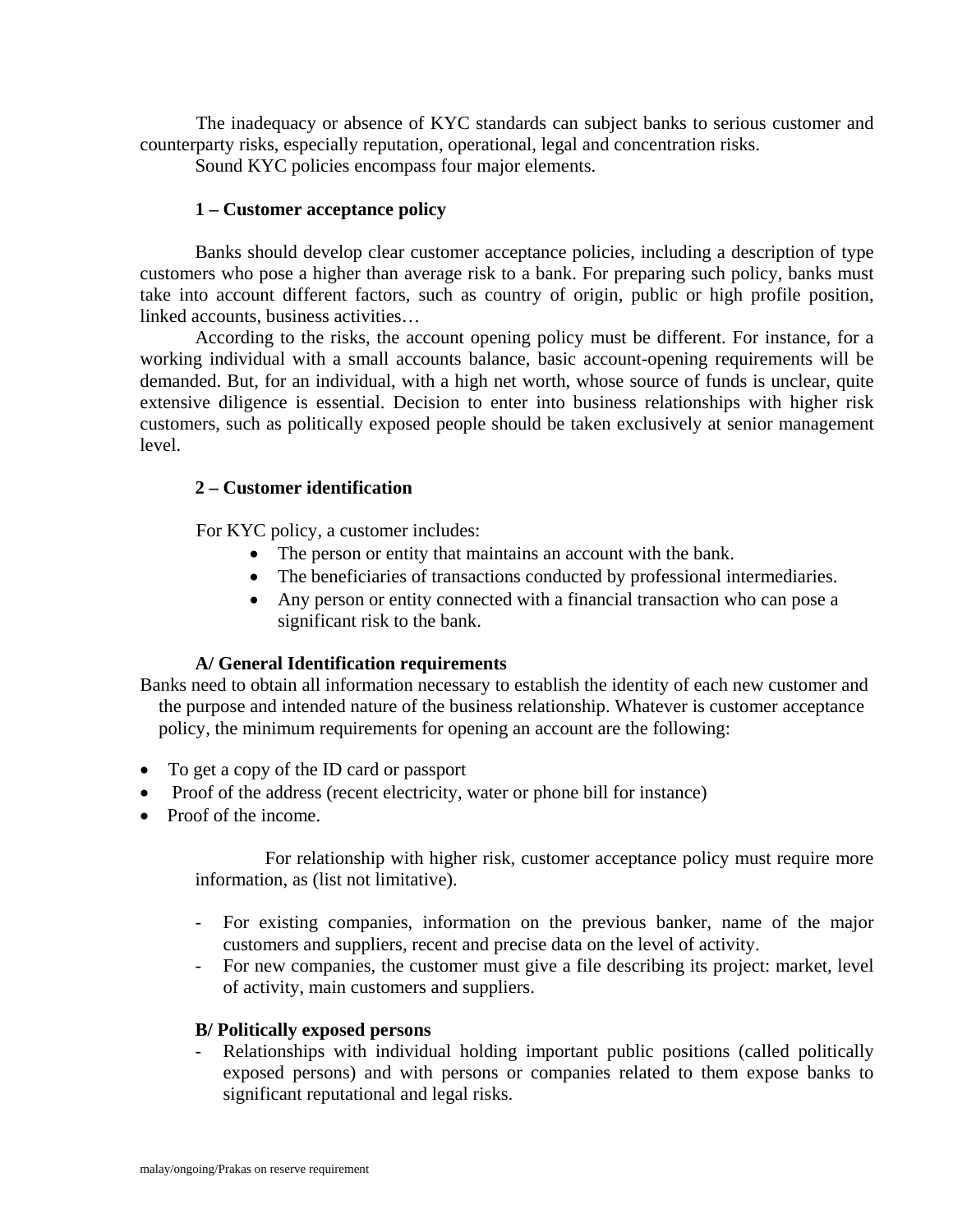These persons prominent public functions, including heads of government, senior politicians, senior government, judicial or military officials, senior executives in State companies, important political party officials….

Before opening an account to these persons, banks should investigate the source of funds; the decision should be only taken at a senior management level.

#### **3- On-going monitoring of accounts and transactions**

 On-going monitoring is an essential aspect of effective KYC procedures. Banks can only effectively control and reduce their risks if they have an understanding of normal and reasonable account activity of their customers. If so, they have means of identifying transactions which fall outside the regular pattern of an account's activity.

 Banks should ensure that they have adequate management information systems to provide managers with timely information needed to identify, analyse and monitor high risks customers' accounts.

 Banks should develop a clear policy and internal guidelines, procedures and control and remain especially vigilant regarding business relationship with politically exposed persons. A regular review of the most important customers must be periodically done in order to identify new politically exposed persons.

#### **4- Risk management**

 The Board of directors should be fully committed to an effective KYC policy by establishing appropriate procedures and ensuring their effectiveness.

 The channels for reporting suspicious transactions should be clearly specified in writing notes and communicated to all personnel.

 Bank internal audit and compliance functions have important responsibilities in evaluating and ensuring adherence to KYC policies. This department must provide an independent evaluation of the bank's policies; it must monitor staff performance through sample testing of compliance and alert Board of directors if it believes management is failing to set-up KYC procedures in a responsible manner.

 All banks must have an ongoing employee-training program, so that bank staff is well trained in KYC procedures. New staff should be educated in the importance of KYC policies and the basic requirements at the bank. Front-office staff members who deal directly with the customers should be trained to verify the identity of new customers, to exercise due diligence in handling accounts of existing customers on on-going basis and to detect patterns of suspicious activity.

> Phnom Penh, October 04, 2003 **Bank Supervision department Signed: Phan Ho Neav Chanthana**

**cc:** - All banking and financial institutions - File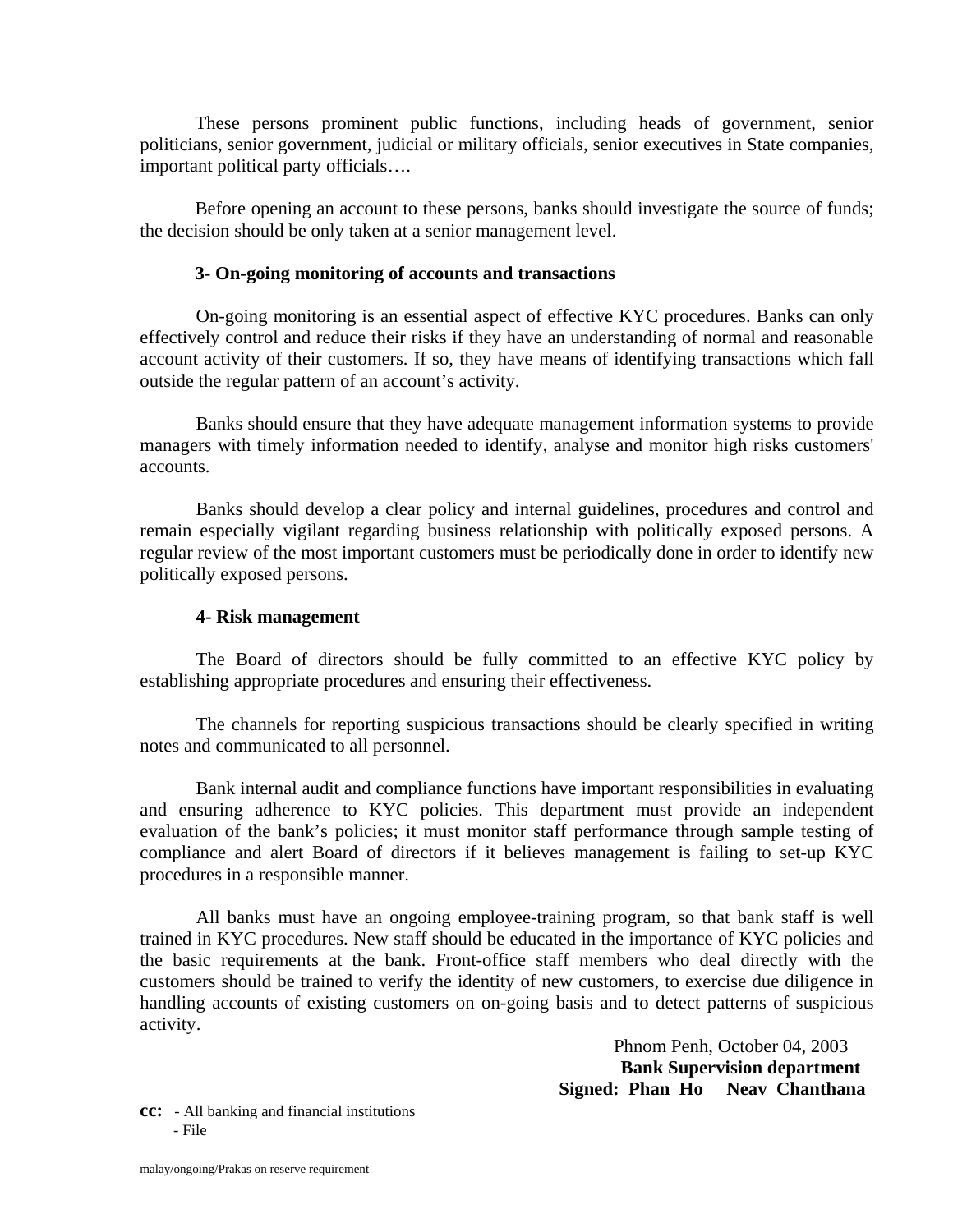ប្រាក់ចំណេញប្រចាំឆ្នាំត្រូវបានទទួលស្គាល់ជាក់លាក់ អនុម័តបញ្ចីគណនេយ្យប្រចាំឆ្នាំ។

ធនាគារមិនអាចទូទាត់ភាគលាភនៅមុនពេលអនុម័តនេះទេ ។

#### ប្រុការ ២. $\scriptstyle\mathtt{.}$

នៅពេលដែលស្នងការគណនីឯករាជ្យបាន

ធនាគារពាណិជ្ជនិងធនាគារឯកទេសត្រូវបានអនុញ្ញាតអោយទូទាត់ភាគលាភបាន លះត្រាតែប្រាក់ ចំណេញត្រូវបានទទួលស្គាល់ជាក់លាក់ ។

### ថ្ងៃភារ ១. $\scriptstyle\mathtt{.}$

### <u>ක් 15 ජ</u>

- តាមសំណើរបស់អគ្គនាយកដ្ឋាន
- បានឃើញព្រះរាជក្រឹត្យលេខ នស/រកត/០២០២/០៣៩ ចុះថ្ងៃទី ១៦ ខែ កុម្ភ: ឆ្នាំ ២០០២ ស្តីពីការ
- អោយ ប្រើច្បាប់ ស្តីពីការរៀបចំនិងការប្រព្រឹត្តិទៅនៃ ធនាគារជាតិនៃកម្ពុជា - បានឃើញព្រះរាជក្រមលេខ នស/រកម/ ១១៩៩/១៣ ចុះថ្ងៃទី ១៨ ខែ វិច្ឆិកា ឆ្នាំ ១៩៩៩ ដែលប្រកាស អោយប្រើច្បាប់ស្តីពីគ្រឹះស្ថានធនាគារនិងហិរញ្ញវត្ថុ
- បានឃើញរដ្ឋធម្មនុញ្ញ នៃព្រះរាជាណាចក្រកម្ពុជា - បានឃើញព្រះរាជក្រមលេខ នស/រកម/09៩៦/២៧ ចុះថ្ងៃទី ២៦ ខែមករា ឆ្នាំ១៩៩៦ ដែលប្រកាស

### *៶*ឧសាតិបាលធលគារឋាតិនៃកម្ពុឋា

### **หาเลลาส์สาสญาส**ะวะจุล

# **ญัติ**

### 155165

ធ៧.០៤- ០០៦ ប្រក.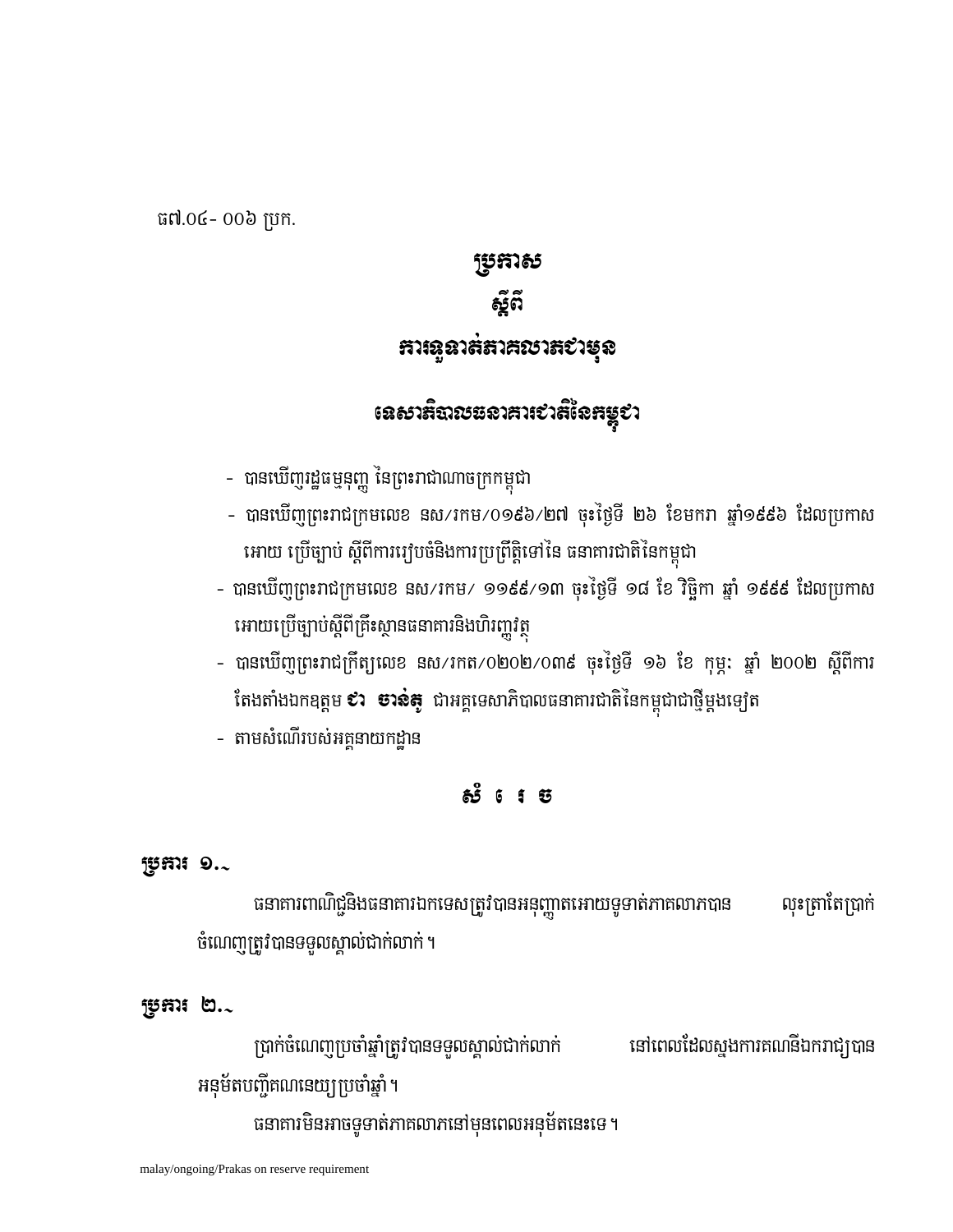#### $5531$  m. $\sim$

ប្រសិនបើភាគលាភត្រូវបានទូទាត់ជាមុន លាភដែលបានទូទាត់ជាមុនមកវិញយ៉ាងឆាប់ ឥណទានលើសសមតុល្យចំពោះឯកត្តជន ។

ធនាគារជាតិនៃកម្ពុជាអាចបង្ខំអោយភាគទុនិកសងភាគ ដោយបូកបន្ថែមជាមួយការប្រាក់ដែលបានគណនាដូច

### $55316...$

ថ្វីបើមានប្រការ៣ក៏ដោយ ការខកខានមិនបានគោរពតាមខ្ទឹមសារនៃប្រកាសនេះ ត្រូវទទួលរង ទណ្ឌកម្មស្របតាមមាត្រា៥២នៃច្បាប់ស្តីពីគ្រឹះស្ថានធនាគារនិងហិរញ្ញវត្ថុ។

### $15311$  &. $\sim$

អគ្គនាយកដាន អគ្គលេខាធិការដាន អគ្គបេទ្យា អគ្គាធិការដាន គ្រប់នាយកដាន អង្គភាព គ្រប់គ្រឹះស្ថានធនាគារ និងហិរញ្ញវត្ថុ នៅក្រោមឱវាទ និងក្រោមអាណាព្យាបាល ធនាគារជាតិនៃកម្ពុជា ត្រូវអនុវត្តម៉ឹងម៉ាត់នូវប្រកាសនេះតាមភារកិច្ចរឿង១ខ្លួន ។

### $15$  and  $9^\circ$

ប្រកាសនេះមានប្រសិទ្ធិភាពអនុវត្តចាប់ពីថ្ងៃចុះហត្ថលេខានេះតទៅ ។

រាជធានីភ្នំពេញ, ថ្ងៃទី១៤ ខែមករា ឆ្នាំ២០០៤

### เฉษาธิการ

### 

- ដូចប្រការ ៥ " ដើម្បីអនុវត្ត"

– កាលប្បវត្តិ

កន្ថែខឧន្ទរប

- ឯកសារ

### uşoçr

- គ្រប់សមាជិកក្រុមប្រឹក្សាភិបាល
- ទីស្តីការគណ:រដ្ឋមន្ត្រី "ដើម្បីជ្រាបជាពតិមាន"
- នាយកដ្ឋានរដ្ឋបាលនៃទីស្តីការគណ:រដ្ឋមន្ត្រី
	- "ដើម្បីចុះផ្សាយក្នុងរាជកិច្ច"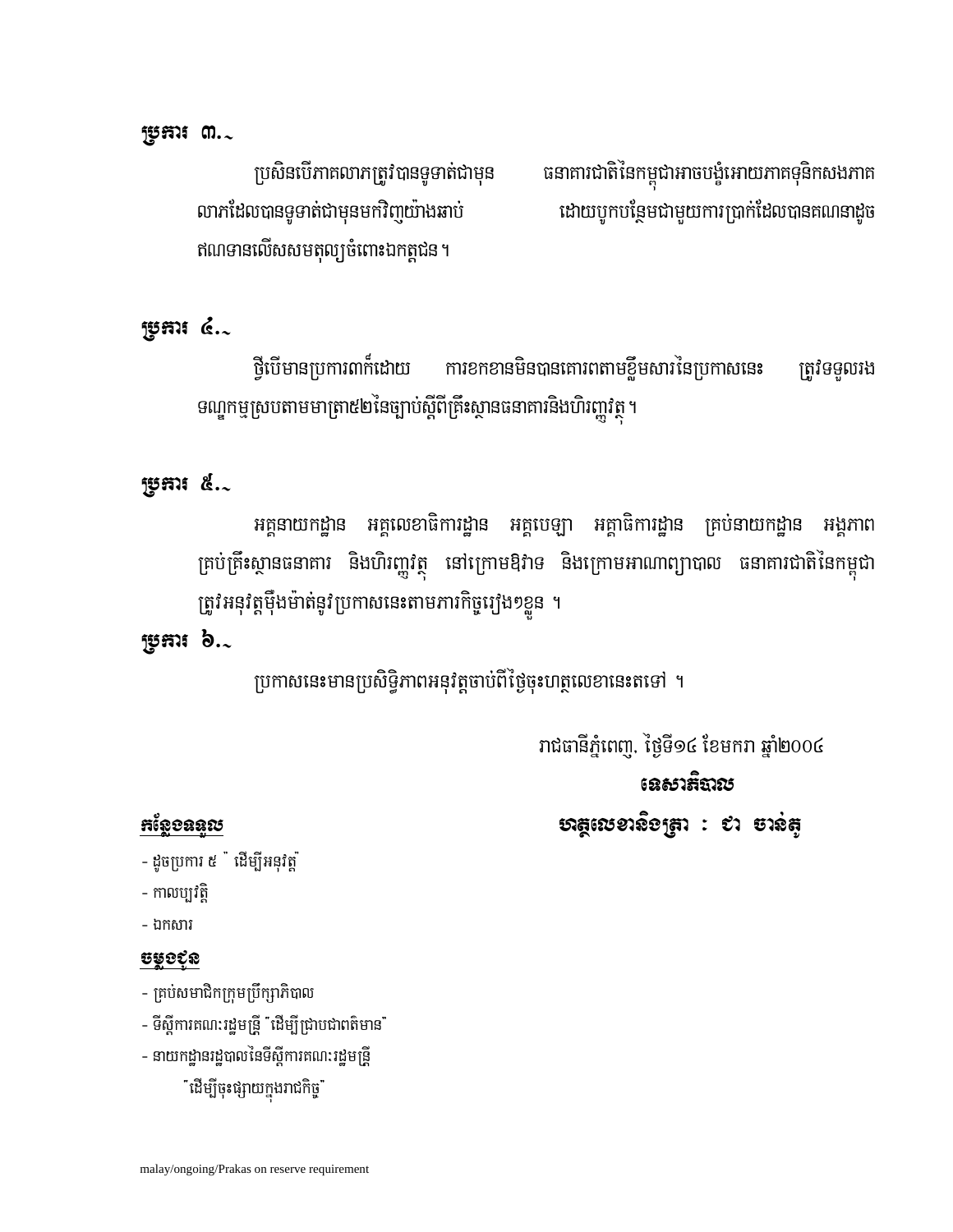B7.04- 006 Prokor.

#### PRAKAS **ON**

#### **PAYMENTS OF DIVIDENDS IN ADVANCE ------------------------**

The Governor of the National Bank of Cambodia

- With reference to the Constitution of the Kingdom of Cambodia;
- With reference to the Royal Kram NS/RKM/0196/27 of January 26, 1996 promulgating the Law on the organization and conduct of the National Bank of Cambodia;
- With reference to the Royal Kram NS/RKM/1199/13 of November 18,1999 promulgating the Law on Banking and Financial Institutions;
- With reference to the Royal Decree NS/RKT/0202/039 of February 16, 2002 on the reappointment of His Excellency Chea Chanto as Governor General of the National Bank of Cambodia;
- Pursuant to the request of the General Director of the National Bank of Cambodia.

#### **DECIDES**

#### **Article 1**.

Banking and financial institutions are only allowed to pay dividends if the annual profit is absolutely certain.

#### **Article 2.**

Annual profit is absolutely certain, once annual accounts have been approved by external auditors. Banks cannot pay dividends before this approval.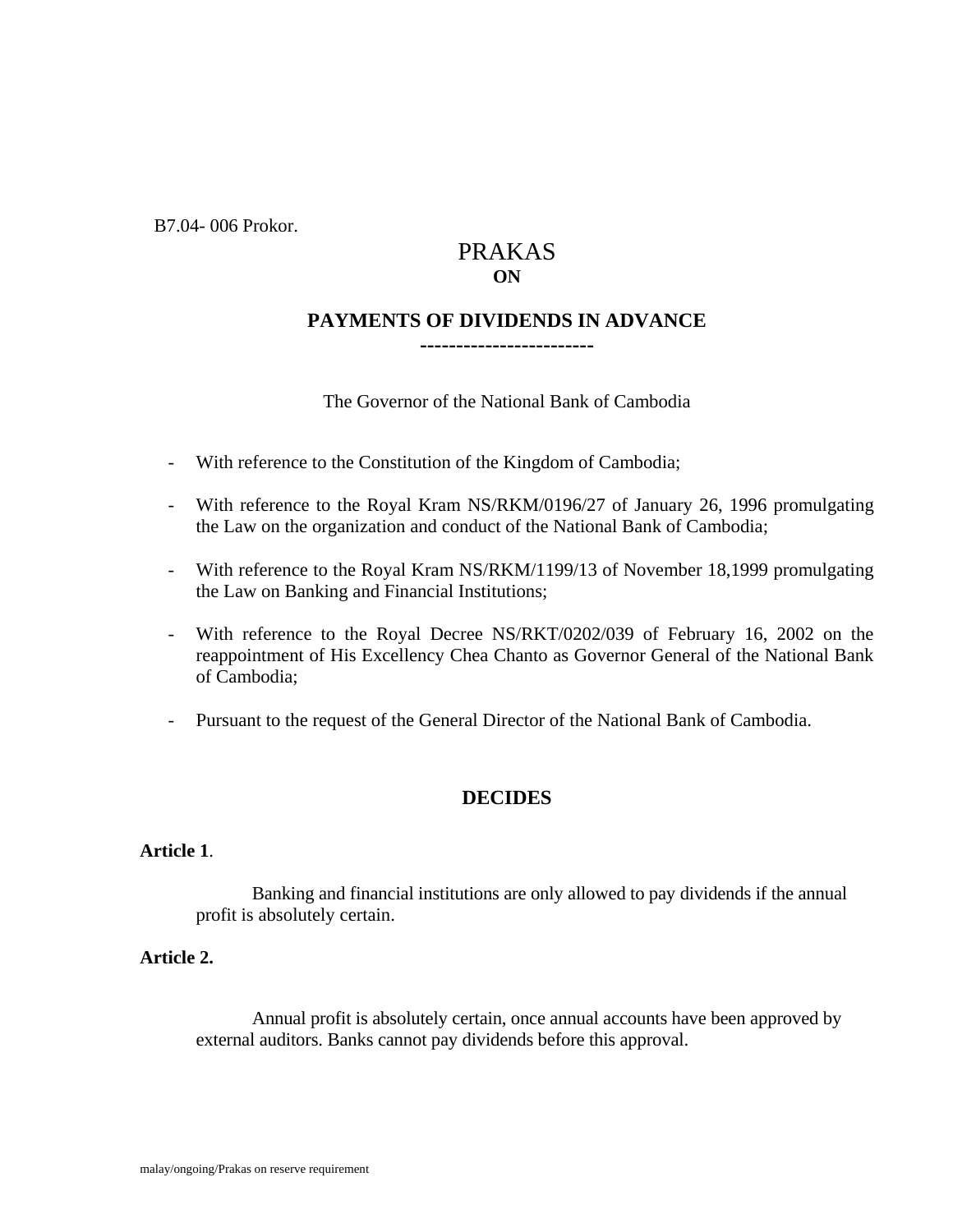#### **Article 3**.

If dividends are paid in advance, National Bank of Cambodia can compel the shareholders to immediately repay the dividends paid in advance, plus an interest calculated as for an overdraft to individuals.

#### **Article 4**.

Notwithstanding article 3, any failure to abide by the present regulation will be sanctioned according to article 52 of the Law on the Banking and Financial Institutions.

#### **Article 5**.

The General Direction, the General Secretariat, the General Inspection, the General Cashier, all Departments of the National Bank of Cambodia, and all Banking and Financial Institutions under of the National Bank of Cambodia's supervisory authority shall strictly implement this Prakas.

#### **Article 6**.

This Prakas shall have effect from the signing date.

Phnom Penh, January 14, 2004 **The Governor** 

Signed and sealed: **CHEA CHANTO**

cc: - The member of the Board of Directors

- The parties concerned as stated in Article 5
- File
- CM "for info."
- Administration
- Department of CM
- "for publication in the National Gazette"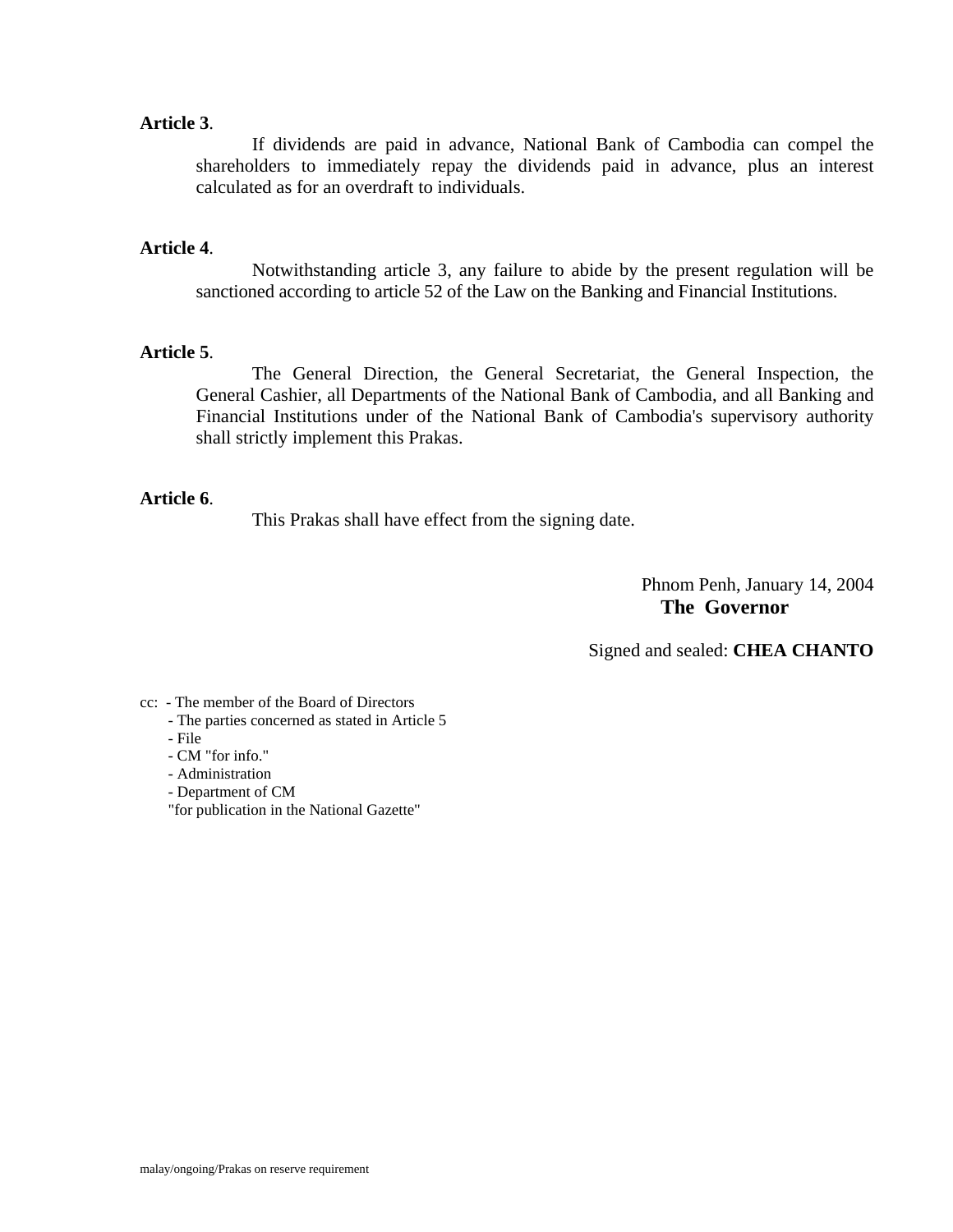ទ្រព្យសម្បត្តិដែលបានជួលឬភតិសន្យាត្រូវបំរើឱ្យប្រតិបត្តិការផ្ទាល់របស់ធនាគារ ។ ធនាគារមិន ប្រសិនបើទ្រព្យសម្បត្តិនោះមិនត្រូវបានប្រើប្រាស់សំរាប់សកម្មភាពចាំបាច់របស់ ត្រូវបានអនុញ្ញាតឱ្យជួល ធនាគារទេ ។

រូបូតារ ២ $\,$  . $\scriptstyle\sim$ 

ប្រភព ១ $\,$  . $\scriptstyle\sim$ 

ធនាគារត្រូវបានអនុញ្ញាតឱ្យទូទាត់សងប្រាក់ថ្លៃជួលឬភតិសន្យាលើទ្រព្យសម្បត្តិ ដោយត្រូវ គោរពតាមលក្ខណវិនិច្ឆ័យមួយចំនួនដូចខាងក្រោម ។

### 63 6 1 5

- យោងតាមសំណើរបស់អគ្គនាយកដ្ឋាន
- បានឃើញព្រះរាជក្រឹត្យលេខ នស⁄រកត⁄០២០២⁄ ០៣៩ ចុះថ្ងៃទី១៦ ខែកុម្ភ: ឆ្នាំ២០០២ ស្តីពីការ តែងតាំង **៦<del>ភ</del>ខ្វត្តុម ៩រ មាន់គ្** ជាអគ្គទេសាភិបាលធនាគារជាតិនៃកម្ពុជា ជាថ្មីម្តងទ្យេត
- បានឃើញព្រះរាជក្រមលេខ នស/រកម/១១៩៩/ ១៣ ចុះថ្ងៃទី១៨ ខែវិច្ឆិកា ឆ្នាំ១៩៩៩ ដែលប្រកាស ឱ្យប្រើច្បាប់ស្តីពីក្រឹះស្ថានធនាគារនិងហិរញ្ញវត្ថុ
- បានឃើញព្រះរាជក្រមលេខ នស/រកម/09៩៦/ ២៧ ចុះថ្ងៃទី២៦ ខែមករា ឆ្នាំ១៩៩៦ ដែលប្រកាស ឱ្យប្រើច្បាប់ស្តីពីការរៀបចំនិងការប្រព្រឹត្តិទៅនៃធនាគារជាតិនៃកម្ពុជា
- បានឃើញរដ្ឋធម្មនុញ្ញនៃព្រះរាជាណាចក្រកម្ពុជា

# **15mes** <u> ស្គ័</u>ពី *หาเฉลาลังออายุฉลุธ* หูกหั่งชู่ช*ูณ*ล์อสส์ชาญา <u>នេសា<del>ន</del>ិបាល</u>ឆលាគារសាតិនៃកម្ពុស

ធ៧.០៤-០៣៧ ប្រក.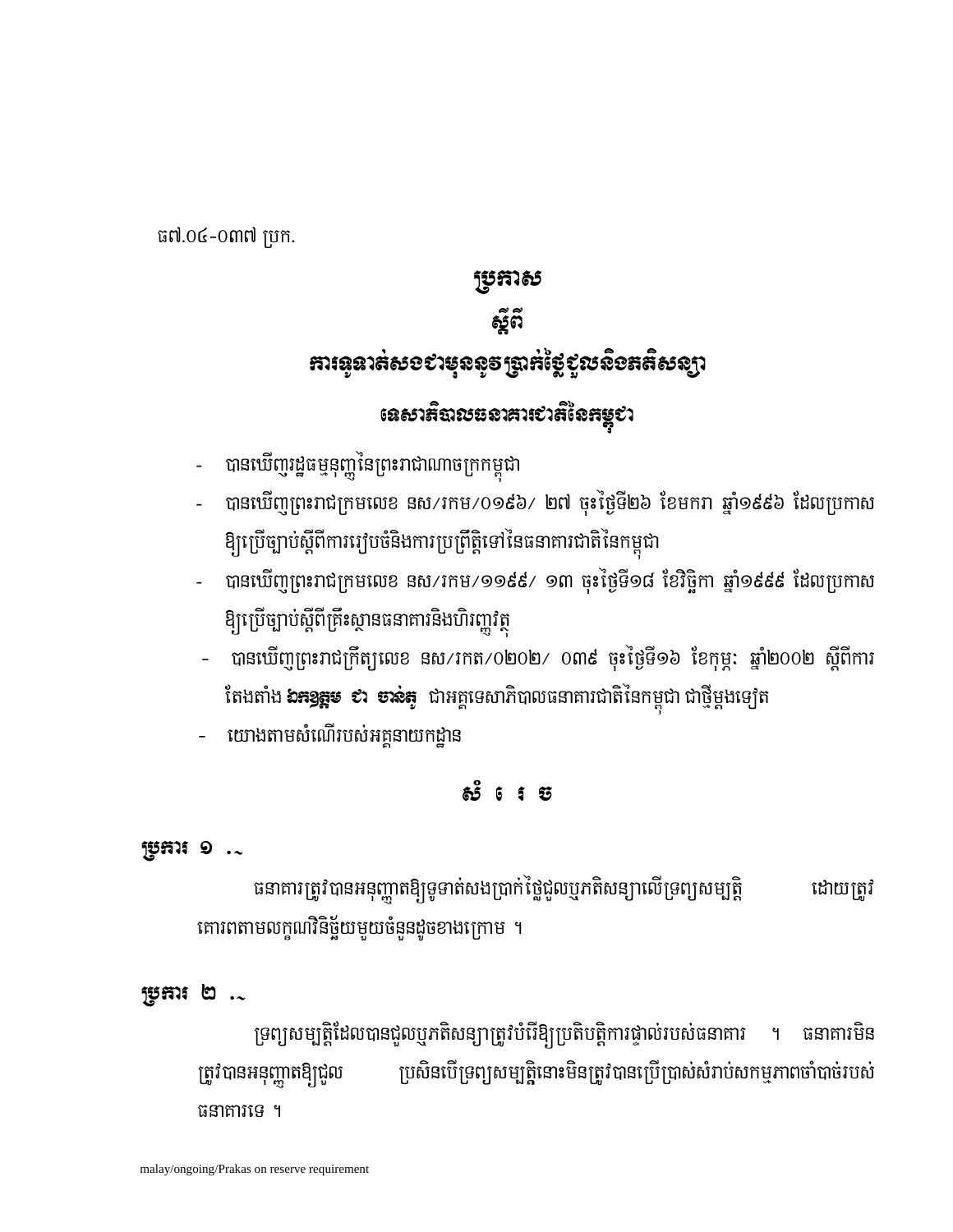$\frac{1}{2}$ ម្ភះអា ៣..

យោងតាមកោលការណ៏នៃខ្លឹមសារមានទម្ងន់លើទំរង់ ការជួលឬភតិសន្យាដែលបាន ទទាត់មន មិនអាចត្រូវបានប្រើសំរាប់ដកប្រាក់ពីធនាគារទេ ហើយជាពិសេសមិនអាចត្រូវបានប្រើសំរាប់ដកដើមទុន ផ្លាល់របស់ភាគទ្មនិកឡើយ ។

ishi ( $\sim$ 

ការជួលឬភតិសន្យាដែលបានទូទាត់មុន មិនត្រូវឱ្យលើសពីរយ:ពេលមួយឆ្នាំនៃថ្លៃជួលទ្រព្យសម្បត្តិ ឡើយ ។

 $19311$  &  $\ldots$ 

ប្រសិនបើធនាគារត្រូវតំកល់ប្រាក់ធានាឬត្រូវផ្តល់ឥណទានក្នុងចំនួនណាមួយឱ្យម្ចាស់ ទ្រព្យសម្បត្តិ នោះគឺជាចំនួនប្រាក់ដែលបានទូទាត់រួចកត់ត្រានៅក្នុងតារាងតុល្យការ ហើយចំនួនប្រាក់នោះមិនត្រូវលើស ពីមួយឆ្នាំនៃថ្លៃជួលទ្រព្យសម្បត្តិទេ ។

whis  $\delta$  ...

លើសពីប្រាក់ថ្លៃជួលទ្រព្យសម្បត្តិមួយឆ្នាំ ចំនួនប្រាក់ដែលបានទូទាត់រួចទាំងអស់ នឹងត្រូវកាត់ ចេញពីមូលនិធិផ្ទាល់សុទ្ធរបស់ធនាគារ ។

 $\mathfrak f$ ប្លូងារ ៧ . $\scriptstyle\sim$ 

ក្នុងករណីប្រាក់ថ្លៃជួលដែលបានទូទាត់ជាមុនលើការជួលឬភតិសន្យា មានរយ:ពេលតិចជាង មួយឆ្នាំ ក៏ប៉ុន្តែមានតំលៃខ្ពស់ជាងថៃទីផ្សារ គំលាតរវាងប្រាក់ថ្លៃជួលដែលបានទូទាត់មុនលើការជួលឬ ភតិសន្យាជាមួយថ្លៃទីផ្សារ នឹងត្រូវបានដកចេញពីមូលនិធិផ្ទាល់សុទ្ធរបស់ធនាគារ ។

មេគារ $\mathbf d$  ..

ការជួលឬភតិសន្យាជាមួយសម្ព័ន្ធញាតិ ត្រូវអនុវត្តតាមខ្លឹមសារ នៃប្រកាសស្តីពីការផ្តល់ ឥណទានទៅឱ្យសម្ព័ន្ធញាតិ ។ ថ្លៃជួលទ្រព្យសម្បត្តិដែលបានទូទាត់ឱ្យសម្ព័ន្ធញាតិដែលនៅសល់ ទិង ប្រតិវេទន៍ប្រចាំត្រីមាស ប្រាក់ជួលឬភតិសន្យាដែលទូទាត់មុន សិពី នឹងត្រូវបានបញ្ចូលទៅក្នុង ឥណទានដែលបានផ្តល់ឱ្យសម្ព័ន្ធញាតិ ។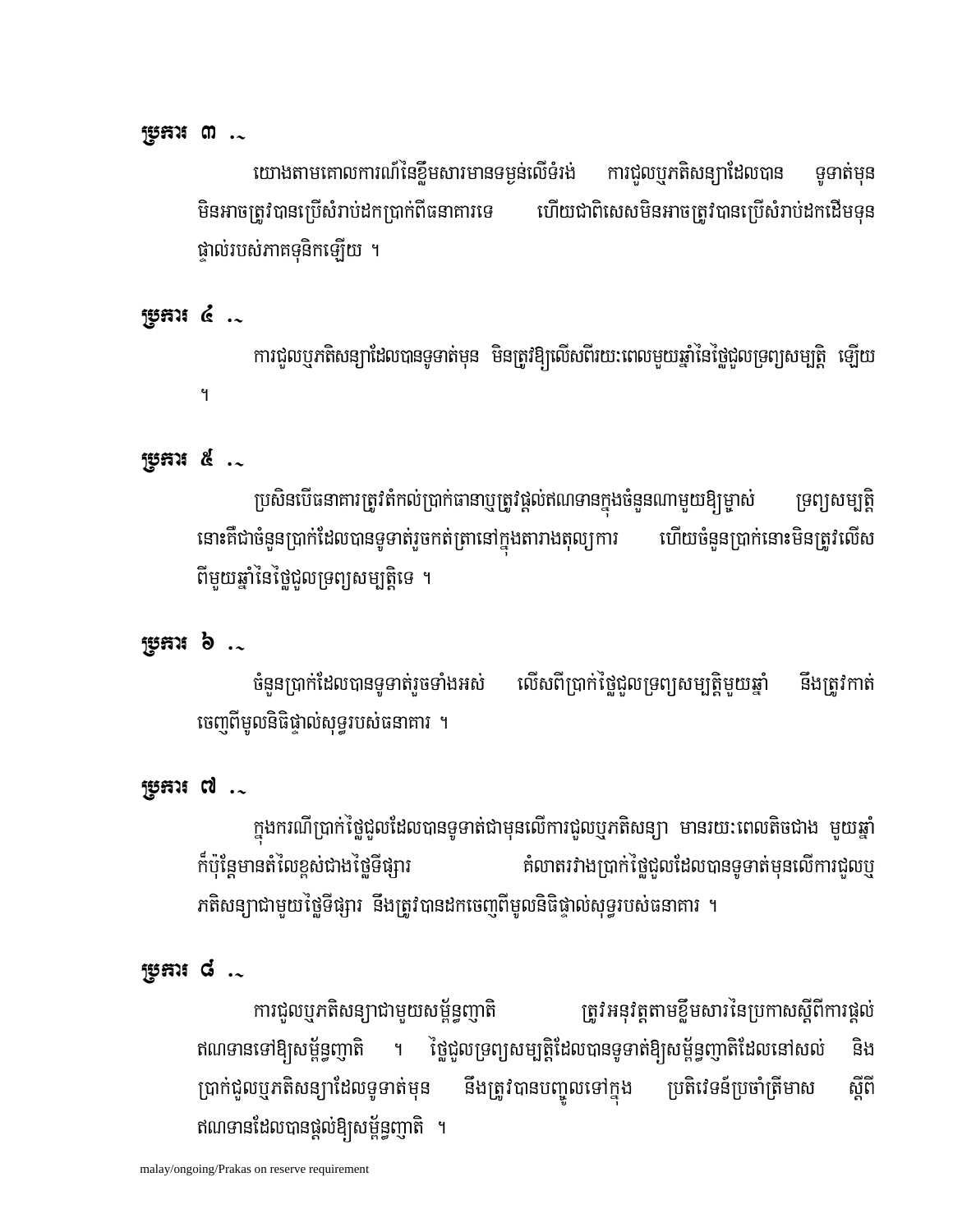### $15$  and  $\sim$

ធនាគារដែលមានប្រាក់ថ្លៃជួលឬភតិសន្យាដែលបានទូទាត់មុនលើសពីមួយឆ្នាំ នឹងត្រូវបាន ទុកពេលឱ្យអនុវត្តតាមប្រកាសនេះក្នុងរយ:ពេលប្រាំមួយខែ ។ ផុតរយ:ពេលនេះ ប្រាក់ថ្លៃជួល ឬភតិ សន្យាដែលបានទូទាត់មុនលើសពីមួយឆ្នាំ នឹងត្រូវបានកាត់ចេញពីមូលនិធិផ្ទាល់សុទ្ធរបស់ធនាគារ ។

### ប្រភារ ១ $0$  . $\scriptstyle\sim$

ទោះបីជាមានប្រការទី ៦ និងប្រការទី ៨ ក៏ដោយ ធនាគារដែលមិនអនុវត្តបានតាមខ្លឹមសារ នៃប្រកាសនេះ នឹងត្រូវទទួលរងការផាកពិន័យតាមមាត្រាទី៥២ នៃច្បាប់ ស្តីពីគ្រឹះស្ថានធនាគារ និង ហិរញ្ញវត្ថុ ។

#### ថ្ងៃការ ១១ . $\scriptstyle\mathtt{\sim}$

អគ្គនាយកដ្ឋាន អគ្គលេខាធិការដ្ឋាន អគ្គាធិការដ្ឋាន អគ្គបេឡា គ្រប់នាយកដ្ឋាន អង្គភាព នៅក្រោមឱវាទនិងក្រោមអាណាព្យាបាល គ្រប់គ្រឹះស្ថានធនាគារនិងហិរញ្ញវត្ថុ ធនាគារជាតិនៃកម្ពុជា ត្រូវអនុវត្តម៉ឹងម៉ាត់នូវប្រកាសនេះ តាមភារកិច្ចរឿង១ខ្លួន ។

### ថ្ងៃការ ១២ $\ldots$

ប្រកាសនេះមានប្រសិទ្ធភាពអនុវត្តចាប់ពីថ្ងៃចុះហត្ថលេខាតទៅ ។

រាជធានីភ្នំពេញ, ថ្ងៃទី០៩ ខែមិនា ឆ្នាំ២០០៤

### នេសាត៌បារា

ហត្ថលេខានិងត្រា **: ៩រ មាន់ត្** 

#### **Mireran**

- ដូចប្រការ ១១ "ដើមី្បអនុវត្ត"
- កាលប្បវត្តិ
- ឯកសារ

#### **BYOL 8**

- គ្រប់សមាជិកក្រុមប្រឹក្សាភិបាល
- ទីស្តីការគណ:រដ្ឋមន្ត្រី "ដើម្បីជ្រាបជាពត៌មាន"
- នាយកដ្ឋានរដ្ឋបាលនៃទីស្តីការគណ:រដ្ឋមន្ត្រី "ដើម្បីចុះក្នុងរាជកិច្ច"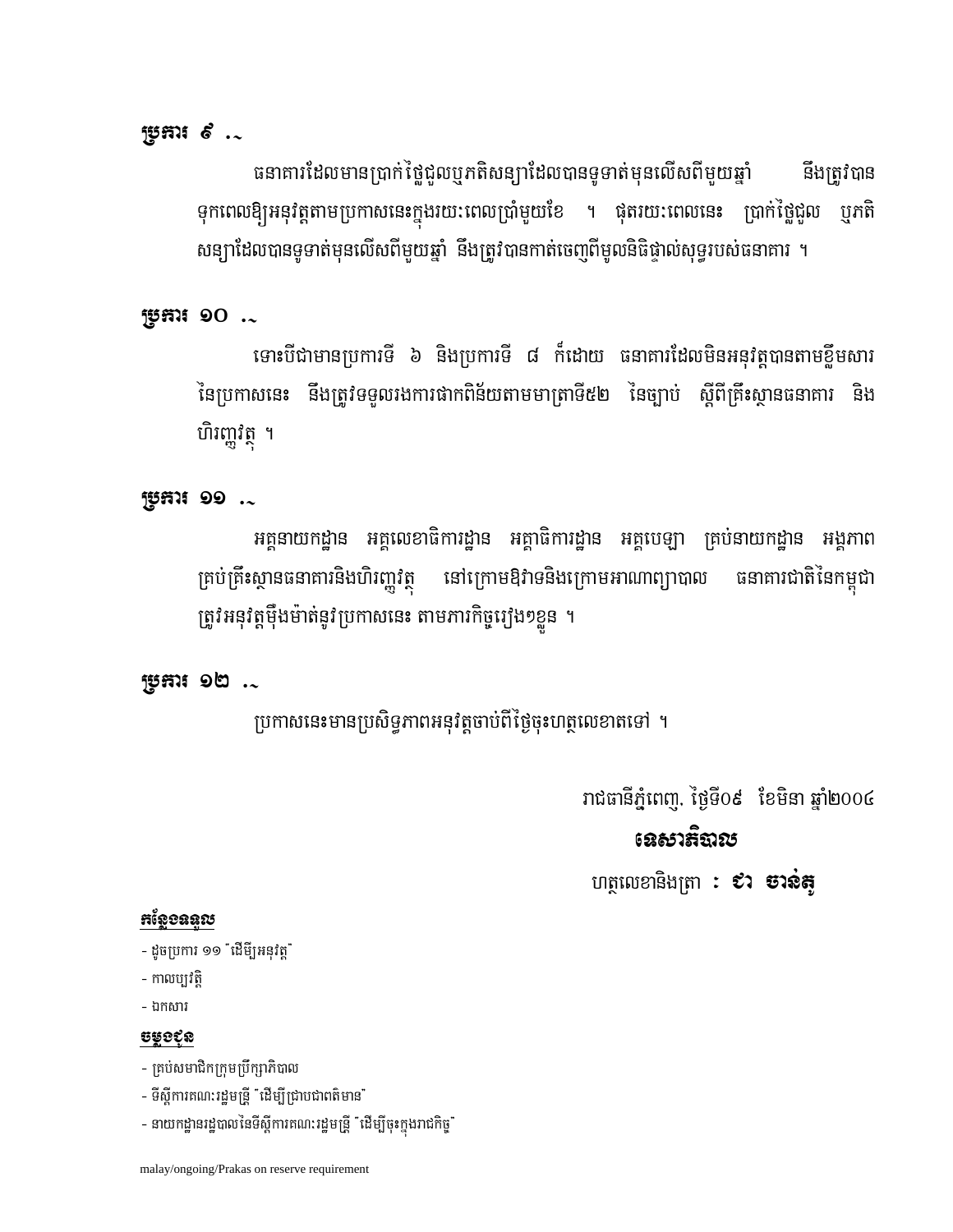#### **B7.04- 037 Prokor**

#### PRAKAS **ON**

#### **PREPAID PREPAYMENTS ON RENTAL AND LEASES -------------------------**

#### **The Governor of the National Bank of Cambodia**

- With reference to the Constitution of the Kingdom of Cambodia;
- With reference to the Royal Kram NS/RKM/0196/27 of January 26, 1996 promulgating the Law on the organization and conduct of the National Bank of Cambodia;
- With reference to the Royal Kram NS/RKM/1199/13 of November 18,1999 promulgating the Law on Banking and Financial Institutions;
- With reference to the Royal Decree NS/RKT/0202/039 of February 16, 2002 on the reappointment of His Excellency Chea Chanto as Governor General of the National Bank of Cambodia;
- Pursuant to the request of the General Director of the National Bank of Cambodia.

#### **DECIDES**

#### **Article 1**

Banks are only allowed to make prepayments on rental or lease on properties, if some criteria are obeyed.

#### **Article 2**

Leased properties must be directly related to bank activities. Banks are not allowed to be a lessee if the property is not necessary to the bank activity.

#### **Article 3**

According to the principle of substance over the form, prepaid rental or lease cannot be used to withdraw money from the banks, and in particular to withdraw equity brought by the shareholders.

#### **Article 4**

Prepaid rental or lease cannot exceed one year of rental or lease.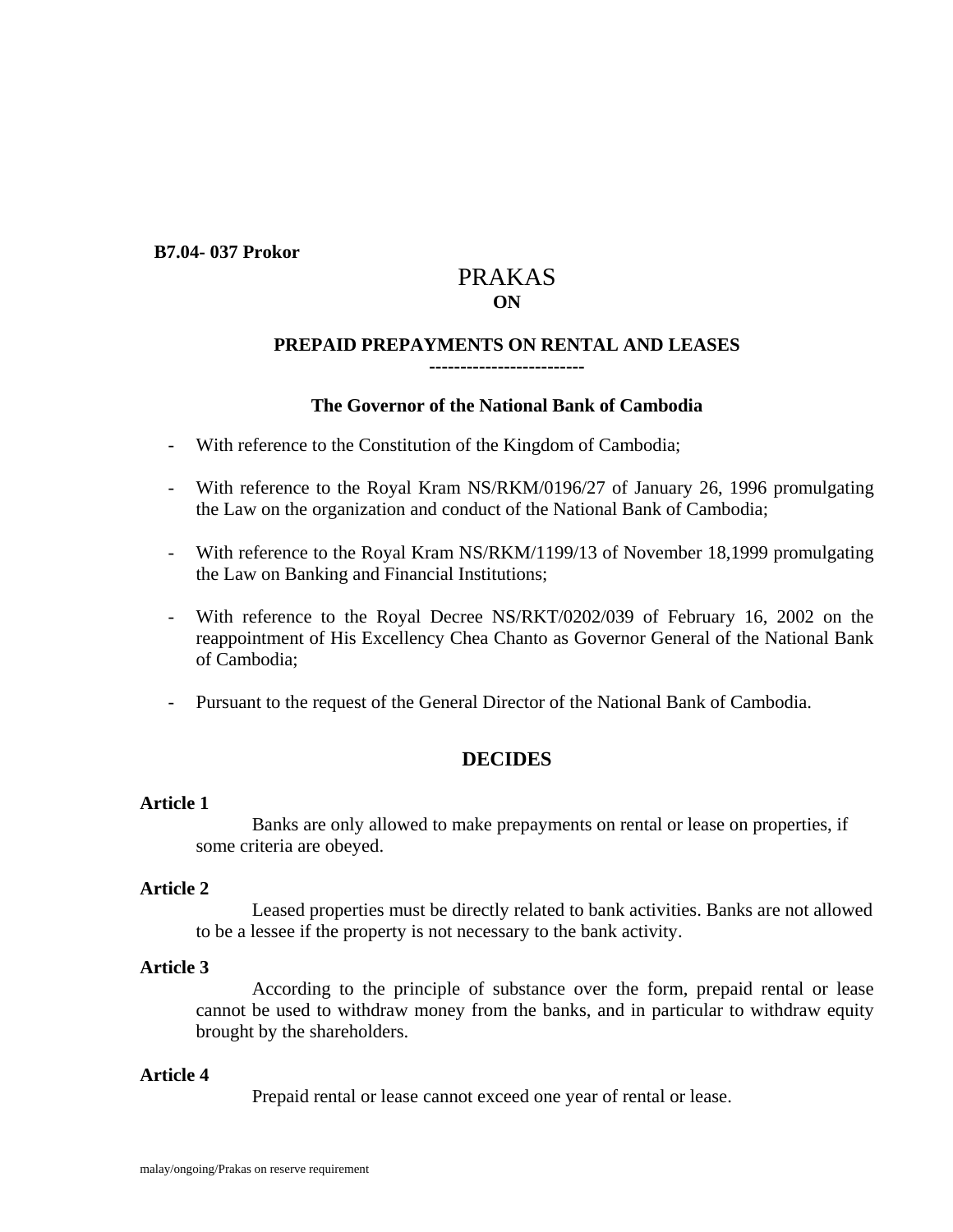#### **Article 5**

If a commercial bank must make a security deposit or credit the property's owner with any amount, it is the total of all the paid amounts recorded in the balance sheet that cannot exceed one year.

#### **Article 6**

All the paid amounts exceeding one year will have to be deducted from the bank's net worth.

#### **Article 7**

In the case the prepaid rental or lease is below one year, but a t a cost higher than the market price, the difference between the prepaid rental or lease with the market price will have to be deducted from the bank's net worth.

#### **Article 8**

 Rental or lease with related parties will be submitted to the regulation on loans to related parties. Outstanding of leases with related parties and prepaid rental or lease will have to be included in the quarterly declaration of loans with related parties.

#### **Article 9**

Commercial banks with prepaid rental or lease over one year will have to be compliant within six months. At this deadline, prepaid rental or lease over one year will have to be deducted from the bank's net worth.

#### **Article 10**

Notwithstanding articles 6 and 8, banks that are not compliant with this regulation could be penalised according to article 52 of the Law on Banking and Financial Institutions.

#### **Article 11**

The General Direction, the General Secretariat, the General Inspection, the General Cashier, all Departments of the National Bank of Cambodia, and all Banking and Financial Institutions under of the National Bank of Cambodia's supervisory authority shall strictly implement this Prakas.

#### **Article 12**

This Prakas shall have effect from the signing date.

Phnom Penh, March, 2004 **The Governor**  Signed and Sealed: **Chea Chanto**

cc: - The member of the Board of Directors

- The parties concerned as stated in Article 11
- File
- CM "for info."
- Administration
- Department of CM
- "for publication in the National Gazette"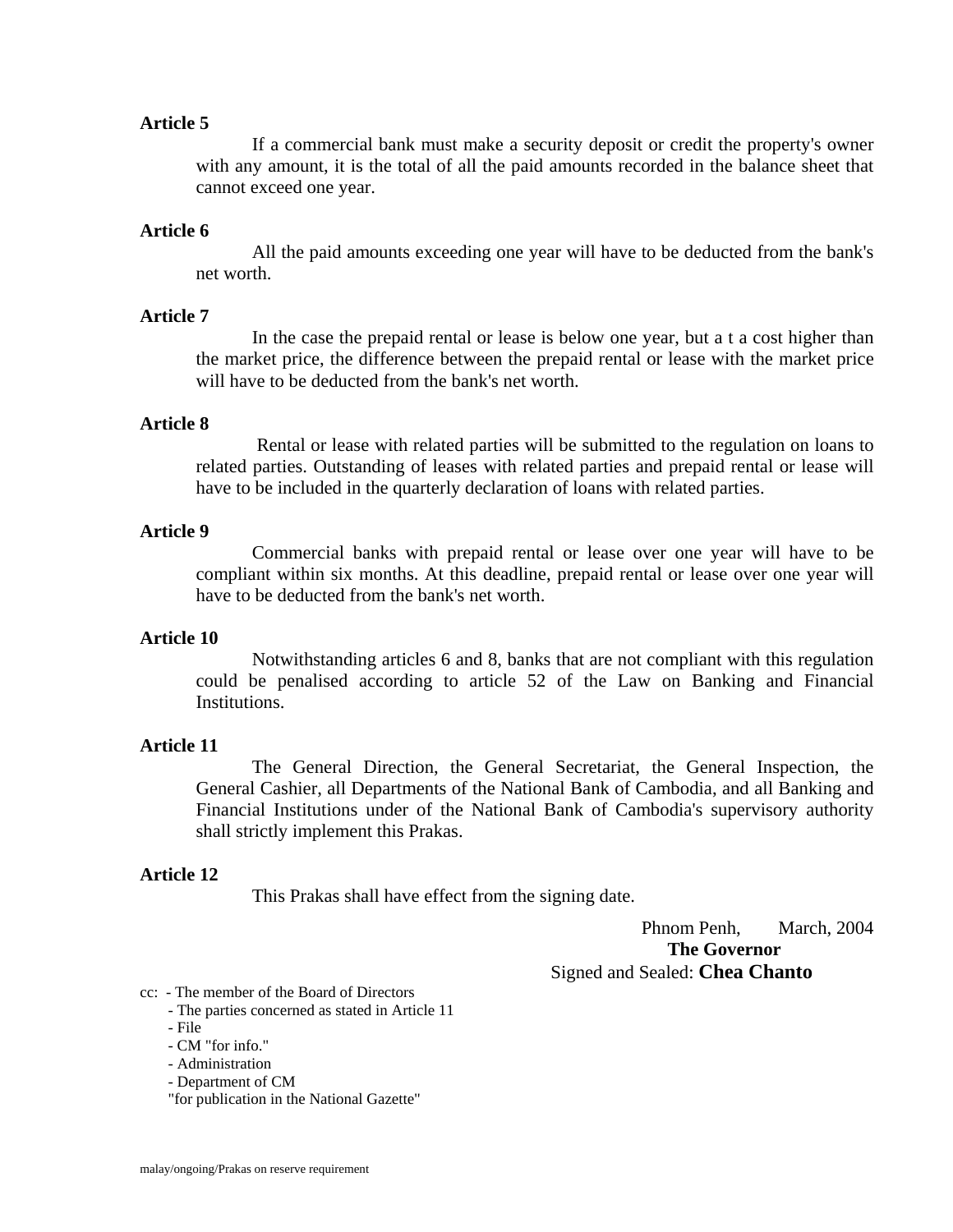ពត៌មាននៅក្នុងរបាយការណ៍ហិរញ្ញវត្ថុត្រូវឆ្លុះបញ្ចាំងពីខ្លឹមសារសេដ្ឋកិច្ចនៃព្រឹត្តិការណ៍ និងប្រតិបត្តិ ការ ដោយមិនគ្រាន់តែបំពេញឱ្យត្រឹមត្រូវតាមគោលការណ៍នៃទំរង់ប៉ុណ្ណោះទេ មានន័យថា ការកត់ត្រា គណនេយ្យត្រូវផ្តល់សារសំខាន់លើខ្លឹមសារជាជាងលើទំរង់ ។

ប្រភារ ២. $\scriptstyle\mathtt{.}$ 

malay/ongoing/Prakas on reserve requirement

 $55319...$ 

គណនេយ្យកម្មរបស់ធនាគារត្រូវបង្ហាញពីទស្សនៈពិតនិងត្រឹមត្រូវនៃរបាយការណ៍ ហ៊រញូវត្ថ និងកាតពុកិច្ចបើកចំហពតិមាន ស្របទៅតាមគោលការណ៍គណនេយ្យ នៃស្ទង់ដា គណនេយ្យអន្ទរជាតិ ិរិធានទូទៅនេះត្រូវតែបានអនុវត្ត ជាពិសេសលើពីរចំណុចគឺ និងស្តង់ដាគណនេយ្យកម្ពុជា ។ គោលការណ៍នៃខ្លឹមសារមានទម្ងន់លើទំរង់ និងការទទួលស្គាល់ កំរៃការប្រាក់លើមូលដ្ឋានបង្ករ ។

## <u>කී 1 ෙ 1</u> ප

- យោងតាមសំណើរបស់អគ្គនាយកដ្ឋាន
- បានឃើញព្រះរាជក្រឹត្យលេខ នស⁄រកត⁄០២០២/ ០៣៩ ចុះថ្ងៃទី១៦ ខែកុម្ភ: ឆ្នាំ២០០២ ស្តីពីការ តែងតាំង **៦<del>ភ</del>ខ្វត្តុម ៩៦ មាន់គ្** ជាអគ្គទេសាភិបាលធនាគារជាតិនៃកម្ពុជា ជាថ្មីម្តងទ្យេត
- ឱ្យប្រើច្បាប់ស្តីពីការរៀបចំនិងការប្រព្រឹត្តិទៅនៃធនាគារជាតិនៃកម្ពុជា បានឃើញព្រះរាជក្រមលេខ នស/រកម/១១៩៩/ ១៣ ចុះថ្ងៃទី១៨ ខែវិច្ឆិកា ឆ្នាំ១៩៩៩ ដែលប្រកាស ឱ្យប្រើច្បាប់ស្តីពីត្រឹះស្ថានធនាគារនិងហិរញ្ញវត្ថ
- បានឃើញព្រះរាជក្រមលេខ នស/រកម/09៩៦/ ២៧ ចុះថ្ងៃទី២៦ ខែមករា ឆ្នាំ១៩៩៦ ដែលប្រកាស  $\omega_{\rm{max}}$
- បានឃើញរដ្ឋធម្មនុញ្ញនៃព្រះរាជាណាចក្រកម្ពុជា  $\omega_{\rm{max}}$

# 1. ម ភ 3 ស ชัติ **หาส**ดุหิซุหลุธสูสายgิ้ยសาเลิอหาเดิส <u> เฉសาส์ฉาชะออกสาเชาสิเดหะชา</u>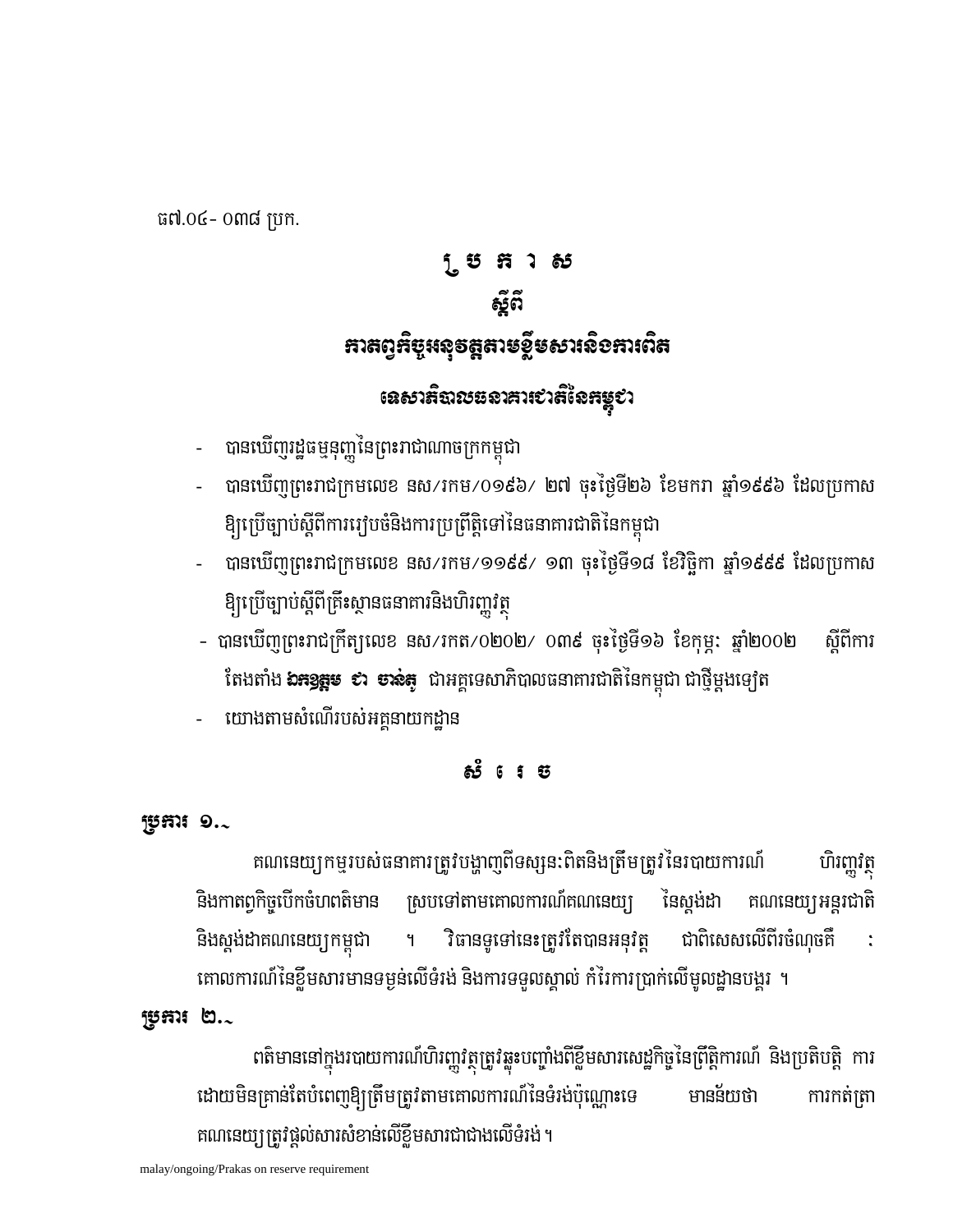ប្រភព  $n_{\sim}$ 

ធនាគារមិនត្រូវប្រើប្រាស់គណនេយ្យសំរាប់លាក់បាំងប្រតិបត្តិការខ្លះ ដោយគ្រាន់តែ ជាទទៅ ប្រើប្រាស់ទំរង់ឱ្យស្របតាមច្បាប់និងប្រកាសប៉ុណ្ណោះទេ ចំណែកឯខ្ទឹមសារ នៃប្រតិបត្តិការបែរជា អនុវត្តមិនបានត្រឹមត្រូវតាមច្បាប់និងប្រកាសទៅវិញ ។

ប្រតិបត្តិការដែលប៉ះពាល់ដល់គោលការណ៍ ខ្លឹមសារមានទម្ងន់លើទំរង់ត្រូវបានអនុវត្ត ជាក់ស្រែង តាមរូបភាពជាកិច្ចសន្យាជួលឬទិញអចលនទ្រព្យ ដោយទូទាត់មុនរយ:ពេលវែង ប៉ុន្តែតាមខ្លឹមសារ មានន័យថា ម្ចាស់ធនាគារបានដកដើមទុនរបស់ខ្លួនចេញទៅវិញ ។

หูสม  $\zeta_{\cdot\sim}$ 

ក្នុងករណីដែលធនាគារជាតិនៃកម្ពុជារកឃើញប្រតិបត្តិការណាមួយ ដែលបញ្ចិកាគណនេយ្យ មិនបានឆ្លូះបញ្ចាំងពីកោលការណ៍ខ្លីមសារសេដ្ឋកិច្ច ក៏ប៉ុន្តែដោយគ្រាន់តែតំរូវតាមកោលការណ៍ទំរង់ឬកាតព្វ កិច្ចនោះ ប្រតិបត្តិការនេះនឹងត្រូវបានតំរូវឱ្យរៀបចំចុះបញ្ចិកាគណនេយ្យឡើងវិញតាមខ្លីមសារពិត ។

ថ្ងៃអារ $\,$  ៥. $\scriptstyle\mathtt{~x}$ 

ភាគទុនិកដកដើមទុនដោយផ្អែកលើគោលការណ៍ទំរង់ដើម្បីបង្កើនប្រាក់ចំណេញឬ កងករណី ឬកាត់បន្ថយការខាតបង់ឬទ្រព្យអកម្ម ចំនួនប្រាក់នៃប្រតិបត្តិការទាំងនោះនឹងត្រូវបានដក ទ្រព្យសកម ចេញពីដើមទុនផ្ទាល់និងមូលនិធិផ្ទាល់សុទ្ធ ហើយបើចាំបាច់ ធនាគារត្រូវតែបង់បំពេញដើមទុនឡើងវិញ ។

### $19531$   $\delta_{\cdot}$

ដោយមិនគិតដល់ប្រការ ៥ ធនាគារជាតិនៃកម្ពុជាអាចដាក់ទណ្ឌកម្មតាមមាត្រាទី ៣៣ នៃច្បាប់ ស្តីពីការរៀបចំនិងការប្រព្រឹត្តិទៅនៃធនាការជាតិនៃកម្ពុជា និងមាត្រាទី ៥២ នៃច្បាប់ស្តីពីគ្រឹះស្ថាន ធនាគារ និងហិរញ្ញវត្ថុ ។

### រុបអារ ៧. $_{\sim}$

គណនេយ្យកម្មចំណាយនិងចំណូលរបស់ធនាគារត្រូវតែអនុវត្តស្របតាមស្តង់ដា គណនេយា កម្ពុជាដែលដូចគ្នាទៅនឹងស្តង់ដាគណនេយ្យអន្តរជាតិ ។

គណនេយ្យកម្មការប្រាក់ត្រូវបានកំណត់ដូចតទៅ:

ចំណូលត្រូវបានទទួលស្គាល់នៅពេលដែលផលប្រយោជន៍សេដ្ឋកិច្ចទៅអនាគតរំពឹងថា អាចហូរចូល ទៅក្នុងសហគ្រាស ហើយការរំពឹងទុកពីផលប្រយោជន៍ទាំងនេះត្រូវបានវាស់ស្ទង់ថា អាចជឿទុកចិត្តបាន។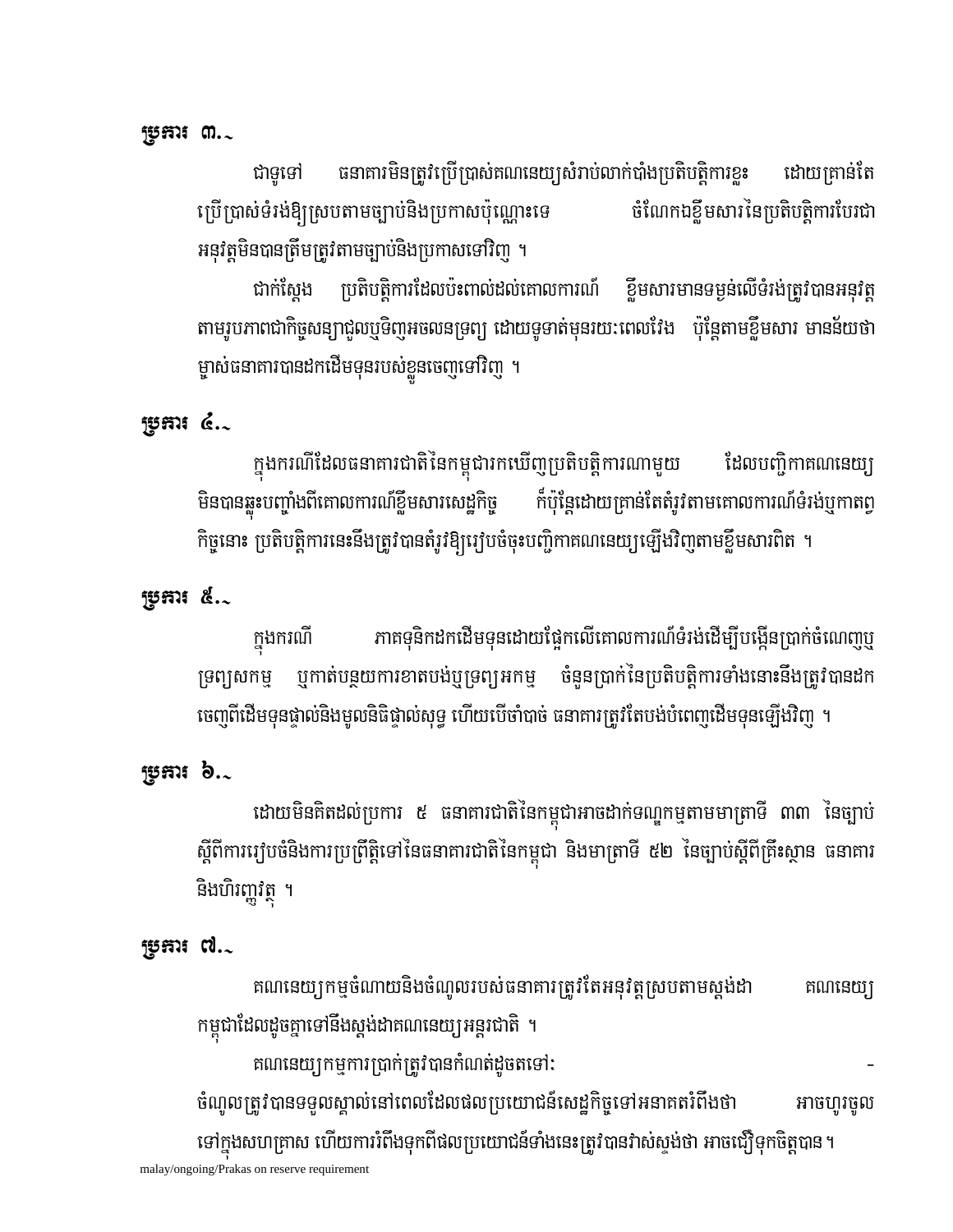ការប្រាក់ត្រូវបានទទួលស្គាល់លើមូលដ្ឋានសមាមាត្រពេលវេលាដែលត្រូវយកមកគិតតូរពីប្រសិទ្ធភាពវៃ នផលចំណូលពីទ្រព្យសកម្ម ។

ការទទួលស្គាល់ចំណូលនិងចំណាយការប្រាក់មានសារសំខាន់ក្នុងការកំណត់លទ្ធភាពចំណេញរបស់ធនា គារ ។

ចំណូលការប្រាក់ត្រូវបានទទួលស្គាល់លើមូលដ្ឋានបង្ករ លើកលែងតែក្នុងករណីឥណទានមិន  $\mathbb{L}$ ដំណើរការនិងឥណទានមិនបានរៀបចំឡើងវិញ ។

 $\mathfrak{psm}$  d  $\mathfrak{g}$ 

ដើម្បីផ្តល់នូវពត៌មានប្រកបដោយគុណភាពក៏វិតខ្ពស់ ធនាគារត្រូវកត់ត្រាជាប្រចាំ ថ្ងៃនូវ:

ការប្រាក់ដែលបានសងនិងបានទទួលពីអតិថិជន ធនាគារ អ្នកជំពាក់បំណុល និងឥណទាយក ដ៏ទៃទៅត ។

ការរំលស់អចលនទ្រព្យនិងទ្រព្យសកម្មផ្សេងៗទ្បេត ប្រសិនបើចាំបាច់ ។

 $\mathfrak f$ ยุราเ 6 . $\scriptstyle\sim$ 

អគ្គនាយកដ្ឋាន អគ្គលេខាធិការដ្ឋាន អគ្គាធិការដ្ឋាន អគ្គបេឡា គ្រប់នាយកដ្ឋាន អង្គភាព ត្រឹះស្ថានធនាគារនិងហិរញ្ញវត្ថុ នៅក្រោមឱ្យវាទ និងក្រោមអាណាព្យាបាល ធនាគារជាតិនៃកម្ពុជា ត្រូវអនុវត្តម៉ឺងម៉ាត់នូវប្រកាសនេះ តាមភារកិច្ចុរ្យេង១ខ្លួន ។

**15#11 90 ...** 

ប្រកាសនេះមានប្រសិទ្ធភាពអនុវត្តចាប់ពីថ្ងៃចុះហត្ថលេខាតទៅ ។

រាជធានីភ្នំពេញ, ថ្ងៃទី០៩ ខែមិនា ឆ្នាំ២០០៤

### នេសរត៌ិបាររ

ហត្ថលេខានិងត្រា: **៩រ មាន់ត្** 

### - ដូចប្រការ ៩ "ដើមី្បអនុវត្ត"

– កាលប្បវត្តិ

หเ้ฉอลลณ

- ឯកសារ

#### uşoçr

- គ្រប់សមាជិកក្រុមប្រឹក្សាភិបាល
- ទីស្តីការគណ:រដ្ឋមន្ត្រី "ដើម្បីជ្រាបជាពតិមាន"
- នាយកដ្ឋានរដ្ឋបាលនៃទីស្តីការគណ:រដ្ឋមន្ត្រី "ដើម្បីចុះក្នុងរាជកិច្ច"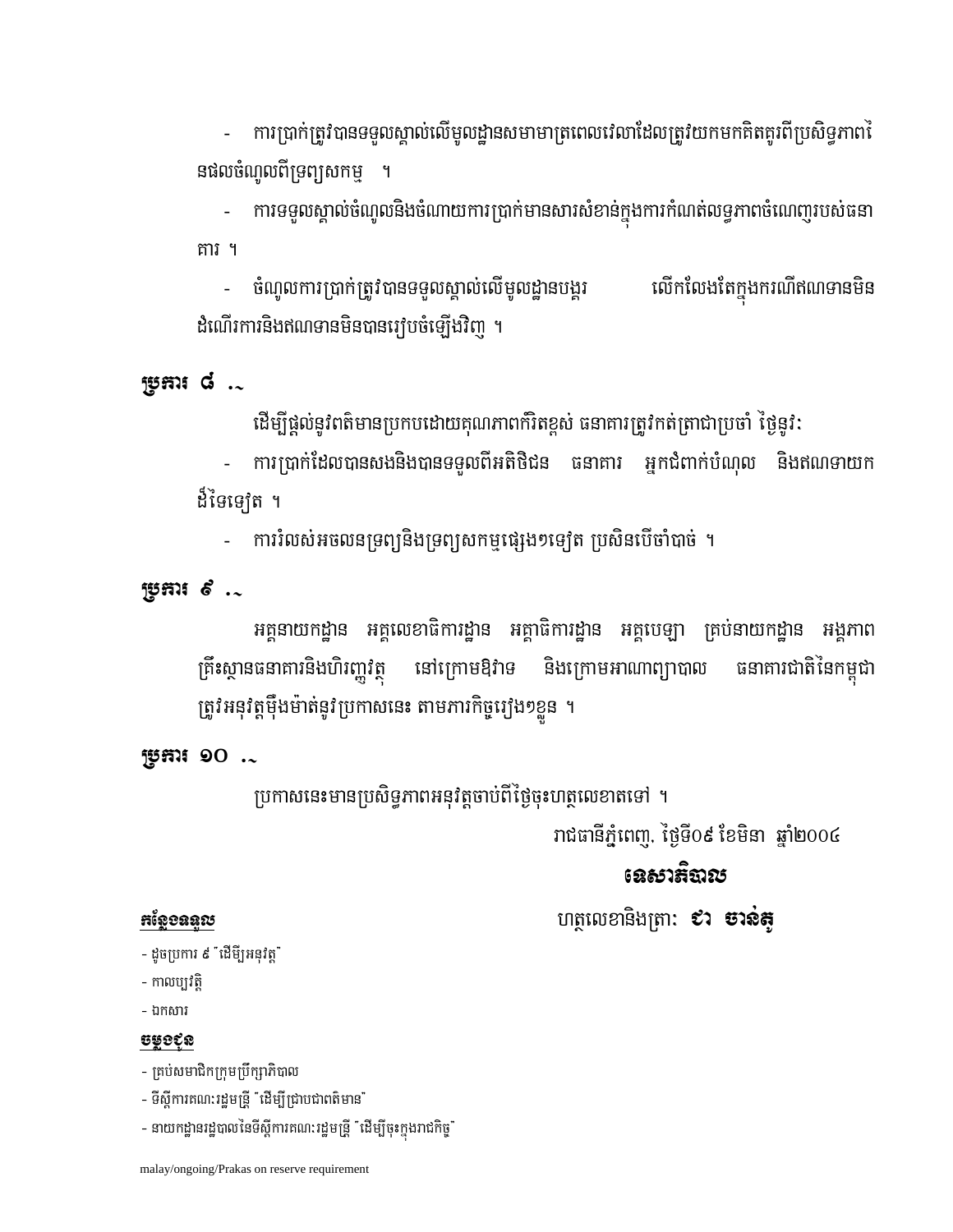**B7.04- 038 Prokor** 

#### **PRAKAS ON REQUIREMENT IN COMPLIANCE WITH FACT AND SUBSTANCE ---------------------------------**

#### **The Governor of the National Bank of Cambodia**

- With reference to the Constitution of the Kingdom of Cambodia;
- With reference to the Royal Kram NS/RKM/0196/27 of January 26, 1996 promulgating the Law on the organization and conduct of the National Bank of Cambodia;
- With reference to the Royal Kram NS/RKM/1199/13 of November 18,1999 promulgating the Law on Banking and Financial Institutions;
- With reference to the Royal Decree NS/RKT/0202/039 of February 16, 2002 on the reappointment of His Excellency Chea Chanto as Governor General of the National Bank of Cambodia;
- Pursuant to the request of the General Director of the National Bank of Cambodia.

#### **DECIDES**

#### **Article 1**.

In order for banks to give a true and fair view of financial statements and disclosure requirement in consistency with Accounting principles of International Accounting Standards (IAS) and Cambodian Accounting Standards (CAS), bank must apply the principle of substance over form and interest accounting.

#### **Article 2.**

The information presented in the financial statement must "reflect the economic substance of events and transaction and not merely the legal form"; it means that accounting must prioritize substance over the form.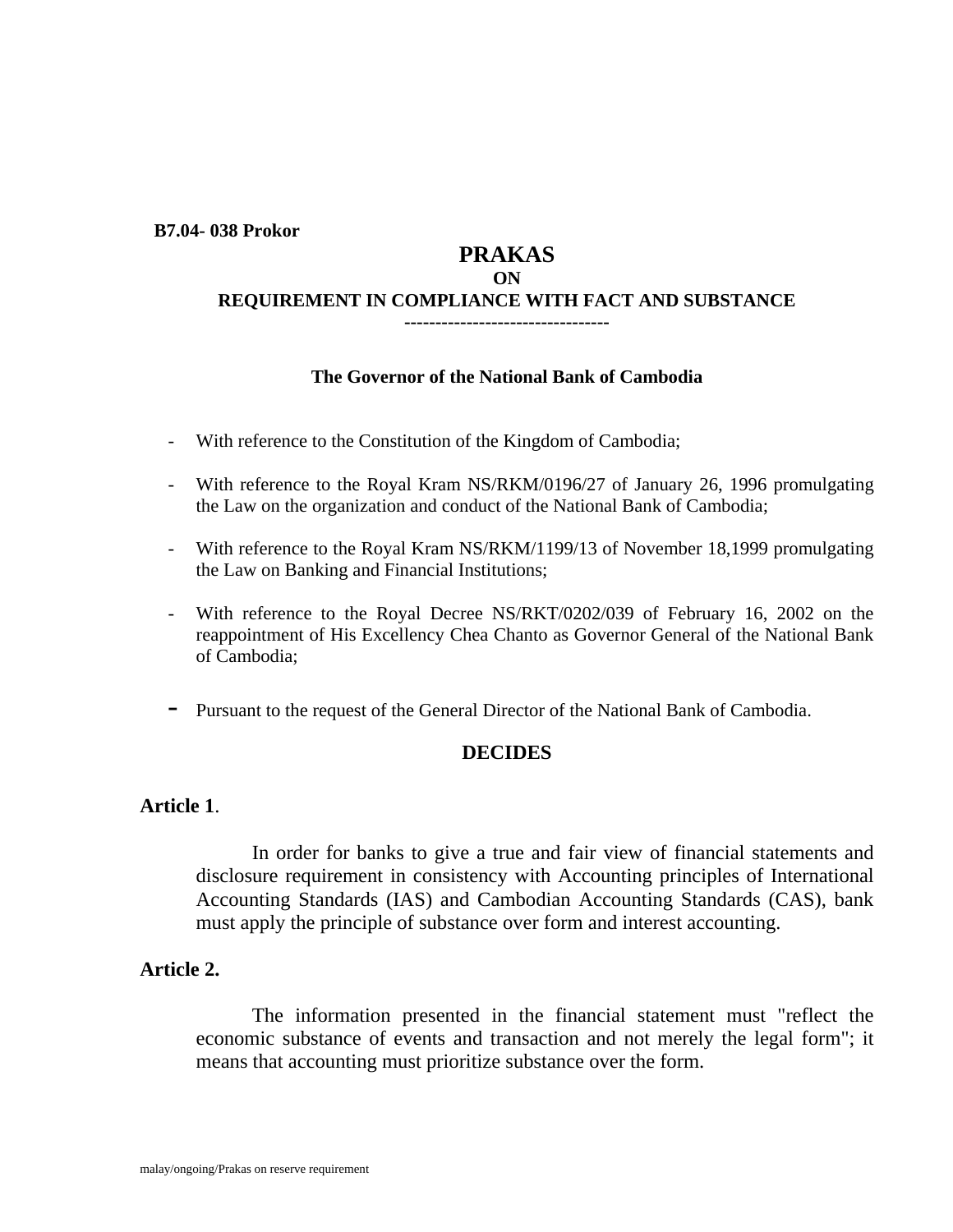#### **Article 3**.

Generally, banks do not have to use accounting for hiding some transaction, by using a form complying with regulation and law, whereas substance of transaction is not complying with these laws and regulations.

Particularly, some affected transactions are under the form of long term prepaid lease agreements or purchases fixed assets, but which are in substance means for owners to extract bank capital.

#### **Article 4**.

In case that NBC discover a transaction where accounting does not reflect the economic substance, but just a formal law or requirement, it will be demanded to reclassify this transaction under its real substance.

#### **Article 5**.

In case the form allows extracting capital by shareholders, to increase profits -or assets or decrease losses -or liabilities, the amount of that transaction will be deducted from equity and net worth, and, if necessary, the bank will have to be recapitalized.

#### **Article 6**.

Without prejudice of article 6, in this case NBC may take sanctions according to article 33 of the Law on the Organization and Conduct of The National Bank of Cambodia and article 52 of the law on Banking and Financial Institutions.

#### **Article 7**.

The banks expenses and income accounting must comply with CAS that is the same for IAS. Interest accounting defines as follows:

- Revenue is recognised when it is probable that future economic benefits will flow to the enterprise and these benefits can be measured reliability;
- Interest should be recognised on a time proportion basis that takes into account the effective yield of the asset;
- Recognition of interest revenue and expense is essential in determining the profitability of a bank;
- Interest revenue is recognised on an accrual basis, except in the case of nonperforming and non-restructured loans.

#### **Article 8**.

To provide a high-level information quality, commercial banks must record on a daily basis:

- Interest paid and received by/from customers, banks and all other debtors and creditors.
- Amortization of fixed assets and other assets if necessary.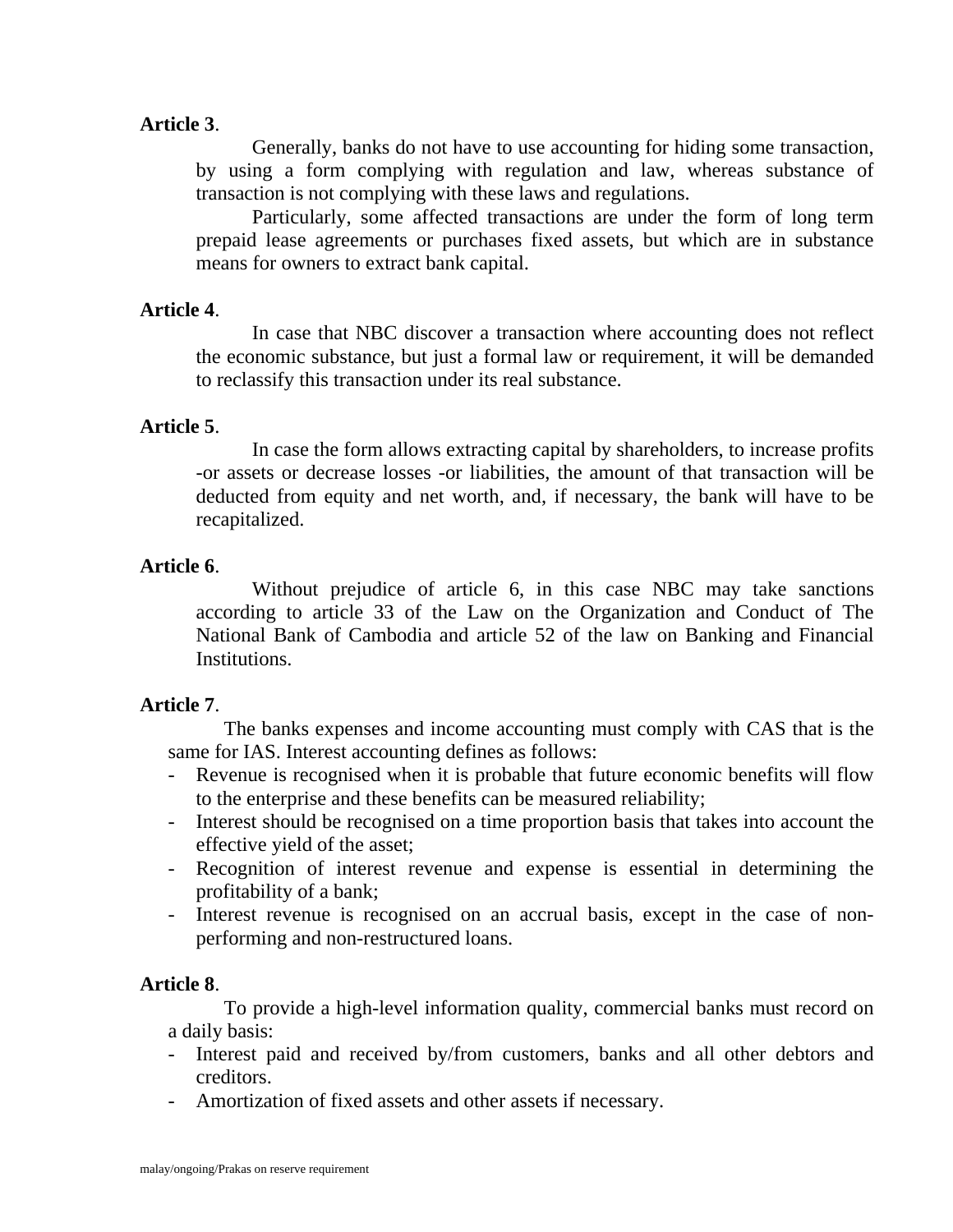#### **Article 9**.

The General Direction, the General Secretariat, the General Inspection, the General Cashier, all Departments of the National Bank of Cambodia, and all Banking and Financial Institutions under of the National Bank of Cambodia's supervisory authority shall strictly implement this Prakas.

#### **Article 10**.

This Prakas shall have effect from the signing date.

Phnom Penh, March 09<sup>th</sup>, 2004 **The Governor**  Signed and Sealed: **Chea Chanto**

cc: - The member of the Board of Directors

- The parties concerned as stated in Article 9
- File
- CM "for info."
- Administration
- Department of CM
- "for publication in the National Gazette"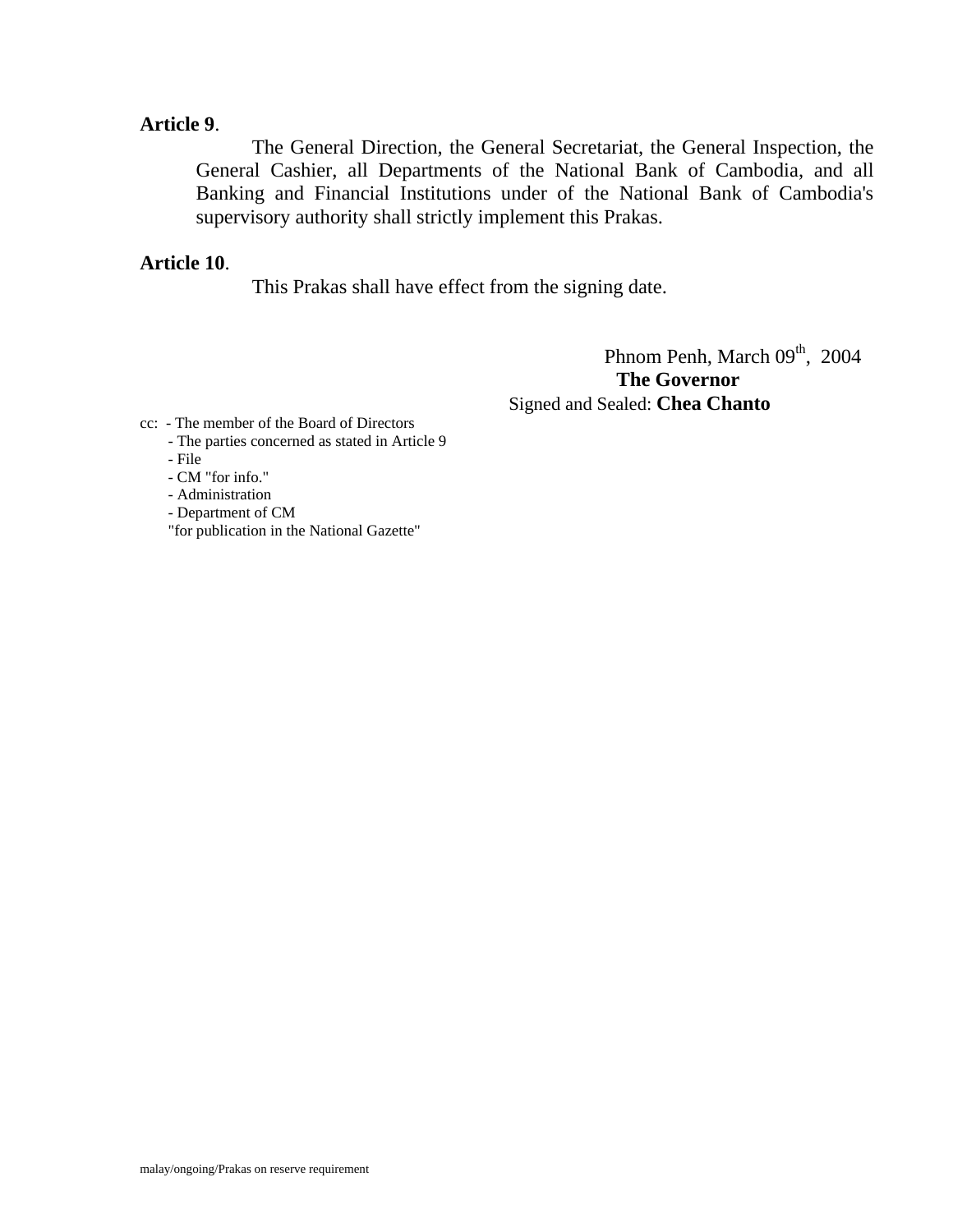ការប្រាក់ចំពោះឥណទានដែលបានផ្តល់អោយតាមខ្លឹមសារ នៃប្រកាសនេះ ត្រូវគណនាដោយផ្អែកលើ មូលដ្ឋាននៃចំនួនប្រាក់ឥណទានដែលបានផ្តល់ ដោយដកចេញនូវចំនួនប្រាក់ដើមដែលបានសងហើយ បានន័យ

#### រុបូតារ ២. $_{\sim}$

ធនាគារឯកទេសឥណទានជនបទ គ្រីះស្ថានមីក្រូហិរញ្ញវត្ថុ ដែលបានចុះបញ្ជីនិងបានទទួលអាជ្ញាប័ណ្ណ ពីធនាគារជាតិនៃកម្ពុជា អង្គការក្រៅរដ្ឋាភិបាល និងសមាគមចំណុះច្បាប់ស្តីពីត្រឹះស្ថានធនាគារ និង ហិរញ្ញវត្ថុត្រូវធ្វើការគណនាការប្រាក់លើឥណទានរបស់ខ្លួន អោយបានស្របតាមខ្លីមសារ នៃប្រកាសនេះ ។

### ชรา  $9.1$

### <u>ක් 15 ජ</u>

- យោងតាមសំណើរបស់អគនាយកដាន
- ចំពោះគ្រឹះស្ថានមីក្រូហិរញ្ញវត្ថ
- ចំពោះធនាគារឯកទេសឥណទានជនបទ – បានឃើញប្រកាសលេខ ធ ៧.០០-០៦ ប្រក ចុះថ្ងៃទី ១១ ខែមករា ឆ្នាំ ២០០០ ស្តីពីការផ្តល់អាជ្ញាប័ណ្ណ
- តាំង ឯកឧត្តម ជា ចាន់តូ ជាអគ្គទេសាភិបាលនៃធនាគារជាតិនៃកម្ពុជា – បានឃើញប្រកាសលេខ ធ ៧.០០-០៥ ប្រក ចុះថ្ងៃទី ១១ ខែមករា ឆ្នាំ ២០០០ ស្តីពីការផ្តល់អាជ្ញាប័ណ្ណ
- ប្រកាសអោយប្រើច្បាប់ស្តីពីគ្រឹះស្ថានធនាគារនិងហិរញ្ញវត្ថុ បានឃើញព្រះរាជក្រិត្យលេខ ជស⁄ាកត⁄ ០៣៩៨⁄ ៨៥ ចុះថ្ងៃទី ១០ ខែ មីនា ឆ្នាំ១៩៩៨ ស្តីពីការតែង  $\frac{1}{2}$
- ប្រកាសអោយប្រើច្បាប់ស្តីពីការរៀបចំ និងការប្រព្រឹត្តទៅនៃធនាគារជាតិនៃកម្ពុជា – បានឃើញព្រះរាជក្រមលេខ នស/ រកម/ ១១៩៩/ ១៣ ចុះថ្ងៃទី ១៨ ខែ វិច្ឆិកា ឆ្នាំ ១៩៩៩ ដែល
- បានឃើញព្រះរាជក្រមលេខ នស/ រកម / ០១៩៦/ ២៧ ចុះថ្ងៃទី ២៦ ខែ មករា ឆ្នាំ ១៩៩៦ ដែល

### – បានឃើញរដ្ឋធម្មនុញ្ញនៃព្រះរាជាណាចក្រកម្ពុជា

# **เฉ**សาส์ฉาชยอาสาเชาส์เอหยูชา

# **ការគេ**ណនាគារច្នោត់ចំពោះឥណនានមីត្រូសិរញ្ញទត្ថ

### ชัติ

<u>รุฐสวลร</u>

ធ ៧.០១-១១៥ ប្រ.ក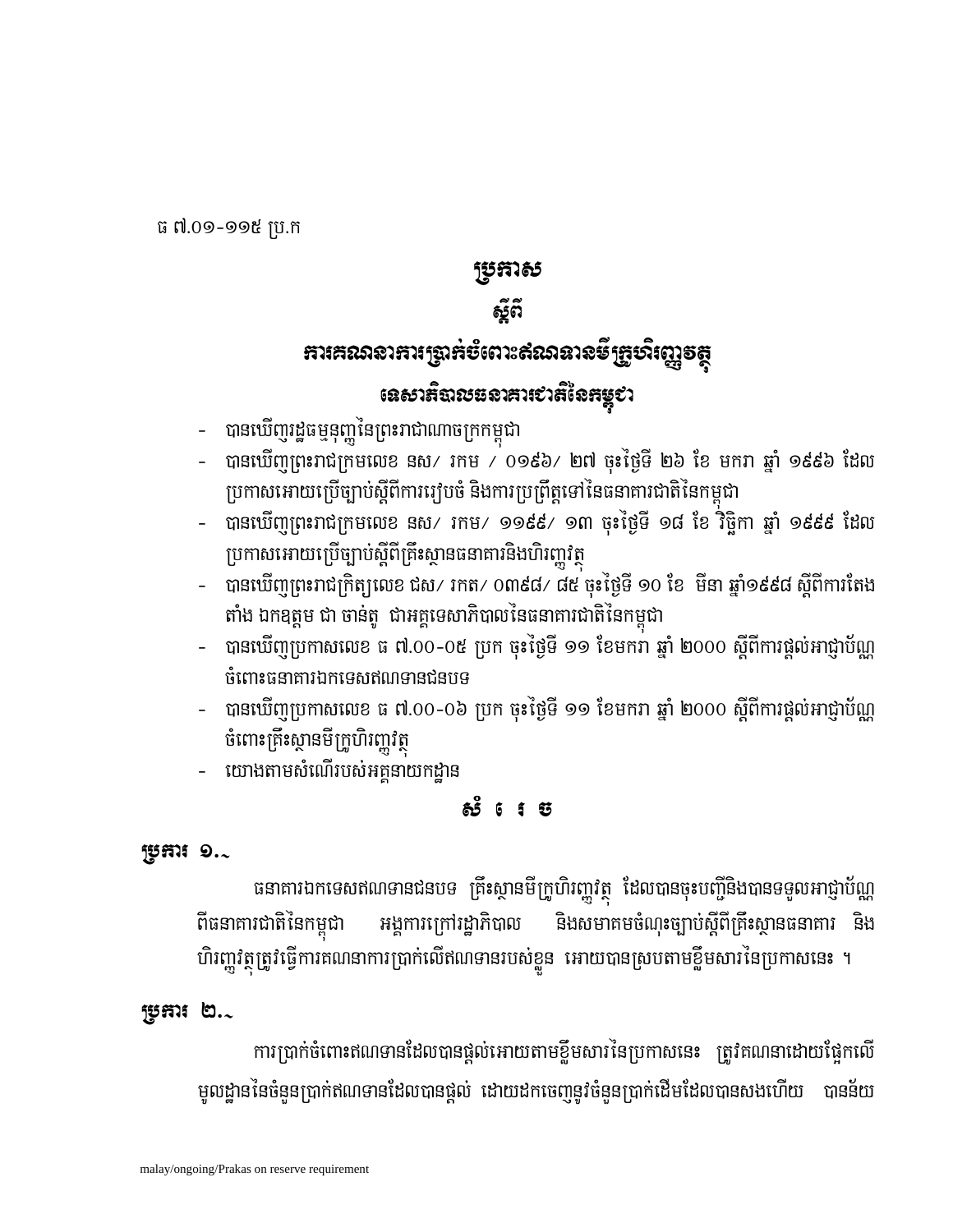ថា ការប្រាក់លើឥណទានសំរាប់រយ:ពេលមួយជាកំណត់ (សប្តាហ៍ ខែ ត្រីមាស ឆ្នាំ តាមករណីនីមួយ១ ) ត្រូវ គណនាលើមូលដ្ឋាននៃ សមតុល្យឥណទានក្នុងរយ:ពេលនោះ ។

#### $5531$   $m_{\sim}$

កិច្ចសន្យារវាងគ្រឹះស្ថានមីក្រហិរញ្ហវត្ថុ និងអតិថិជន ត្រវមានបង្ហាញតារាងពីការសងរំលោះ ឥណទាន ។

ប្រុការ  $\zeta_{\cdot}$ 

គ្រឹះស្ថានចំណុះច្បាប់ណាដែលមិនគោរពតាមប្រកាសនេះ នឹងត្រូវរងទណ្ឌកមុខាងវិន័យដូចមាន ថែងក្នុងមាត្រា ៥២ នៃច្បាប់ស្តីពីគ្រឹះស្ថានធនាគារនិងហិរញ្ញវត្ថុ ។

#### រុបអារ ៥. $\scriptstyle\mathtt{.}$

រាល់លិខិតបទដ្ឋានទាំងឡាយណាដែលមានខ្លឹមសារផ្ទុយពីស្មារតីនៃប្រកាសនេះ ត្រូវចាត់ទុកជា និរាករណ៍ ។

### ថ្ងៃការ  $\mathbf{b}.\mathbf{v}$

អគ្គនាយកដ្ឋាន អគ្គលេខាធិការដ្ឋាន អគ្គាធិការដ្ឋាន អគ្គបេឡា គ្រប់នាយកដ្ឋាន អង្គភាពគ្រប់ ត្រឹះស្ថានធនាគារនិងគ្រឹះស្ថានមីក្រូហិរញ្ញវត្ថុ នៅក្រោមឱ្យវាទនិងក្រោមអាណាព្យាបាលធនាគារជាតិនៃ កម្ពុជា ត្រូវអនុវត្តម៉ឺងម៉ាត់នូវប្រកាសនេះតាមភារកិច្ចរឿង១ខ្លួន ។

### ថ្ងៃអារ ៧. $\scriptstyle\sim$

ប្រកាសនេះមានប្រសិទ្ធភាពអនុវត្តចាប់ពីថ្ងៃចុះហត្ថលេខាតទៅ ។ រាជធានីភ្នំពេញ ថ្ងៃទី ១៤ ខែ សីហា ឆ្នាំ ២០០១

### នេសរត៌បារៈ

ហត្ថលេខានិងត្រា: **៩រ មាន់ត្** 

#### - ដូចប្រការ ៦ " ដើម្បីអនុវត្ត"

-កាលប្បវត្តិ

អន្ថែទទទួល

-ឯកសារ

#### uşoçr

-គ្រប់សមាជិកក្រុមប្រឹក្សាភិបាល

-ទីស្តីការគណ:រដ្ឋមន្ត្រី " ដើម្បីជ្រាបជាពត៌មាន "

-នាយកដ្ឋានរដ្ឋបាលនៃទីស្តីការគណៈរដ្ឋមន្ត្រី " ដើម្បីចុះផ្សាយក្នុងរាជកិច្ច "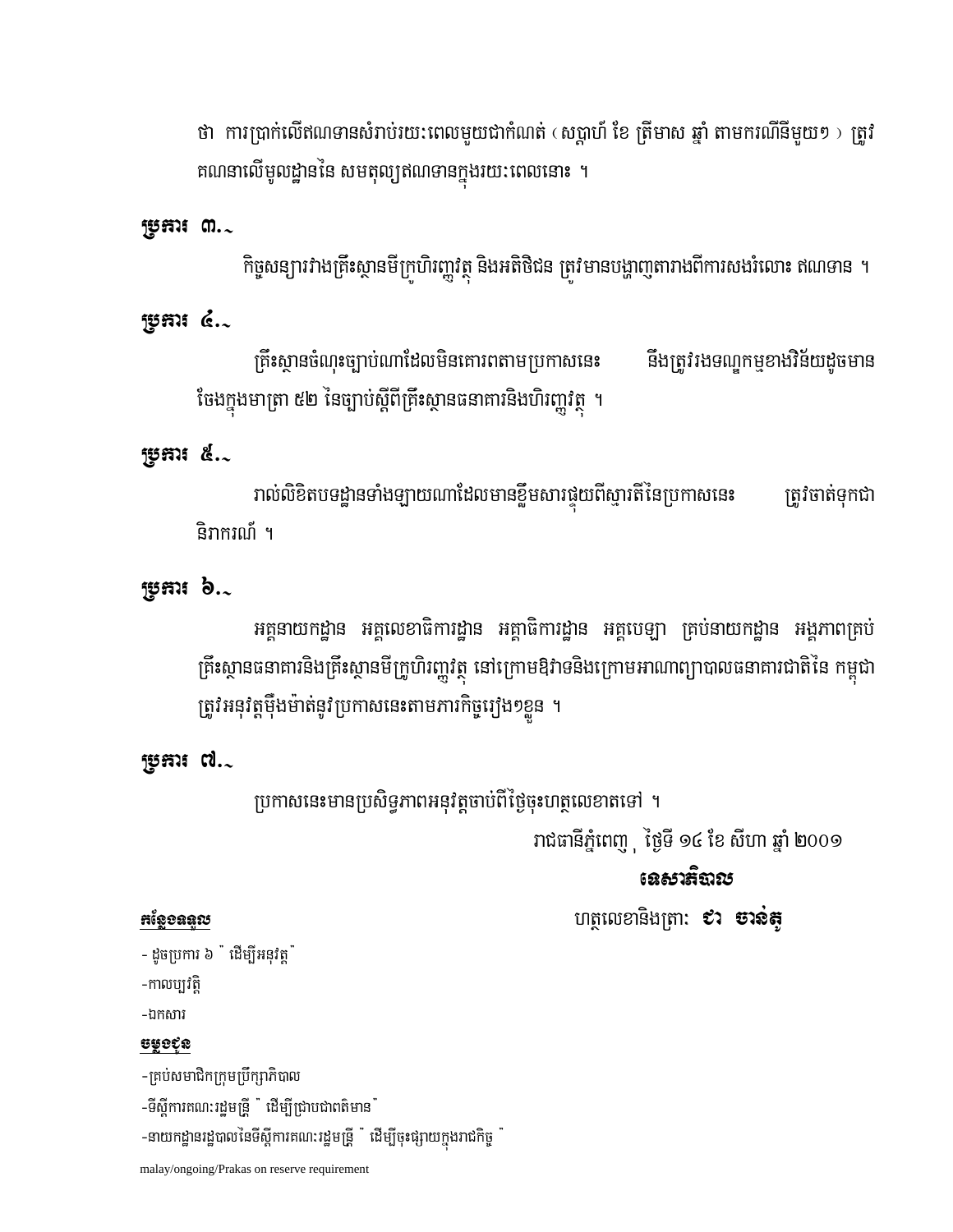#### **B 7.01-115 Pror Kor**

# **PRAKAS**

### **THE CALCULATION OF INTEREST RATE ON MICRO-FINANCE LOANS**

#### **The Governor of the National Bank of Cambodia**

---------------------

- With reference to the Constitution of the Kingdom of Cambodia,
- With reference to the Royal Kram NS/RKM/ 0196/27 of January 26, 1996 promulgating the Law on the Organization and Functioning of the National Bank of Cambodia,
- With reference to the Royal Kram NS/RKM/ 1199/13 of November 18,1999 promulgating the Law on Banking and Financial Institutions,
- With reference to the Royal Decree Chor Sor/RKT/0398/85 of March 10, 1998 on the appointment of His Excellency Chea Chanto as Governor General of the National Bank of Cambodia,
- With reference to the PRAKAS No. B700-05 Pror Kor of January 11, 2000 on Licensing of Rural Credit Specialized Banks,
- With reference to the PRAKAS No. B700-06 Pror Kor of January 11, 2000 on Licensing of Micro-financing Institutions,
- Pursuant to the request of the General Director of the National Bank of Cambodia.

#### **DECIDES**

#### **Article 1**

Rural credit specialized banks, Micro Finance Institutions registered and licensed from the National Bank of Cambodia, Non-governmental organizations (NGOs), associations, under the law on Banking and Financial Institution shall calculate interest rate to comply with the provision of this Prakas with regard to their credit operations.

#### **Article 2**

Interest charged on any loan granted by an entity mentioned in **Article 1**, must be calculated taking into account the repayments of principal already made on that loan. Consequently, interest charged on a loan for a given period (week, month, quarter, year as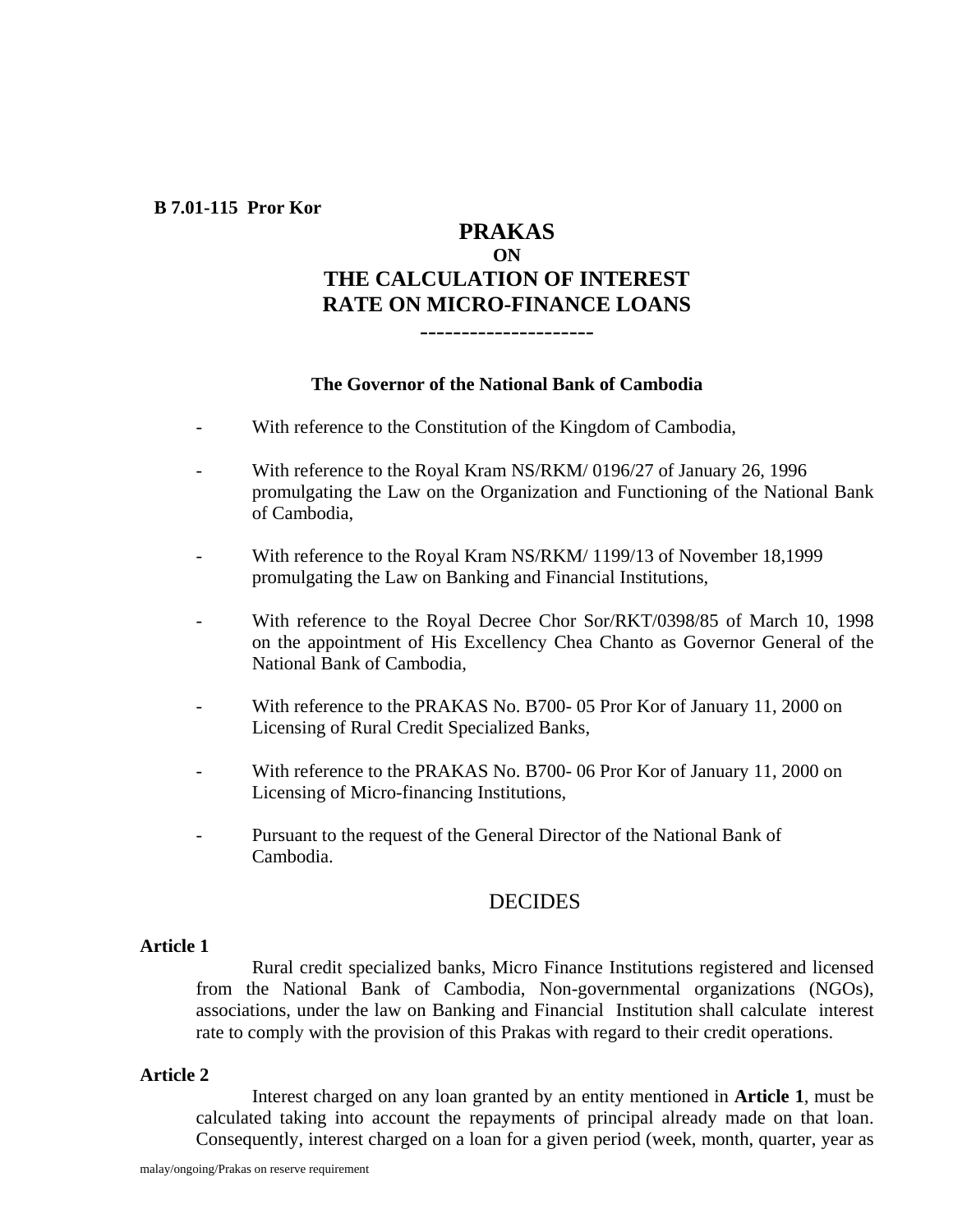the case may be) shall be calculated on the loan outstanding balance at the end of that period.

#### **Article 3**

Loan agreement between Micro Financial Institutions and customers shall have credit amortization table.

#### **Article 4**

Covered entities that contravene to the provisions of this Prakas will be subject to the disciplinary sanctions mentioned in Article 52 of the Law on Banking and Financial Institutions.

#### **Article 5**

All provisions contrary to those of the Prakas are hereby repealed.

#### **Article 6**

The General Direction, the General Secretariat, the General Inspection, the General Cashier, all Departments of the National Bank of Cambodia, and all Banking and Financial Institutions under of the National Bank of Cambodia supervisory authority shall strictly implement this Prakas.

#### **Article 7**

This Prakas shall have effect from the signing date.

Phnom Penh, August 14, 2001

#### **Governor Signed and sealed: CHEA CHANTO**

cc: -The member of the Board of directors

-The parties concerned as stated in Article 6

-File

-CM " for info "

- Administration

-Department of CM

" for publication in the National Gazette "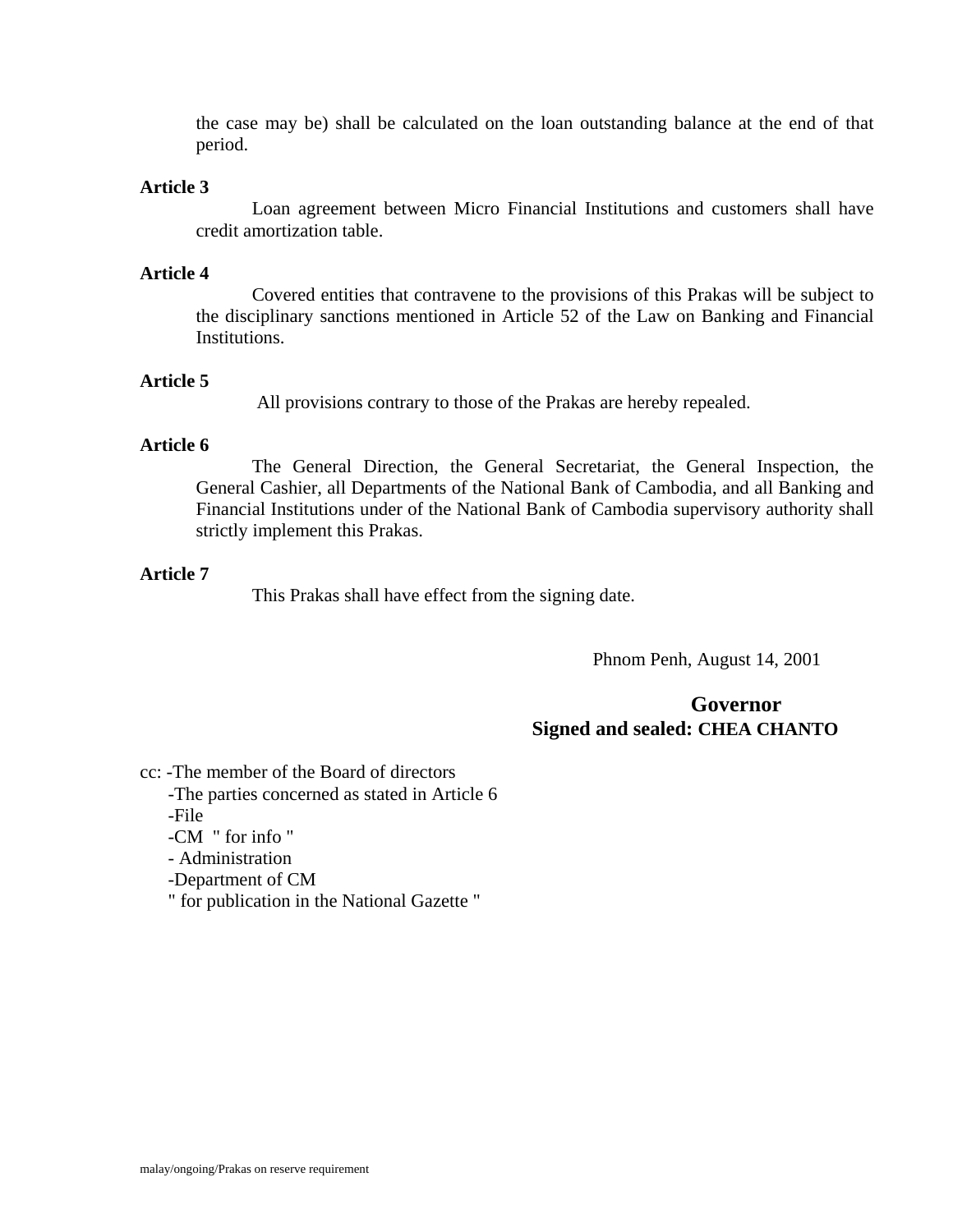ធនាគារឯកទេសឥណទានជនបទ និងត្រឹះស្ថានមីក្រូហិរញ្ញវត្ថុដែលបានទទួលអាជ្ញាប័ណ្ណ ត្រូវរៀបចំ ប្រព័ន្ធពតិមានគណនេយ្យ ផ្ទៃក្នុងរបស់ខ្លួន ដើម្បីអាចមានលទ្ធភាពផ្តល់ពតិមានជាអចិន្ត្រៃយ៍ ដល់ធនាគារ ជាតិនៃកម្ពុជា ។

ប្រភារ ១. $_{\sim}$ 

### <u>කී 6 1</u> ප

- ២ $00$ ២
- អាជ្ញាប័ណ្ណចំពោះគ្រឹះស្ថានមីក្រូហិរញ្ញវត្ថ – យោងតាមសំណើឯកភាពរបស់អង្គប្រជុំថ្នាក់ដឹកនាំធនាគារជាតិនៃកម្ពុជានៅថ្ងៃទី០៦ ខែសីហា ឆ្នាំ
- ការតែងតាំង **៦ភ3្តុឆ្ ខា ខាន់ត្** ជាអគ្គទេសាភិបាលធនាគារជាតិនៃកម្ពុជា ជាថ្មីម្តងទ្យេត – បានឃើញប្រកាសលេខធ៧.០០–០៦ ប្រក. ចុះថ្ងៃទី ១១ ខែ មករា ឆ្នាំ ២០០០ ស្តីពីការផ្តល់
- ប្រកាសឱ្យប្រើច្បាប់ស្តីពីគ្រឹះស្ថានធនាគារនិងហិរញ្ញវត្ថ – បានឃើញព្រះរាជក្រឹត្យលេខ នស/រកត/០២០២/០៣៩ ចុះថ្ងៃទី១៦ ខែកុម្ភ: ឆ្នាំ២០០២ ស្តីពី
- ប្រកាសឱ្យប្រើច្បាប់ស្តីពីការរៀបចំនិងការប្រព្រឹត្តិទៅនៃធនាគារជាតិនៃកម្ពុជា – បានឃើញព្រះរាជក្រមលេខ នស/រកម/១១៩៩/ ១៣ ចុះថ្ងៃទី១៨ ខែវិច្ឆិកា ឆ្នាំ១៩៩៩ ដែល
- បានឃើញរដ្ឋធម្មនុញ្ញនៃព្រះរាជាណាចក្រកម្ពុជា – បានឃើញព្រះរាជក្រមលេខ នស⁄រកម/០១៩៦/ ២៧ ចុះថ្ងៃទី២៦ ខែមករា ឆ្នាំ១៩៩៦ ដែល

# **អ**នុ**ទត្តមំពោះ**ಪនាគារឯកនេសឥណនាន៩នបននិទ*ត្រី*ះស្គានម៏ត្រូសិរញ្ញទត្ត

ប្រកាស ชัติ

ធ៧-០២-១៨៦ ប្រ.ក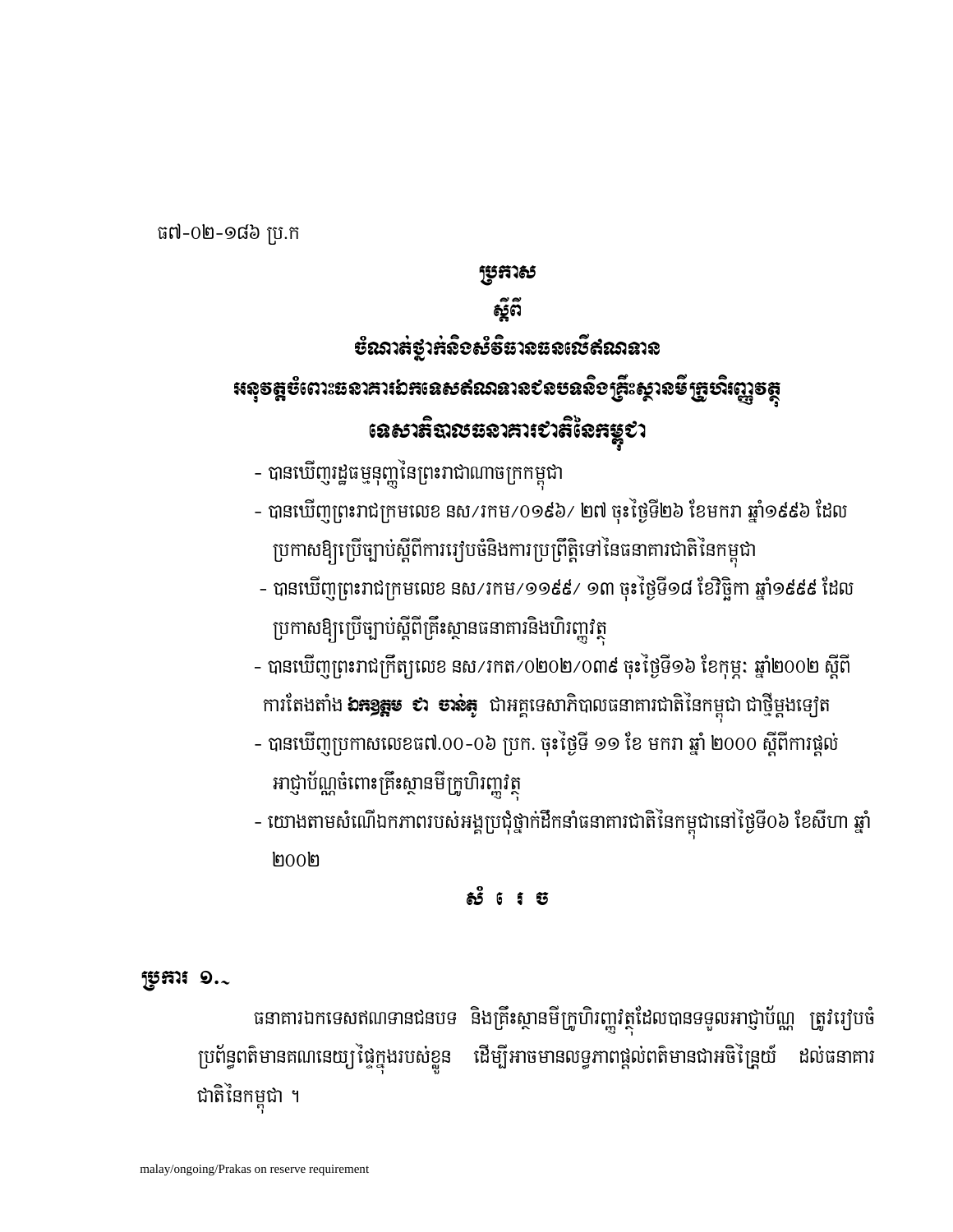$5531$   $\omega_{\sim}$ 

ធនាគារឯកទេសឥណទានជនបទ និងគ្រឹះស្ថានមីក្រូហិរញ្ញវត្ថុដែលបានទទួលអាជ្ញាប័ណ្ណ ត្រូវធ្វើ ចំណាត់ថ្នាក់ឥណទានរបស់ខ្លួនជា ໒ ថ្នាក់ ដោយផ្អែកទៅលើស្ថានភាពហិរញ្ញវត្ថុរបស់អ្នកខ្ចីប្រាក់ និងឥណ  $p$ បតិទាននៃការទូទាត់សងប្រាក់ដើមនិងការប្រាក់ ដូចខាងក្រោម $\,:\,$ 

-បំណុលស្តង់ដារ : ស្ថានភាពហិរញ្ញវត្ថុល្អ និងការសងទ្បេីងទាត់នៃប្រាក់ដើម និងការប្រាក់ ។ -បំណុលក្រោមស្តង់ដារ : ការសងប្រាក់ដើមនិង/ឬ ការប្រាក់ហួសកាលកំណត់៣០ខ្មែឬច្រើនជាង ។

 $-$ បំណុលសង្ស័យ  $\,:\,$ ការសងប្រាក់ដើម និង $\prime$ ឬ ការប្រាក់ហួសកាលកំណត់ ដូចខាងក្រោម $\,:\,$ 

 $\bullet$ ៦ $0$ ថ្ងៃ ឬច្រើនជាង ក្នុងករណីឥណទានមានឥណប្រតិទាន១ឆ្នាំ ឬតិចជាង ១ឆ្នាំ ។

 $\bullet$ ១៨ $0$ ថ្ងៃ ឬច្រើនជាង ក្នុងករណីឥណទានមានឥណប្រតិទានលើសពី ១ឆ្នាំ ។

-បំណុលបាត់បង់ : ការសងប្រាក់ដើម និង/ឬ ការប្រាក់ហួសកាលកំណត់ ដូចខាងក្រោម **៖** 

 $\bullet$ ៩ $0$ ថ្ងៃ ឬច្រើនជាង ក្នុងករណីឥណទានមានឥណប្រតិទាន១ឆ្នាំ ឬតិចជាង ១ឆ្នាំ ។

 $\bullet$ ៣៦ $\rm{o}$ ម្ងៃ ឬច្រើនជាង ក្នុងករណីឥណទានមានឥណប្រតិទានលើសពី ១ឆ្នាំ ។

ប្រភព  $m_{\sim}$ 

ធនាគារឯកទេសឥណទានជនបទ និងគ្រឹះស្ថានមីក្រូហិរញ្ញវត្ថុដែលបានទទួលអាជ្ញាប័ណ្ណ ត្រូវធ្វើ សិវិធានធនលើឥណទានដូចខាងក្រោម:

- $-$ បំណុលក្រោមស្ទង់ដារ:១០ $\%$  ដោយមិនគិតដល់តំលៃទ្រព្យសម្បត្តិដែលបានដាក់បញ្ចាំ លើកលែង ពៃសាច់ប្រាក់
- $-$ បំណុលសង្ស័យ  $\;\; : \;$  m $\mathrm{o}\mathscr{A}$  ដោយមិនគិតដល់តំលៃទ្រព្យសម្បត្តិដែលបានដាក់ បញ្ចាំលើកលែងតែ សាច់ប្រាក់

 $-$ បំណុលបាត់បង់ $\quad$  : ១០០ $\scriptstyle\%$  បើក្រឹះស្ថានអាចបងា្ហញុភស្តុតាងតាមករណីនិមួយ១ នូវតំលៃទីផ្សារ ជាក់ស្តែងនៃទ្រព្យសម្បត្តិដែលបានដាក់ជាវត្ថបញ្ចុំ និងមានការយល់ព្រមពីធនាគារជាតិនៃកម្ពុជា ចំនួនឥណទានដែលពុំមាន សំភារ: ធានា ត្រូវធ្វើសិវិធានធន ។

សិវិធានធនត្រូវបានគណនាតាមសមតុល្យឥណទានដែលបានធ្វើចំណាត់ថ្នាក់ ដោយមិនគិតបញ្ចូល mរប្រាក់បង្គរ ។ សិវិធានធនត្រូវបានកត់ត្រាក្នុងគណនីរបស់គ្រឹះស្ថាន ហើយគិតបញ្ចូលទៅក្នុងគណនី ចំណេញ-ខាតក្នុងខែដែលឥណទានត្រូវបានធ្វើចំណាត់ថ្នាក់ក្រោមស្តង់ដារ ។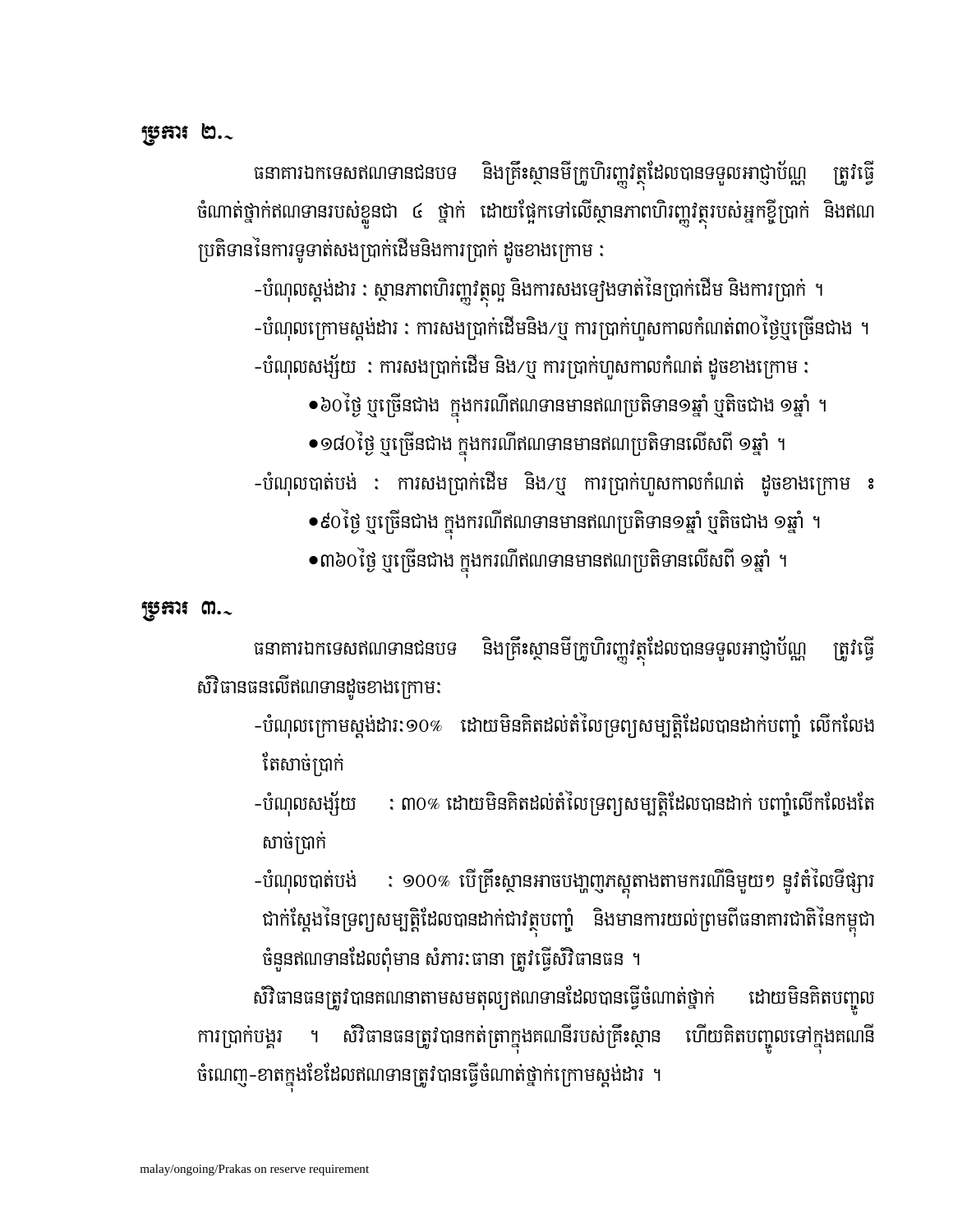### $55316...$

ការប្រាក់បង្គួរលើឥណទានត្រូវកត់ត្រាជាចំណូលក្នុងគណនីចំណេញ-ខាតនៅពេលកត់ត្រាបង្គួរ ។ ប៉ុន្តែ ចំពោះឥណទានដែលបានធ្វើចំណាត់ថ្នាក់ក្រោមស្តង់ដារ និងការប្រាក់បង្គួរដែលមិនបានសងពេលនេះ នឹងត្រូវ ស្ទេរចេញពីគណនីចំណេញ-ខាត ហើយយកទៅចុះឥណទានក្នុងគណនីព្យួរទុក ។ ដូចគ្នានេះដែរ ការប្រាក់បង្គរ លើឥណទានណាមួយ បន្ទាប់ពីបានធ្វើចំណាត់ថា្នក់ក្រោមស្តង់ដារ នឹងត្រូវចុះឥណទានក្នុងគណនីព្យួរទុក ។

### ชูรสม  $\&\ddots$

ត្រឹះស្ថានណាដែលមិនគោរពតាមបញ្ញត្តិនៃប្រកាសនេះ ត្រូវទទួលរងទណ្ឌកម្មខាងវិន័យដូចមានចែង ក្នុងមាត្រា ៥២ នៃច្បាប់ស្តីពីគ្រឹះស្ថានធនាគារនិងហិរញ្ញវត្ថុ ។

### fymi d.

រាល់លិខិតបទដ្ឋានទាំឡាយណាដែលមានខ្លឹមសារផ្ទុយពីស្មារតីនៃប្រកាសនេះ ត្រូវចាត់ទុកជា និរាករណ៍។

### ប្រុការ $\alpha$ .

អគ្គនាយកដ្ឋាន អគ្គលេខាធិការដ្ឋាន អគ្គាធិការដ្ឋាន អគ្គបេទ្យា គ្រប់នាយកដ្ឋាន អងភាព និងគ្រប់គ្រឹះស្ថានធនាគារ និងហិរញ្ញវត្ថុនៅក្រោមឱ្យវាទ និងក្រោមអាណាព្យាបាលធនាគារជាតិនៃកម្ពុជា ត្រូវអនុវត្តថ្មឹងម៉ាត់នូវប្រកាសនេះតាមភារកិច្ច រឿង១ខ្លួន ។

### $5531 G.$

ប្រកាសនេះមានប្រសិទ្ធភាពអនុវត្តចាប់ពីថ្ងៃចុះហត្ថលេខាតទៅ ។

រាជធានីភ្នំពេញ , ថ្ងៃទី ១៣ ខែ កញ្ញាឆ្នាំ ២០០២

### នេសរត៌ិងរប

ហត្ថលេខានិងត្រា**: ៩រ ចរន់ត្** 

#### mīsosau

- ដូចប្រការ ១១ "ដើមី្បអនុវត្ត"
- កាលប្បវត្តិ
- ឯកសារ

#### uşoçr

- គ្រប់សមាជិកក្រុមប្រឹក្សាភិបាល
- ទីស្តីការគណ:រដ្ឋមន្ត្រី "ដើម្បីជ្រាបជាពត៌មាន"
- នាយកដ្ឋានរដ្ឋបាលនៃទីស្តីការគណ:រដ្ឋមន្រ្តី "ដើម្បីចុះក្នុងរាជកិច្ច"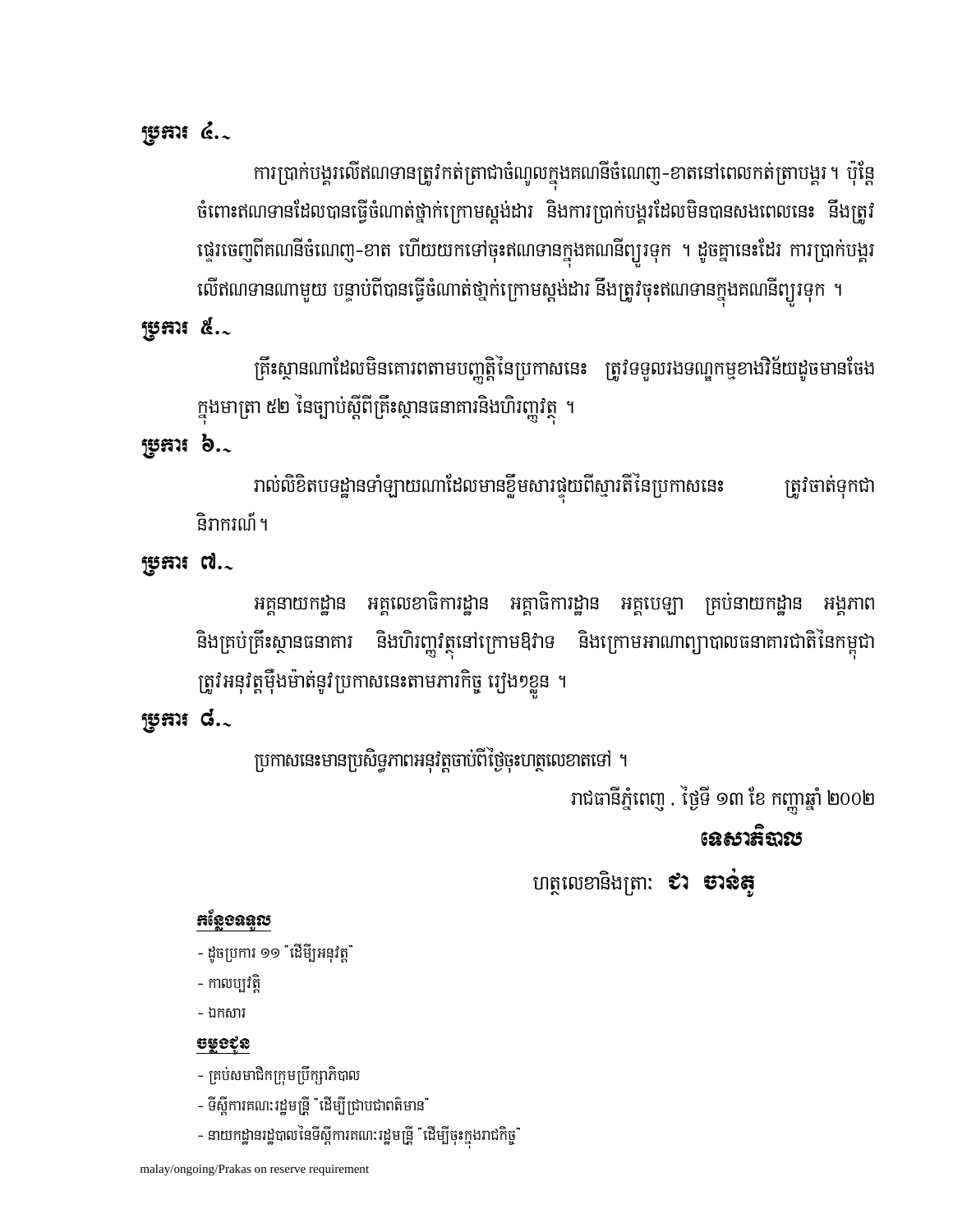#### **B 7.01-115 Pror Kor**

# **PRAKAS ON THE CALCULATION OF INTEREST RATE ON MICRO-FINANCE LOANS**

#### **The Governor of the National Bank of Cambodia**

---------------------

- With reference to the Constitution of the Kingdom of Cambodia,
- With reference to the Royal Kram NS/RKM/ 0196/27 of January 26, 1996 promulgating the Law on the Organization and Functioning of the National Bank of Cambodia,
- With reference to the Royal Kram NS/RKM/ 1199/13 of November 18,1999 promulgating the Law on Banking and Financial Institutions,
- With reference to the Royal Decree NS/RKT/0202/039 of February 16, 2002 on the reappointment of His Excellency Chea Chanto as Governor General of the National Bank of Cambodia,
- With reference to the PRAKAS No. B700- 06 Pror Kor of January 11, 2000 on Licensing of Micro-financing Institutions,
- Pursuant to the request of the General Director of the National Bank of Cambodia on August 06, 2002.

#### DECIDES

- **Article 1** Specialized banks for rural credit and licensed microfinance institutions must organize their internal accounting system in such as way that they are able at any time to provide the National Bank of Cambodia with information in accordance with the provisions of this Pakas.
- **Article 2** Specialized banks for rural credit and licensed microfinance institutions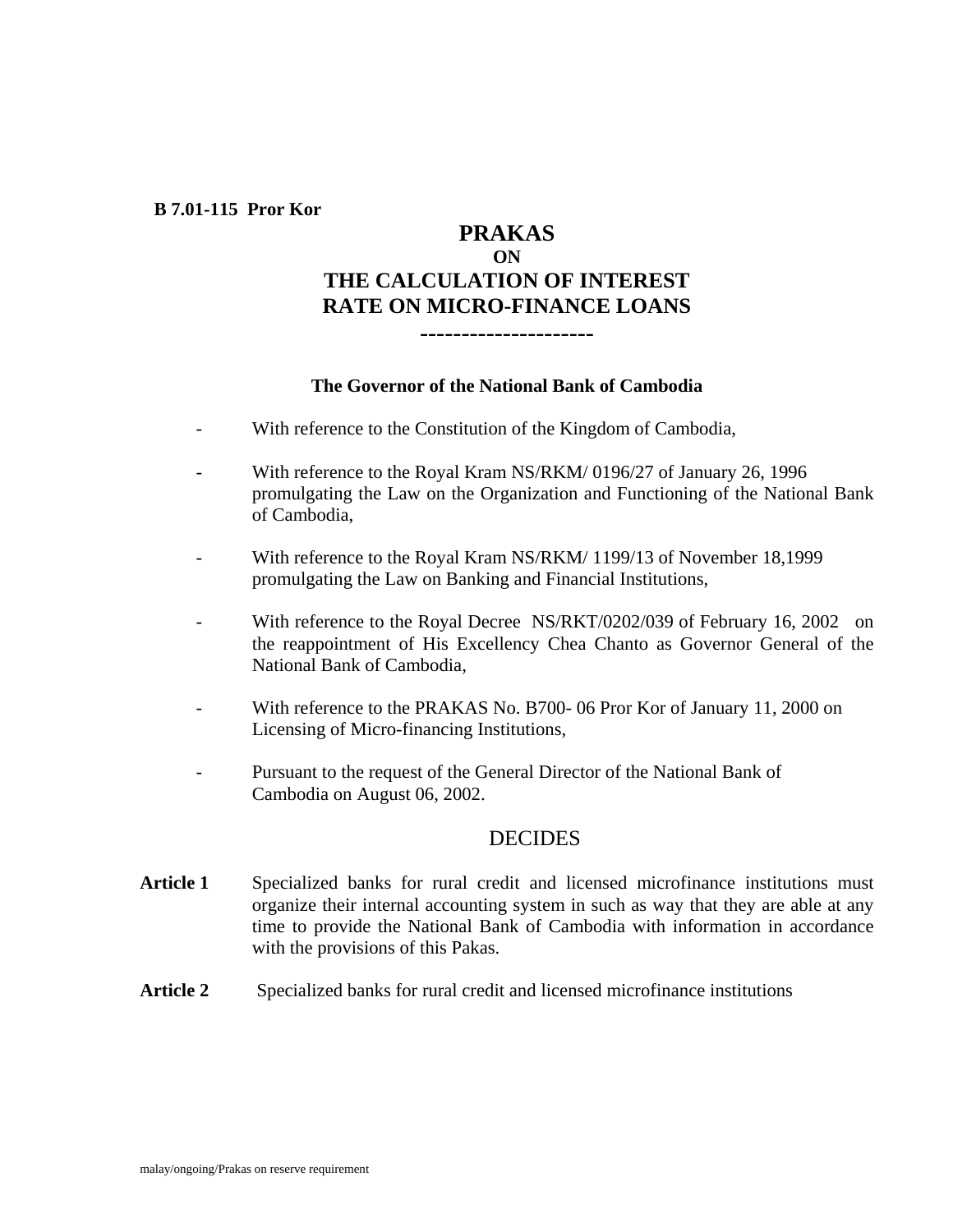គ្រឹះស្ថានមីក្រូហិរញ្ញវត្ថុដែលមានអាជា្ញប័ណ្ណត្រូវតំកល់ប្រាក់បំរុងកាតព្វកិច្ចចំនួន ៥ ភាគរយ នៃប្រាក់ បញ្ញើអតិថិជនរបស់ខ្លួន ក្នុងគណនីដែលបានបើកនៅធនាគារជាតិនៃកម្ពុជា ។

# <u>ක් 15</u>

# $55319...$

–យោងតាមការឯកភាពរបស់អង្គប្រជុំថ្នាក់ដឹកនាំធនាគារជាតិនៃកម្ពុជានៅថ្ងៃទី២៣ ខែមករា ឆ្នាំ២០០២ ។

គ្រឹះស្ថានមីក្រូហិរញ្ញវត្ថ

**៦ភ3្គុម ៩រ ចាន់តុ** ជាអគ្គទេសាភិបាលនៃធនាគារជាតិនៃកម្ពុជា –បានឃើញប្រកាសលេខធ ៧០០–០៦ ប្រ.ក ចុះថ្ងៃទី ១១ ខែ មករា ឆ្នាំ ២០០០ ស្តីពីការផ្តល់អាជ្ញាប័ណ្ណចំពោះ

ប្រើច្បាប់ស្តីពីគ្រឹះស្ថានផនាគារនិងហិរញ្ញវត្ថ -បានឃើញព្រះរាជក្រីត្យលេខ ជស/រកត/០៣៩៨/៨៥ ចុះថ្ងៃទី ១០ ខែ មីនា ឆ្នាំ ១៩៩៨ ស្តីពីការតែងតាំង

អោយ ប្រើច្បាប់ស្តីពីការរៀបចំនិងការប្រព្រឹត្តទៅនៃធនាគារជាតិនៃកម្ពុជា -បានឃើញព្រះរាជក្រមលេខ នស/រកម/១១៩៩/១៣ ចុះថ្ងៃទី ១៨ ខែ វិច្ឆិកា ឆ្នាំ ១៩៩៩ ដែលប្រកាសអោយ

-បានឃើញរដ្ឋធម្មនុញ្ញនៃព្រះរាជាណាចក្រកម្ពុជា –បានឃើញព្រះរាជក្រមលេខ នស/រកម/០១៩៦/២៧ ចុះថ្ងៃទី ២៦ ខែ មករា ឆ្នាំ ១៩៩៦ ដែលប្រកាស

# **เฉ**សาส์ฉาชธอาสาเชาลิเจกซูชา

# ธุ์ดี **គារអេក្សាប្រាគ់បំរុ**ខគាតព្វគិទូបំពោះឝ្រីះស្ថានមីត្រូវតិរញ្ញទត្ថ

1UF165

ធ ៧.០២ - ៤៥ ប្រ.ក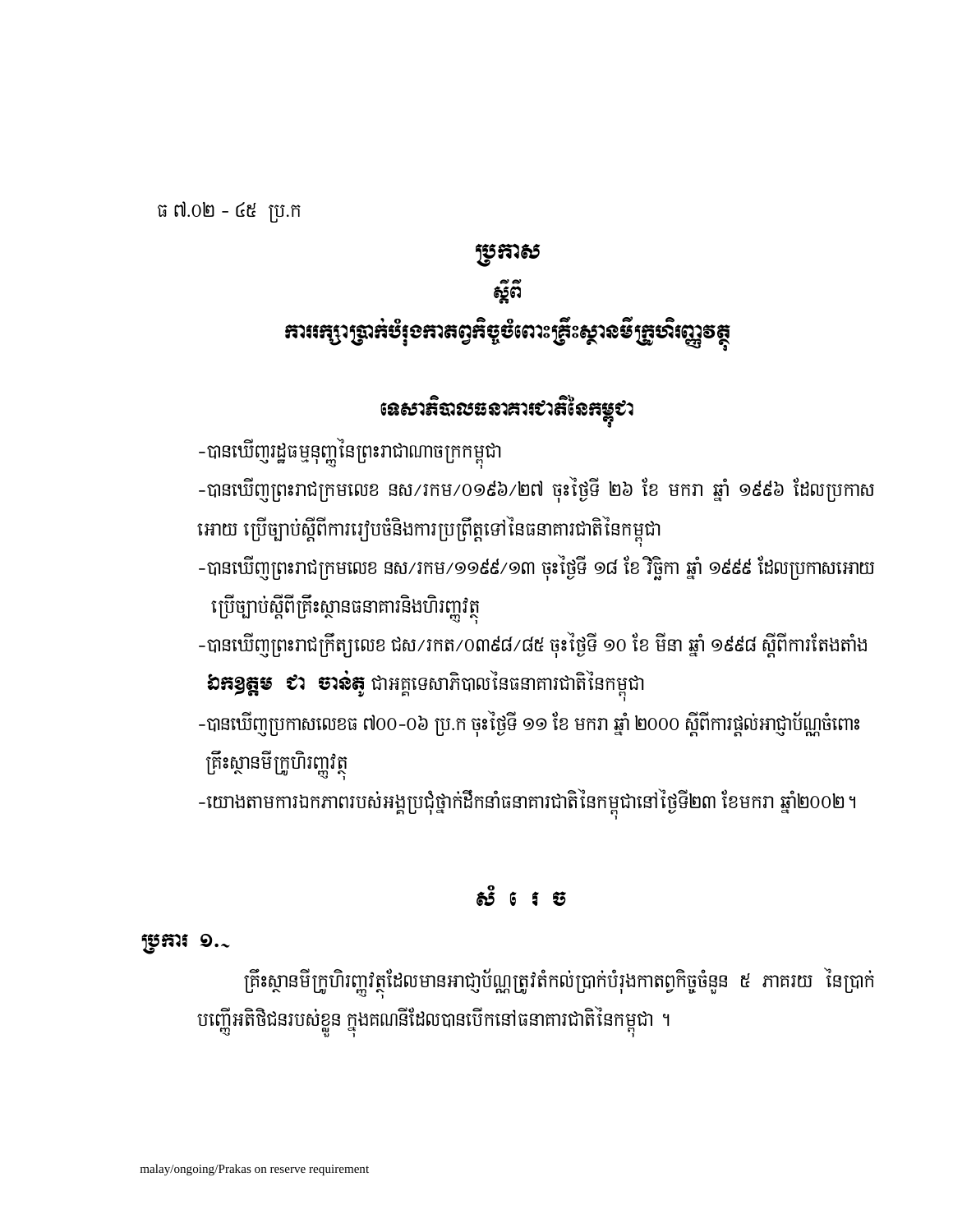# $55515$   $\omega_{\cdot}$

ប្រាក់បំរុងកាតព្វកិច្ចលើប្រាក់បញ្ញើត្រូវបានគណនា ដោយផ្អែកលើមូលដ្ឋាននៃចំនួនប្រាក់បញ្ញើដែលមាន នៅក្នុងតារាងតុល្យការរបស់គ្រឹះស្ថាន និងក្នុងរបាយការណ៍បែងចែកប្រភេទប្រាក់បញ្ហើ ដែលគ្រឹះស្ថានប្រមូល បាននៅចុងខែនីមួយ១ ។ ការគណនាប្រាក់បំរុងកាតព្វកិច្ចត្រូវដកចេញប្រាក់សន្សំកាតព្វកិច្ចដែលជាលក្ខខណ្ឌក្នុងការ ផ្តល់ឥណទាន ។

# $\mathfrak{P}$ ន្តែងារ ៣. $\sim$

ប្រាក់បំរុងកាតព្វកិច្ចដូចក្នុងប្រការ ២ ដែលបានគណនានៅខែណាមួយ ត្រូវរក្សាទុកក្នុងគណនីរបស់ គ្រឹះស្ថាន នៅធនាគារជាតិនៃកម្ពុជា ចាប់ពីថ្ងៃទី ១៥ នៃខែបន្ទាប់រហូតដល់ថ្ងៃទី ១៤ នៃខែបន្ទាប់ទ្យេត ហើយការគណនានិងរក្សាទុកប្រាក់បំរុងកាតព្វកិច្ច ត្រូវអនុវត្តដូចគ្នានេះជាបន្តបន្ទាប់តាមគ្រានីមួយ១ ។

# $19311$   $6.1$

ត្រី៖ស្ថានមីក្រូហិរញ្ហវត្ថុដែលមានឱ្យនភាពប្រាក់បំរុងកាតព្វកិច្ច ត្រូវបំពេញជាបន្ទាន់នៅពេលណា ដែល ត្រឹះស្ថានទាំងនេះទទួលបានសេចក្តីជូនដំណឹងពីធនាគារជាតិនៃកម្ពុជា ។

# $15$ น ซึ $\sim$

គ្រឹះស្ថានណាដែលមិនគោរពតាមបញ្ហត្តិនៃប្រកាសនេះ ត្រូវទទួលរងទណ្ឌកម្មខាងវិន័យដូចមានថែង ក្នុងមាត្រា ៥២ នៃច្បាប់ស្តីពីគ្រឹះស្ថានធនាគារនិងហិរញ្ញវត្ថុ ។

# fymi d.

រាល់លិខិតបទដ្ឋានទាំងឡាយណាដែលមានខ្លីមសារផ្ទុយពីស្មារតីនៃប្រកាសនេះ ត្រូវចាត់ទុកជានិរាករណ៍។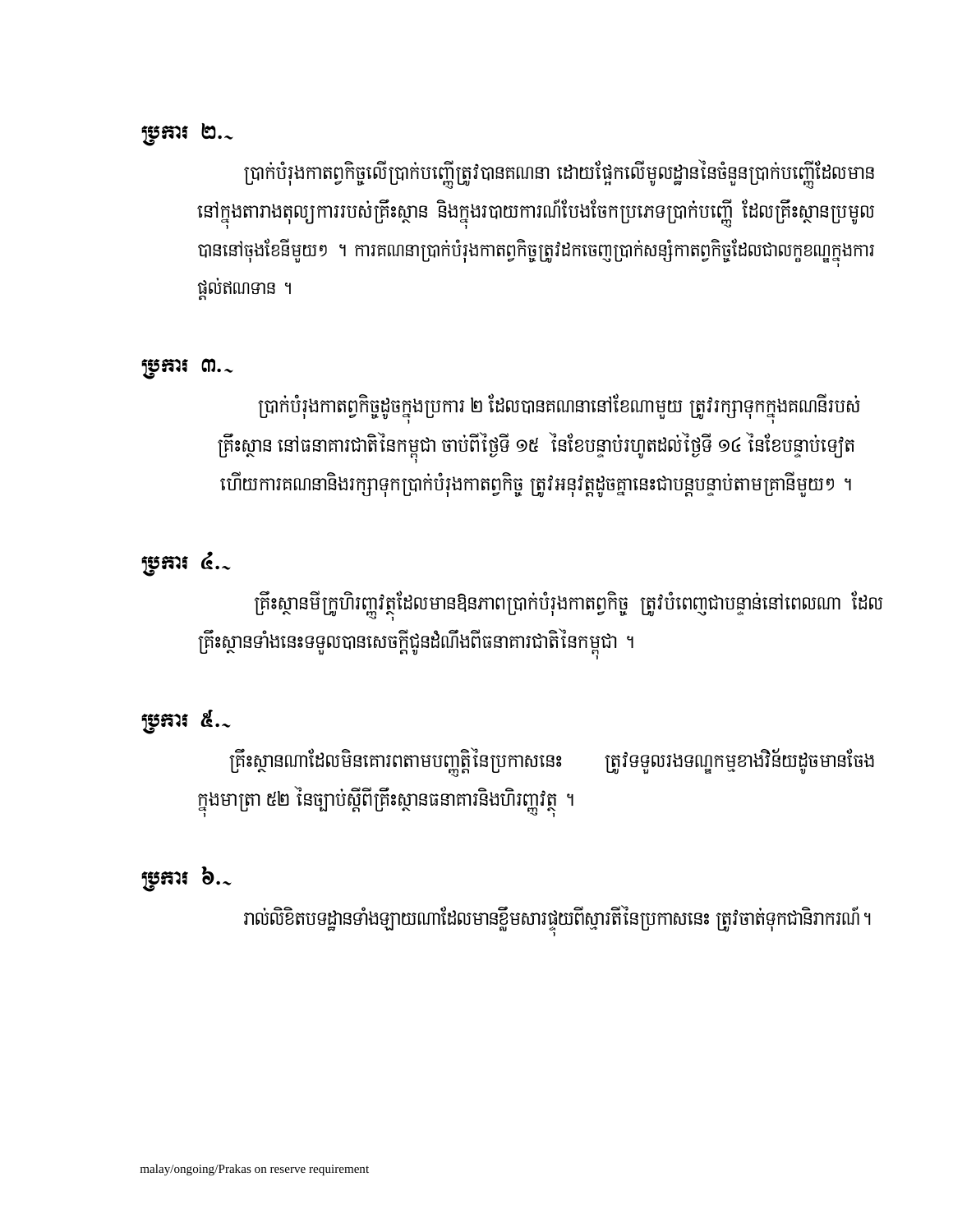# $5531$   $\alpha$ .

អគ្គនាយកដា្ឋន អគ្គលេខាធិការដា្ឋន អគ្គាធិការដា្ឋន អគ្គបេឡា គ្រប់នាយកដា្ឋន អង្គភាពគ្រប់ ត្រឹះសា្ថនមីក្រូហិរញ្ញវត្ថុនៅក្រោមឱ្យវាទនិងក្រោមអាណាព្យាបាលធនាគារជាតិនៃកម្ពុជា ត្រូវអនុវត្តម៉ឹងមាំត់ នូវប្រកាសនេះតាមភារកិច្ចរឿង១ខ្លួន ។

# ថ្ងៃតារ  $\mathbf{d}_{\cdot\mathbf{v}}$

ប្រកាសនេះមានប្រសិទ្ធភាពអនុវត្តចាប់ពីថ្ងៃចុះហត្ថលេខានេះតទៅ ។

# អន្ថែទឧន្ទរប

រាជធានីភ្នំពេញ ថ្ងៃទី ២៥ ខែ កុម្ភៈឆាំ្ន ២០០២ នេសាត៌ិងារប

-ដូចប្រការ ៧ "ដើម្បីអនុវត្ត"

-កាលប្បវត្តិ

-ឯកសារ

# uşoçr

- សមាជិកក្រុមប្រឹក្សាភិបាល

- ទីស្តីការគណ:រដ្ឋមន្ត្រី "ដើម្បីជ្រាបជាពតិមាន"

- នាយកដ្ឋានរដ្ឋបាលនៃទីស្តីការគណៈរដ្ឋមន្ត្រី

"ដើម្បីចុះផ្សាយក្នុងរាជកិច្ច"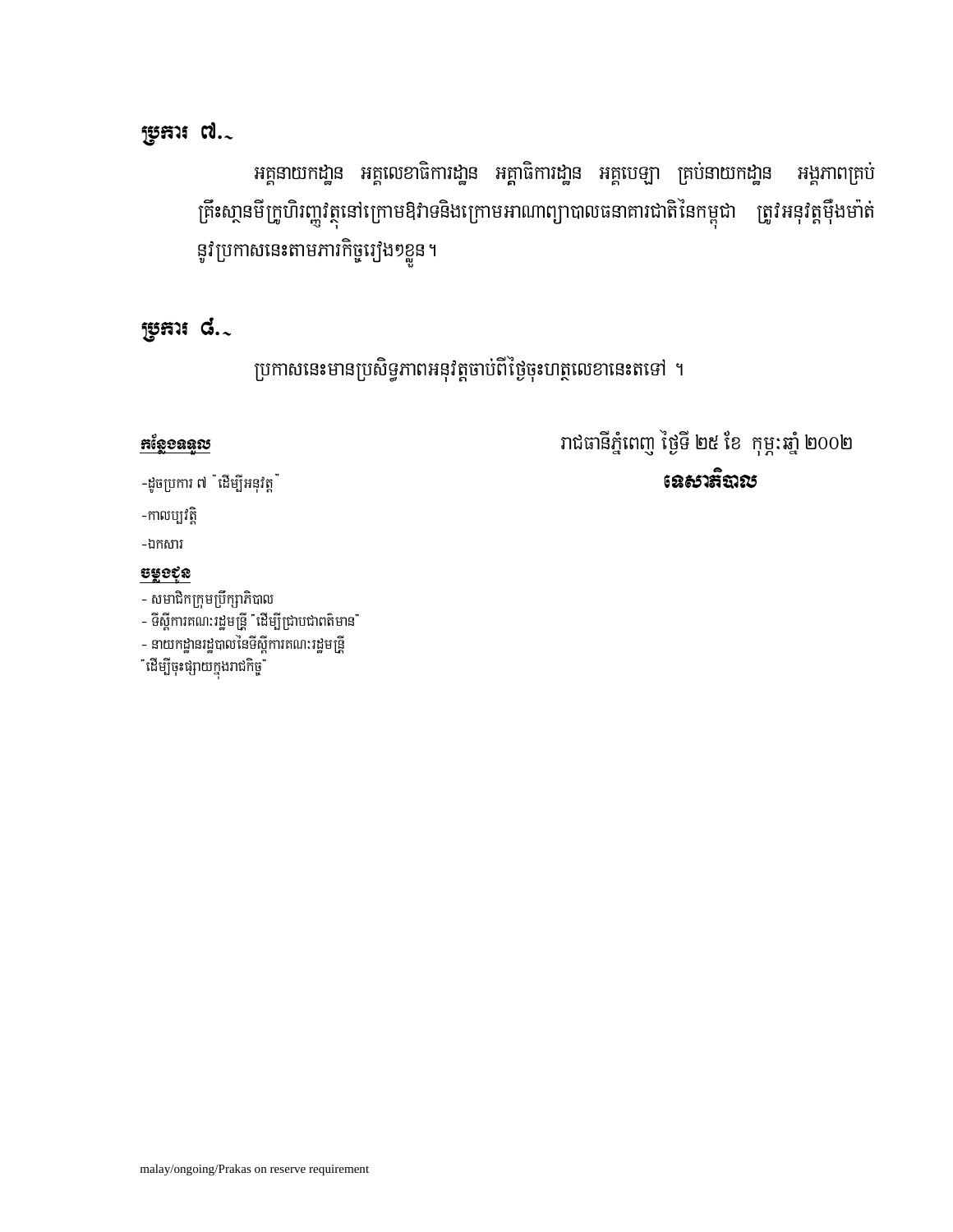# *ซฉา*สม�าส์ ไฉ สยุ�า

NATIONAL BANK OF CAMBODIA

ប្រាក់បញ្ញើចំណាត់ថ្នាក់តាមចំនួនប្រាក់<br>BREAK-DOWN OF DEPOSITS

| ឈ្មោះត្រ:ស្ថាន            |  |
|---------------------------|--|
| <b>INSTITUTION'S NAME</b> |  |
| កាលបរចេទ                  |  |
| REPORT AS AT (DATE)       |  |

គិតជាលានរេ<br/>បំល $\,$  (in million of Riels )

| ប្រភេទ<br>CATEGORY              | អត្រាការប្រាក់/<br>ភាពញឹកញាប់នៃការសង<br><b>INTEREST RATE/</b><br>PAID FREQUENCY | តិចជាង ២៥០,០០០រឿល<br>LESS THAN 250,000 Riels |                       | ២៥០,០០០ទៅ១,០០០,០០០ព្យ៉េល<br>250,000 to 1,000,000 Riels |                       | ព្រឹនជាង ១,០០០,០០០<br>More than 1,000,000 Riels |                       | សរុប<br>Total                     |                       |
|---------------------------------|---------------------------------------------------------------------------------|----------------------------------------------|-----------------------|--------------------------------------------------------|-----------------------|-------------------------------------------------|-----------------------|-----------------------------------|-----------------------|
| ១-ស្ម័គ្រចិត្ត<br>1-VOLUNTARY   |                                                                                 | ចំនួនគណនី<br>Number<br>of<br>account         | ចំនួនប្រាក់<br>Amount | ចំនួនគណនី<br>Number of<br>account                      | ចំនួនប្រាក់<br>Amount | ចំនួនគណនី<br>Number<br>of<br>account            | ចំនួនប្រាក់<br>Amount | ចំនួនគណនី<br>Number of<br>account | ចំនួនប្រាក់<br>Amount |
| ១.១-តាមតំរូវការ<br>1.1-DEMAND   |                                                                                 |                                              |                       |                                                        |                       |                                                 |                       |                                   |                       |
| ១.២-ប្រាក់សន្សំ<br>1.2 - SAVING |                                                                                 |                                              |                       |                                                        |                       |                                                 |                       |                                   |                       |
| ១.៣-មានកាលកំណត់<br>1.3-TERM     |                                                                                 |                                              |                       |                                                        |                       |                                                 |                       |                                   |                       |
| ១.៤-ផ្សេងៗ<br>$1.4 - OTHER$     |                                                                                 |                                              |                       |                                                        |                       |                                                 |                       |                                   |                       |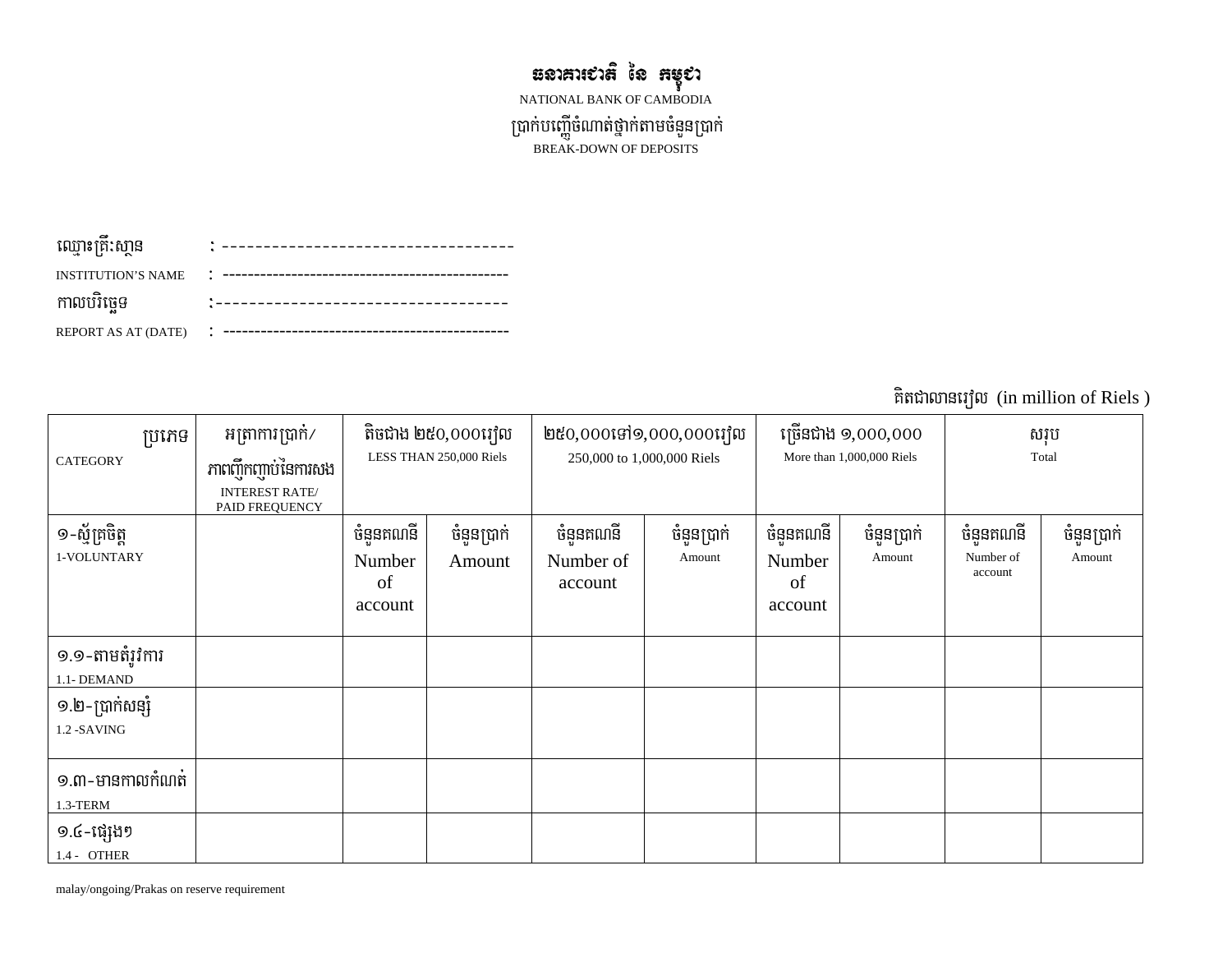| ១.៥– សរុបប្រាក់បញ្ញើបំរុងកាតព្វកិច្ចុ<br>1.5-TOTAL RESERVABLE DEPOSITS |  |  |  |  |  |
|------------------------------------------------------------------------|--|--|--|--|--|
| ២- កាតព្វកិច្ចុ<br>2- COMPULSORY                                       |  |  |  |  |  |
| ២.១- កម្មវិធី ទី១<br>2.1-Progam 1                                      |  |  |  |  |  |
| ២.២-កម្មវិធី ទី២<br>2.2- Program 2                                     |  |  |  |  |  |
| ២.៣-កម្មវិធី ទី៣<br>2.3- Program 3                                     |  |  |  |  |  |
| ២.៤-សរុបប្រាក់សន្សំកាតព្វកិច្ច<br>2.4 - TOTAL COMPULSORY SAVINGS       |  |  |  |  |  |
| ៣-សរុបប្រាក់សន្សំប្រមូលបាន<br>3-TOTAL SAVINGS MOBILIZED :              |  |  |  |  |  |

| សរុបប្រាក់បញ្ហើបំរុងកាតព្វកិច្ច: ------------------          | ៥% ប្រាក់បំរុងកាតព្វកិច្ចុះ --------------------------- |
|--------------------------------------------------------------|---------------------------------------------------------|
| TOTAL RESERVABLE DEPOSITS: --------------------------------- |                                                         |
| បាតលេខា: ------------------------                            | កាលប្រយុទ្ធ: -----------------------                    |
|                                                              | Date                                                    |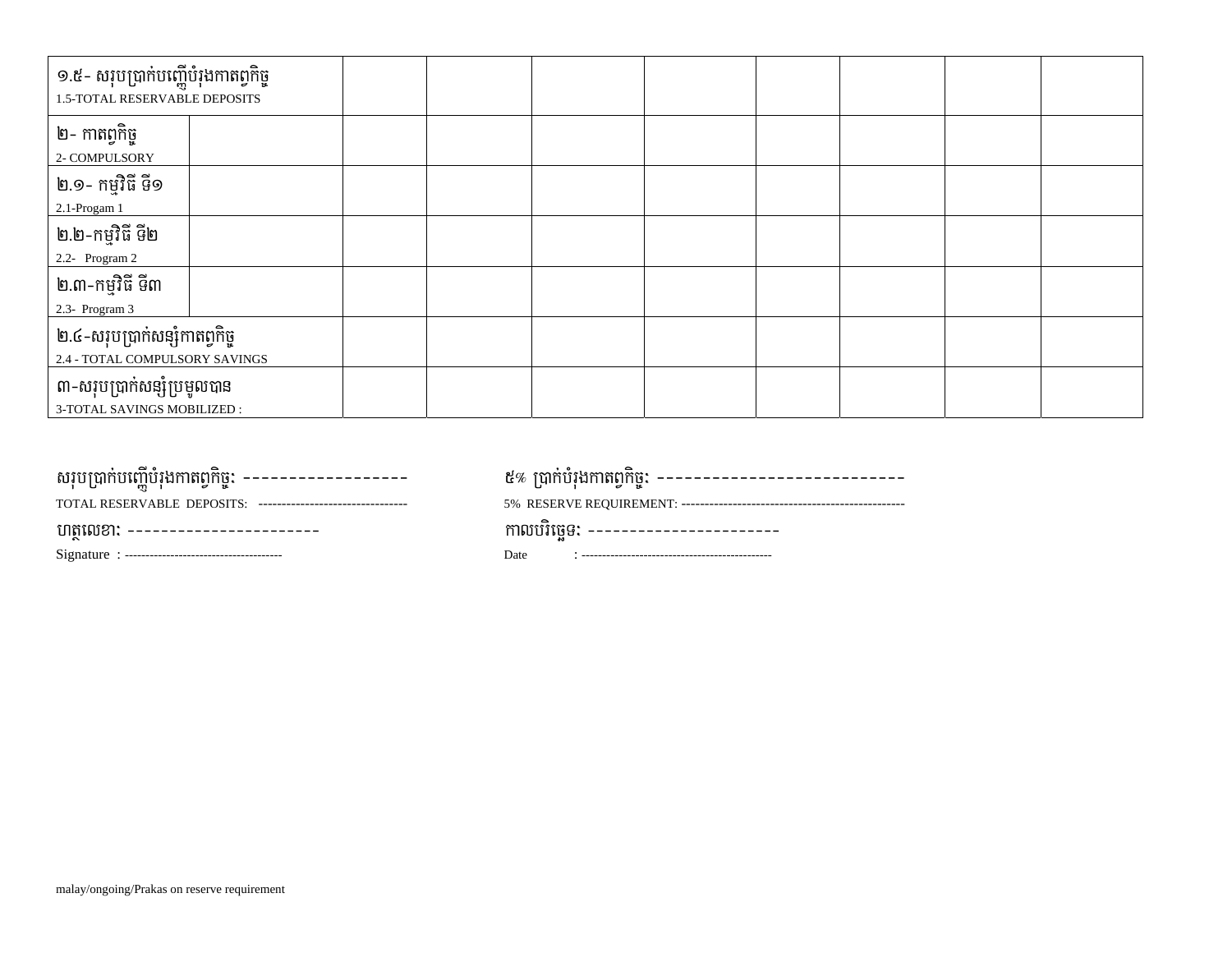B 7.02 - 45 Pror Kor

## **PRAKAS ON THE MAINTENANCE OF RESERVE REQUIREMENT FOR MICROFINANCE INSTITUTIONS**

#### **The Governor of the National Bank of Cambodia**

-----------

- With reference to the Constitution of the Kingdom of Cambodia,
- With reference to the Royal Kram NS/RKM/ 0196/27 of January 26, 1996 promulgating the Law on the Organization and Functioning of the National Bank of Cambodia,
- With reference to the Royal Kram NS/RKM/ 1199/13 of November 18,1999 promulgating the Law on Banking and Financial Institutions,
- With reference to the Royal Decree Chor Sor/RKT/0398/85 of March 10, 1998 on the appointment of His Excellency Chea Chanto as Governor General of the National Bank of Cambodia,
- With reference to the PRAKAS No. B 700-06 Pror Kor of January 11, 2000 on Licensing of Micro-finance Institution,
- Pursuant to the agreement of the leader meeting of the National Bank of Cambodia on January 23, 2002

#### DECIDES

#### **Article 1**

Licensed Microfinance Institutions shall deposit 5 per cent of their deposits into an account maintained with the National Bank of Cambodia.

#### **Article 2**

 The reserve requirement on deposit will be calculated on the basis of deposits outstanding at the end of each month, as reported in the institution's balance sheet and in the prescribed reporting on the breakdown of deposits mobilized by the institution. For the purpose of calculating the reserve requirement, compulsory savings, which are saving required as condition to participate in a credit scheme, shall be excluded.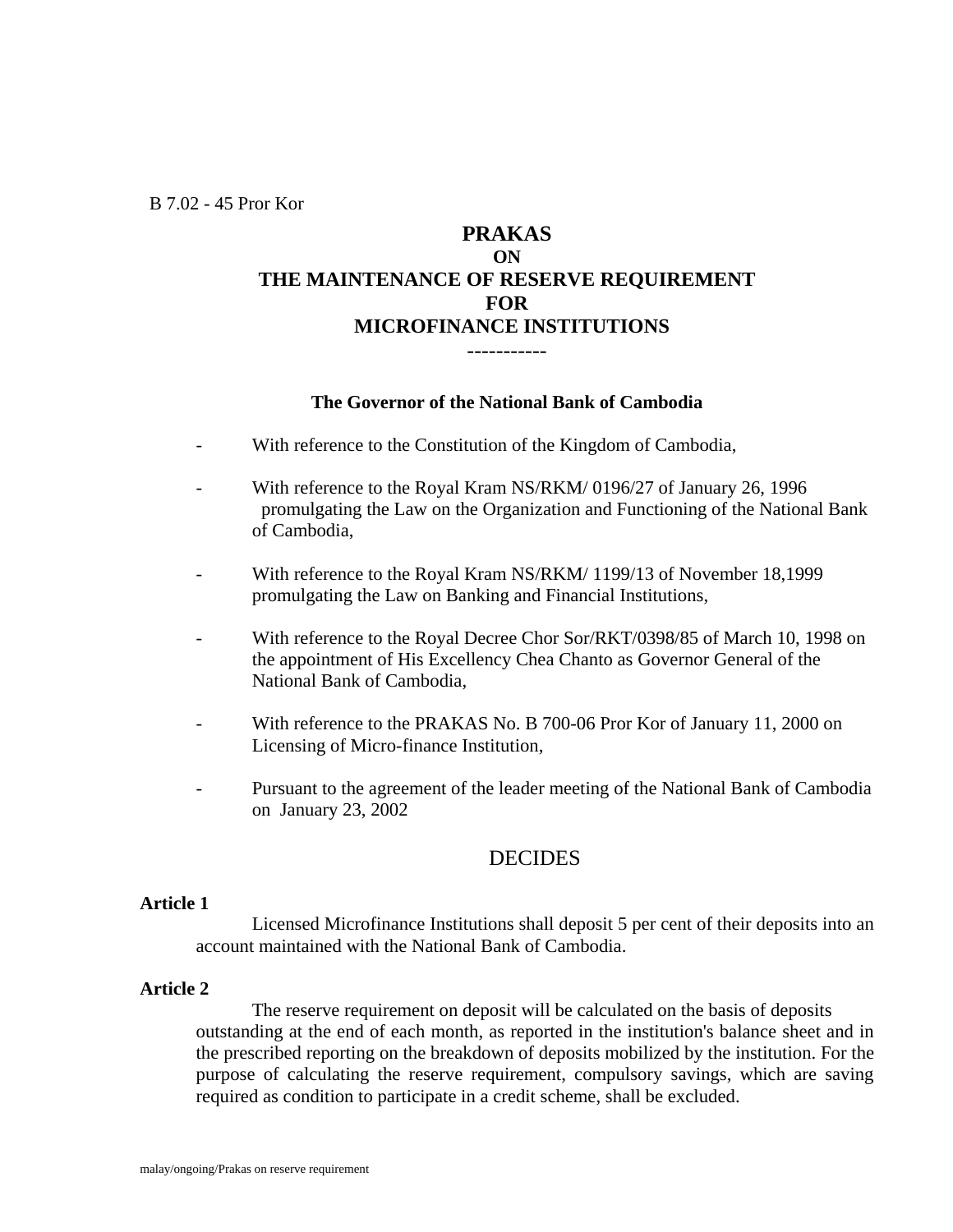#### **Article 3**

The reserve requirement as calculated under Article 2 shall be maintained as deposit in the institution's account with the National Bank of Cambodia from the  $15<sup>th</sup>$  day of the month following the end of the month reported, until the  $14<sup>th</sup>$  day of the next month. At that time a new reserve requirement will be calculated and will become applicable.

#### **Article 4**

Licensed Microfinance Institutions shall promptly remedy any reserve deficiency as soon as they are notified of such deficiency by the National Bank of Cambodia.

#### **Article 5**

 Violations to the provisions of this Prakas may give rise to disciplinary sanctions as set forth in Article 52 of the law on Banking and Financial Institutions.

#### **Article 6**

All provisions contrary to this Prakas are hereby repealed.

#### **Article 7**

 The General Direction, the General Secretariat, the General inspection, the General Cashier and all departments of the National Bank of Cambodia, and all Micro Financial Institutions under of the National Bank of Cambodia supervisory authority shall strictly implement this Prakas.

#### **Article 8**

This Prakas shall have effect from the signing date.

Phnom Penh, February 25,2002 **Governor**  Signed and sealed: **CHEA CHANTO** 

cc: -The member of the Board of directors

- -The parties concerned as stated in Article 7
- -File
- -CM " for info "
- Administration
- -Department of CM
- " for publication in the National Gazette "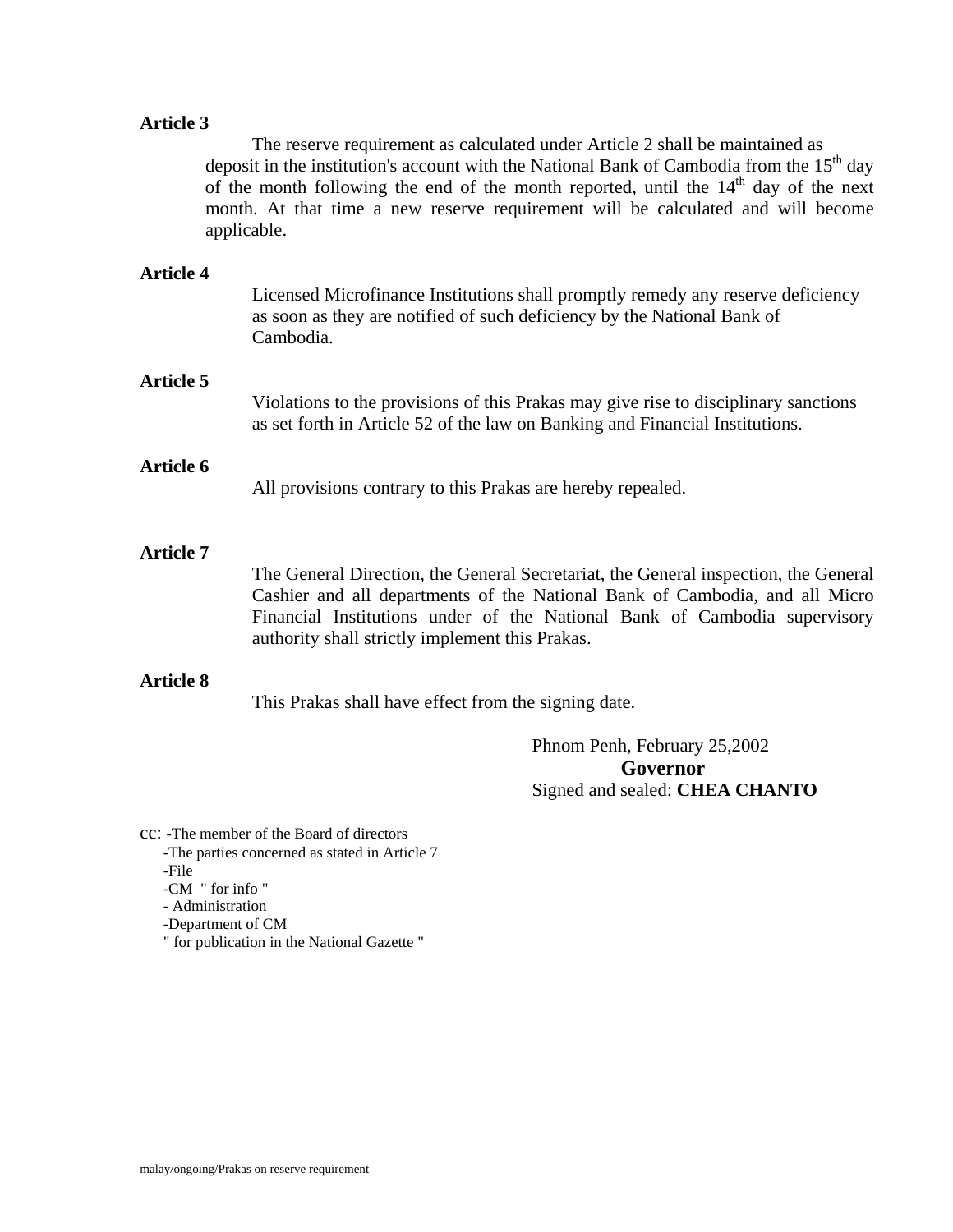#### NATIONAL BANK OF CAMBODIA BREAK-DOWN OF DEPOSITS (in millions of Riels )

INSTITUTION'S NAME : ------------------------------------------------------ REPORT AS AT (DATE): ------------------------------------------------------

| <b>CATEGORY</b>                | <b>INTEREST RATE</b><br>PAID/FREQUENCY | LESS THAN 250,000<br>Riels |        | 250,000 to 1,000,000 Riels |        | More than $1,000,000$ Riels |        | Total                   |        |
|--------------------------------|----------------------------------------|----------------------------|--------|----------------------------|--------|-----------------------------|--------|-------------------------|--------|
| 1-VOLUNTARY                    |                                        | Number<br>of<br>account    | Amount | Number<br>of<br>account    | Amount | Number<br>of<br>account     | Amount | Number<br>of<br>account | Amount |
| 1.1-DEMAND                     |                                        |                            |        |                            |        |                             |        |                         |        |
| 1.2 SAVING                     |                                        |                            |        |                            |        |                             |        |                         |        |
| 1.3 TERM                       |                                        |                            |        |                            |        |                             |        |                         |        |
| 1.4 - OTHER                    |                                        |                            |        |                            |        |                             |        |                         |        |
|                                | <b>1.5-TOTAL RESERVABLE DEPOSITS</b>   |                            |        |                            |        |                             |        |                         |        |
| 2- COMPULSORY                  |                                        |                            |        |                            |        |                             |        |                         |        |
| $2.1 - Program 1$              |                                        |                            |        |                            |        |                             |        |                         |        |
| Program 2<br>$2.2 -$           |                                        |                            |        |                            |        |                             |        |                         |        |
| 2.3- Program 3                 |                                        |                            |        |                            |        |                             |        |                         |        |
| 2.4 - TOTAL COMPULSORY SAVINGS |                                        |                            |        |                            |        |                             |        |                         |        |
| <b>3.- TOTAL SAVINGS</b>       | MOBILIZED:                             |                            |        |                            |        |                             |        |                         |        |

| Signature : ---------------------------------- |  |
|------------------------------------------------|--|

TOTAL RESERVABLE DEPOSITS : ----------------------------------- 5% RESERVE REQUIREMENT : -------------------------------------------------

Signature : ------------------------------------- Date : --------------------------------------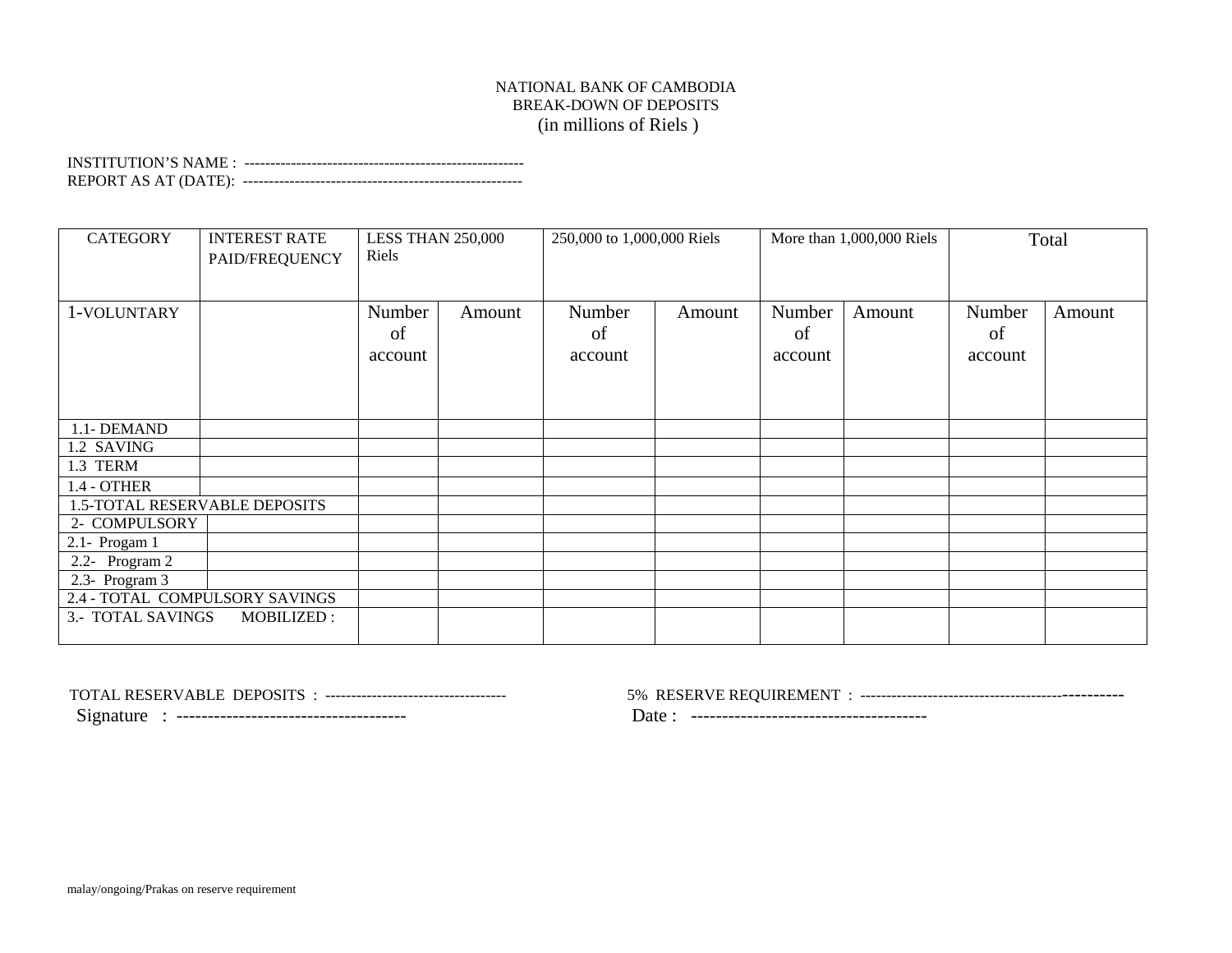# $55310.1$

 $55315$  9. $\sim$ 

ប្រតិបត្តិករមីក្រូហិរញ្ហវត្ថុដែលបានចុះបញ្ជី និងក្រឹះស្ថានមីក្រូហិរញ្ហវត្ថុដែលមានអាជ្ញាប័ណ្ណត្រូវ ផ្ញើរបាយការណ៍មកធនាគារជាតិនៃកម្ពុជាអោយបានទ្យេងទាត់ ស្តីអំពីលទ្ធផលហិរញ្ញវត្ថុសំព្យេត ឥណទាន ប្រាក់បញ្ហើដែលប្រមូលបាន ព្រមទាំងបណ្តាញសាខា ។

# **សំ** ៖ ៖ ម

ចំពោះគ្រឹះស្ថានមីក្រូហិរញ្ញវត្ថ -យោងតាមការឯកភាពរបស់អង្គប្រជុំថ្នាក់ដឹកនាំធនាគារជាតិនៃកម្ពុជា នៅថ្ងៃទី៣១ ខែមករា ឆ្នាំ ២០០២។

- តាំង **៦ភ3្ទត្តូម ៩រ មាន់ត្** ជាអគ្គទេសាភិបាលនៃធនាគារជាតិនៃកម្ពុជា –បានឃើញប្រកាសលេខធ ៧.០០–០៦ ប្រ.ក ចុះថ្ងៃទី ១១ ខែ មករា ឆ្នាំ ២០០០ ស្តីពីការផ្តល់អាជ្ញាប័ណ្ណ
- អោយប្រើច្បាប់ស្តីពីគ្រឹះស្ថានធនាគារនិងហិរញ្ញវត្ថុ -បានឃើញព្រះរាជក្រឹត្យលេខ ជស/រកត/០៣៩៨/៨៥ ចុះថ្ងៃទី ១០ ខែ មីនា ឆ្នាំ ១៩៩៨ ស្តីពីការតែង
- ប្រកាសអោយប្រើច្បាប់ស្តីពីការរៀបចំនិងការប្រព្រឹត្តទៅនៃធនាគារជាតិនៃកម្ពុជា -បានឃើញព្រះរាជក្រមលេខ នស/រកម/១១៩៩/១៣ ចុះថ្ងៃទី ១៨ ខែ វិច្ឆិកា ឆ្នាំ ១៩៩៩ ដែលប្រកាស
- -បានឃើញរដ្ឋធម្មនុញ្ញនៃព្រះរាជាណាចក្រកម្ពុជា -បានឃើញព្រះរាជក្រមលេខ នស/រកម/០១៩៦/២៧ ចុះថ្ងៃទី ២៦ ខែ មករា ឆ្នាំ ១៩៩៦ ដែល

# เฉ<sub>ี</sub>่ยาล็ฉาชธอาสาเชาลิเ๊อสะูชา

# តំរុចគារបោយគារណ៍សំរាប់ប្រតិបត្តិគក្រើះស្ថាលមីច្រូបាំញ្ញេទត្តុ *ដែល*បានចុះមញ្ជីនិ១ឝ្រីះស្ថានមីត្រូវចំរញ្ជូទត្តុដែលមានអាខ្ញាប័ណ្ណ

# ប្រុកាស ธัติ

ធ ៧.០២- ៤៧ ប្រ.ក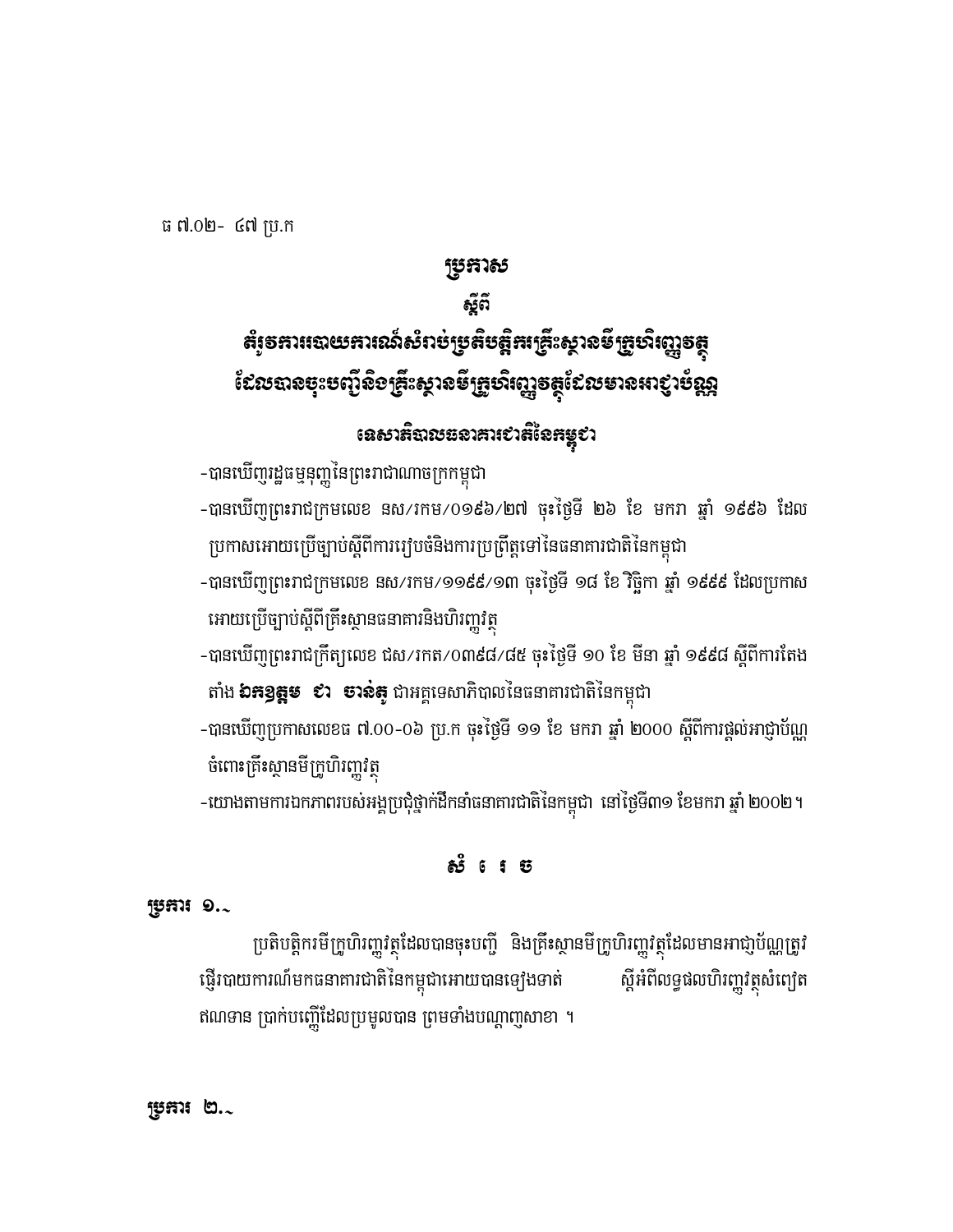រាល់ត្រីមាស ប្រតិបត្តិករមីក្រូហិរញ្ញវត្ថុដែលបានចុះបញ្ជី ត្រូវផ្ញើមកធនាគារជាតិនៃកម្ពុជា នៅក្នុងខែចុងក្រោយនៃត្រីមាសនីមួយ១ នូវរបាយការណ៍ដូចខាងក្រោម :

- របាយការណ៍សរុបទ្រព្យសកម្ម និងទ្រព្យអកម្ម
- របាយការណ៍ចំណេញ-ខាត
- របាយការណ៍លំអិតតាមប្រភេទប្រាក់បញ្ហើ
- របាយការណ៍លំអិតប្រាក់បញ្ញើតាមប្រភេទរូបិយប័ណ្ណ  $\omega_{\rm{eff}}$
- របាយការណ៍លំអិតតាមប្រភេទឥណទាន  $\omega_{\rm{max}}$
- របាយការណ៍លំអិតឥណទានតាមប្រភេទរូបិយប័ណ្ណ  $\omega_{\rm{max}}$
- របាយការណ៍ស្តីពីចំណាត់ថ្នាក់ឥណទាន និងអនុបាតបំណុល  $\omega_{\rm{eff}}$
- របាយការណ៍ស្តីពីបណ្តាញសាខា

# $5531$   $m_{\sim}$

រេវ្រងរាល់ខែ គ្រឹះស្ថានមីក្រូហិរញ្ញវត្ថុដែលមានអាជ្ញាប័ណ្ណ ត្រូវផ្ញើមកធនាគារជាតិនៃកម្ពុជា រួម ទាំងការគោរពតាមបទបញ្ញត្តិ ក្នុងរយ:ពេល១៥ថ្ងៃ នៃចុងខែនីមួយ១នូវរបាយការណ៍ ដូចខាងក្រោម :

- របាយការណ៍សរុបទ្រព្យសកម្ម និងទ្រព្យអកម្ម  $\omega_{\rm{max}}$
- របាយការណ៍ចំណេញ-ខាត
- របាយការណ៍ក្រៅតារាងតុល្យការ
- របាយការណ៍លំអិតតាមប្រភេទប្រាក់បញ្ញើ  $\omega_{\rm{eff}}$
- របាយការណ៍លំអិតប្រាក់បញ្ញើតាមប្រភេទរូបិយប័ណ្ណ  $\omega_{\rm{eff}}$
- របាយការណ៍លំអិតតាមប្រភេទឥណទាន  $\omega$  .
- របាយការណ៍លំអិតឥណទានតាមប្រភេទរូបិយប័ណ្ណ
- របាយការណ៍ស្តីពីចំណាត់ថ្នាក់ឥណទាន សិវិធានធន និងអនុបាតបំណុល  $\omega_{\rm{max}}$
- តារាងឥណទានចំពោះសម្ព័ន្ធញាតិ
- តារាងកោនិភ័យធំ១  $\Delta \sim 10^4$
- ការគណនាអនុបាតគ្រប់គ្រាន់នៃដើមទុន
- ការគណនាអនុបាតសាច់ប្រាក់ងាយស្រួល ។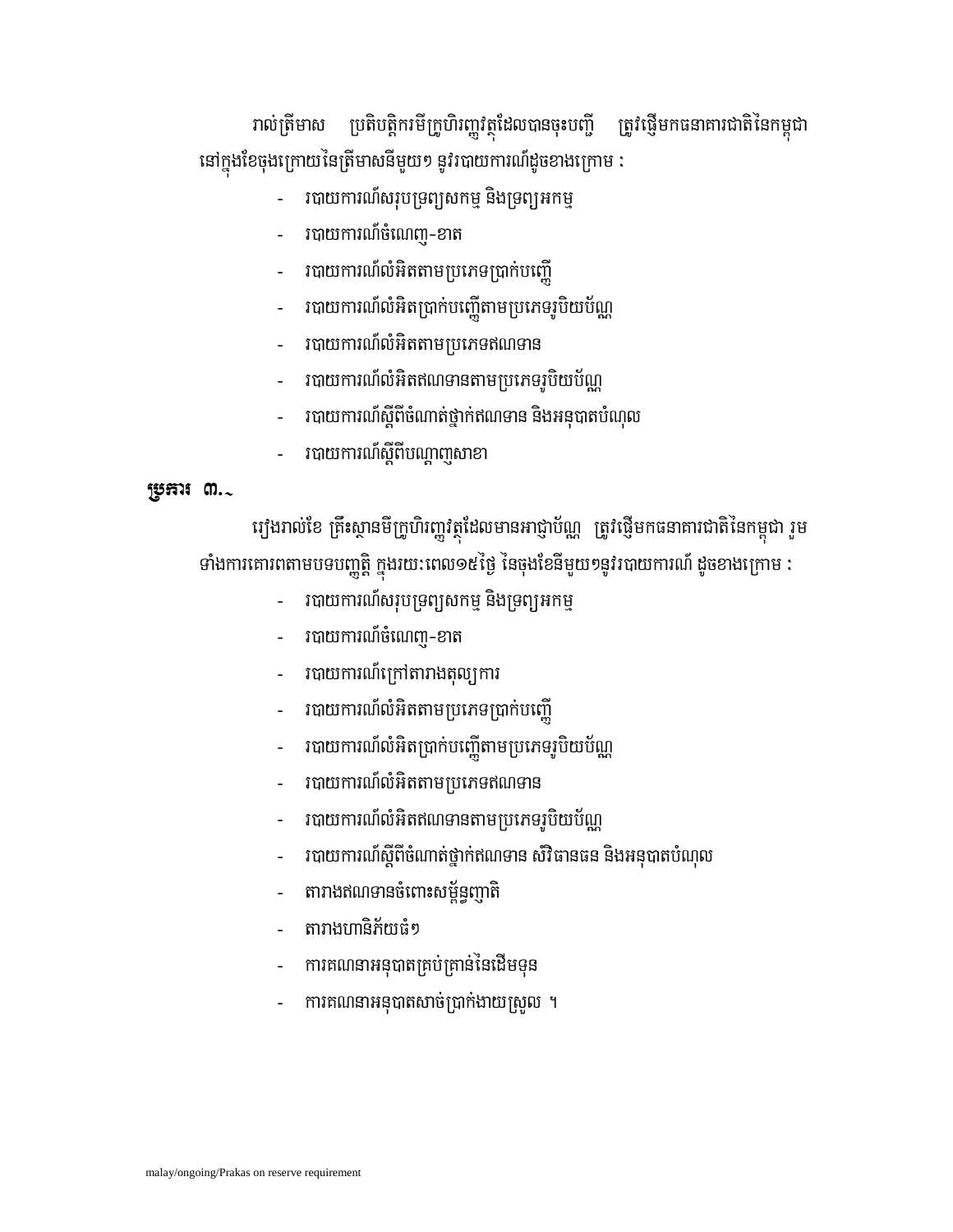$55511$   $\zeta_{\cdot\sim}$ 

នៅចុងត្រីមាសនីមួយ១ គ្រឹះស្ថានមីក្រូហិរញ្ញវត្ថុដែលមានអាជ្ញាប័ណ្ណ ត្រូវផ្ញើរបាយការណ៍ស្តីពី ការវិវត្តន៍នៃបណា្តញសាខារបស់ខ្លួន ។

# $55316$   $8.2$

រៀងរាល់ឆ្នាំគ្រឹះស្ថានមីក្រូហិរញ្ហវត្ថុដែលមានអាជ្ញាប័ណ្ណ ត្រូវរៀបចំរបាយការណ៍ផ្ញើមកធនាគារ ជាតិនៃកម្ពុជាអោយបានមុនថ្ងៃទី៣០ ខែមេសា នៃឆ្នាំបន្ទាប់ ដូចខាងក្រោម :

- របាយការណ៍ហិរញ្ញវត្ថុដែលបានធ្វើសវនកម្ម  $\omega_{\rm{max}}$
- របាយការណ៍ប្រចាំឆ្នាំរបស់គណ: គ្រប់គ្រង
- ស្ថិតិបុគ្គលិក និងប្បេវិត្សរ៍
- អង្គការលេខចុងក្រោយ ដោយមាននាម គោត្តនាម និងឋាន: របស់និយោជិតកំពុងបំរើការ ។

# spens d.

របាយការណ៍ទាំងអស់ ត្រូវរៀបចំស្របតាមគំរូរបាយការណ៍របស់ធនាគារជាតិនៃកម្ពុជា។

# $15$ สม เง.

ប្រតិបត្តិករមីក្រូហិរញ្ញវត្ថុ ឬគ្រឹះស្ថានណាមិនគោរពតានបញ្ញត្តិនៃប្រកាសនេះ ត្រូវទទួលរង ទណ្ឌកម្មខាងវិន័យដូចមានចែងក្នុងមាត្រា ៥២ នៃច្បាប់ស្តីពីគ្រឹះស្ថានធនាគារនិងហិរញ្ហវត្ថុ ។

# $55511$   $G.$

រាល់លិខិតបទដ្ឋានទាំងឡាយណាដែលមានខ្លឹមសារផ្ទុយពីស្មារតីនៃប្រកាសនេះ ត្រូវចាត់ទុកជា និរាករណ៍ ។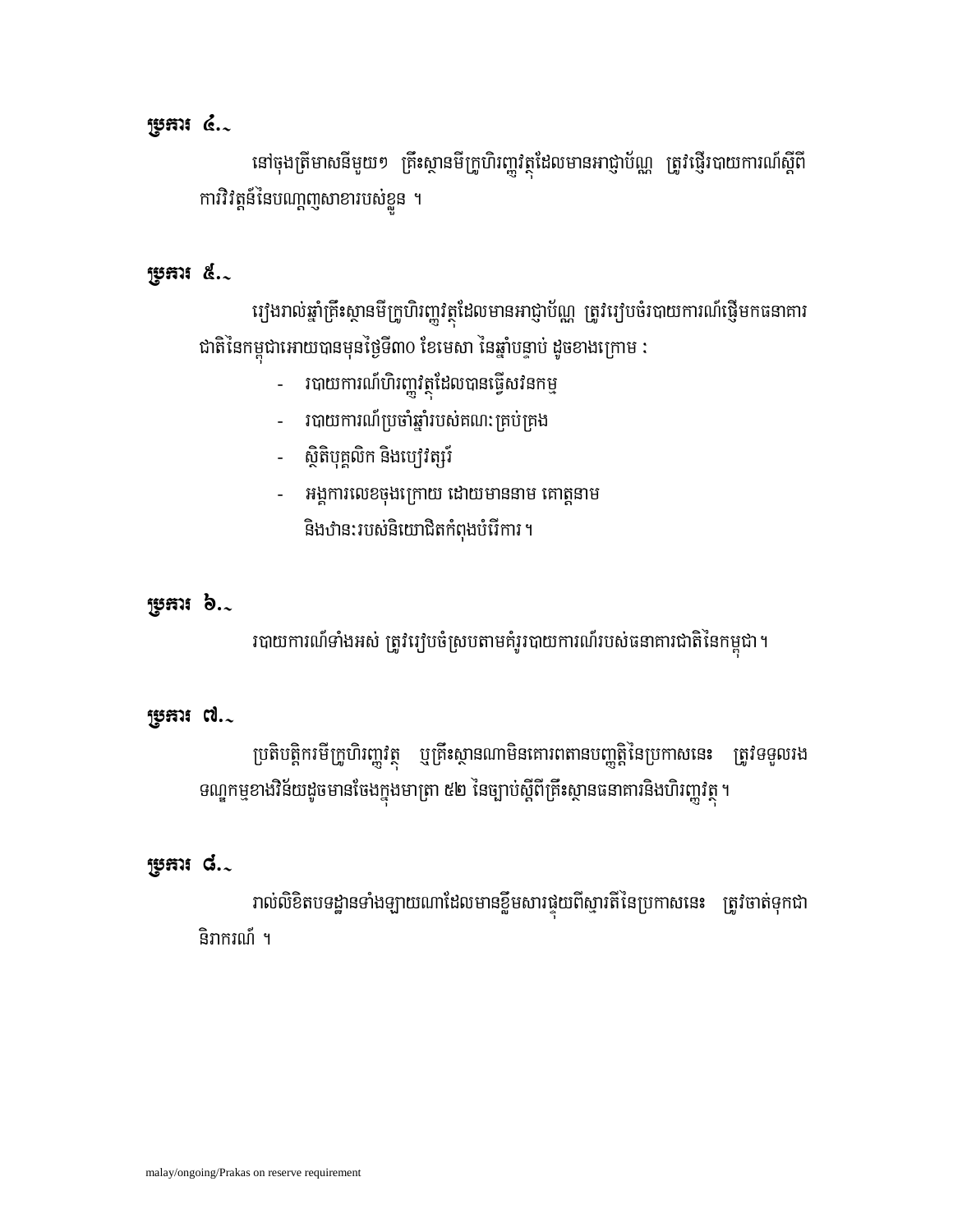## $55716.$

អគ្គនាយកង្ហាន អគ្គលេខាធិការដា្ឋន អគ្គបេឡា អគ្គាធិការដា្ឋន ក្រប់នាយកដា្ឋន អង្គភាព ត្រឹះស្ថានធនាគារនិងហិរញ្ញវត្ថុនៅក្រោមឱ្យវាទធនាគារជាតិនៃកម្ពុជា និងប្រតិបត្តិករមីក្រូ និងគ្រប់ ហិរញ្ញវត្ថុ ត្រូវអនុវត្តម៉ឺងមាំត់នូវប្រកាសនេះតាមភារកិច្ចុរ្យេង១ខ្លួន។

## **ซูสม** 90...

ប្រកាសនេះមានប្រសិទ្ធភាពអនុវត្តចាប់ពីថ្ងៃចុះហត្ថលេខានេះតទៅ ។

## អន្ថែទឧន្ទរប

រាជធានីភ្នំពេញ ថ្ងៃទី ២៥ ខែ កុម្ភ:ឆ្នាំ

នេសាត៌បារប

# ២ $00$ ២

-ដូចប្រការ ៩ ៉ដើម្បីអនុវត្ត៉

-កាលប្បវត្តិ

-ឯកសារ

## uşoçr

- សមាជិកក្រុមប្រឹក្សាភិបាល

- ទីស្តីការគណ:រដ្ឋមន្ត្រី "ដើម្បីជ្រាបជាពត៌មាន"

- នាយកដ្ឋានរដ្ឋបាលនៃទីស្តីការគណ:រដ្ឋមន្ត្រី

"ដើម្បីចុះផ្សាយក្នុងរាជកិច្ច"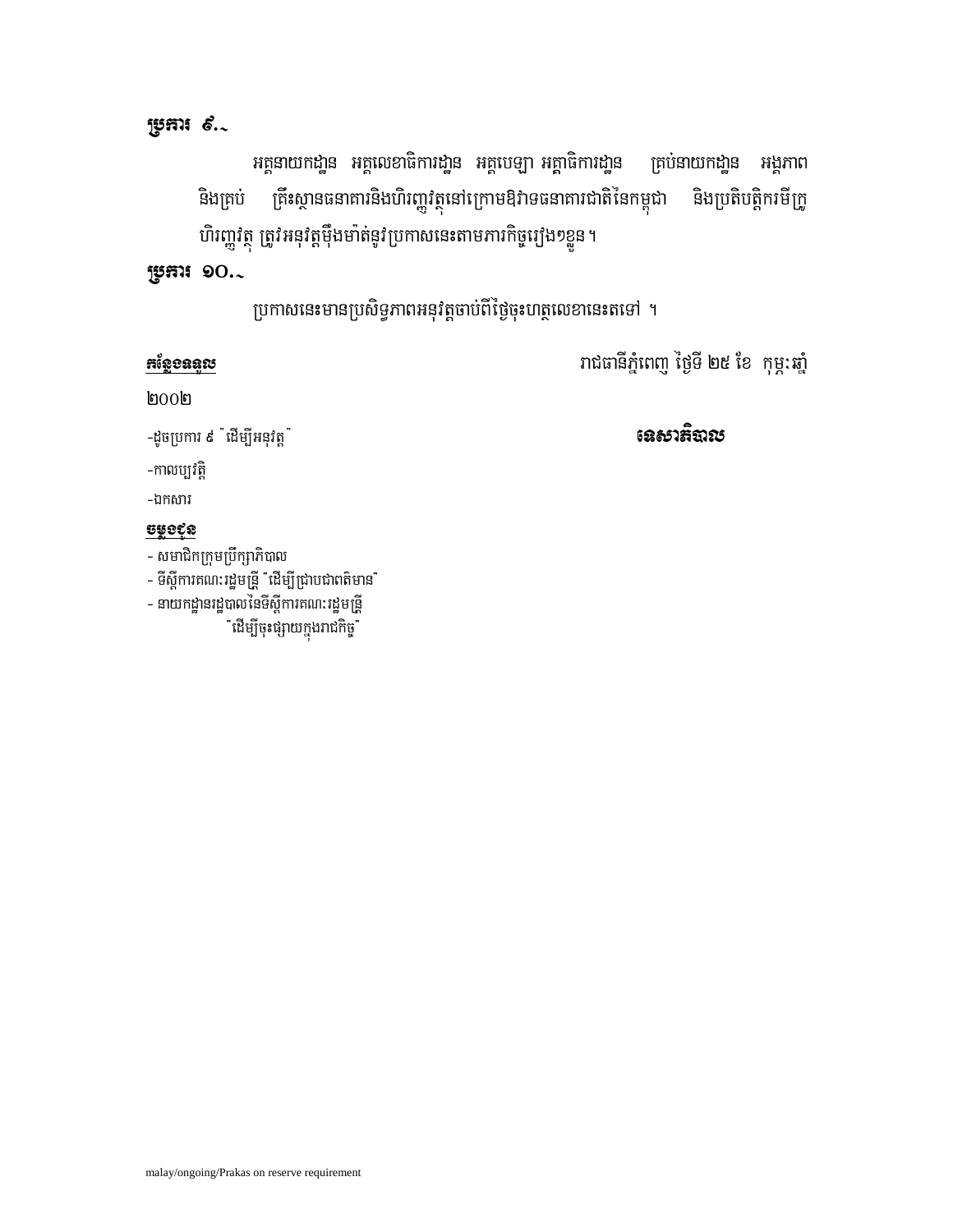B 7-02-47 Pror Kor

#### **PRAKAS ON**  REPORTING REQUIREMENT **FOR**  REGISTERED NGOs and LICENSED MICROFINANCE INSTITUTIONS -----------

#### **The Governor of the National Bank of Cambodia**

- **-** With reference to the Constitution of the Kingdom of Cambodia,
- **-** With reference to the Royal Kram NS/RKM/ 0196/27 of January 26, 1996
- **-** promulgating the Law on the Organization and Functioning of the National Bank of Cambodia,
- **-** With reference to the Royal Kram NS/RKM/ 1199/13 of November 18,1999 promulgating the Law on Banking and Financial Institutions,
- **-** With reference to the Royal Decree Chor Sor/RKT/0398/85 of March 10, 1998 on the appointment of His Excellency Chea Chanto as Governor General of the National Bank of Cambodia,
- With reference to the PRAKAS No. B 700-06 Pror Kor of January 11, 2000 on Licensing of Micro-finance Institution,
- Pursuant to the agreement of the leader meeting of the National Bank of Cambodia on January 31, 2002

#### **DECIDES**

- **Article 1** Registered micro-finance operators and licensed micro-finance institutions shall submit regular reports to the National Bank of Cambodia with regard to their financial results., their loan portfolio, the deposits they mobilize and their network of branches and offices.
- Article 2 Every quarter, registered micro finance operators shall be required to prepare the following reports to be submitted to the National Bank of Cambodia within one month of the end of each quarter: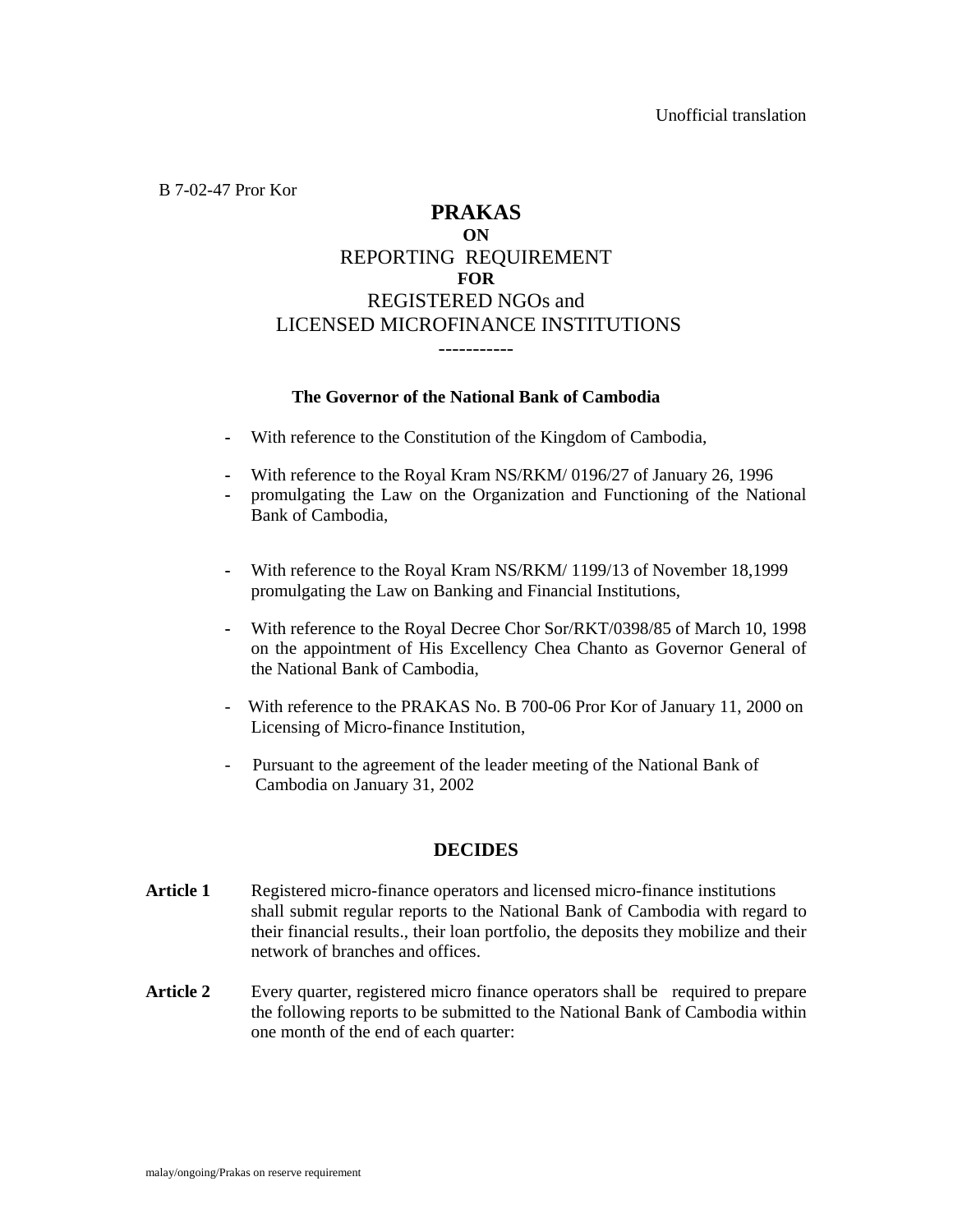- Statement of assets and liabilities
- **-** Statement of profit and loss
- **-** Breakdown of deposits by category
- **-** Breakdown of deposits by currency
- **-** Loan breakdown by category
- **-** Loan breakdown by currency
- **-** Loan classification and delinquency ratio
- **-** Network of branches and other offices.
- **Article 3** Every month, Licensed Micro-finance Institutions shall be required to prepare the following reports to be submitted to the National Bank of Cambodia within 15 days of the end of each month:
	- **-** Statement of assets and liabilities
	- **-** Statement of profit and loss
	- **-** Off balance sheet
	- **-** Breakdown of deposits by category
	- **-** Breakdown of deposits by currency
	- **-** Loan breakdown by category
	- **-** Loan breakdown by currency
	- **-** Loan classification, loan loss provisions and delinquency ratio
	- **-** List of loan to related parties
	- **-** List of large exposures
	- **-** Calculation of capital adequacy ratio
	- **-** Calculation of liquidity ratio.
- **Article 4** At the end of each quarter, Licensed Micro-finance Institutions shall be required to submit reports on evolutions of their branches and offices network to the National Bank of Cambodia.
- **Article 5** Every year, Licensed Micro-finance Institutions shall be required to prepare the following reports to be submitted to the National Bank of Cambodia by the  $30<sup>th</sup>$  of April of the following year:
	- **-** Audited financial statements
	- **-** Board of Directors' Annual Report
	- **-** Statistics of staff and salaries
	- **-** Up-dated organization chart with names and titles of incumbents.
- **Article 6** All the reports shall be prepared according to the format prescribed by the National Bank of Cambodia.
- **Article 7** Violations to the provisions of this Prakas may give rise to disciplinary sanctions as set forth in Article 52 of the *Law on Banking and Financial Institutions.*
- Article 8 All provisions contrary to this Prakas are hereby repealed.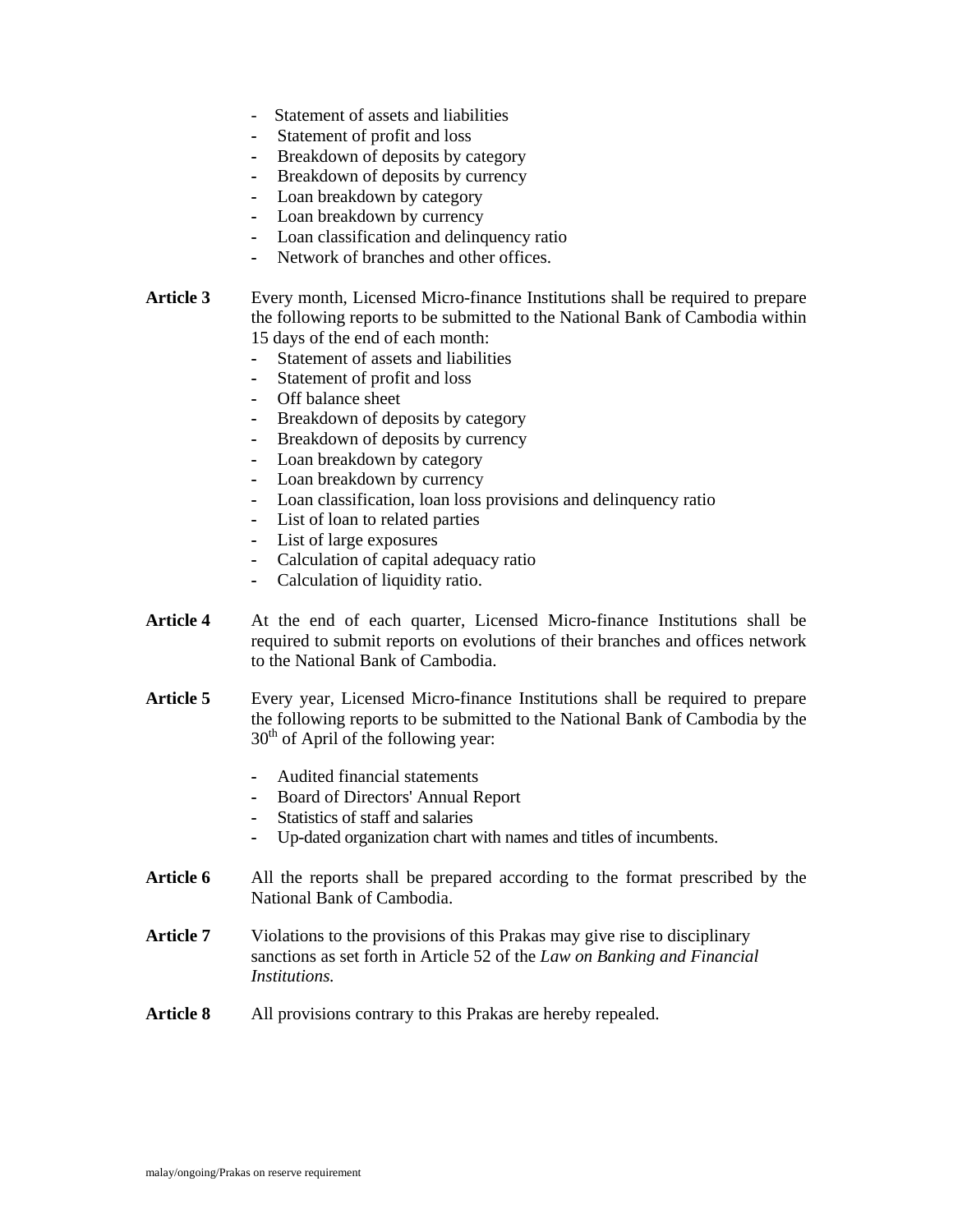- **Article 9** The General Direction, the General Secretariat, the General Cashier, the General Inspection all departments of the National Bank of Cambodia, and all Micro Financial Institutions under of the National Bank of Cambodia supervisory authority shall strictly implement this Prakas.
- **Article 10** This Prakas shall have effect from the signing date.

Phnom Penh, February 25, 2002 **Governor**  Signed and sealed: **CHEA CHANTO**

cc: -The member of the Board of directors

-The parties concerned as stated in Article 9

-File

-CM " for info "

- Administration

-Department of CM

" for publication in the National Gazette "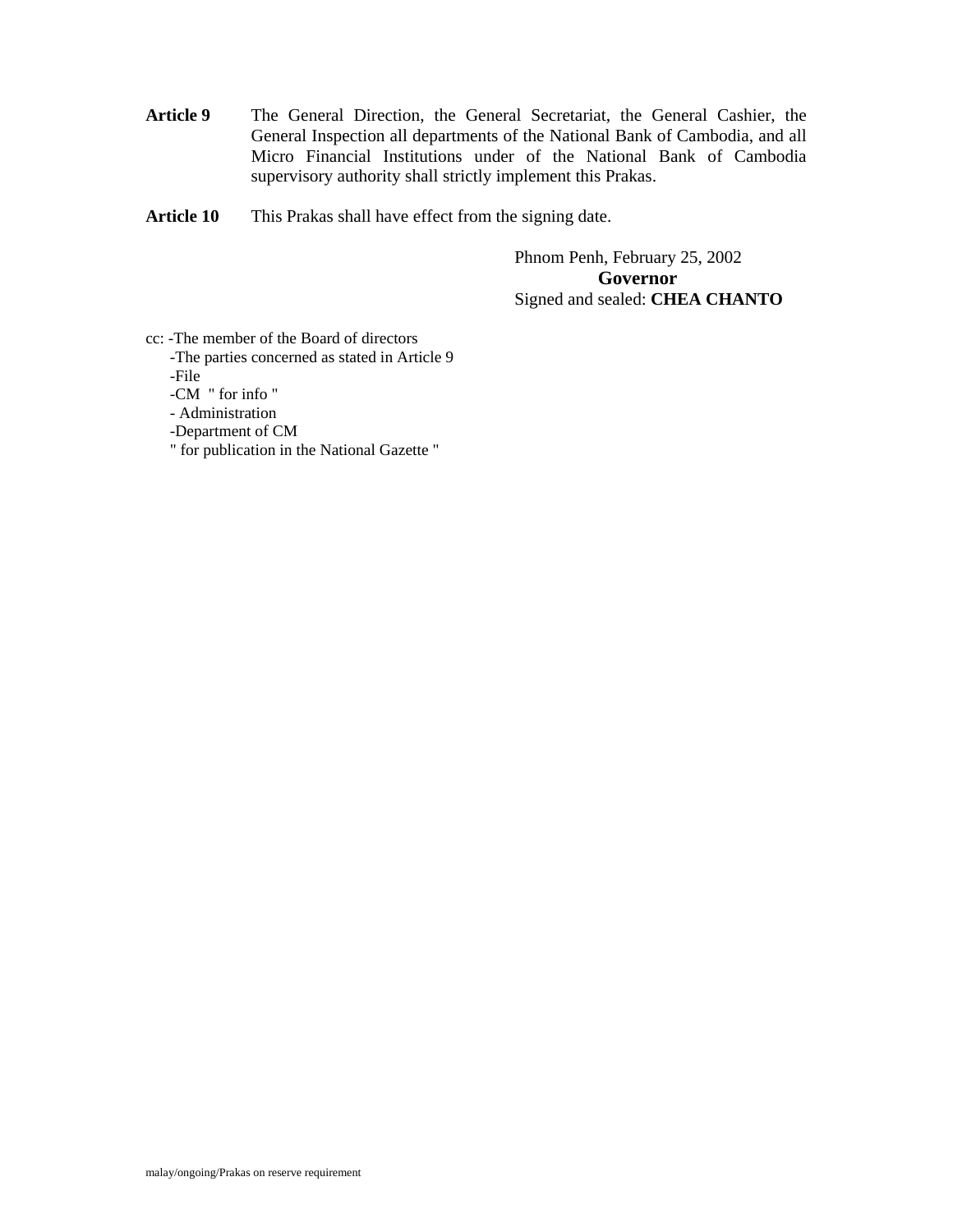ត្រឹះស្ថានមីក្រូហិរញ្ញវត្ថុដែលមានអាជ្ញាប័ណ្ណ ត្រូវរក្សាសាច់ប្រាក់ងាយស្រួលអោយបានគ្រប់គ្រាន់ ជាអចិន្ត្រៃយ៍យ៉ាំងហោចណាស់ស្មើនឹងមួយរយភាគរយ ( 900% ) ។

### $55319...$

# សំរេទ

- ចំពោះត្រឹះស្ថានមីក្រូហិរញ្ញវត្ថ យោងតាមការឯកភាពរបស់អង្គប្រជុំថ្នាក់ដឹកនាំធនាគារជាតិនៃកម្ពុជានៅថ្ងៃទី ២៣ ខែមករា ឆ្នាំ២០០២ ។  $\frac{1}{2}$
- តាំង **៦ភ3្ទន្ទម ៩រ ចាន់ត្** ជាអគ្គទេសាភិបាលនៃធនាគារជាតិនៃកម្ពុជា – បានឃើញប្រកាសលេខធ ៧០០-០៦ ប្រ.ក ចុះថ្ងៃទី ១១ ខែ មករា ឆ្នាំ ២០០០ ស្តីពីការផ្តល់អាជ្ញាប័ណ្ណ
- អោយប្រើច្បាប់ស្តីពីត្រឹះស្ថានធនាគារនិងហិរញ្ញវត្ថុ – បានឃើញព្រះរាជក្រឹត្យលេខ ជស/រកត/០៣៩៨/ ៨៥ ចុះថ្ងៃទី ១០ ខែមីនា ឆ្នាំ ១៩៩៨ ស្តីពីការតែង
- អោយប្រើច្បាប់ស្តីពីការរៀបចំនិងការប្រព្រឹត្តទៅនៃធនាគារជាតិនៃកម្ពុជា – បានឃើញព្រះរាជក្រមលេខ នស/រកម/១១៩៩/១៣ ចុះថ្ងៃទី ១៨ ខែ វិច្ឆិកា ឆ្នាំ ១៩៩៩ ដែលប្រកាស
- បានឃើញព្រះរាជក្រមលេខ នស/រកម/09៩៦/២៧ ចុះថ្ងៃទី ២៦ ខែ មករា ឆ្នាំ ១៩៩៦ ដែលប្រកាស  $\frac{1}{2}$
- បានឃើញរដ្ឋធម្មនុញ្ញនៃព្រះរាជាណាចក្រកម្ពុជា  $\frac{1}{2}$

# เฉ<sub>ี</sub>่ยาส็ฉาชธลาสาเชาส์เ็ลหะูชา

# ธุ์ถึ **អនុ**បាតសាច់ប្រាក់ទាយស្រួលរបស់គ្រឹះស្ថានមីក្រូហិរញ្ញទត្ថ

ប្រុកាស

ធ ៧.០២- ៤៨ ប្រ.ក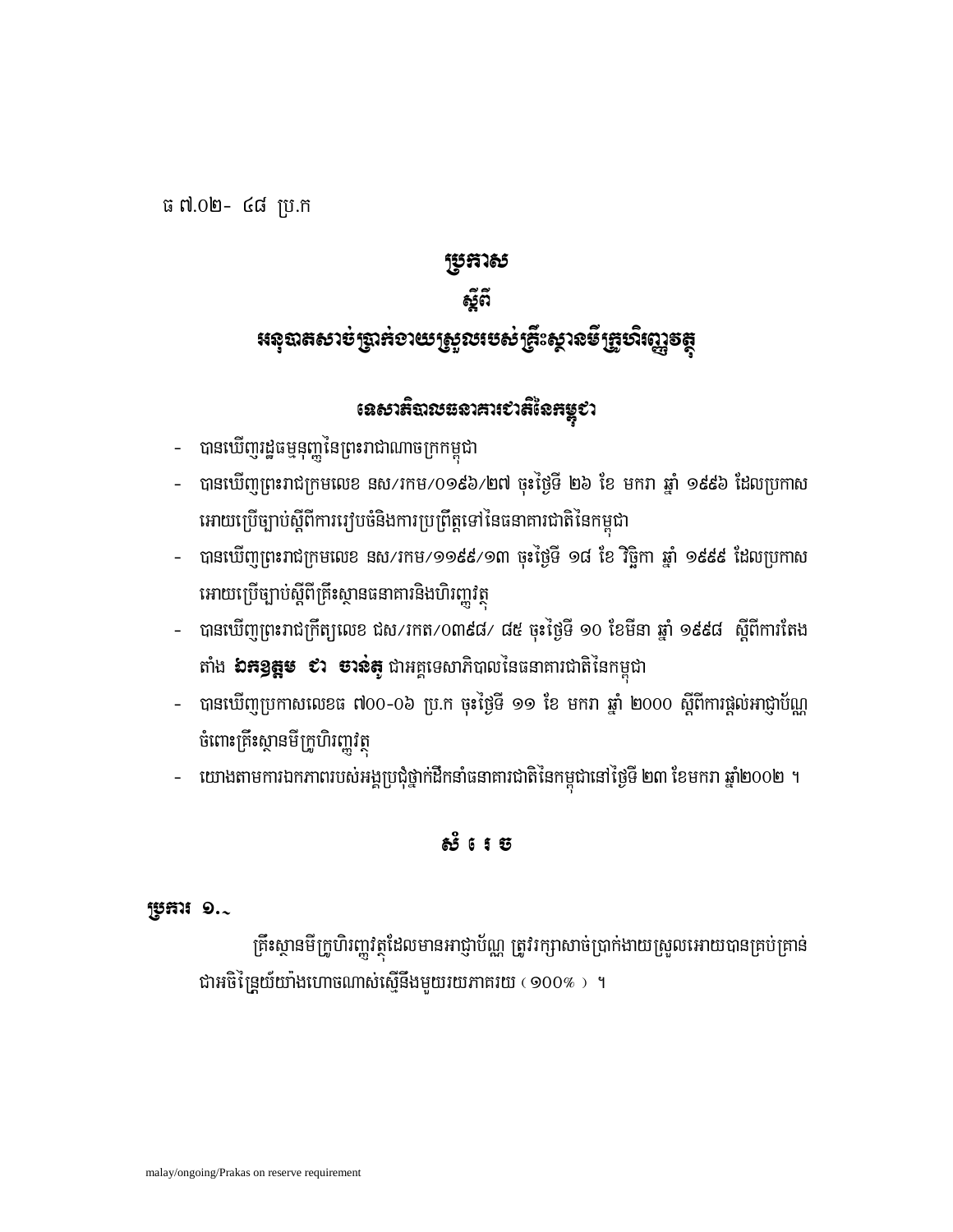#### $55535$   $\omega_{\sim}$

## អនុបាតសាច់ប្រាក់ងាយស្រួលនេះត្រូវបានគណនាដូចខាងក្រោម :

**- នារគយភ :** សាច់ប្រាក់ក្នុងដៃ + ប្រាក់បញ្ញើនៅធនាគារជាតិនៃកម្ពុជា + ប្រាក់បញ្ហើនៅ ប្រាក់ខ្ចីពីធនាគារជាតិនៃកម្ពុជា និងធនាគារផ្សេង១ ធនាគារផ្សេងៗ  $\mathcal{L}^{\text{max}}_{\text{max}}$  and  $\mathcal{L}^{\text{max}}_{\text{max}}$ (សាច់ប្រាក់ងាយស្រួលសុទ្ធ ) + ឥណទានដែលឥណប្រតិទាននៅសល់តិចជាងមួយខែ ។ **-នារឝទ័ឞ១** : ៎ម្ភៃប្រាំភាគរយ<២៥%) នៃប្រាក់សន្សំដោយស្ម័គ្រចិត្តមិនរួមបញ្ចូលប្រាក់សន្សំកាតព្វកិច្ច ។

#### $5531$   $m_{\sim}$

ត្រឹះស្ថានមីក្រូហិរញ្ញវត្ថុត្រូវផ្តល់ឯកសារពីការគណនាអនុបាតសាច់ប្រាក់ងាយស្រួលប្រចាំខែរប ស់ ខ្លួនតាមគំរូរបាយការណ៍របស់ធនាគារជាតិនៃកម្ពុជា។

# fynn &.

គ្រឹះស្ថានណាមិនកោរពតាមបញ្ហត្តិនៃប្រកាសនេះ ត្រូវទទួលរងទណ្ឌកម្មខាងវិន័យដូចមានថែង ក្នុងមាត្រា ៥២ នៃច្បាប់ស្តីពីគ្រឹះស្ថានធនាគារនិងហិរញ្ញវត្ថុ ។

## $55511$   $8.1$

រាល់លិខិតបទដ្ឋានទាំងឡាយណាដែលមានខ្លឹមសារផ្ទុយពីស្មារតីនៃប្រកាសនេះ ត្រូវចាត់ទុកជា និរាករណ៍ ។

# ប្រគារ  $\delta$ . $\sim$

អគ្គនាយកដ្ឋាន អគ្គលេខាធិការដ្ឋាន អគ្គាធិការដ្ឋាន អគ្គបេឡា គ្រប់នាយកដ្ឋាន អង្គភាព គ្រប់គ្រឹះស្ថានមីក្រូហិរញ្ញវត្ថុនៅក្រោមឱ្យវាទនិងក្រោមអាណាព្យាបាលធនាគារជាតិនៃកម្ពុជា ត្រូវអនុវត្តម៉ឺងម៉ាត់ នូវប្រកាសនេះតាមភារកិច្ចរឿង១ខ្លួន ។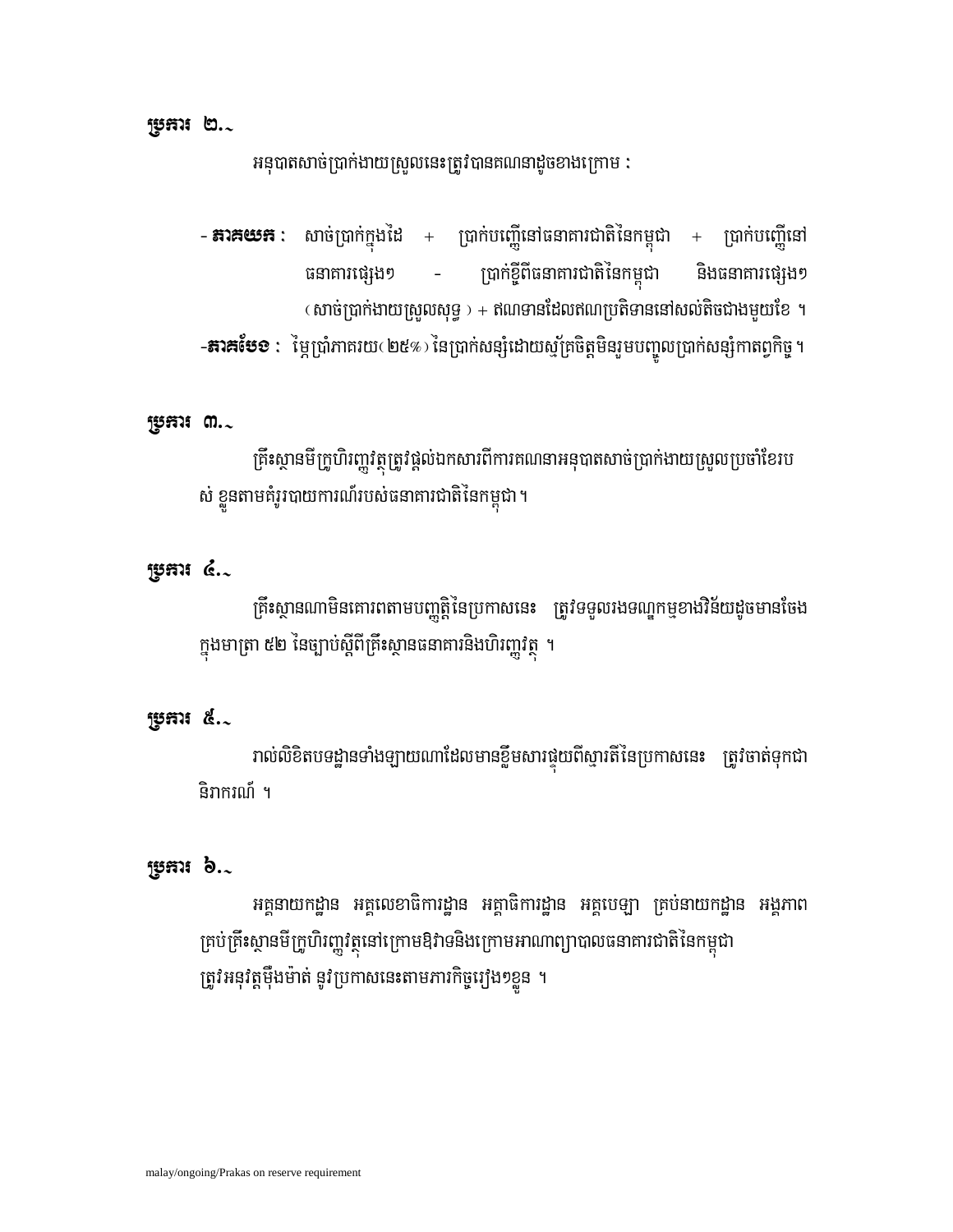# ថ្ងៃការ $d_{\infty}$

ប្រកាសនេះមានប្រសិទ្ធភាពអនុវត្តចាប់ពីថ្ងៃចុះហត្ថលេខានេះតទៅ ។

រាជធានីភ្នំពេញ , ថ្ងៃទី ២៥ ខែ កុម្ភ: ឆ្នាំ ២០០២ នេសាត៌បារប

### អន្ថែទឧន្ទរប

- ដូចប្រការ ៦ "ដើម្បីអនុវត្ត"
- កាលប្បវត្តិ
- ឯកសារ

### uşoçr

- សមាជិកក្រុមប្រឹក្សាភិបាល
- ទីស្តីការគណ:រដ្ឋមន្ត្រី "ដើម្បីជ្រាបជាពត៌មាន"
- នាយកដ្ឋានរដ្ឋបាលនៃទីស្តីការគណ:រដ្ឋមន្ត្រី

ឺដើម្បីចុះផ្សាយក្នុងរាជកិច្ច<sup>"</sup>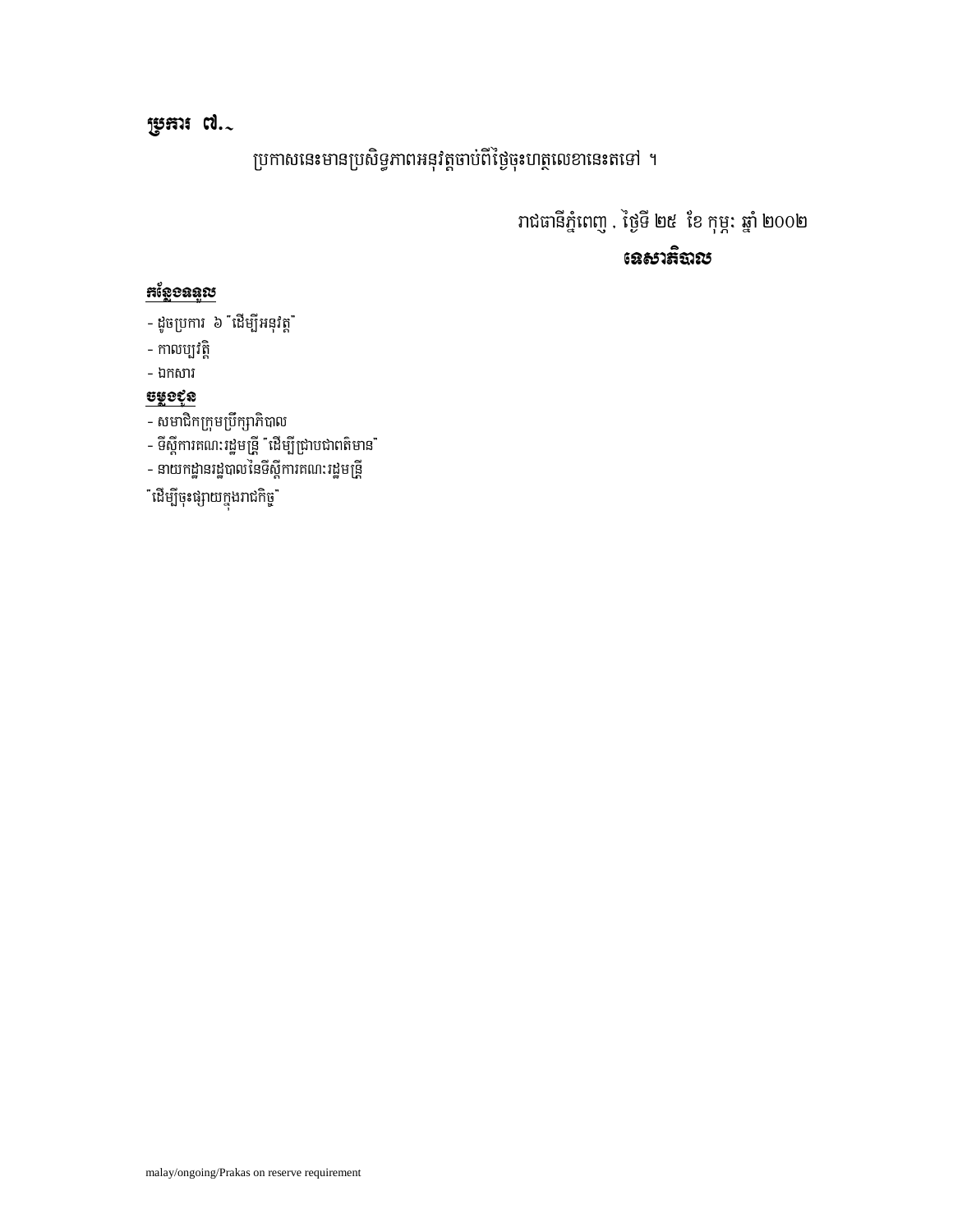B 7.02 - 48 Pror Kor

#### **PRAKAS ON**

# **LIQUIDITY RATIO APPLICABLE TO LICENSED MICROFINANCE INSTITUTIONS**

----------------

#### **The Governor of the National Bank of Cambodia**

- With reference to the Constitution of the Kingdom of Cambodia,
- With reference to the Royal Kram NS/RKM/ 0196/27 of January 26, 1996 promulgating the Law on the Organization and Functioning of the National Bank of Cambodia,
- With reference to the Royal Kram NS/RKM/ 1199/13 of November 18,1999 promulgating the Law on Banking and Financial Institutions,
- With reference to the Royal Decree Chor Sor/RKT/0398/85 of March 10, 1998 on the appointment of His Excellency Chea Chanto as Governor General of the National Bank of Cambodia,
- With reference to the PRAKAS No. B 700-06 Pror Kor of January 11, 2000 on Licensing of Micro-finance Institution,
- Pursuant to the agreement of the leader meeting of the National Bank of Cambodia on January 23, 2002.

#### **DECIDES**

- **Article 1** Licensed Microfinance Institutions shall at all times maintain a liquidity ratio of at least 100%.
- Article 2 The liquidity ratio will be calculated as follows: *numerator*: cash on hand, plus deposits with the National Bank of Cambodia. plus deposits with banks, minus the amount owed to the National Bank of Cambodia and banks ( net liquidity), plus the portion of loans outstanding maturing in less than one month
	- *denominator*: 25% of voluntary savings, excluding compulsory savings.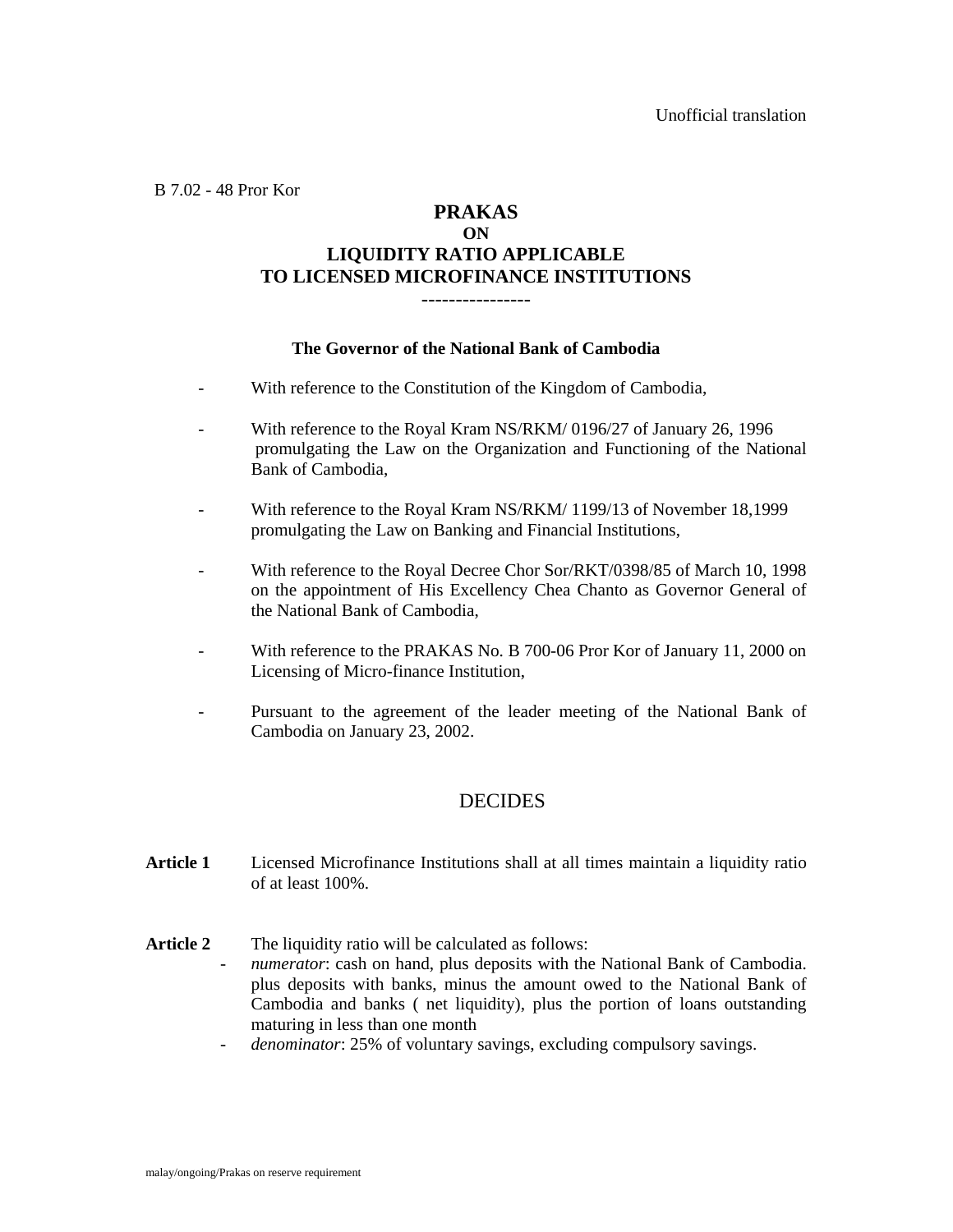- **Article 3** Licensed Microfinance Institutions shall file monthly calculations of their liquidity ratio in accordance with the reporting format prepared by the National Bank of Cambodia.
- **Article 4** Violations to the provisions of this Prakas may give rise to disciplinary sanctions as set forth in Article 52 of the *law on Banking and Financial Institutions.*
- **Article 5** All provisions contrary to this Prakas are hereby repealed.
- **Article 6** The General Direction, the General Secretariat, the General inspection, the General Cashier and all departments of the National Bank of Cambodia, and all Micro Financial Institutions under of the National Bank of Cambodia supervisory authority shall strictly implement this Prakas.
- **Article 7** This Prakas shall have effect from the signing date.

#### Phnom Penh, February 25, 2002 **Governor**  Signed and sealed: **CHEA CHANTO**

cc: -The member of the Board of directors

 -The parties concerned as stated in Article 6 -File

- -CM " for info "
- Administration
- -Department of CM
- " for publication in the National Gazette "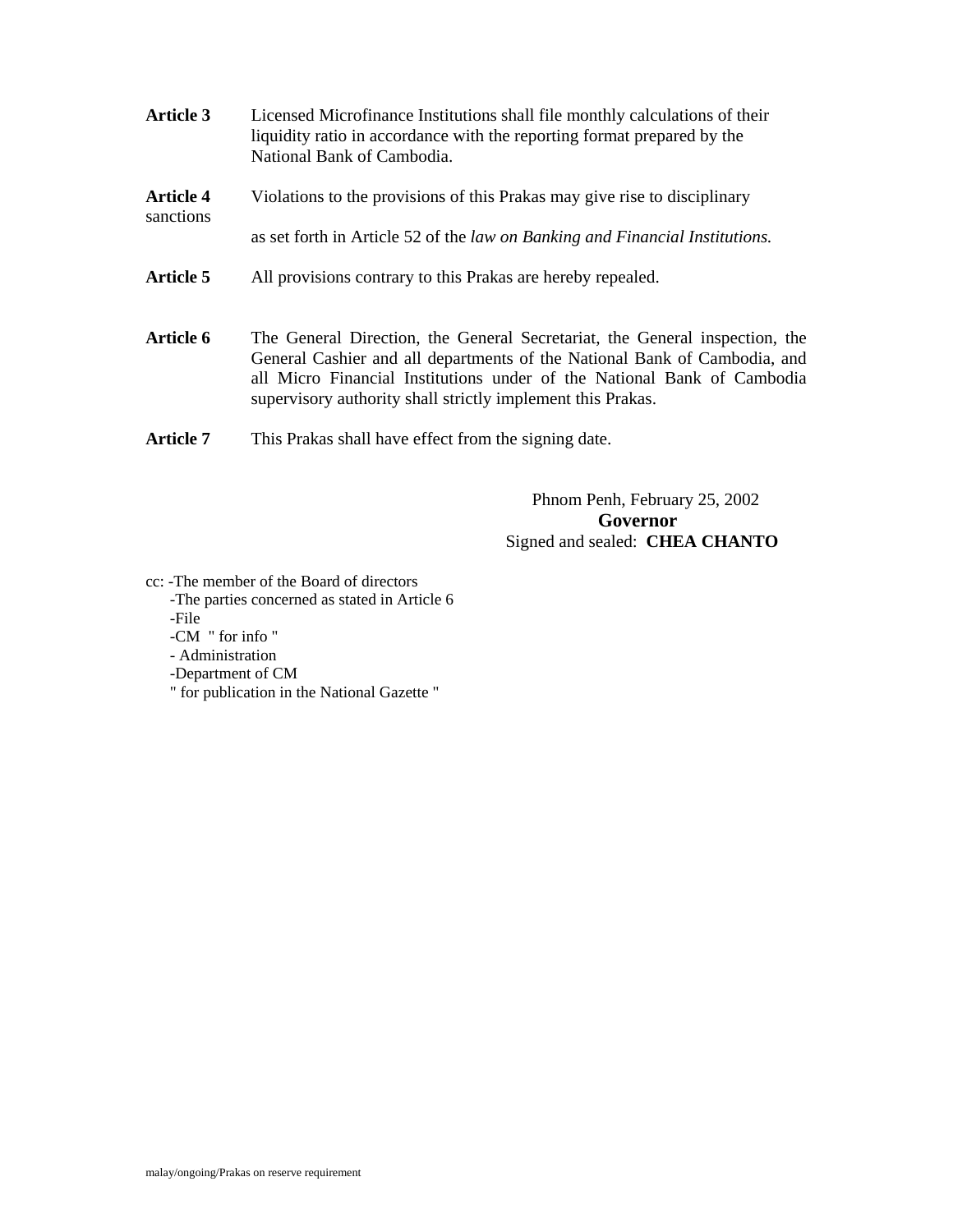pm េ១ នៃប្រកាសលេខធ ៧.០០-០៦ ប្រ.ក ចុះថ្ងៃទី ១១ ខែ មករា ឆ្នាំ ២០០០ ស្តីពីការផ្តល់ អាជ្ញាប័ណ្ណចំពោះគ្រឹះស្ថានមីក្រូហិរញ្ញវត្ថុ ត្រូវបានលុបចោល និងជំនួសដោយប្រកាសនេះ ។

### $J$

# as 6 a s

- ចំពោះគ្រឹះស្ថានមីក្រូហិរញ្ញវត្ថ - យោងតាមការឯកភាពរបស់អង្គប្រជុំថ្នាក់ដឹកនាំធនាគារជាតិនៃកម្ពុជានៅថ្ងៃទី ៣១ ខែ មករា ឆ្នាំ ២០០២ ។
- **៦ភ3្គូម ៩រ មាន់ត្** ជាអគ្គទេសាភិបាលធនាគារជាតិនៃកម្ពុជា - បានឃើញប្រកាសលេខធ ៧០០-០៦ ប្រ.ក ចុះថ្ងៃទី ១១ ខែ មករា ឆ្នាំ ២០០០ ស្តីពីការផ្តល់អាជ្ញាប័ណ្ណ
- ប្រកាសអោយ ប្រើច្បាប់ស្តីពីគ្រឹះស្ថានធនាគារ និងហិរញ្ញវត្ថុ - បានឃើញព្រះរាជក្រឹត្យលេខ ជស/រកត/0៣៩៨/៨៥ ចុះថ្ងៃទី១០ ខែមីនា ឆ្នាំ១៩៩៨ ស្តីពីការតែងតាំង
- ប្រកាសអោយប្រើច្បាប់ស្តីពីការរៀបចំ និងការប្រព្រឹត្តទៅនៃធនាគារជាតិនៃកម្ពុជា - បានឃើញព្រះរាជក្រមលេខ នស⁄រកម/១១៩៩/១៣ ចុះថ្ងៃទី ១៨ ខែ វិច្ឆិកា ឆ្នាំ ១៩៩៩ ដែល
- បានឃើញរដ្ឋធម្មនុញ្ញនៃព្រះរាជាណាចក្រកម្ពុជា - បានឃើញព្រះរាជក្រមលេខ នស⁄រកម/0១៩៦/២៧ ចុះថ្ងៃទី ២៦ ខែ មករា ឆាំ្ន ១៩៩៦ ដែល

# เฉ<sub>ี</sub>่ยวก็ฉายของสาเขาสิเ๊อหะูชา

# อัติ អារុធបូអិប្បុបុរស្របាលដូចធ្លើអូរស្រីឡេខេត្ត និទតារស្ម័រពន្ធាប័នស្គានម័ន្ទ ស្ថានធ្វើក្រុមនិង្គ

**JUFIN65**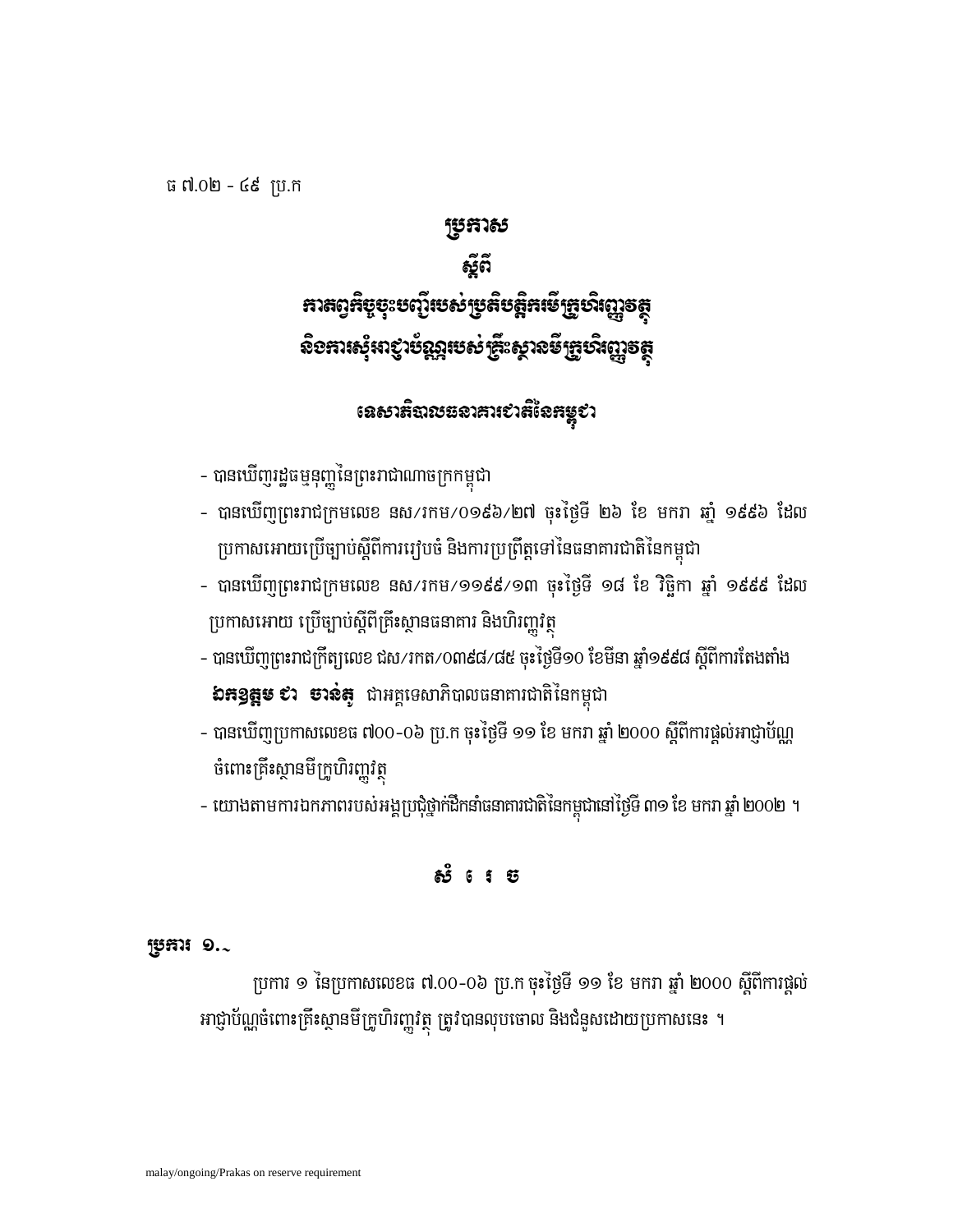$55515$   $\omega_{\cdot}$ 

មីក្រូហិរញ្ញវត្ថុមានន័យថាការផ្តល់សេវាហិរញ្ញវត្ថុដូចជាការផ្តល់ឥណទាន និងទទួលប្រាក់បញ្ញើ ចំពោះក្រួសារក្រីក្រ ក្រួសារដែលមានចំណូលតិច និងសហគ្រាសធុនតូច ។

# $5531$   $m_{\sim}$

ការចុះបញ្ជី ជាកាតព្វកិច្ចរបស់គ្រប់អង្គការក្រៅរដ្ឋាភិបាល សមាគម និងអង្គភាពផ្សេងទ្បេត ដែលធ្វើប្រតិបត្តិការមីក្រូហិរញ្ញវត្ថុហៅថាប្រតិបត្តិករមីក្រូហិរញ្ញវត្ថុ ដែលបានបំពេញល័ក្ខខ័ណ្ឌណាមួយ ដូចខាង ក្រោម:

ក- សំរាប់គ្រឹះស្ថានផ្តល់ឥណទាន

- សំពៅតតណទានត្រូវមានចំនួន ១០០ លានរេវុល ឬ ច្រើនជាង  $\bullet$
- ខ- សំរាប់គ្រឹះស្ថានកេណ្ឌប្រមូលប្រាក់សញ្ច័យ
	- ប្រាក់សញ្ច័យដោយស្ម័គ្រចិត្តដែលប្រមូលបានពីសាធារណជនទូទៅមានចំនួន ១ លានរៀល ប្តូរច្រឹនជាង
	- ប្ញចំនួនអ្នកផ្ញើប្រាក់ ១០០ នាក់ ប្តូច្រើនជាង ។

# ថ្ងៃការ  $\zeta_{\cdot}$

ប្រតិបត្តិករមីក្រូហិរញ្ញវត្ថុដែលបានចុះបញ្ជី ត្រូវអនុវត្តទៅតាមបទប្បញ្ហត្តិ និងច្បាប់ជាធរមាន ំដលធនាគារជាតិនៃកម្ពុជាបានកំណត់ក្នុងន័យអភិ ហើយត្រូវបំពេញតាមស្តង់ដារនិងលក្ខណៈវិនិច្ឆ័យ បាលកិច្ចល តមាភាព និងការគ្រប់គ្រងប្រកបដោយសមត្ថភាពនិងដោយសោះត្រង់ ។

# $15$ หม  $8.1$

ធនាគារជាតិនៃកម្ពុជាផ្តល់វិញ្ញាបនប័ត្របញ្ជាក់ការចុះបញ្ជី ដល់ប្រតិបត្តិករមីក្រូហិរញ្ញវត្ថុដែលបាន បំពេញតាមស្តង់ដារនិងលក្ខណៈវិនិច្ឆ័យ ដោយមានផ្តល់ឯកសារនិងពត៌មានដែលតំរូវ ។ វិញ្ញាបនប័ត្រនេះ អាចត្រូវបានដកហូតមកវិញ ហើយការចុះបញ្ជីត្រូវលុបចោល បើប្រតិបត្តិករទាំងនោះពុំអនុវត្តតាម ល័ក្ខខ័ណ្ឌដែលធនាគារជាតិនៃកម្ពុជាបានដាក់ចេញ ។

# $55$   $\mu$   $\mu$

ប្រតិបត្តិករមីក្រួហិរញ្ញវត្ថុដែលត្រូវបានធនាគារជាតិនៃកម្ពុជាបដិសេធ ឬលុបចោលការចុះបញ្ជី ត្រូវបញ្ឈប់សកម្មភាពរបស់ខ្លួនទាំងអស់ក្នុងរយ:ពេល៣ខែ ក្រោយពីបានទទួលសេចក្តីជូនដំណឹងអំពីការ សំរេចរបស់ធនាគារជាតិនៃកម្ពុជា ។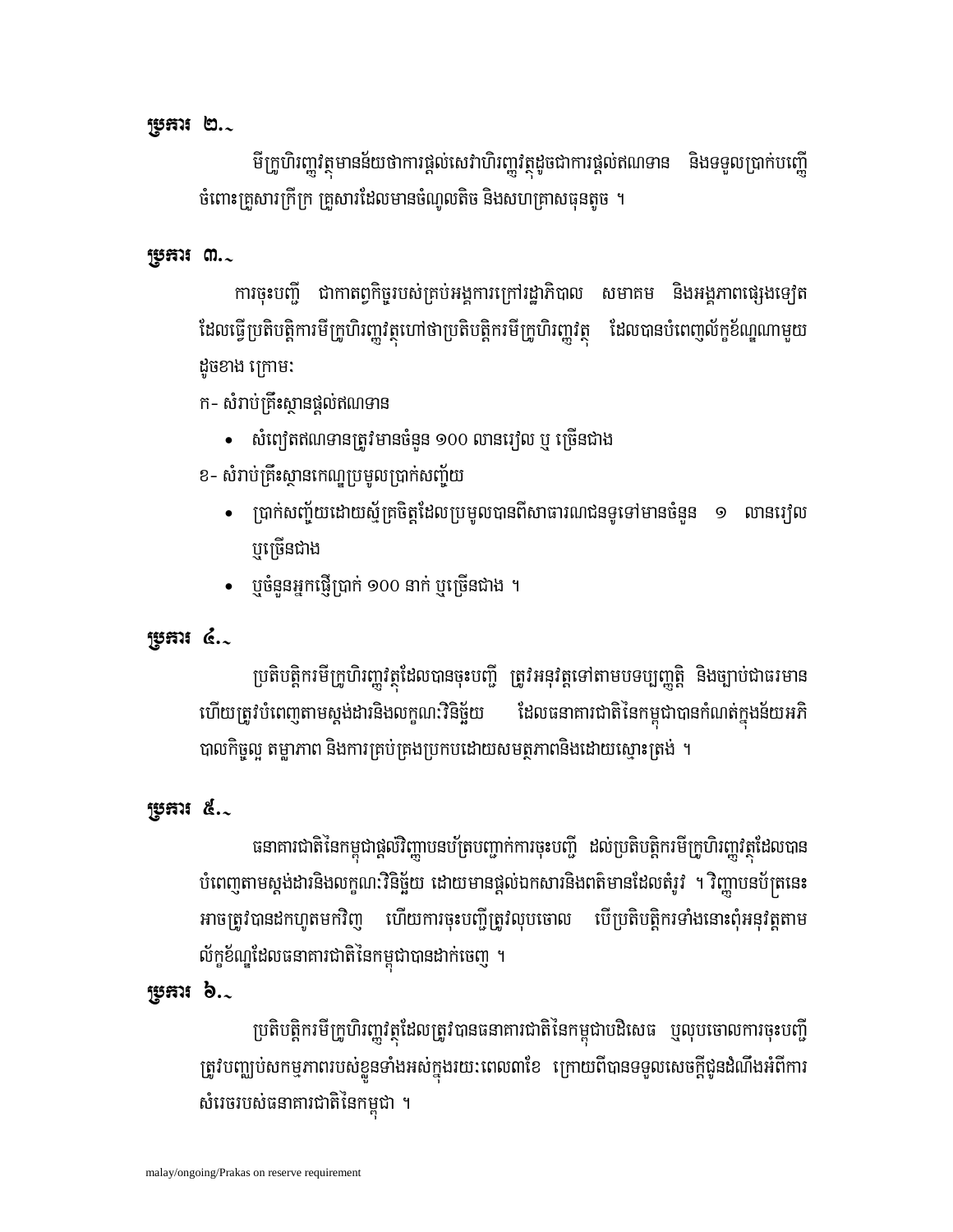$1.5$ ង្កែងរោង

ប្រតិបត្តិករមីក្រូហិរញ្ញវត្ថុដែលបានចុះបញ្ជី ត្រូវផ្តល់របាយការណ៍ស្តីពីសកម្មភាព និងចំណាត់ការ របស់ខ្លួន អោយបានឡើងទាត់តាមពេលវេលាកំណត់របស់ធនាគារជាតិនៃកម្ពុជា ។

# ថ្ងៃគារ  $\mathbf{d}_{\cdot\mathbf{v}}$

ការសុំអាជ្ញាប័ណ្ណ ជាកាតព្វកិច្ចរបស់គ្រប់គ្រឹះស្ថានមីក្រូហិរញ្ញវត្ថុ ដែលបានបំពេញល័ក្ខខ័ណ្ឌ ណាមយដូចខាងក្រោម :

ក- សំរាប់ត្រឹះស្ថានផ្តល់ឥណទាន

- សំពៅតតណទាន មានចំនួន ១,០០០ លានរៀល ឬច្រើនជាង
- បូមានអ្នកខ្ចី ១.០០០ នាក់ បុច្រើនជាង
- ខ– សំរាប់ត្រឹះស្ថានកេណ្ឌប្រមូលប្រាក់សញ្ច័យ
	- ប្រាក់សញ្ច័យដោយស្ម័គ្រចិត្តដែលប្រមូលបានពីសាធារណជនទូទៅ មានចំនួន ១០០ លានរៀល ឬច្រើនជាង
	- បូមានចំននអ្នកផ្ញើប្រាក់ ១,០០០ នាក់ បូច្រើនជាង ។

# $55316.$

គ្រឹះស្ថានមីក្រូហិរញ្ញវត្ថុដែលមានកាតព្វកិច្ចសុំអាជ្ញាប័ណ្ណ ត្រូវដាក់ពាក្យសុំអាជ្ញាប័ណ្ណពីធនាគារ ជាតិនៃកម្ពុជា អោយបានមុនថ្ងៃទី ៣១ ខែ ធ្នូ ឆ្នាំ ២០០២ ។ ក្រឹះស្ថានដែលពុំបានមកសុំអាជ្ញាប័ណ្ណ ត្រូវបន្ថយ ទំហំសកម្មភាពប្រតិបត្តិការអោយមកត្រឹមលក្ខ័ខ័ណ្ឌត្រូវចុះបញ្ជីតាមប្រការ ៣ ដល់ប្រការ ៧ ខាងណើ ។

# $\frac{1}{2}$ ชีสีส 90. $\sim$

ប្រតិបត្តិករមីក្រូហិរញ្ញវត្ថុ ឬគ្រឹះស្ថានណាមិនកោរពតាមបញ្ញត្តិនៃប្រកាសនេះ ត្រូវទទួលរង ទណ្ឌកម្មខាងវិន័យដូចមានចែងក្នុងមាត្រា ៥២ នៃច្បាប់ស្តីពីគ្រឹះស្ថានធនាគារនិងហិរញ្ញវត្ថុ ។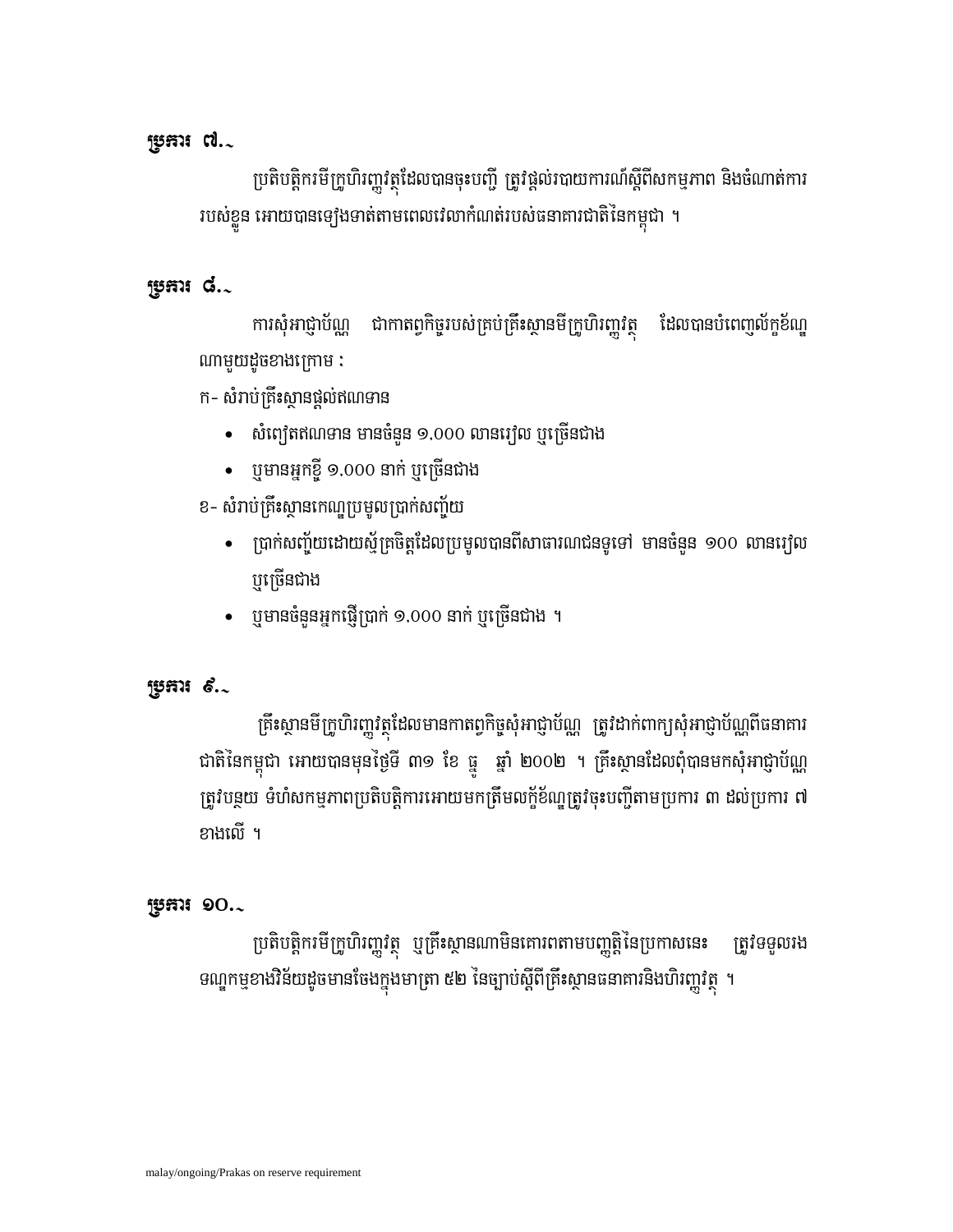## 1ุชุราเ 99.

អគ្គនាយកដ្ឋាន អគ្គលេខាធិការដ្ឋាន អគ្គបេឡា អគ្គាធិការដ្ឋាន គ្រប់នាយកដ្ឋាន អង្គភាព និងគ្រប់គ្រឹះស្ថានធនាគារនិងហិរញ្ញវត្ថុនៅក្រោមឱវាទធនាគារជាតិនៃកម្ពុជា និងប្រតិបត្តិករមីក្រូហិរញ្ញវត្ថុ ត្រូវ អនុវត្តម៉ឺងម៉ាត់នូវប្រកាសនេះ តាមភារកិច្ចរឿង១ខ្លួន ។

### $15$ สม 90. $\sim$

ប្រកាសនេះមានប្រសិទ្ធភាពអនុវត្តចាប់ពីថ្ងៃចុះហត្ថលេខានេះតទៅ ។

រាជធានីភ្នំពេញ, ថ្ងៃទី ២៥ ខែ កុម្ភ: ឆ្នាំ ២០០២

# នេសាត៌ិងារប

ហត្ថលេខានិងត្រា**: ៩រ ចាន់ត្** 

### អន្ថែទឧន្ទរប

- ដូចនៅប្រការ ១១

- " ដើម្បីអនុវត្ត "
- កាលប្បវត្តិ
- ឯកសារ

### ೮ೆಣ೮ಳೂ

- សមាជិកក្រុមប្រឹក្សាភិបាល
- ទីស្តីការគណ:រដ្ឋមន្ត្រី "ដើម្បីជ្រាបជាពត៌មាន"
- នាយកដ្ឋានរដ្ឋបាលនៃទីស្តីការគណៈរដ្ឋមន្ត្រី
- "ដើម្បីចុះផ្សាយក្នុងរាជកិច្ច"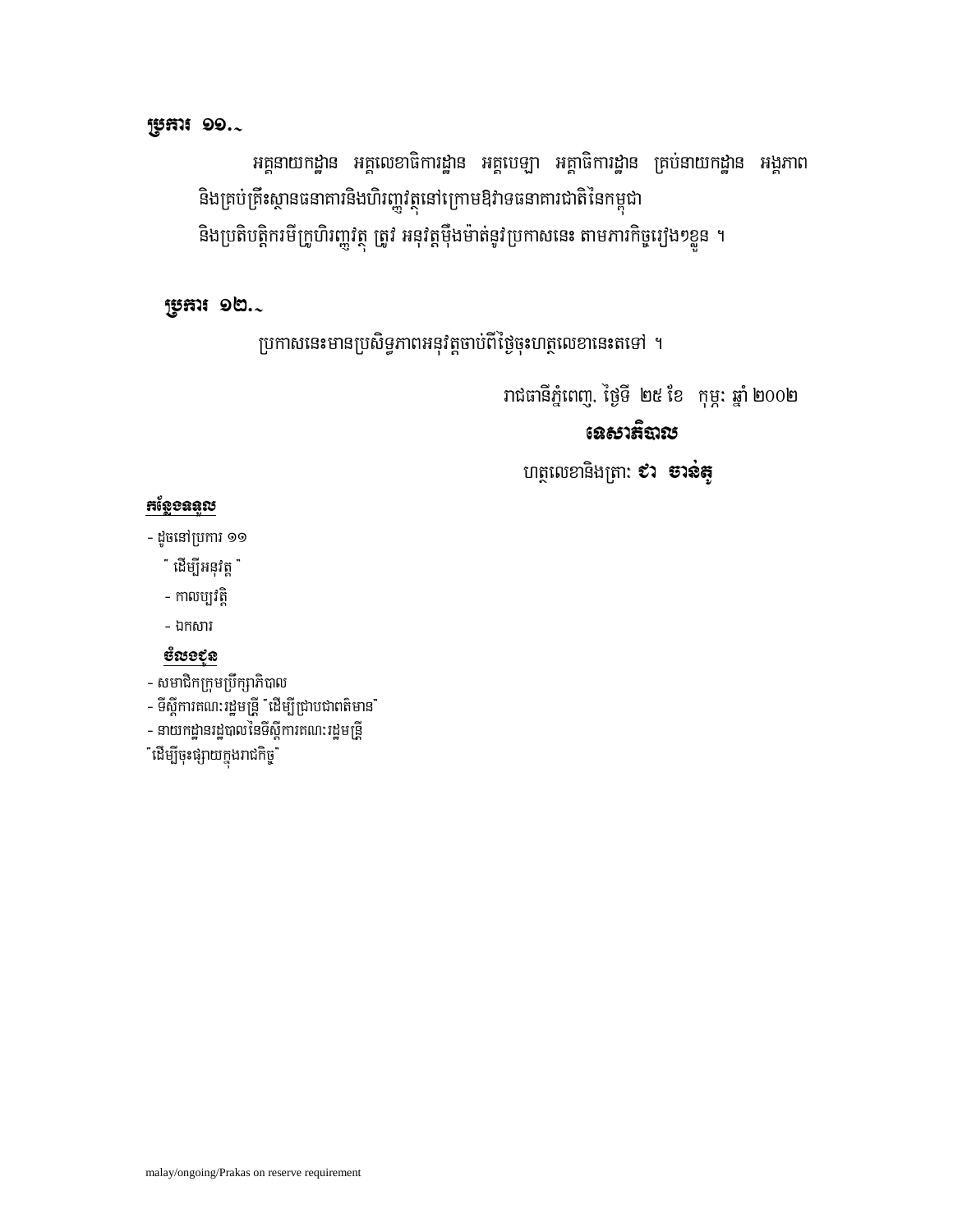B 7.02- 49 Pror Kor

#### **PRAKAS ON**  REGISTRATION AND LICENSING **OF**  MICROFINANCE INSTITUTIONS --------------------------

#### **The Governor of the National Bank of Cambodia**

- **-** With reference to the Constitution of the Kingdom of Cambodia,
- **-** With reference to the Royal Kram NS/RKM/ 0196/27 of January 26, 1996
- **-** promulgating the Law on the Organization and Functioning of the National Bank of Cambodia,
- **-** With reference to the Royal Kram NS/RKM/ 1199/13 of November 18,1999 promulgating the Law on Banking and Financial Institutions,
- **-** With reference to the Royal Decree Chor Sor/RKT/0398/85 of March 10, 1998 on the appointment of His Excellency Chea Chanto as Governor General of the National Bank of Cambodia,
- With reference to the PRAKAS No. B 700-06 Pror Kor of January 11, 2000 on Licensing of Micro-finance Institution,
- Pursuant to the agreement of the leader meeting of the National Bank of Cambodia on January 31, 2002

#### DECIDES

- **Article 1** Article 1 of Prakas No B 7-00-06 Pror Kor of January 11, 2000 on Licensing of Micro-finance Institution, is hereby repealed and replaced by the present Prakas.
- **Article 2** Micro-finance is defined as follows: *"The delivery of financial services such as loans and deposits, to the poor and low-income households, and to micro-enterprises "*
- Article 3 Registration with the National Bank of Cambodia is compulsory for all nongovernment organizations (NGOs), associations and other entities engaged in micro-finance, if they meet one of the following conditions: a) For those engaged in credit: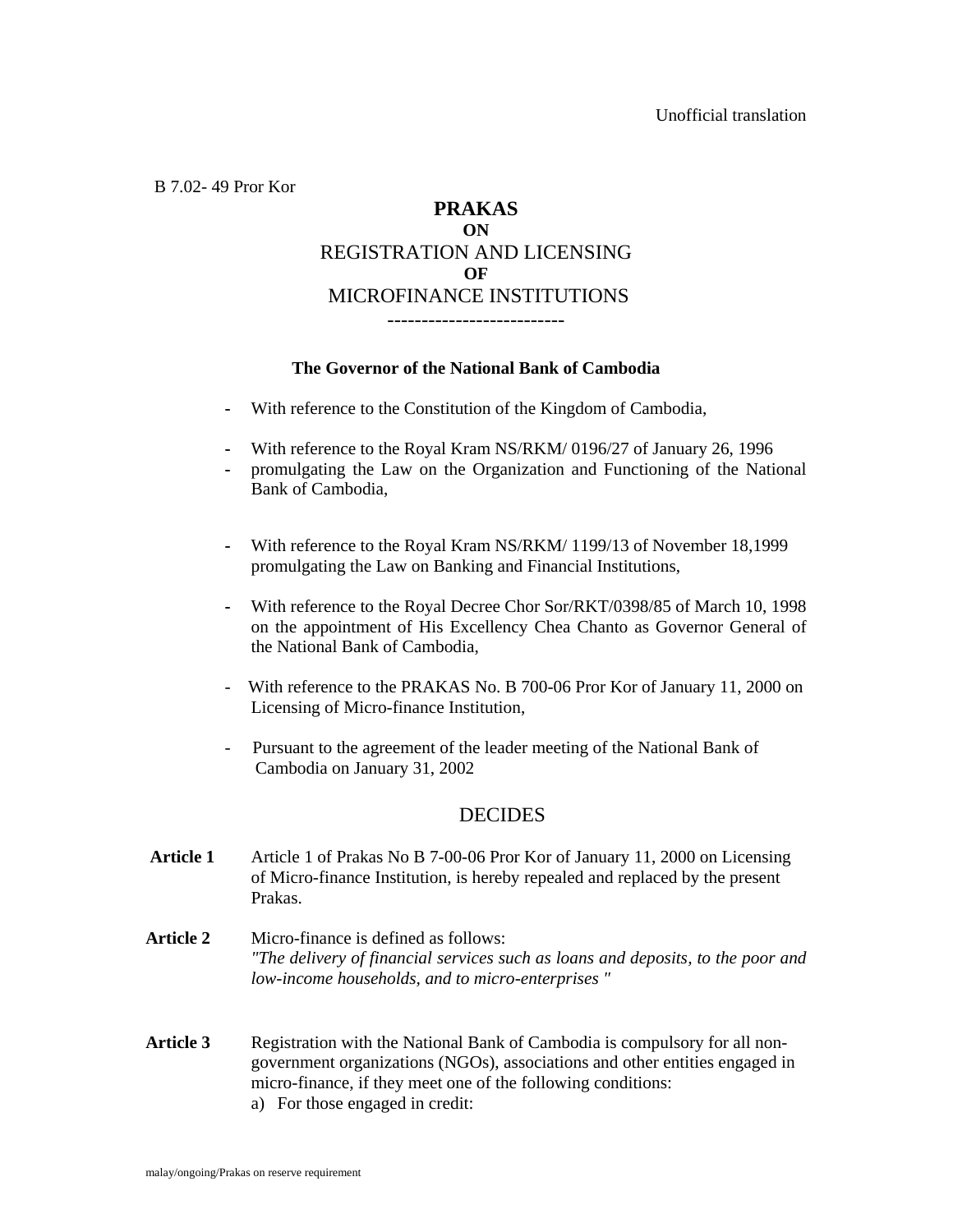- Their loan portfolio outstanding is equal to or greater than KHR 100 million
- b) For those engaged in savings mobilization
	- The savings mobilized from the general public amount to KHR 1 million or more, OR
	- The number of their depositors is 100 or more.
- **Article 4** Registered micro finance operators must comply with existing laws and regulations and meet the standard and criteria set by the National Bank of Cambodia in terms of good governance, transparency, and competence and honest management.
- **Article 5** The National Bank of Cambodia shall deliver a certificate of registration to micro finance operators that presents official request for registration, meets the set standards and criteria, and submits the required information and documents. This certificate can be withdrawn and the registration cancelled if the operators do not comply with conditions set by the National Bank of Cambodia.
- **Article 6** Micro finance operators that is denied registration by the National Bank of Cambodia, or whose registration is cancelled by the National Bank of Cambodia, shall cease all micro-finance activity within three months of being informed of the National Bank of Cambodia 's decision.
- **Article 7** Registered micro finance operators shall provide regular reports on their activities and organization, as and when required by the National Bank of Cambodia.
- **Article 8** Licensing is compulsory for all micro-finance institutions, if they meet one of the following conditions:
	- a)For those engaged in credit:
		- Their loan portfolio outstanding is equal to or greater than KHR 1,000 million, OR
		- They have 1,000 borrowers or more
	- b) For those engaged in savings mobilization:
		- The savings mobilized from the general public amount to KHR 100 million or more, OR
		- The number of their depositors is 1,000 or more.
- **Article 9** Micro finance institution are subject to compulsory licensing shall be prepare an application for a license to be submitted to the National Bank of Cambodia have until 31 December 2002. Otherwise they will have to scale down their volume of activity and operate as a registered micro-finance institution, as provided for in Articles 3 to 7 above.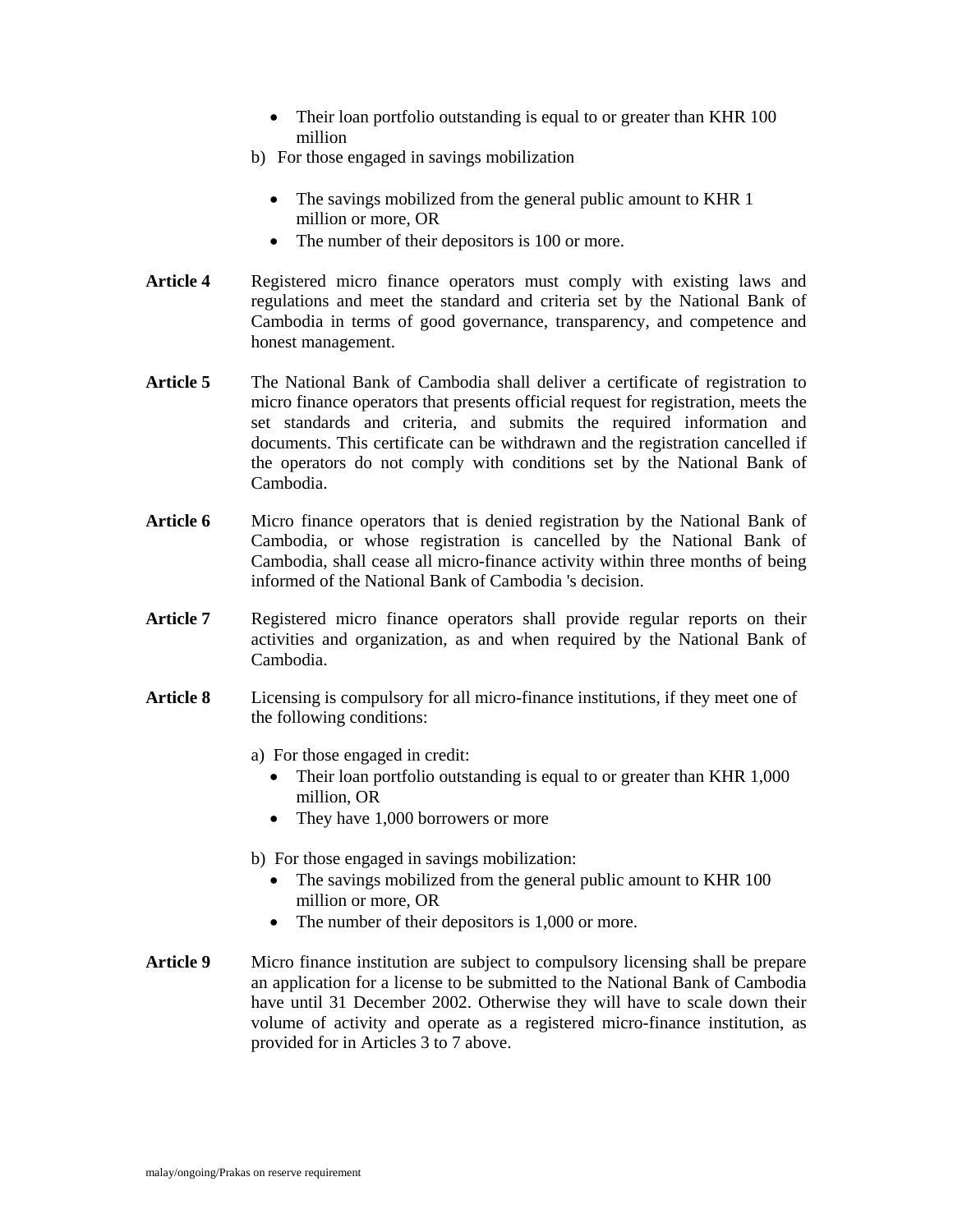- **Article 10** Violations to the provisions of this Prakas may give rise to disciplinary sanctions as set forth in Article 52 of the *Law on Banking and Financial Institutions.*
- **Article 11** The General Direction, the General Secretariat, the General inspection, the General Cashier and all departments of the National Bank of Cambodia, and all Micro Financial Institutions under of the National Bank of Cambodia supervisory authority shall strictly implement this Prakas.
- **Article 12** This Prakas shall have effect from the signing date.

Phnom Penh, February 25, 2002

#### **Governor**  Signed and sealed : **CHEA CHANTO**

- cc: -The member of the Board of directors
	- -The parties concerned as stated in Article 11
	- -File
	- -CM " for info "
	- Administration
	- -Department of CM
	- " for publication in the National Gazette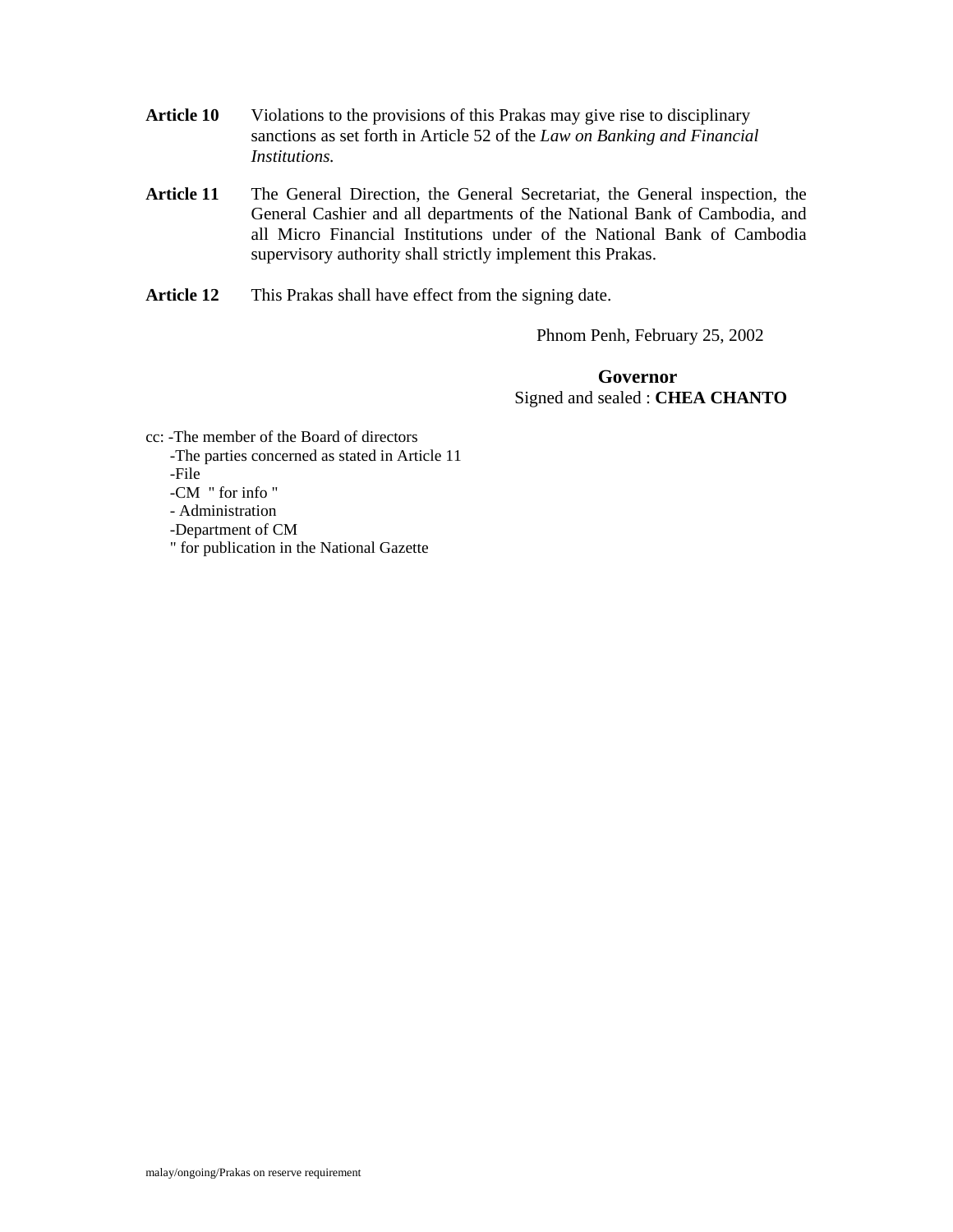ធ៧.០២-២១៩ ប្រ.ក

# **บุรุราธร** କୁ୍ଧୁ *หาเ*นาห์เหาแหละธัฐซูอัสฌล็ សំរាប់ឝ្រឹះស្ថានម៏ត្រូវសិរញ្ញូតគ្ត

# เฉ<sub>ี</sub>่ยวส์ฉาชธลาสาเชาส์เ็ลห**ะ**ชา

- បានឃើញរដ្ឋធម្មនុញ្ញនៃព្រះរាជាណាចក្រកម្ពុជា
- បានឃើញព្រះរាជក្រមលេខ នស/រកម/០១៩៦/២៧ ចុះថ្ងៃទី២៦ ខែមករា ឆ្នាំ១៩៩៦ ដែល ប្រកាសអោយប្រើច្បាប់ស្តីពីការរៀបចំ និងការប្រព្រឹត្តទៅនៃធនាគារជាតិនៃកម្ពុជា
- បានឃើញព្រះរាជក្រមលេខ នស/រកម/១១៩៩/១៣ ចុះថ្ងៃទី១៨ ខែវិច្ឆិកា ឆ្នាំ១៩៩៩ ដែលប្រកាស អោយ ប្រើច្បាប់ស្តីពីគ្រឹះស្ថានធនាគារនិងហិរញ្ញវត្ថុ
- បានឃើញព្រះរាជក្រឹត្យលេខ នស/រកត/0២0២/0៣៩ ចុះថ្ងៃទី ១៦ ខែកុម្ភ: ឆ្នាំ២00២ ស្តីពីការ តែងតាំងឯកឧត្តម **៩រ មាន់ឝ្** ជាអគ្គទេសាភិបាលនៃធនាគារជាតិនៃកម្ពុជា ជាថ្មីម្តងទ្យេត
- យោងតាមសំណើរបស់អគ្គនាយកដ្ឋាន
- យោងតាមសេចក្តីសំរេចរបស់អង្គប្រជុំថ្នាក់ដឹកនាំធនាគារជាតិនៃកម្ពុជា ថ្ងៃទី ២៣ ខែ ធ្នូ ឆ្នាំ ២០០២

# <u>රාර් 6 1 පි</u>

## $\mathfrak{P}$ ราง 9. $\scriptstyle\sim$

ដាក់ចេញប្លង់គណនីនិងកាតព្វកិច្ចបើកចំហពត៌មានសំរាប់គ្រប់គ្រឹះស្ថានមីក្រហិរញ្ញវត្ថុ ដែលបានទទួល អាជ្ញាប័ណ្ណពីធនាគារជាតិនៃកម្ពុជា អោយអនុវត្តដូចមានឧបសម្ព័ន្ធភ្ជាប់ជាមួយនេះ ។

## ប្រុការ ២. $\sim$

ការអនុវត្តន៍ឬង់គណនីនិងកាតពុកិច្ចបើកចំហពត៌មានត្រូវចាប់ផ្តើមនៅថ្ងៃទី០១ ខែមករា ឆ្នាំ២០០៣ ។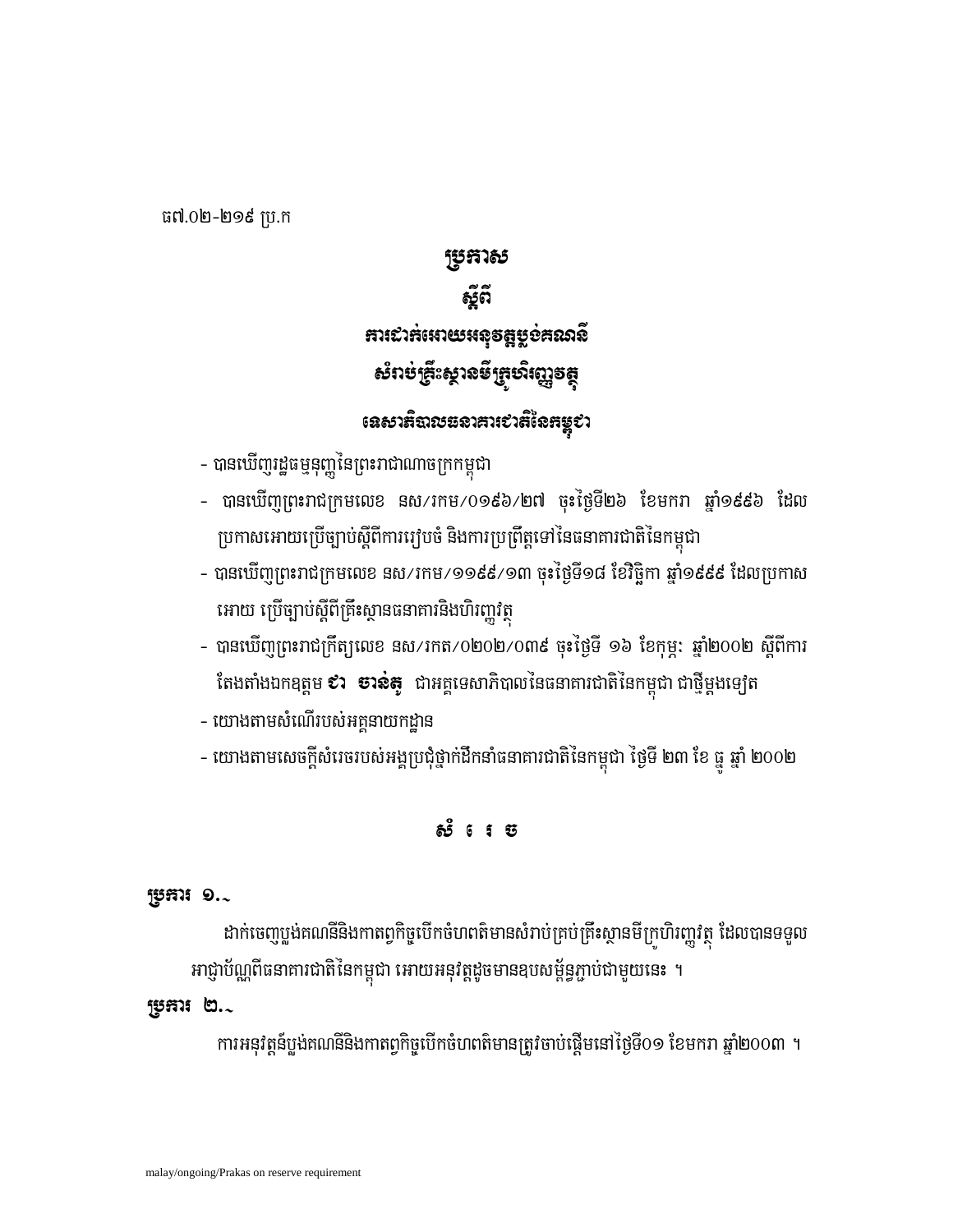malay/ongoing/Prakas on reserve requirement

#### - គ្រប់សមាជិកក្រុមប្រឹក្សាភិបាល

- ទីស្តីការគណ:រដ្ឋមន្ត្រី "ដើម្បីជ្រាបជាពតិមាន"
- នាយកដ្ឋានរដ្ឋបាលនៃទីស្តីការគណៈរដ្ឋមន្ត្រី "ដើម្បីចុះផ្សាយក្នុងរាជកិច្ច"

អន្ថែទឧន្ទរប - ដូចប្រការ ៧ " ដើម្បីអនុវត្ត

- កាលប្បវត្តិ - ឯកសារ uşoçr

ហត្ថលេខានិងត្រា **: ៩រ ខាន់ត្** 

រាជធានីភ្នំពេញ, ថ្ងៃទី ២៥ ខែ ធ្នូ ឆ្នាំ ២០០២

នេសរត៌បារះ

# នូវប្រកាសនេះតាមភារកិច្ចរឿង១ខ្លួន ។

 $5531 G.$ 

# ត្រឹះស្ថានមីក្រហិរញ្ញវត្ថុ នៅក្រោមឱ្យវាទនិងក្រោមអាណាព្យាបាលធនាគារជាតិនៃកម្ពុជា ត្រូវអនុវត្តថ្មឹងម៉ាត់

ប្រកាសនេះមានប្រសិទ្ធិភាពអនុវត្តចាប់ពីថ្ងៃចុះហត្ថលេខានេះតទៅ ។

# រាល់លិខិតបទដ្ឋានទាំងឡាយណាដែលមានខ្លឹមសារផ្ទុយពីស្មារតីនៃប្រកាសនេះត្រូវចាត់ទុកជានិរាករណ៍។  $55511$   $\alpha$ . អគ្គនាយកដ្ឋាន អគ្គលេខាធិការដ្ឋាន អគ្គបេឡា អគ្គាធិការដ្ឋាន គ្រប់នាយកដ្ឋាន អង្គភាព និងគ្រប់

ក្នុងករណីដែលកាតព្វកិច្ចគណនេយ្យកំណត់ដោយធនាគារជាតិនៃកម្ពុជា មានភាពខុសគ្នាពីស្តង់ដារគណ នេយ្យកម្ពុជា កាតព្វកិច្ចដែលតំរូវដោយធនាគារជាតិនៃកម្ពុជាត្រូវមានប្រសិទ្ធភាពអនុវត្ត ។  $55$  and  $9.1$ 

ត្រឹះស្ថានមីក្រហិរញ្ញវត្ថុក៏ត្រូវអនុវត្តតាមផងដែរនូវស្តង់ដារគណនេយ្យកម្ពុជា ដែលចេញដោយក្រសួង សេដ្ឋកិច្ចនិងហិរញ្ញវត្ថុ ។

foun &.

foni é.. ធនាគារជាតិនៃកម្ពុជាមានសិទ្ធិបង្កើតបន្ថែម ឬលុបចោលឈ្មោះនិងលេខគណនីតាមការចាំបាច់ ។

# របាយការណ៍ហិរញ្ញវត្ថុនិងរបាយការណ៍ផ្សេង១ ដែលត្រូវផ្ញើមកធនាគារជាតិនៃកម្ពុជា សំរាប់ខែមករា ឆ្នាំ២០០៣ និងគ្រាបន្តបន្ទាប់ត្រូវបំពេញត្រឹមត្រវលើមូលដ្ឋានប្លង់គណនីនិងកាតព្វកិច្ចបើកចំហពត៌មាន ។

 $5531$   $m_{\sim}$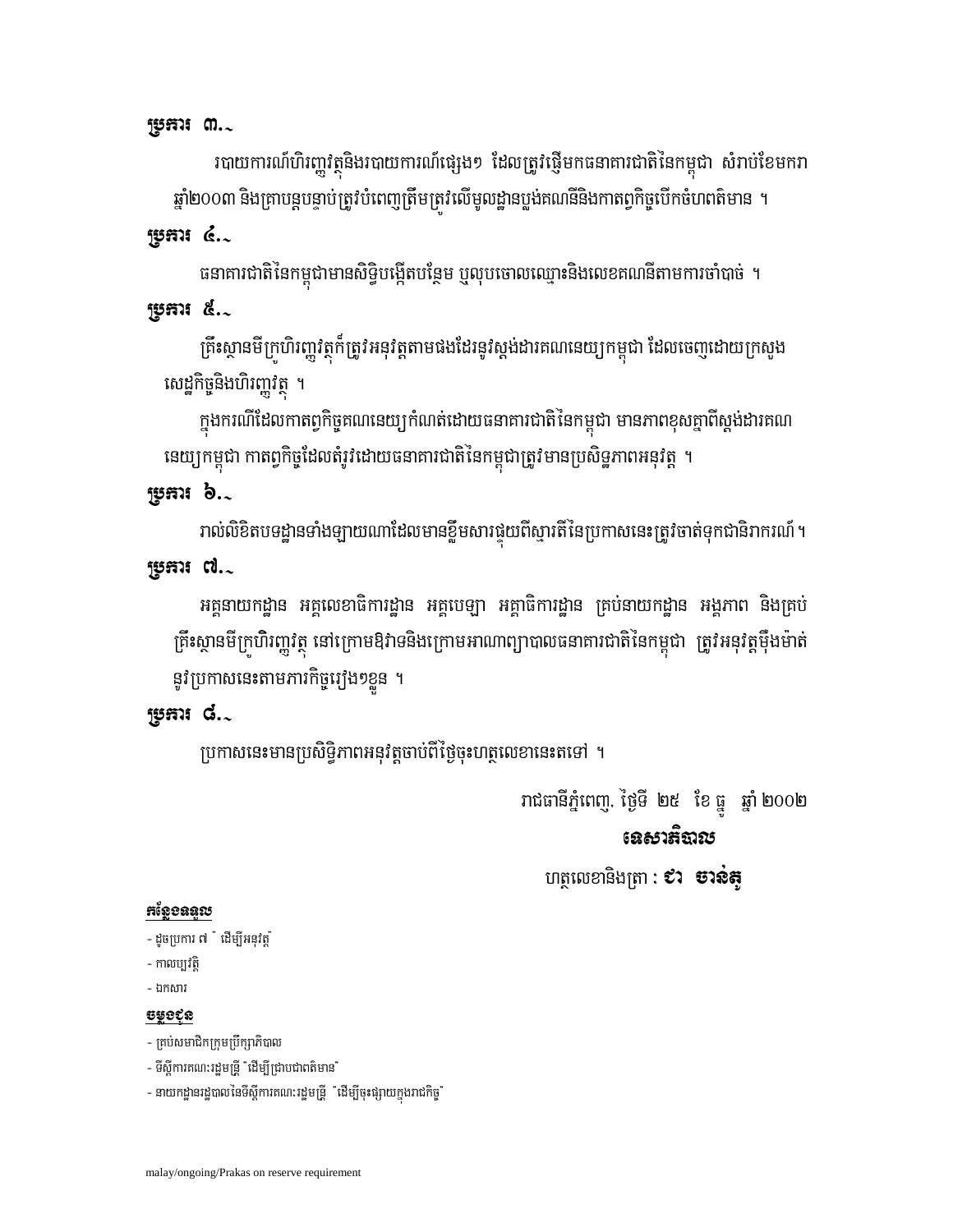**B7.02-219 Pror Kor** 

#### **PRAKAS ON ADOPTION AND IMPLEMENTATION OF CHART OF ACCPUNTS FOR MICRO-FINANCE INSTITUTIONS**

#### **The Governor of the National Bank of Cambodia**

- With reference to the Constitution of the Kingdom of Cambodia
- With reference to the Royal Kram NS/RKM/0196/27 of January 26, 1996 promulgating the Law on the Organization and Functioning of the National Bank of Cambodia
- With reference to the Royal Kram NS/RKM/1199/13 of November 18, 1999 promulgating the Law on Banking and Financial Institutions
- With reference to the Royal Decree NS/RKT/0202/039 of February 16, 2002 on the reappointment of His Excellency Chea Chanto as Governor General of the National Bank of Cambodia
- Pursuant to the request of the General Direction
- Pursuant to the agreement of the senior officer meeting of the National Bank of Cambodia on December 23, 2002.

#### **DECIDES**

#### **Article 1**

To adopt Chart of Accounts and Disclosure Requirements for implementation and compliance by all Micro-finance institutions licensed by the National Bank of Cambodia as per annex attached.

#### **Article 2**

Implementation of the Chart of Accounts and Disclosure Requirements must be commenced from January 1, 2003.

#### **Article 3**

All financial statements and other reports including monetary reports submitted to the National Bank of Cambodia for the month of January 2003, and all subsequent periods must be completed based upon the Chart of Accounts and Disclosure Requirements.